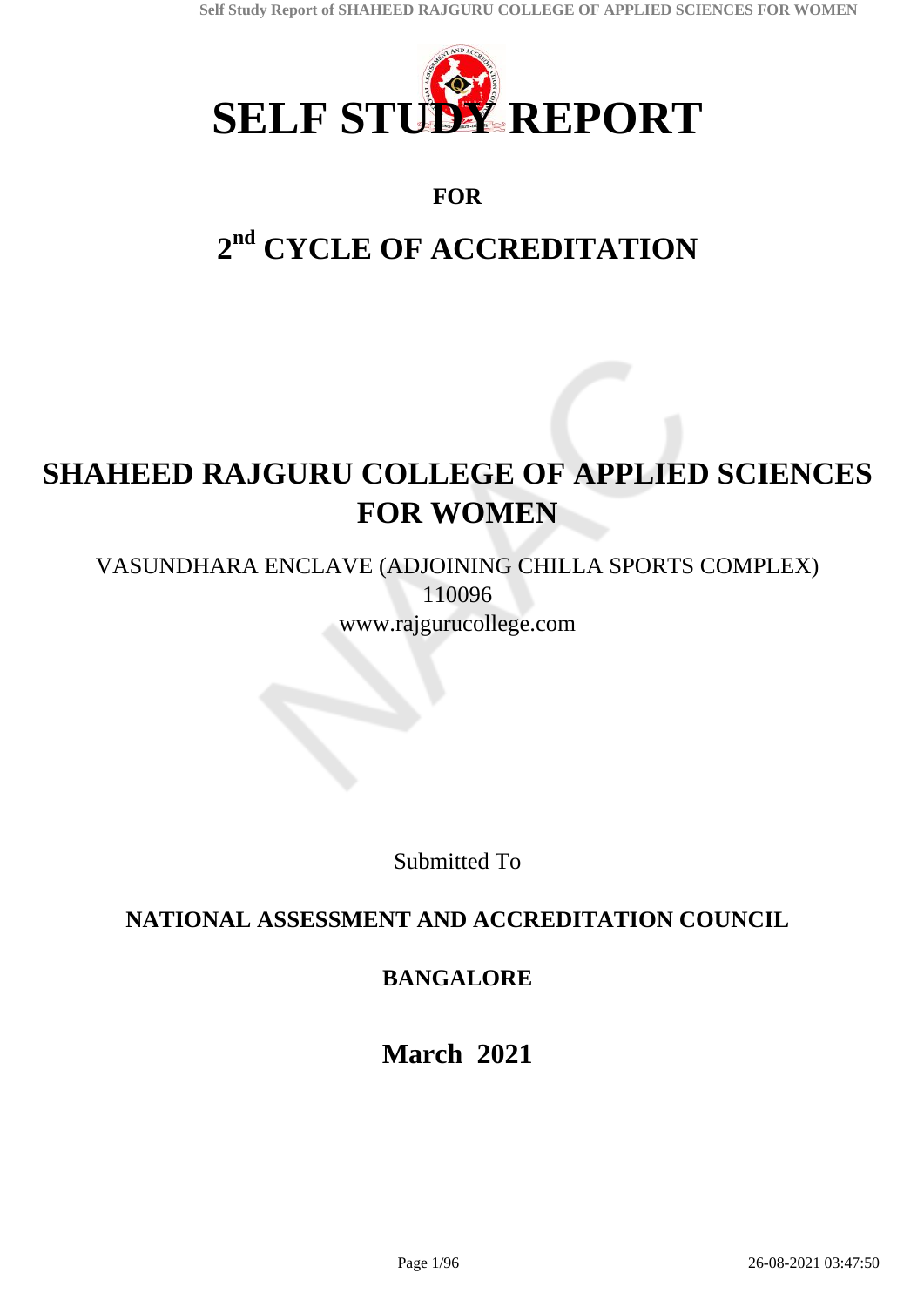# **1. EXECUTIVE SUMMARY**

# **1.1 INTRODUCTION**

The college, an institute of effective education and character-building was started in the year 1989 as a constituent college of the University of Delhi. The college, fully funded by Govt. of NCT of Delhi, started off in a school building with only 18 rooms. The main aim was to impart effective knowledge and specialized skills to girl students so that they could be employed by various industries and become economically independent. This was a unique experiment for both the University of Delhi as well as the government of NCT of Delhi. In 2012, after running for 23 years it moved to its new campus which has been blessed with an ambient setting sprawling over 9.5 acres of land.

The college offers 14 undergraduate programs. We constantly strive to provide an environment conducive in bringing out the best in the students. Further, the college has well equiped laboratories and has established itself as a premier scientific institute in India. We create an environment which is competitively intense and intellectually satisfying with comprehensive skills in different fields. We are also committed to bestowing adequate knowledge to students to train them to think and work logically, develop a spirit of critical enquiry, inculcate scientific temper, impart skills and make an individual relate knowledge to real life situations. Our institute strives for holistic development of students by giving them ample opportunities to participate in extension and social activities.

The college has invested our resources in putting in place modern teaching techniques, internet facilities and related recourses for the exclusive use for our students. The campus is Wi-Fi enabled with smart classrooms equipped with projection facilities and interactive monitors to make classes effective for all students with varied power of understanding and learning. The college has an open-air amphitheater, indoor auditorium, threefloored RFID enabled library, conference room, hostel accommodation for nearly 115 students and staff quarters. Our alumni are serving the nation with distinction in various fields. They have reached high echelons in various industries, securing challenging and highly paid positions in top ranking companies/ organizations in India and abroad.

#### **Vision**

To emerge as one of the nation's premire institute through continuous high academic standards, by forging strong industry-academia bond and playing a pioneering role in research and development. The aim is to serve society by nurturing professionals to conquer the present and future challenges of the socio-economic fabric of our society by dissemination of relevant knowledge through a structured learning system. The college strives to impart technical expertise, improve industrial links and holistic development through high quality applied learning.

#### **Mission**

To build and nurture a new generation of professionals by providing them education with a holistic perspective. To imbibe strong ethical values so that they can work as positive agents of change in the new millennium. It will be our endeavour to assimilate and disseminate practical strategies to future professionals and to encourage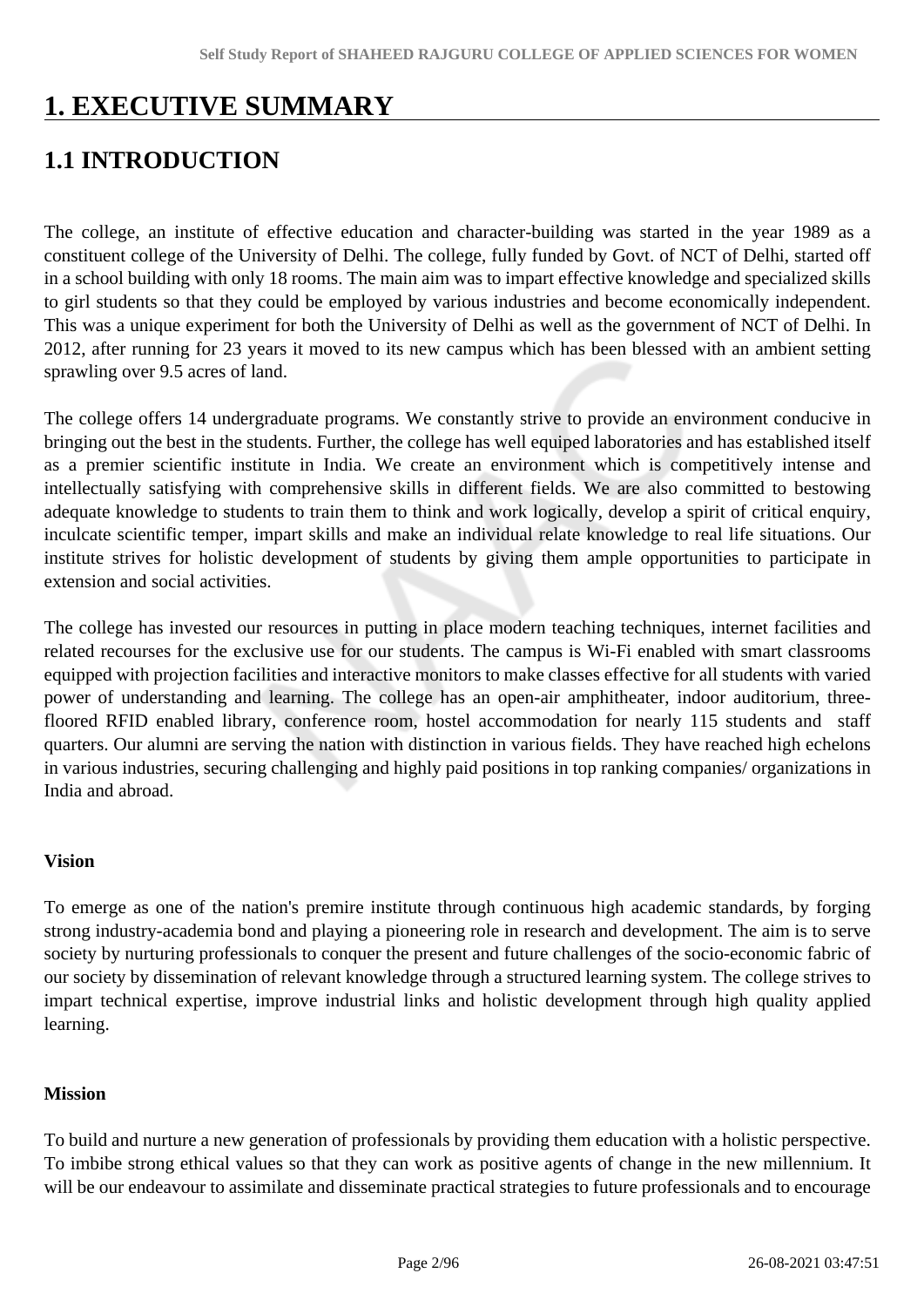their understanding of strategic perception to fulfill the mission of the organization in the fast – changing global environment.

# **1.2 Strength, Weakness, Opportunity and Challenges(SWOC)**

### **Institutional Strength**

- 1. Constituent college of University of Delhi.
- 2. Dynamic IQAC striving for higher standards of quality in all aspects.
- 3. Committed faculty with diverse research expertise.
- 4. Sprawling, eco-friendly and peaceful premises.
- 5. Well-equipped laboratories with state of art instruments.
- 6. Wi-fi enabled campus.
- 7. Consistently good academic track record.
- 8. Sustained efforts for extension and outreach activites.
- 9. High level of interaction between faculty and students.
- 10. Pro-active linkages with other colleges and industry.
- 11. Numerous industrial linkages for providing summer internships and training to students.
- 12. International collaboration.
- 13. Interdisciplinary nature of programmes allows students to get the jobs in various industries.
- 14. Establishment of Innovation Incubation Center.
- 15. Entire campus under CCTV surveillance thereby ensuring safety and security of students and staff.
- 16. Hostel facility for out-station students.
- 17. Residential facility for teaching and non- teaching staff.
- 18. Strong and active alumni network.

#### **Institutional Weakness**

- 1. Recruitment of permanent staff has been delayed due to administration and funding issues.
- 2. Insufficient R&D projects in collaboration with industry.
- 3. Limited residential accommodation within campus.

# **Institutional Opportunity**

- 1. College is well equipped for post graduate programmes especially in Food Technology and Instrumentation.
- 2. Development of central instrumentation facility to cater to the needs of industry and students of the other institutions.
- 3. Strengthen collaborations at National and International level.
- 4. To strengthen community outreach activities with government and non-government organizations.
- 5. To create entrepreneurs/ start-ups in various fields.

#### **Institutional Challenge**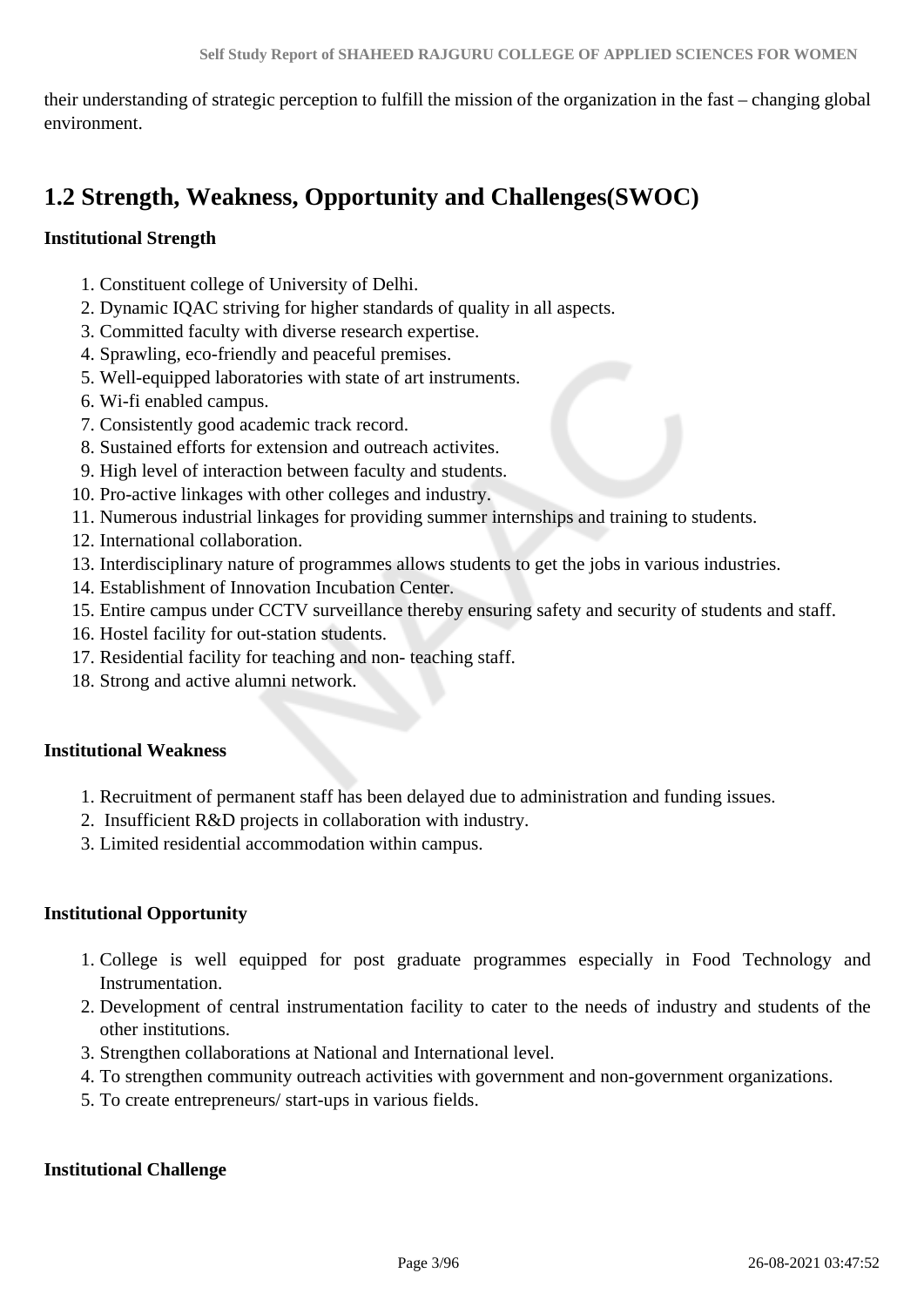- 1. To carry out research and development work on advancements in latest technologies with very limited funding for research.
- 2. Raising sufficient budgetary support.
- 3. Inspite of having global standard laboratories, the fast changing technology and industry requirements, provision for corpus for maintainenance and upgradation of sophisticated instruments is needed.
- 4. To support entrepreneure and start up ideas of young minds and to run incubator with very limited funding.

# **1.3 CRITERIA WISE SUMMARY**

# **Curricular Aspects**

The vision of the college for learning, research and extension is very clear. It makes every possible effort to generate skilled human resources. Moving in this direction, the college has progressed from 5 programmes to 14 programmes in the last four years. It's important to mention here that curriculum is designed by the affiliating university, but the institution contributes in revising from time to time through faculty representations.

Teaching-learning is made more innovative and synergetic through interactive boards, LCD projectors and other ICT tools in additon to the traditonal way of teaching. The college has a RFID enabled library, laboratories and dedicated staff to transact the curriculum in the best possible manner.

Continuous internal assessments are conducted as per the modalities identified by the University of Delhi. The faculty participate in all activities related to the curriculum development i.e. through Committee of Courses, setting of question paper, design and development of curriculum for various programmes and assessment/ evaluation process of the University of Delhi.

Currently all programs have CBCS/ elective course system. There are numerous activities related to cross cutting issues as given in the SSR. There is experiential learning by way of innovative projects, field work and internships.

Regular freedback from students and alumni helps in identifyiying and improving problem areas.

#### **Teaching-learning and Evaluation**

The college caters to students coming from diverse socio-economic, cultural and geographical backgrounds. The students therefore, require learning-centric modes of pedagogy. At the commencement of each academic year, students are made familiar with the curriculum, marking schemes, criterion for internal assessment and the examination system of the university and college. The faculty recognizes the potential of students and tries to hone them through a slew of measures and activities.

Personalized learning cannot be attained without experiential learning. Concepts taught in theory classes are correlated with real-life situations. Hands-on training is imparted in the laboratories. Students are motivated to perform lab exercises beyond their curriculum and are encouraged to take up internships and trainings in the corporate world.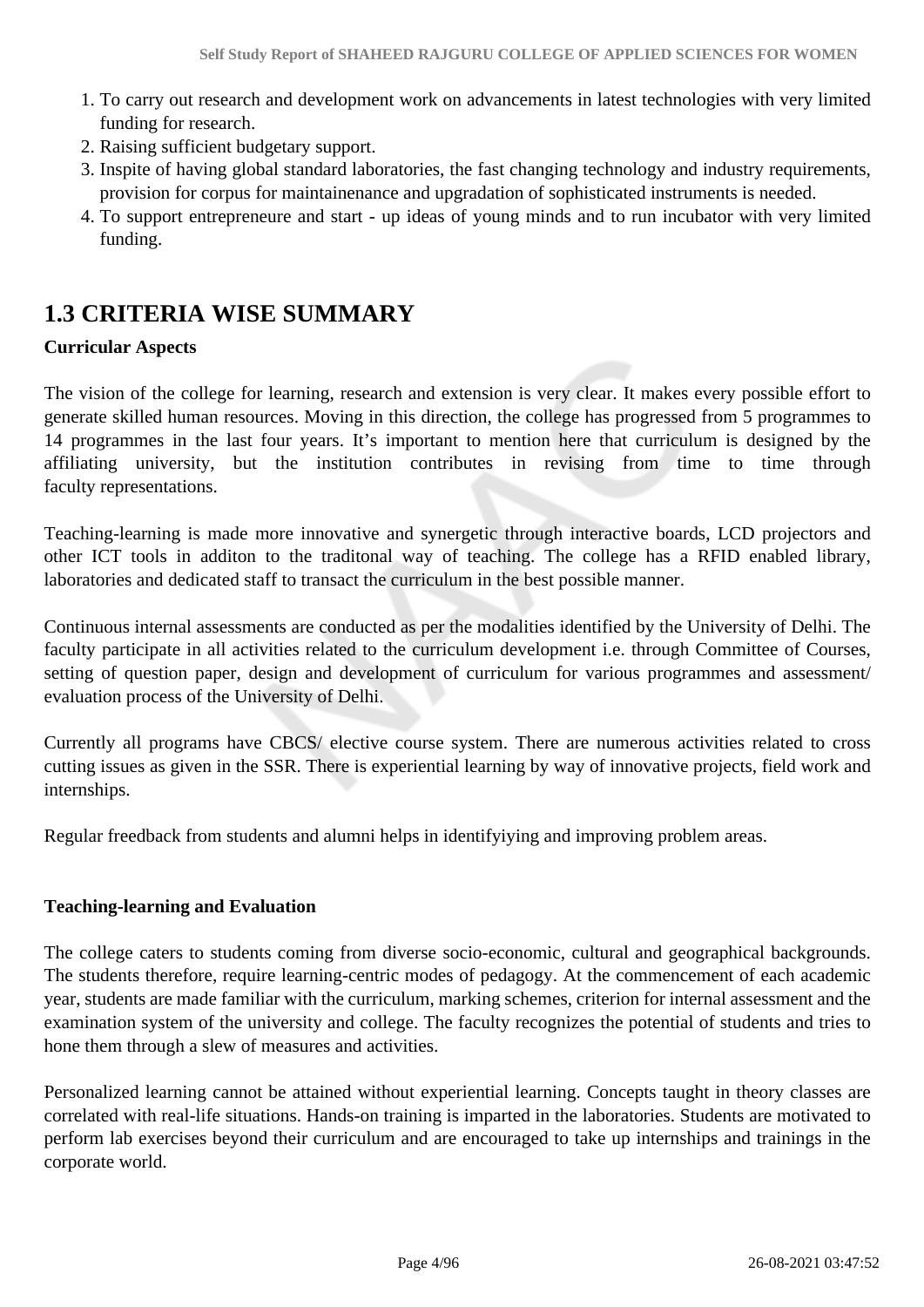The college believes that Information and Communication Technologies (ICT) can be instrumental in experiential and participative learning. The college has ICT enabled classrooms and labs. The library of the college also has an area dedicated for students to learn through e-resources available using the intranet provided by the University of Delhi.

The college is proud of its highly qualified and experienced faculty. Many of them have won awards and scholarships at various levels. They are striving for continuous improvement and professional development. They encourage students to take up academic internships during vacations and motivate them to pursue research.

Continuous evaluation is done at frequent intervals. Feedback on assignments and tests are shared with the students to help them identify their shortcomings. Transparency in the internal assessment marks are ensured by the Monitoring Committee of the college. Grievances are addressed and redressed in a timely manner. Students are awarded for their exemplary academic achievements. The college has established a niche in the corporate world due to its distinguished alumnae who are well placed in India and around the globe.

#### **Research, Innovations and Extension**

The college has substantial focus on research & extension activities. It aims to establish its name for innovation, research and collaborations.

Faculties have been awarded with projects from various government & non-government organizations like Department of Biotechnology, Indian Council of Social Science Research, SERB, Department of Science & Technology and University of Delhi. In 2015-16, the college was awarded with maximum number of Innovation Projects from University of Delhi. These projects gave the students an opportunity for hands-on training in research at the undergraduate level itself and an insight to research.

The duly constituted Research & Ethical Committee ensures diligence and ethics in research activities.

Many of our faculty is actively involved in guiding students for Ph.D. and publish in peer-reviewed journals. They also contribute in writing chapters and books of International Standards and obtain patents.

The number of seminars, workshops and conferences organized are rising exponentially with time and keeps the faculty and students abreast with latest information.

The students are sensitized to social issues and carry out various extension activities. They adopt villages and work closely with the villagers to find solutions to their problems. The literacy drive imparts basic education to the underprivileged children and also involves them in other activities like sports, yoga, painting etc. Students also work towards conserving the environment and recycling of waste. They participate in campaigns like Swacchta Abhiyan, Right to Vote, Blood Donation, Health check-ups, Indian Road Safety, Self-defense, Career Counselling etc.

'Enactus' is an initiative of the students to identify, target and resolve the problems in the real world with creative and entrepreneurial solutions. Enactus has taken up the project "Pehchaan and Poshan", which deals with the upliftment and empowerment of the third gender and provide them with economic self-dependency.

The college is currently engaged in five MOUs for students and faculty exchange and is recognized by having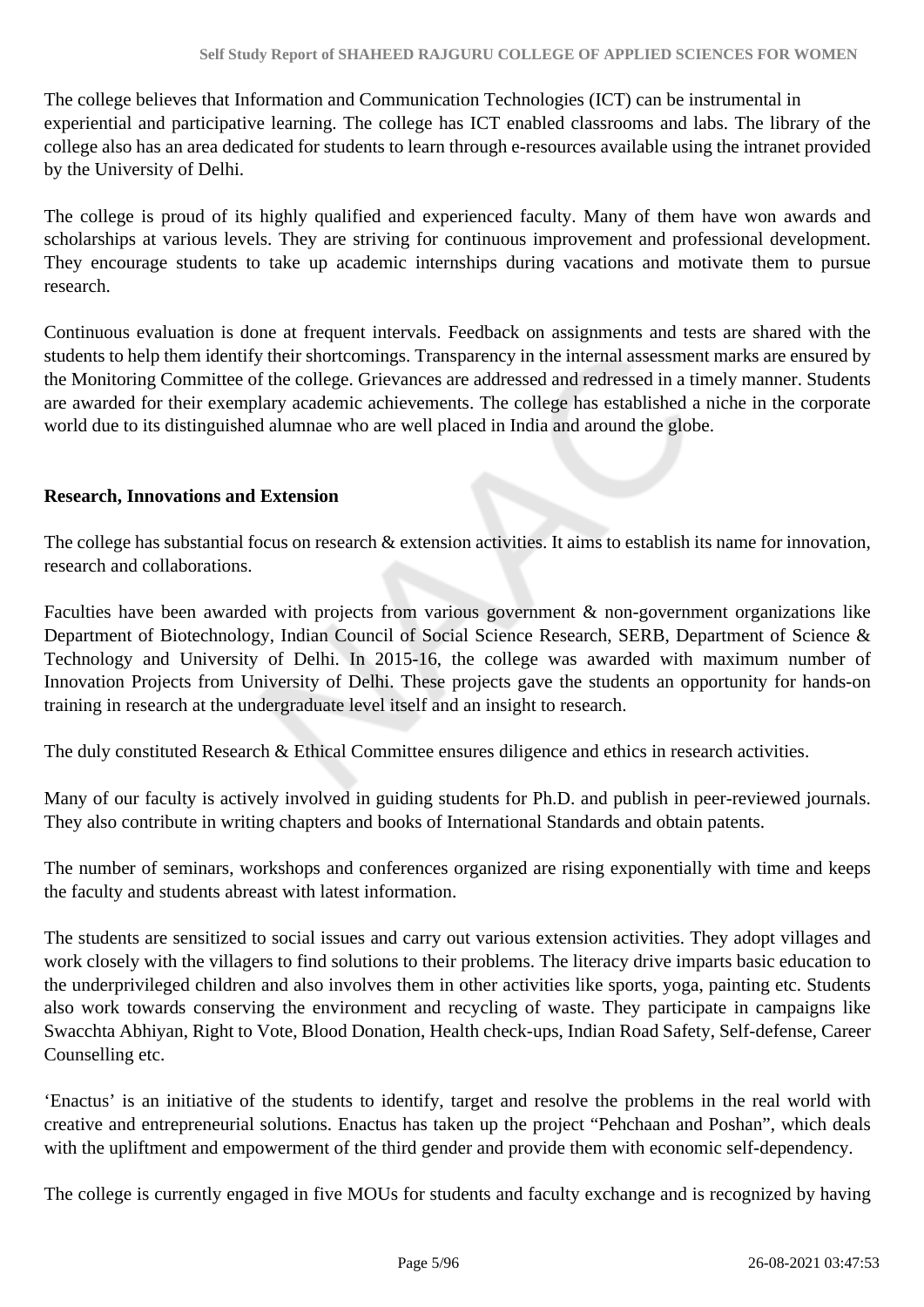flagships programmes like UBA & IIC, ranking systems such as ARIIA & NIRF and organisations such as MSME in the area of extension activities, innovation and start-up support (Incubation).

Overall, the college is maintaining a balanced ecosystem of Research, Innovations and Extension.

#### **Infrastructure and Learning Resources**

College is housed in a spacious and modern constructed building sprawling over 9.5 acres at Vasundhara Enclave, Delhi. The campus has lush green lawns and gardens, a medicinal and herbal garden, and large number of fruit trees. The Administrative Block has the Principal's Office, Administrative Office, Accounts Office, a Conference Room and a Committee Room.

It has a fully automated, RFID enabled library, equipped with latest ICT requirements having a large reading room, internet enabled workstations with many computers. More than 20500 printed books, close to 1,35,000 ebooks, 11 printed journals, many scientific encyclopaedia and periodicals covering all aspects of fundamental and applied sciences are also accessible to the students.

The four-floored Academic Block houses all the 14 departments with well-equipped laboratories, ICT enabled seminar rooms and lecture theatres on each floor for smooth conduct of theory and practical classes. College canteen, gymnasium and indoor sports are also part of the Academic Block.

The college has a multi-purpose centrally air-conditioned auditorium with a spacious stage, perfect for hosting various intra and inter-college events. Another architectural delight of the college is its beautifully designed open-air amphitheatre, with a capacity of over 1000 audience.

The college has a sports ground with facilities for volleyball, kho-kho and badminton, athletics events, yoga, aerobics and march-past.

The hostel and staff quarters are part of the college campus. The college ensures regular maintenance, upkeep and betterment of all infrastructural facilities.

#### **Student Support and Progression**

The college looks after the all-round development of students which is of paramount importance to it. Every year, the college hosts various intra and inter-college cultural and sports competitions and cultural activities for the students. The elected student council works under the guidance of the faculty. It functions in coordination with student societies, who represent nd win accolades for the college at various intra and inter university events. It also engages students in several co-curricular and extra-curricular activities.

Student representatives also participate in administrative activities such as Admissions, Orientation Day, Discipline Resource Committee (DRC), College Complaint Committee and Gender Sensitisation Committee etc.

All the departments continuously engage their students in different programmes intended to hone their soft skills and ICT skills. The placement cell works diligently to place students in different industries. Students who aspire to pursue higher studies are guided by their respective departments for competitive exams and also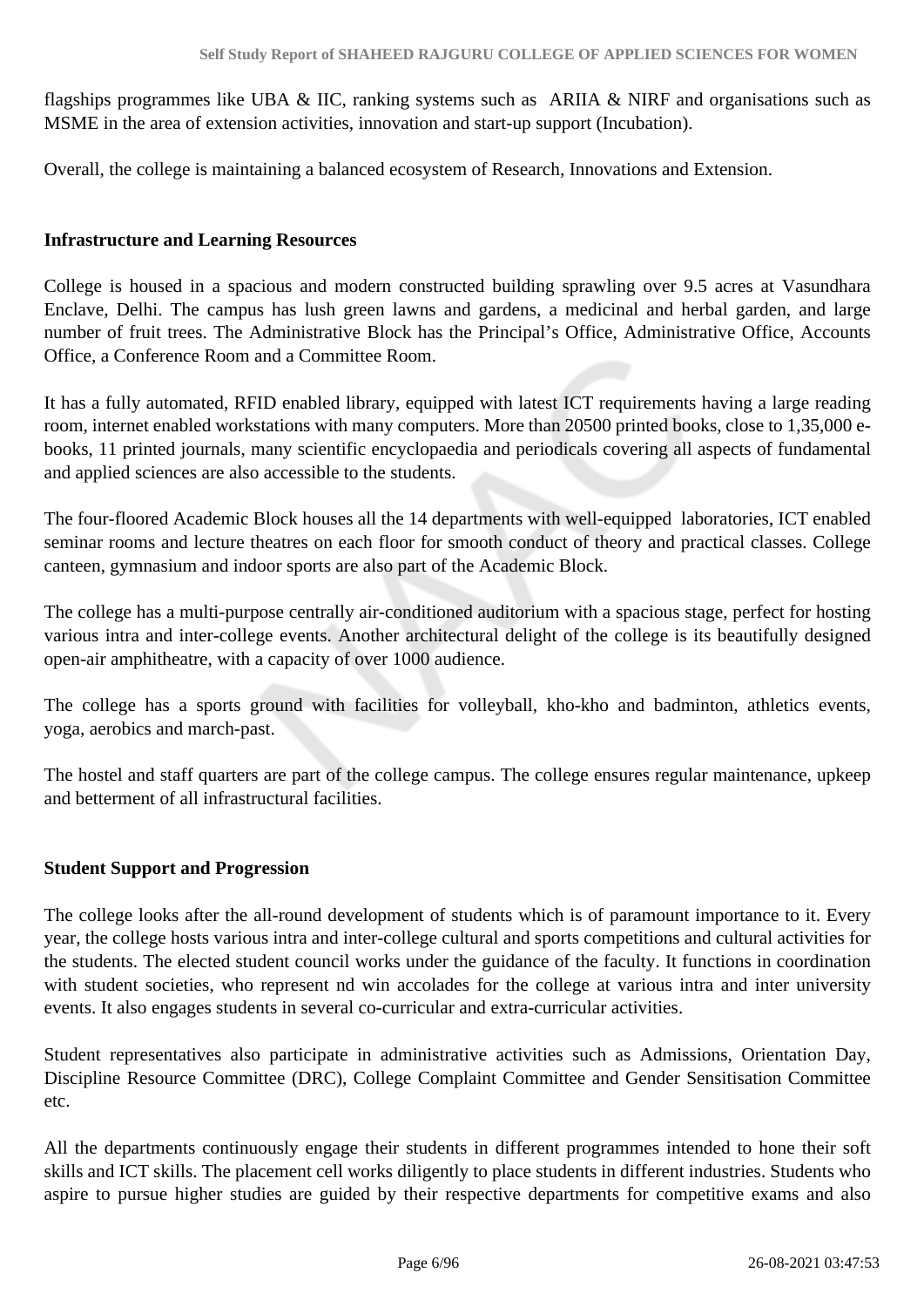counselled for making career choices. Students also qualify in several state, national and international examinations like JAM/GATE/GMAT/CAT/GRE/TOEFL/Civil Services/State PSCs.

Meritorious students who belong to economically weaker sections are given fee concession. Some students are also benefited with several government and non-government scholarships. The college ties with the alumni are strengthened by the alumni cell which maintains the alumni data and keeps the alumni updated about the college achievements.

The internal complaint committee and anti-ragging committee ensure transparent and timely redressal of students' grievances.

#### **Governance, Leadership and Management**

The governance and leadership of the college strives to attain its vision and mission in ensuring high academic and administrative standards. One of the ways to achieve this is through the culture of decentralization and participative management. The Governing Body of the college takes major decisions in a decentralized manner. College committees and the Staff Council takes respective decisions which leads to a decentralized form of management and governance.

Based on the strategic plan of the college, nine new courses have been added in the last four years, with increased faculty and student strength. In the current global digital era, e-governance has taken center stage in nearly all fields related to administration, accounts, student support and examinations.

Several welfare measures are taken for teaching and non-teaching staff of the college in the form of various concessions and financial support. The college organises FDPs, PDPs and other administrative programs for teaching and non-teaching staff from regularly. The Faculty also attends FDPs, Refresher and Short-term courses for professional development.

Performance Appraisal System is also put in place for the staff members as per the norms set up by the University of Delhi and UGC. To ensure zero misappropriation of funds external auditing by the C&AG is done with a proper grievance redressal mechanism in place, in case of any auditing objections.

The IQAC ensures best practices in governance and management by holding regular meetings, feedback analysis, internal audits and implementing reforms to ensure highest standards in academic and administrative excellence.

#### **Institutional Values and Best Practices**

The institute strikes a balance between its academic and social responsibilities. To strive for academic excellence, grounded in social responsibilities, is inculcated in the college environment. A conscious effort is made to be one with nature. Plantation drives, recycling of waste, use of renewable energy sources, promotion of environmental consciousness and sustainability; alternate sources of energy and energy conservation, management of waste, water conservation facilities, green campus initiatives, internal quality audits on environment and energy are some of the activities incorporated in the institute's regime.

Other aspects include inclusive environment in college, sensitization of students and employees on human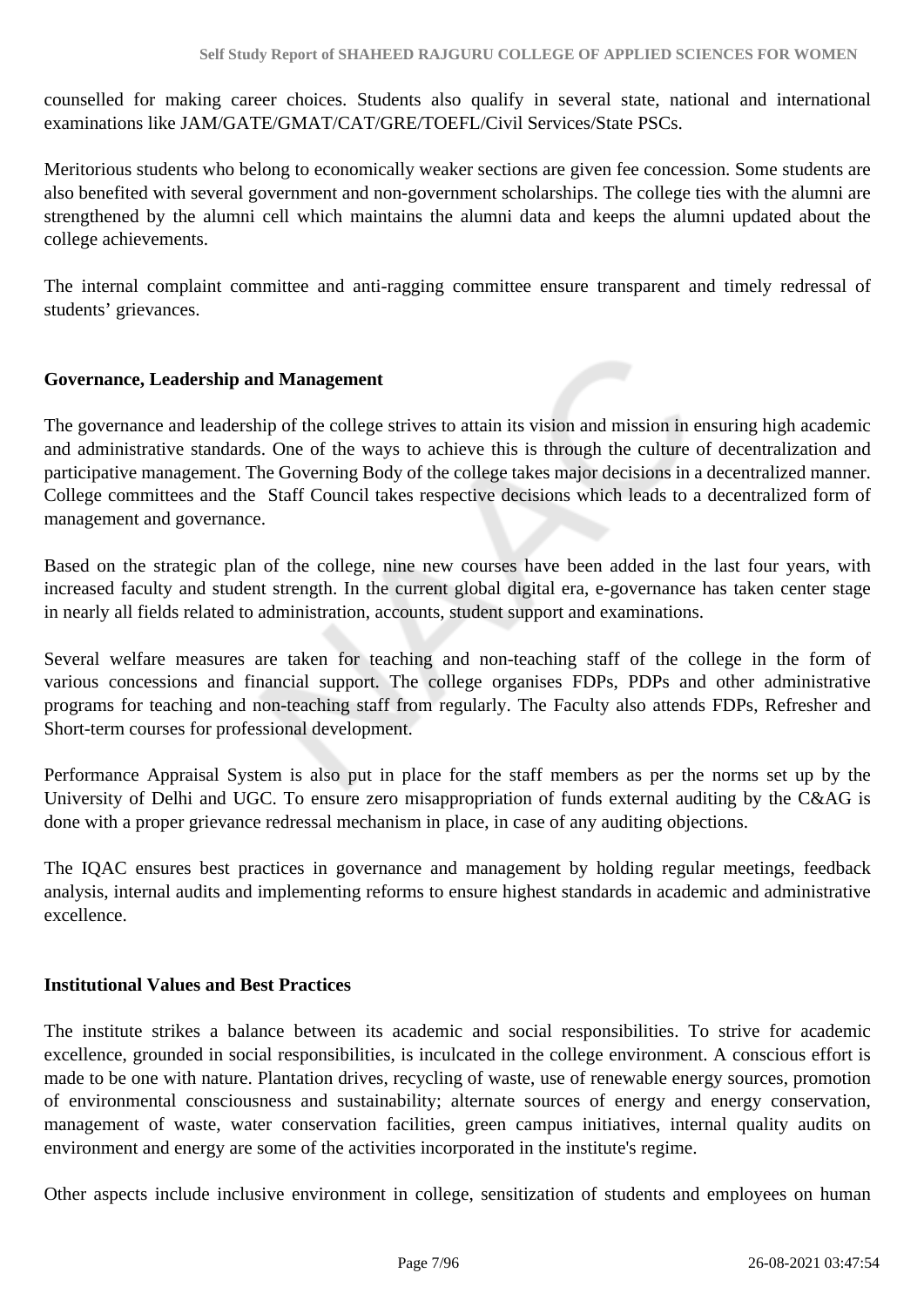values, rights, duties, responsibilities, importance of celebrating festivals and national and international commemorative days. Gender equity and welfare of differently-abled is a prime concern in the college.

The institute regards its eco-friendly practices for inculcating green and clean environment as one of its best practices. Tree plantation drives, conservation of resources, waste reduction and management, awareness campaigns and mutual collaborations all help in achieving the college a green campus award.

Skill enhancement through collaborative learning is another best practice of the college. The college in its pursuit of holistic development offers various programs by collaborating with organizations like CISCO, IGNOU, Langma School of Languages etc. Collaborations with reputed research institutions like DBT, THSTI and Chandigarh University create scientific temper among students. Innovative ideas and projects are realized by students under the guidance of the Entrepreneurship Development Cell. The college offers international and national collaborations through MoUs and agreements.

The distinctive area to its priority and thrust is women empowerment. We believe in holistic empowerment of women with emphasis on academic excellence, social empowerment, awareness about environmental issues, skill development, awareness about women rights and collaboration with other universities for a better tomorrow.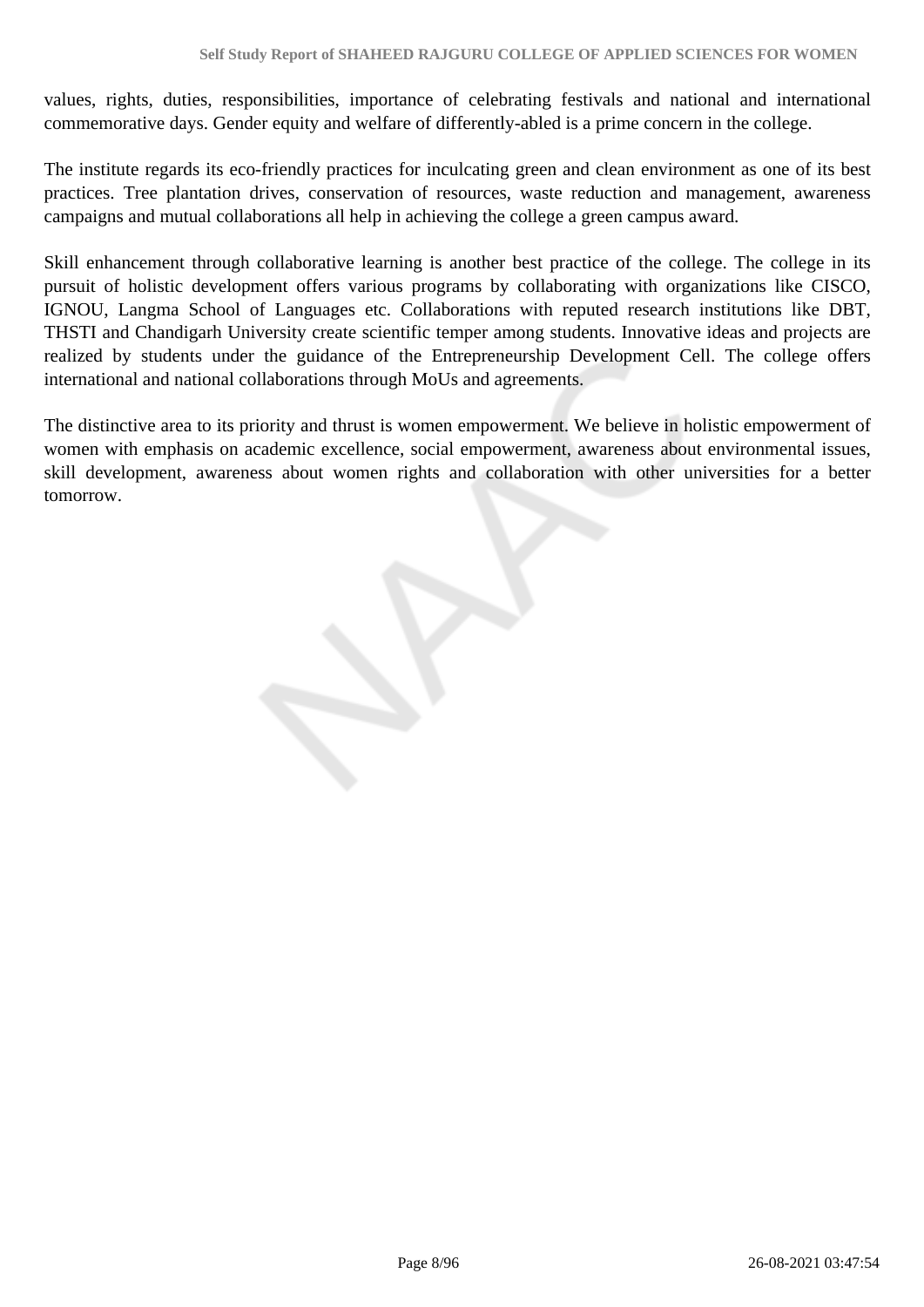# **2. PROFILE**

# **2.1 BASIC INFORMATION**

| <b>SHAHEED RAJGURU COLLEGE OF APPLIED</b><br>Name<br><b>SCIENCES FOR WOMEN</b><br>Address<br>Vasundhara Enclave (Adjoining Chilla Sports<br>Complex)<br>Delhi<br>City<br>Delhi<br><b>State</b><br>Pin<br>110096<br>Website<br>www.rajgurucollege.com | Name and Address of the College |  |
|------------------------------------------------------------------------------------------------------------------------------------------------------------------------------------------------------------------------------------------------------|---------------------------------|--|
|                                                                                                                                                                                                                                                      |                                 |  |
|                                                                                                                                                                                                                                                      |                                 |  |
|                                                                                                                                                                                                                                                      |                                 |  |
|                                                                                                                                                                                                                                                      |                                 |  |
|                                                                                                                                                                                                                                                      |                                 |  |
|                                                                                                                                                                                                                                                      |                                 |  |

| <b>Contacts for Communication</b> |                  |                                          |               |                  |                                |  |  |  |  |  |
|-----------------------------------|------------------|------------------------------------------|---------------|------------------|--------------------------------|--|--|--|--|--|
| <b>Designation</b>                | <b>Name</b>      | <b>Telephone with</b><br><b>STD Code</b> | <b>Mobile</b> | Fax              | Email                          |  |  |  |  |  |
| Principal                         | Dr Payal<br>Mago | 011-22623503                             | 8800672660    | 011-2262350<br>4 | principal@rajguru.<br>du.ac.in |  |  |  |  |  |
| IQAC / CIQA<br>coordinator        | Venika Gupta     | 011-22623505                             | 9953469945    | 011-2262350      | venika likes@yah<br>00.com     |  |  |  |  |  |

| <b>Status of the Institution</b> |             |
|----------------------------------|-------------|
| <b>Institution Status</b>        | Constituent |

| Type of Institution |           |
|---------------------|-----------|
| By Gender           | For Women |
| $\perp$ By Shift    | Regular   |

| <b>Recognized Minority institution</b>     |    |
|--------------------------------------------|----|
| If it is a recognized minroity institution | No |
|                                            |    |

| <b>Establishment Details</b>         |            |
|--------------------------------------|------------|
| Date of establishment of the college | 01-01-1989 |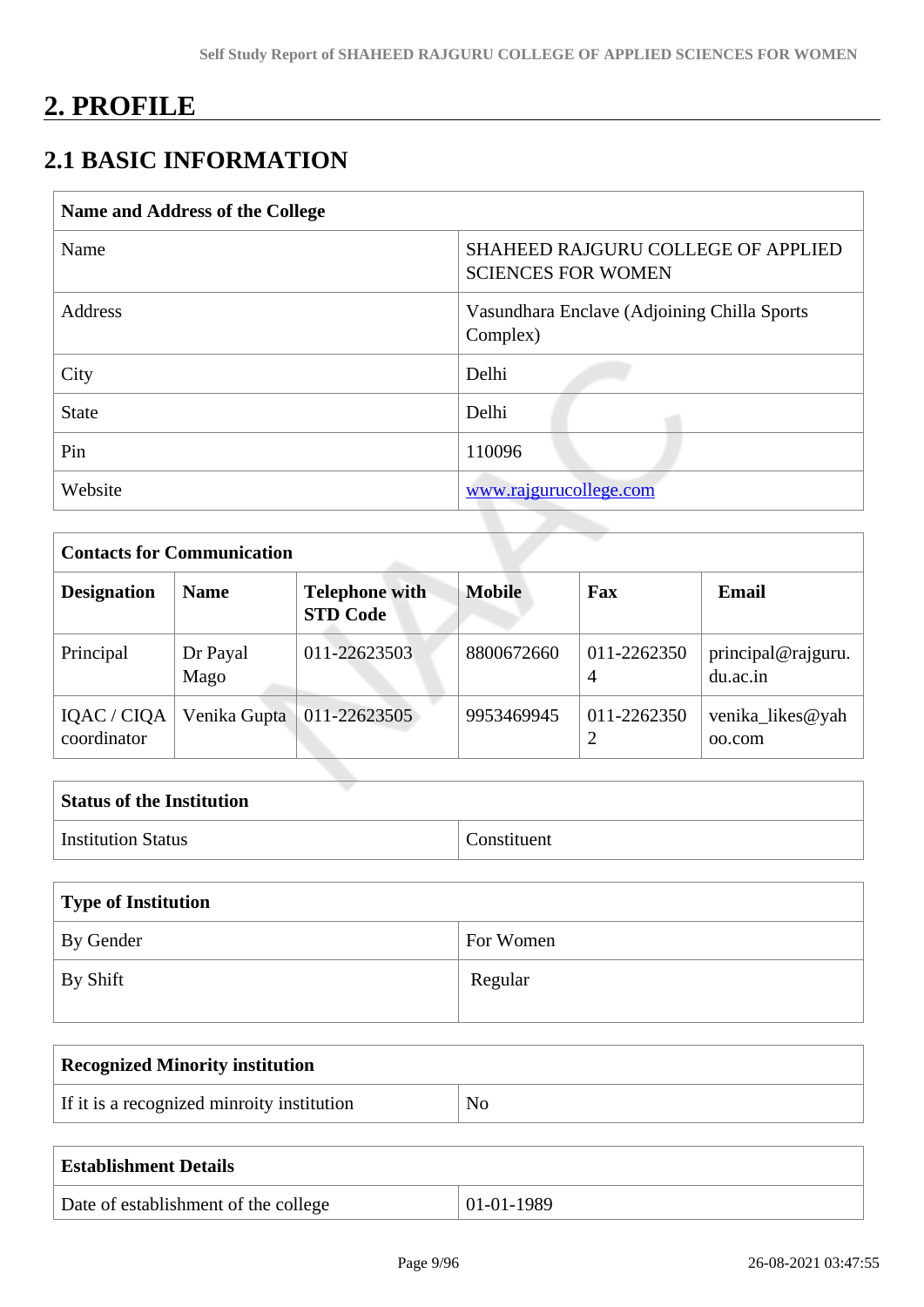| <b>State</b>                                              | <b>University name</b>                      | <b>Document</b>      |  |  |  |  |
|-----------------------------------------------------------|---------------------------------------------|----------------------|--|--|--|--|
| Delhi                                                     | University of Delhi<br><b>View Document</b> |                      |  |  |  |  |
| <b>Details of UGC recognition</b><br><b>Under Section</b> | <b>Date</b>                                 | <b>View Document</b> |  |  |  |  |
| 2f of UGC                                                 | 21-05-1996                                  | <b>View Document</b> |  |  |  |  |
| 12B of UGC                                                | 21-05-1996                                  | <b>View Document</b> |  |  |  |  |

|  | <b>Statutory</b><br><b>Regulatory</b><br><b>Authority</b> | <b>Recognition/App</b><br>roval details Inst   year(dd-mm-<br><b>itution/Departme</b><br>nt programme | Day, Month and<br>yyyy) | <b>Validity in</b><br>months | <b>Remarks</b> |
|--|-----------------------------------------------------------|-------------------------------------------------------------------------------------------------------|-------------------------|------------------------------|----------------|
|--|-----------------------------------------------------------|-------------------------------------------------------------------------------------------------------|-------------------------|------------------------------|----------------|

 **Details of autonomy** Does the affiliating university Act provide for conferment of autonomy (as recognized by the UGC), on its affiliated colleges? No

| <b>Recognitions</b>                                                                   |    |
|---------------------------------------------------------------------------------------|----|
| Is the College recognized by UGC as a College<br>with Potential for Excellence (CPE)? | No |
| Is the College recognized for its performance by<br>any other governmental agency?    | No |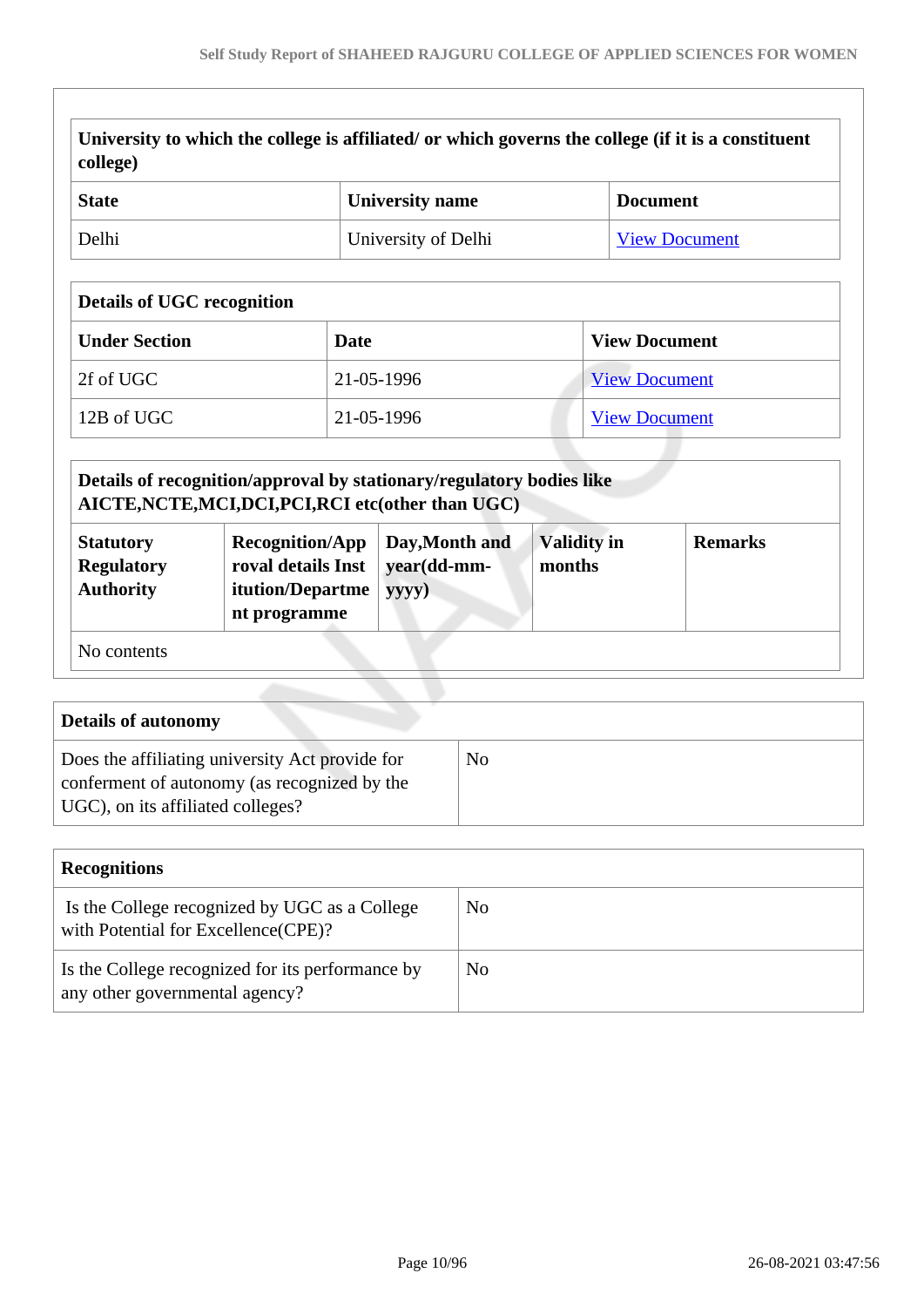| <b>Location and Area of Campus</b> |                                                             |           |                                |                             |  |  |  |  |  |
|------------------------------------|-------------------------------------------------------------|-----------|--------------------------------|-----------------------------|--|--|--|--|--|
| <b>Campus Type</b>                 | <b>Address</b>                                              | Location* | <b>Campus Area</b><br>in Acres | Built up Area in<br>sq.mts. |  |  |  |  |  |
| Main campus<br>area                | Vasundhara Enclave<br>(Adjoining Chilla Sports)<br>Complex) | Urban     | 9.5                            | 19250                       |  |  |  |  |  |

# **2.2 ACADEMIC INFORMATION**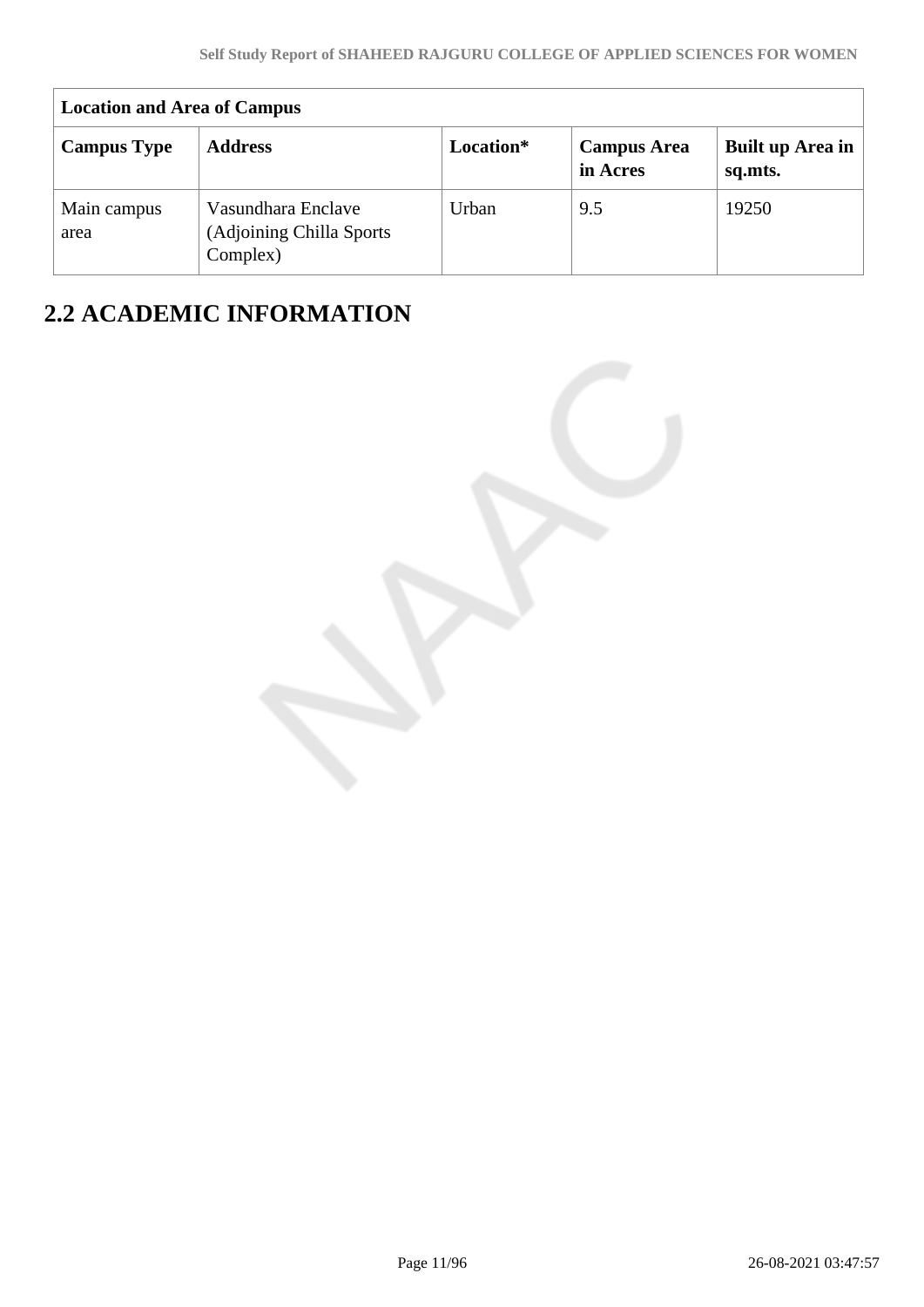| Details of Programmes Offered by the College (Give Data for Current Academic year) |                                              |    |                                             |                                        |                                      |                                             |  |  |  |
|------------------------------------------------------------------------------------|----------------------------------------------|----|---------------------------------------------|----------------------------------------|--------------------------------------|---------------------------------------------|--|--|--|
| Programme<br>Level                                                                 | Name of Pr<br>ogramme/C<br>ourse             |    | <b>Entry</b><br>Qualificatio<br>$\mathbf n$ | <b>Medium</b> of<br><b>Instruction</b> | <b>Sanctioned</b><br><b>Strength</b> | No.of<br><b>Students</b><br><b>Admitted</b> |  |  |  |
| <b>UG</b>                                                                          | BSc, Bioche<br>mistry                        | 36 | XII                                         | English                                | 36                                   | 32                                          |  |  |  |
| <b>UG</b>                                                                          | BSc, Biomedi<br>cal Science                  | 36 | XII                                         | English                                | 36                                   | 36                                          |  |  |  |
| <b>UG</b>                                                                          | BSc, Chemist<br>ry                           | 36 | XII                                         | English                                | 36                                   | 33                                          |  |  |  |
| <b>UG</b>                                                                          | <b>BSc,Comput</b><br>er Science              | 36 | XII                                         | English                                | 51                                   | 51                                          |  |  |  |
| <b>UG</b>                                                                          | BSc, Electron<br>ics                         | 36 | XII                                         | English                                | 36                                   | 31                                          |  |  |  |
| <b>UG</b>                                                                          | BBA, Financi<br>al Studies                   | 36 | XII                                         | English                                | 51                                   | 47                                          |  |  |  |
| <b>UG</b>                                                                          | BSc,Food<br>Technology                       | 36 | XII                                         | English                                | 36                                   | 36                                          |  |  |  |
| <b>UG</b>                                                                          | <b>BSc,Instrum</b><br>entation               | 36 | XII                                         | English                                | 36                                   | 32                                          |  |  |  |
| <b>UG</b>                                                                          | <b>BMS, Manag</b><br>ement<br><b>Studies</b> | 36 | XII                                         | English                                | 51                                   | 50                                          |  |  |  |
| <b>UG</b>                                                                          | <b>BSc,Mathem</b><br>atics                   | 36 | XII                                         | English                                | 51                                   | 51                                          |  |  |  |
| ${\rm U}{\rm G}$                                                                   | <b>BSc, Physics</b>                          | 36 | XII                                         | English                                | 51                                   | 43                                          |  |  |  |
| <b>UG</b>                                                                          | BA, Psycholo<br>gy                           | 36 | XII                                         | English                                | 51                                   | 48                                          |  |  |  |
| <b>UG</b>                                                                          | <b>BSc, Statistic</b><br>S                   | 36 | XII                                         | English                                | 51                                   | 51                                          |  |  |  |
| <b>UG</b>                                                                          | BSc, Microbi<br>ology                        | 36 | XII                                         | English                                | 36                                   | 36                                          |  |  |  |

**Position Details of Faculty & Staff in the College**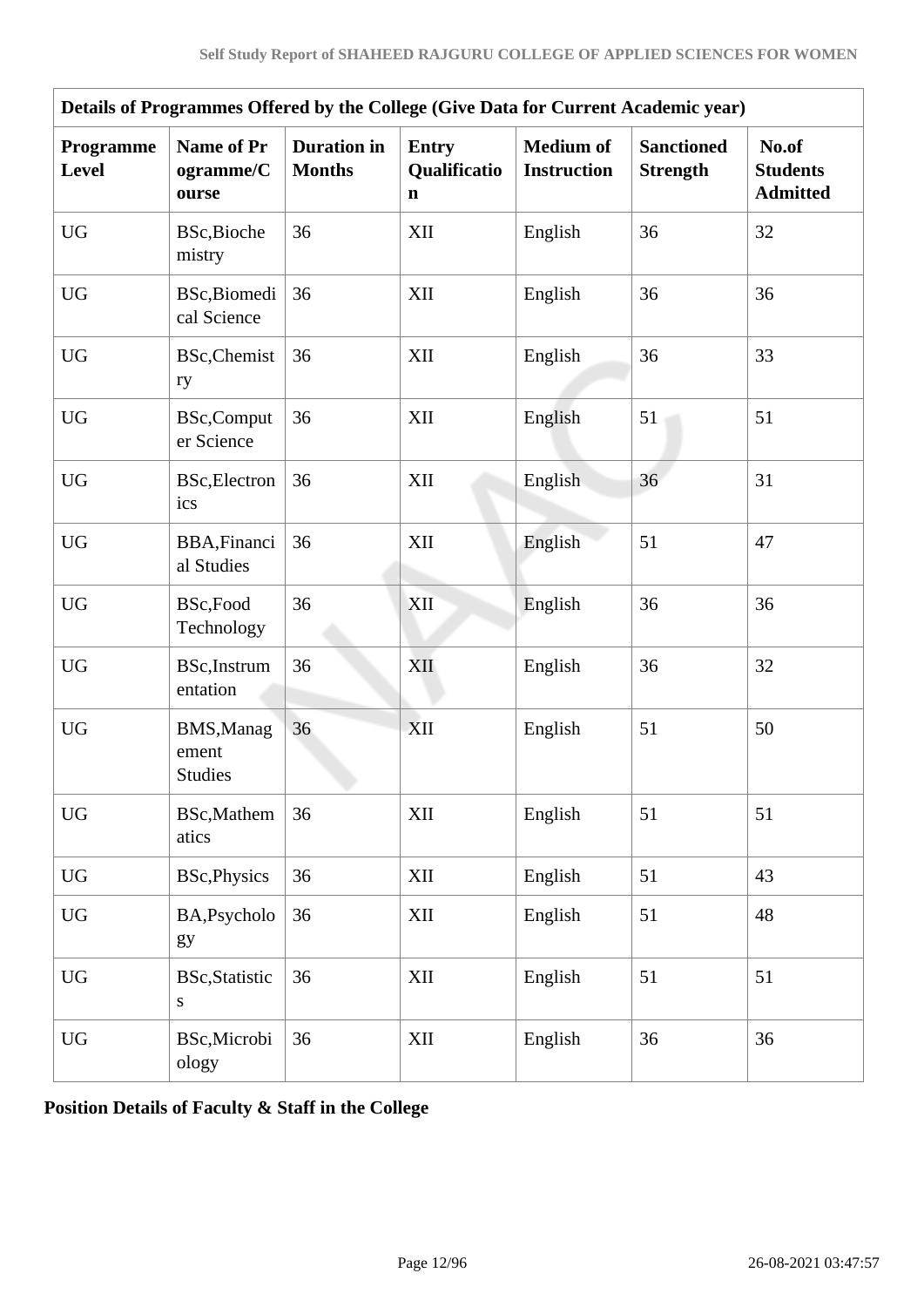| <b>Teaching Faculty</b>                                                             |                  |                |                |                |                            |                |                |                            |                  |              |                  |                  |
|-------------------------------------------------------------------------------------|------------------|----------------|----------------|----------------|----------------------------|----------------|----------------|----------------------------|------------------|--------------|------------------|------------------|
|                                                                                     | <b>Professor</b> |                |                |                | <b>Associate Professor</b> |                |                | <b>Assistant Professor</b> |                  |              |                  |                  |
|                                                                                     | Male             | Female         | Others         | Total          | Male                       | Female         | Others         | Total                      | Male             | Female       | Others           | Total            |
| Sanctioned by the<br>UGC /University<br><b>State</b><br>Government                  |                  |                |                | $\overline{0}$ |                            |                |                | $\overline{0}$             |                  |              |                  | 130              |
| Recruited                                                                           | $\overline{0}$   | $\overline{0}$ | $\overline{0}$ | $\overline{0}$ | $\boldsymbol{0}$           | $\overline{0}$ | $\overline{0}$ | $\overline{0}$             | $\mathbf{1}$     | 20           | $\boldsymbol{0}$ | 21               |
| Yet to Recruit                                                                      |                  |                |                | $\overline{0}$ |                            |                |                | $\boldsymbol{0}$           |                  |              |                  | 109              |
| Sanctioned by the<br>Management/Soci<br>ety or Other<br>Authorized<br><b>Bodies</b> |                  |                |                | $\theta$       |                            |                |                | $\boldsymbol{0}$           |                  |              |                  | $\Omega$         |
| Recruited                                                                           | $\overline{0}$   | $\overline{0}$ | $\mathbf{0}$   | $\mathbf{0}$   | $\mathbf{0}$               | $\overline{0}$ | $\overline{0}$ | $\boldsymbol{0}$           | $\boldsymbol{0}$ | $\mathbf{0}$ | $\overline{0}$   | $\boldsymbol{0}$ |
| Yet to Recruit                                                                      |                  |                |                | $\overline{0}$ |                            |                |                | a a<br>$\boldsymbol{0}$    |                  |              |                  | $\theta$         |
|                                                                                     |                  |                |                |                |                            |                |                |                            |                  |              |                  |                  |

| <b>Non-Teaching Staff</b>                                                       |                |                |                |                  |  |  |  |
|---------------------------------------------------------------------------------|----------------|----------------|----------------|------------------|--|--|--|
|                                                                                 | <b>Male</b>    | <b>Female</b>  | <b>Others</b>  | <b>Total</b>     |  |  |  |
| Sanctioned by the<br><b>UGC</b> / University State<br>Government                |                |                |                | 36               |  |  |  |
| Recruited                                                                       | 22             | $\overline{2}$ | $\overline{0}$ | 24               |  |  |  |
| Yet to Recruit                                                                  |                |                |                | 12               |  |  |  |
| Sanctioned by the<br>Management/Society<br>or Other Authorized<br><b>Bodies</b> |                |                |                | $\boldsymbol{0}$ |  |  |  |
| Recruited                                                                       | $\overline{0}$ | $\overline{0}$ | $\overline{0}$ | $\boldsymbol{0}$ |  |  |  |
| Yet to Recruit                                                                  |                |                |                | $\overline{0}$   |  |  |  |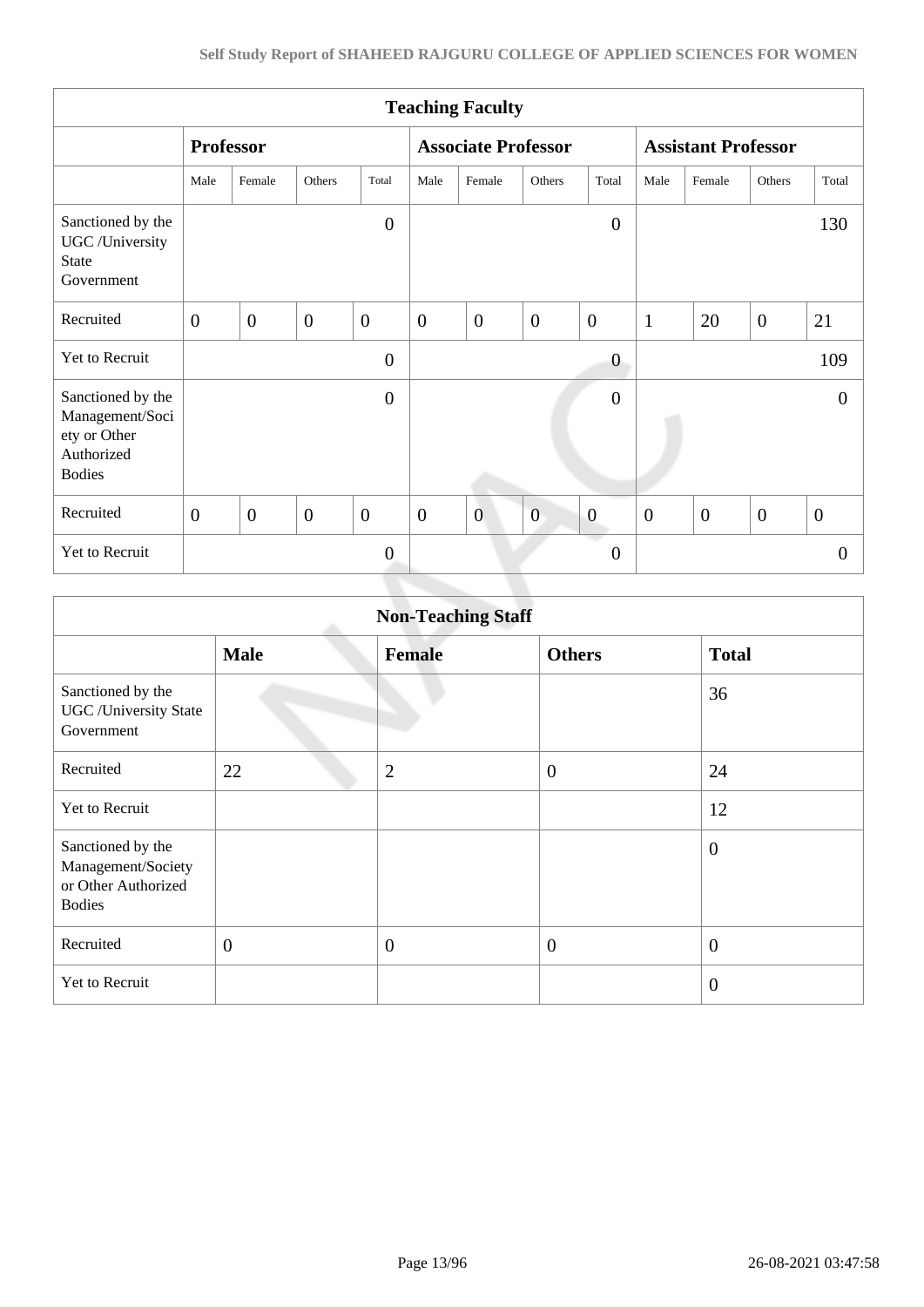| <b>Technical Staff</b>                                                          |              |                |                |                |  |  |  |  |
|---------------------------------------------------------------------------------|--------------|----------------|----------------|----------------|--|--|--|--|
|                                                                                 | <b>Male</b>  | Female         | <b>Others</b>  | <b>Total</b>   |  |  |  |  |
| Sanctioned by the<br><b>UGC</b> /University State<br>Government                 |              |                |                | 57             |  |  |  |  |
| Recruited                                                                       | 14           | $\overline{4}$ | $\overline{0}$ | 18             |  |  |  |  |
| Yet to Recruit                                                                  |              |                |                | 39             |  |  |  |  |
| Sanctioned by the<br>Management/Society<br>or Other Authorized<br><b>Bodies</b> |              |                |                | $\overline{0}$ |  |  |  |  |
| Recruited                                                                       | $\mathbf{0}$ | $\theta$       | $\overline{0}$ | $\overline{0}$ |  |  |  |  |
| Yet to Recruit                                                                  |              |                |                | $\overline{0}$ |  |  |  |  |

# **Qualification Details of the Teaching Staff**

|                                     | <b>Permanent Teachers</b> |                |                |                            |                |                            |                |              |                |                |
|-------------------------------------|---------------------------|----------------|----------------|----------------------------|----------------|----------------------------|----------------|--------------|----------------|----------------|
| <b>Highest</b><br>Qualificatio<br>n | <b>Professor</b>          |                |                | <b>Associate Professor</b> |                | <b>Assistant Professor</b> |                |              |                |                |
|                                     | Male                      | Female         | <b>Others</b>  | Male                       | Female         | Others                     | Male           | Female       | Others         | Total          |
| D.sc/D.Litt.                        | $\overline{0}$            | $\mathbf{0}$   | $\overline{0}$ | $\theta$                   | $\overline{0}$ | $\theta$                   | $\overline{0}$ | $\theta$     | $\overline{0}$ | $\overline{0}$ |
| Ph.D.                               | $\overline{0}$            | $\overline{0}$ | $\overline{0}$ | $\theta$                   | 8              | $\overline{0}$             | 1              | 8            | $\overline{0}$ | 17             |
| M.Phil.                             | $\overline{0}$            | $\overline{0}$ | $\overline{0}$ | $\overline{0}$             | $\overline{2}$ | $\overline{0}$             | $\overline{0}$ | $\mathbf{1}$ | $\overline{0}$ | 3              |
| PG                                  | $\overline{0}$            | $\theta$       | $\theta$       | $\theta$                   | $\overline{0}$ | $\overline{0}$             | $\overline{0}$ | $\mathbf{1}$ | $\overline{0}$ | $\mathbf{1}$   |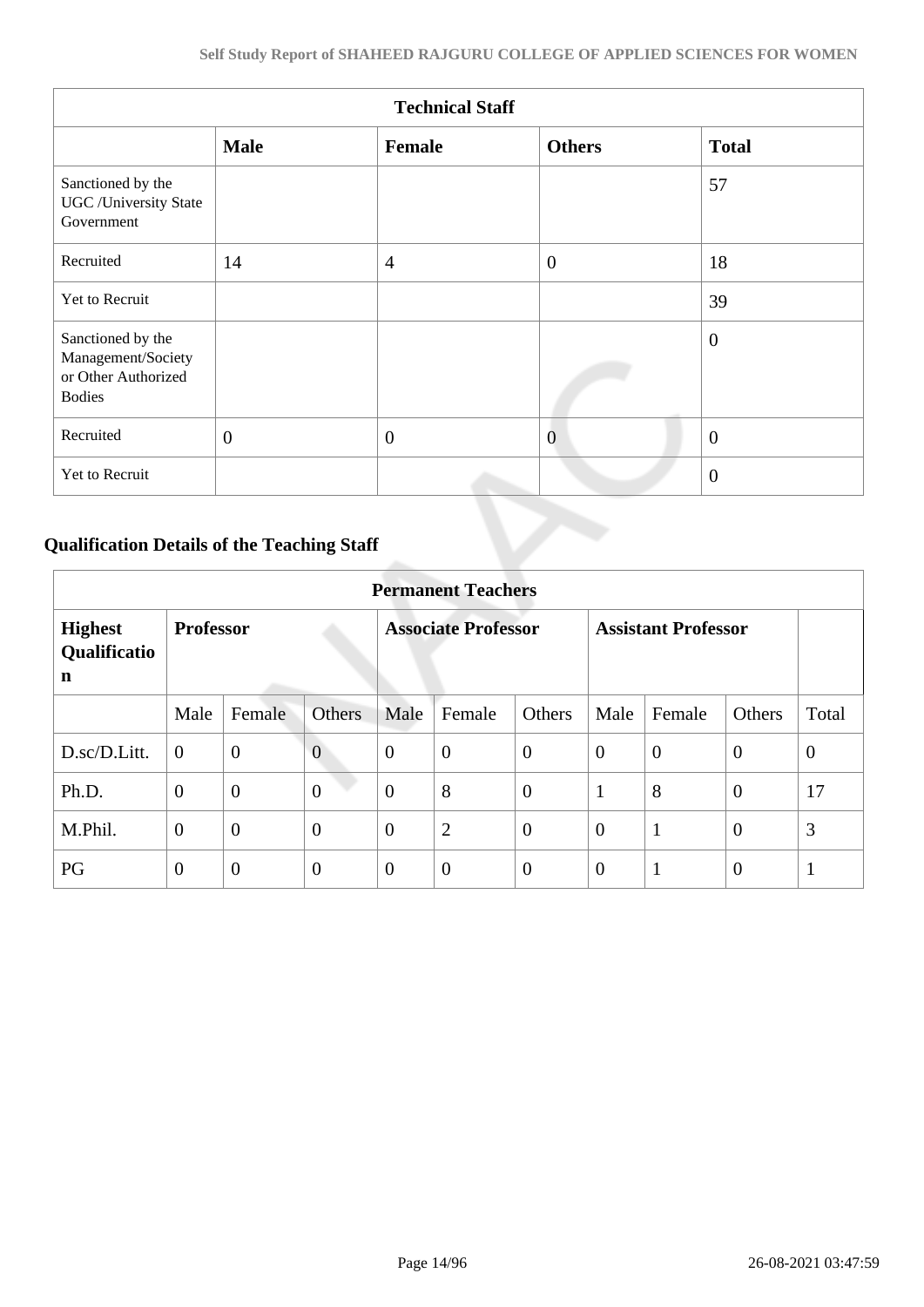| <b>Temporary Teachers</b>                     |                  |                  |                            |                |                            |                |                |                |                |              |
|-----------------------------------------------|------------------|------------------|----------------------------|----------------|----------------------------|----------------|----------------|----------------|----------------|--------------|
| <b>Highest</b><br>Qualificatio<br>$\mathbf n$ | <b>Professor</b> |                  | <b>Associate Professor</b> |                | <b>Assistant Professor</b> |                |                |                |                |              |
|                                               | Male             | Female           | Others                     | Male           | Female                     | Others         | Male           | Female         | <b>Others</b>  | Total        |
| D.sc/D.Litt.                                  | $\theta$         | $\overline{0}$   | $\boldsymbol{0}$           | $\theta$       | $\overline{0}$             | $\overline{0}$ | $\overline{0}$ | $\overline{0}$ | $\overline{0}$ | $\mathbf{0}$ |
| Ph.D.                                         | $\overline{0}$   | $\overline{0}$   | $\overline{0}$             | $\theta$       | $\overline{0}$             | $\overline{0}$ | 18             | 35             | $\overline{0}$ | 53           |
| M.Phil.                                       | $\overline{0}$   | $\overline{0}$   | $\boldsymbol{0}$           | $\overline{0}$ | $\overline{0}$             | $\overline{0}$ | $\overline{2}$ | 6              | $\mathbf{0}$   | 8            |
| PG                                            | $\overline{0}$   | $\boldsymbol{0}$ | $\mathbf{0}$               | $\mathbf{0}$   | $\boldsymbol{0}$           | $\overline{0}$ | 12             | 23             | $\overline{0}$ | 35           |

| <b>Part Time Teachers</b>           |                  |                |                |                                                          |                  |                  |                |                |                |                |
|-------------------------------------|------------------|----------------|----------------|----------------------------------------------------------|------------------|------------------|----------------|----------------|----------------|----------------|
| <b>Highest</b><br>Qualificatio<br>n | <b>Professor</b> |                |                | <b>Associate Professor</b><br><b>Assistant Professor</b> |                  |                  |                |                |                |                |
|                                     | Male             | Female         | Others         | Male                                                     | Female           | Others           | Male           | Female         | Others         | Total          |
| D.sc/D.Litt.                        | $\theta$         | $\overline{0}$ | $\overline{0}$ | $\overline{0}$                                           | $\overline{0}$   | $\overline{0}$   | $\theta$       | $\overline{0}$ | $\overline{0}$ | $\overline{0}$ |
| Ph.D.                               | $\overline{0}$   | $\mathbf{0}$   | $\overline{0}$ | $\overline{0}$                                           | $\overline{0}$   | $\overline{0}$   | $\overline{0}$ | $\overline{0}$ | $\overline{0}$ | $\theta$       |
| M.Phil.                             | $\mathbf{0}$     | $\overline{0}$ | $\overline{0}$ | $\overline{0}$                                           | $\boldsymbol{0}$ | $\boldsymbol{0}$ | $\overline{0}$ | $\overline{0}$ | $\overline{0}$ | $\theta$       |
| PG                                  | $\mathbf{0}$     | $\overline{0}$ | $\overline{0}$ | $\overline{0}$                                           | $\overline{0}$   | $\boldsymbol{0}$ | $\overline{0}$ | $\overline{0}$ | $\mathbf{0}$   | $\theta$       |

| <b>Details of Visting/Guest Faculties</b> |             |               |               |              |  |  |  |
|-------------------------------------------|-------------|---------------|---------------|--------------|--|--|--|
| <b>Number of Visiting/Guest Faculty</b>   | <b>Male</b> | <b>Female</b> | <b>Others</b> | <b>Total</b> |  |  |  |
| engaged with the college?                 |             | q             |               |              |  |  |  |

# **Provide the Following Details of Students Enrolled in the College During the Current Academic Year**

| <b>Programme</b> |        | <b>From the State</b><br><b>Where College</b><br>is Located | <b>From Other</b><br><b>States of India</b> | <b>NRI Students</b> | Foreign<br><b>Students</b> | <b>Total</b> |
|------------------|--------|-------------------------------------------------------------|---------------------------------------------|---------------------|----------------------------|--------------|
| <b>UG</b>        | Male   | $\overline{0}$                                              | 0                                           | v                   | $\theta$                   | $\theta$     |
|                  | Female | 233                                                         | 369                                         | U                   | $\theta$                   | 602          |
|                  | Others | $\overline{0}$                                              | 0                                           | $\theta$            | $\theta$                   | $\theta$     |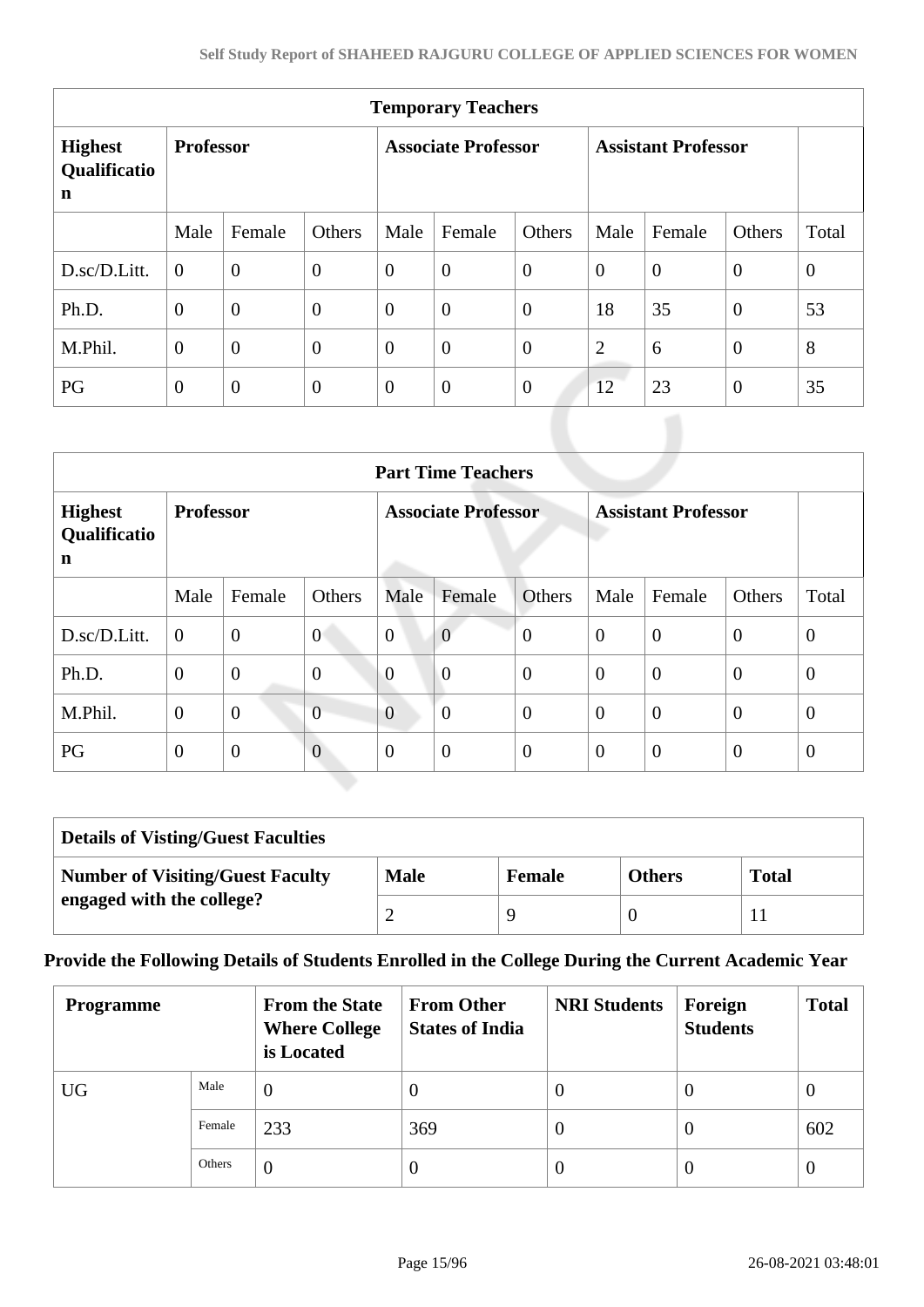| <b>Y</b> ears      |        |                  |                  |                  |                  |  |  |  |
|--------------------|--------|------------------|------------------|------------------|------------------|--|--|--|
| Programme          |        | Year 1           | Year 2           | Year 3           | Year 4           |  |  |  |
| <b>SC</b>          | Male   | $\overline{0}$   | $\boldsymbol{0}$ | $\overline{0}$   | $\overline{0}$   |  |  |  |
|                    | Female | 75               | 88               | 47               | 22               |  |  |  |
|                    | Others | $\overline{0}$   | $\boldsymbol{0}$ | $\overline{0}$   | $\overline{0}$   |  |  |  |
| ${\cal S}{\cal T}$ | Male   | $\overline{0}$   | $\boldsymbol{0}$ | $\overline{0}$   | $\overline{0}$   |  |  |  |
|                    | Female | 11               | 11               | 9                | $\overline{3}$   |  |  |  |
|                    | Others | $\overline{0}$   | $\boldsymbol{0}$ | $\mathbf{0}$     | $\overline{0}$   |  |  |  |
| OBC                | Male   | $\overline{0}$   | $\mathbf{0}$     | $\mathbf{0}$     | $\overline{0}$   |  |  |  |
|                    | Female | 154              | 140              | 78               | 37               |  |  |  |
|                    | Others | $\overline{0}$   | $\boldsymbol{0}$ | $\boldsymbol{0}$ | $\overline{0}$   |  |  |  |
| General            | Male   | $\overline{0}$   | $\overline{0}$   | $\overline{0}$   | $\overline{0}$   |  |  |  |
|                    | Female | 336              | 367              | 162              | 155              |  |  |  |
|                    | Others | $\mathbf{0}$     | $\overline{0}$   | $\boldsymbol{0}$ | $\boldsymbol{0}$ |  |  |  |
| Others             | Male   | $\boldsymbol{0}$ | $\boldsymbol{0}$ | $\mathbf{0}$     | $\overline{0}$   |  |  |  |
|                    | Female | $\overline{0}$   | $\mathbf{1}$     | $\boldsymbol{0}$ | $\overline{0}$   |  |  |  |
|                    | Others | $\boldsymbol{0}$ | $\boldsymbol{0}$ | $\overline{0}$   | $\mathbf{0}$     |  |  |  |
| Total              |        | 576              | 607              | 296              | 217              |  |  |  |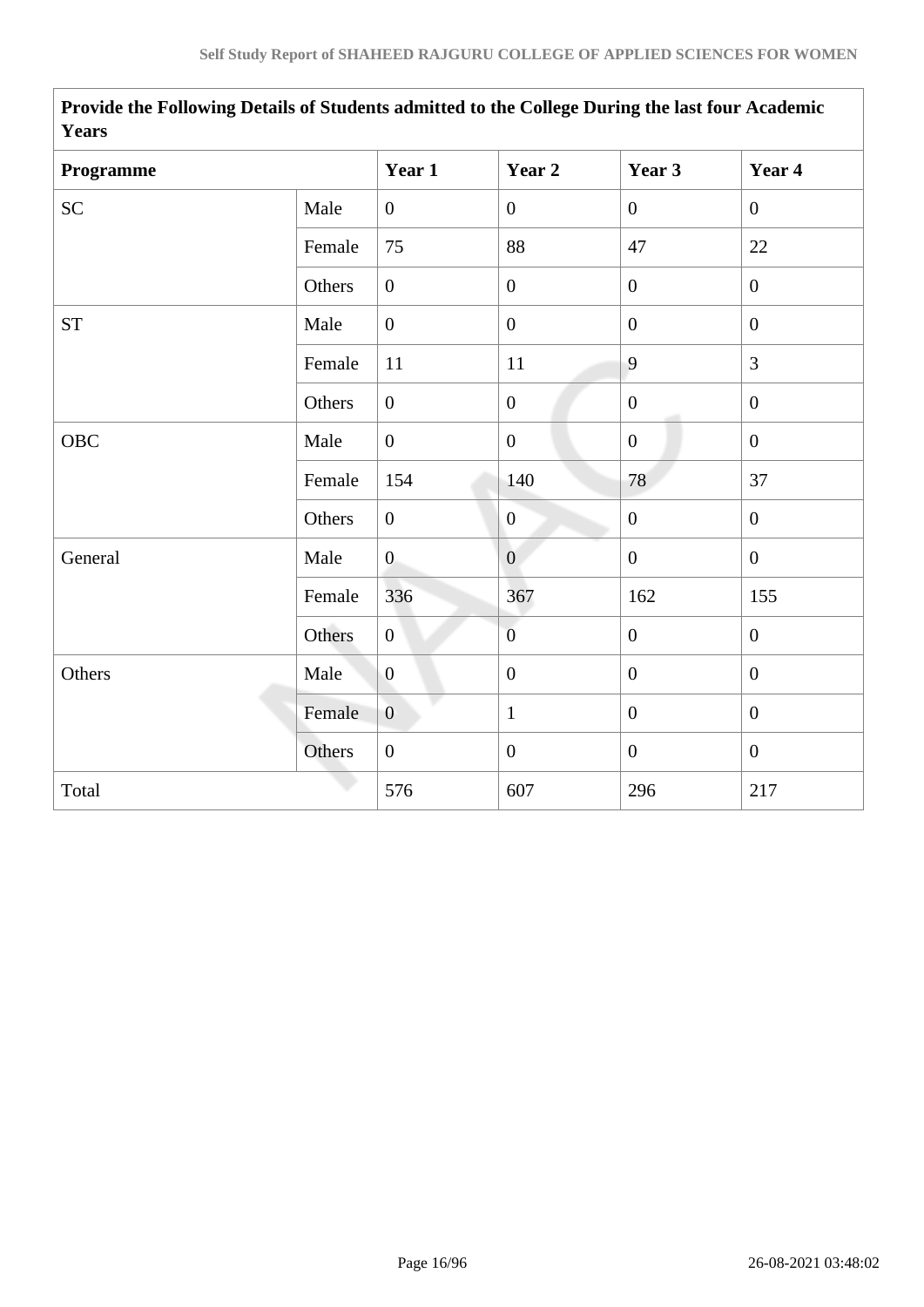# **Extended Profile**

# **1 Program**

# **1.1**

#### **Number of courses offered by the Institution across all programs during the last five years**

| 2019-20                                 | 2018-19 | 2017-18              |          | 2016-17 | 2015-16 |  |
|-----------------------------------------|---------|----------------------|----------|---------|---------|--|
| 339                                     | 281     | 192                  |          | 153     | 102     |  |
| <b>File Description</b>                 |         |                      | Document |         |         |  |
| Institutional data in prescribed format |         | <b>View Document</b> |          |         |         |  |

### **1.2**

#### **Number of programs offered year-wise for last five years**

| 2019-20 | 2018-19 | 2017-18 | $ 2016-17$ | 2015-16                  |
|---------|---------|---------|------------|--------------------------|
| 14      | 14      | 14      | O          | $\overline{\phantom{0}}$ |

# **2 Students**

#### **2.1**

#### **Number of students year-wise during last five years**

| 2019-20                                 | 2018-19 | 2017-18 |                      | 2016-17 | 2015-16 |  |
|-----------------------------------------|---------|---------|----------------------|---------|---------|--|
| 1767                                    | 1466    | 1102    |                      | 905     | 674     |  |
| <b>File Description</b>                 |         |         | Document             |         |         |  |
| Institutional data in prescribed format |         |         | <b>View Document</b> |         |         |  |

#### **2.2**

# **Number of seats earmarked for reserved category as per GOI/State Govt rule year-wise during last five years**

| 2019-20 | 2018-19    | 2017-18      | 2016-17 | 2015-16 |
|---------|------------|--------------|---------|---------|
| 336     | ר ה<br>213 | 272<br>ن ا ڪ | 149     | 87      |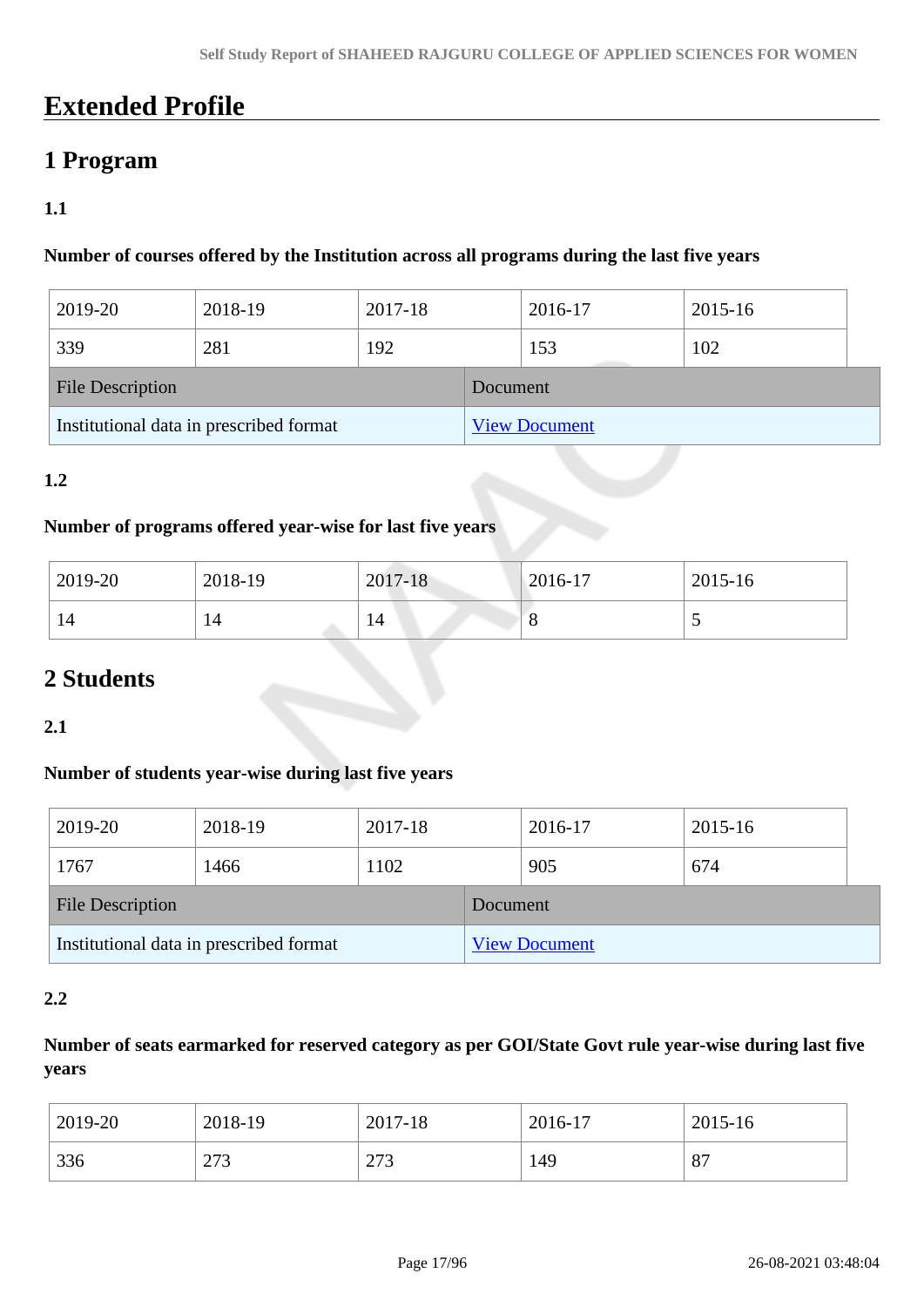| <b>File Description</b>                 | Document             |
|-----------------------------------------|----------------------|
| Institutional data in prescribed format | <b>View Document</b> |

# **2.3**

#### **Number of outgoing / final year students year-wise during last five years**

| 2019-20                                 | 2018-19 | 2017-18 |          | 2016-17              | 2015-16 |  |
|-----------------------------------------|---------|---------|----------|----------------------|---------|--|
| 604                                     | 286     | 205     |          | 410                  | 44      |  |
| <b>File Description</b>                 |         |         | Document |                      |         |  |
| Institutional data in prescribed format |         |         |          | <b>View Document</b> |         |  |

# **3 Teachers**

# **3.1**

# **Number of full time teachers year-wise during the last five years**

| 2019-20                 | 2018-19                                 | 2017-18 |          | 2016-17              | 2015-16 |
|-------------------------|-----------------------------------------|---------|----------|----------------------|---------|
| 117                     | 93                                      | 76      |          | 57                   | 45      |
| <b>File Description</b> |                                         |         | Document |                      |         |
|                         | Institutional data in prescribed format |         |          | <b>View Document</b> |         |

#### **3.2**

# **Number of sanctioned posts year-wise during last five years**

| 2019-20          | 2018-19                                 | 2017-18 |          | 2016-17              | 2015-16 |  |
|------------------|-----------------------------------------|---------|----------|----------------------|---------|--|
| 130              | 111                                     | 83      |          | 56                   | 46      |  |
| File Description |                                         |         | Document |                      |         |  |
|                  | Institutional data in prescribed format |         |          | <b>View Document</b> |         |  |

# **4 Institution**

# **4.1**

**Total number of classrooms and seminar halls**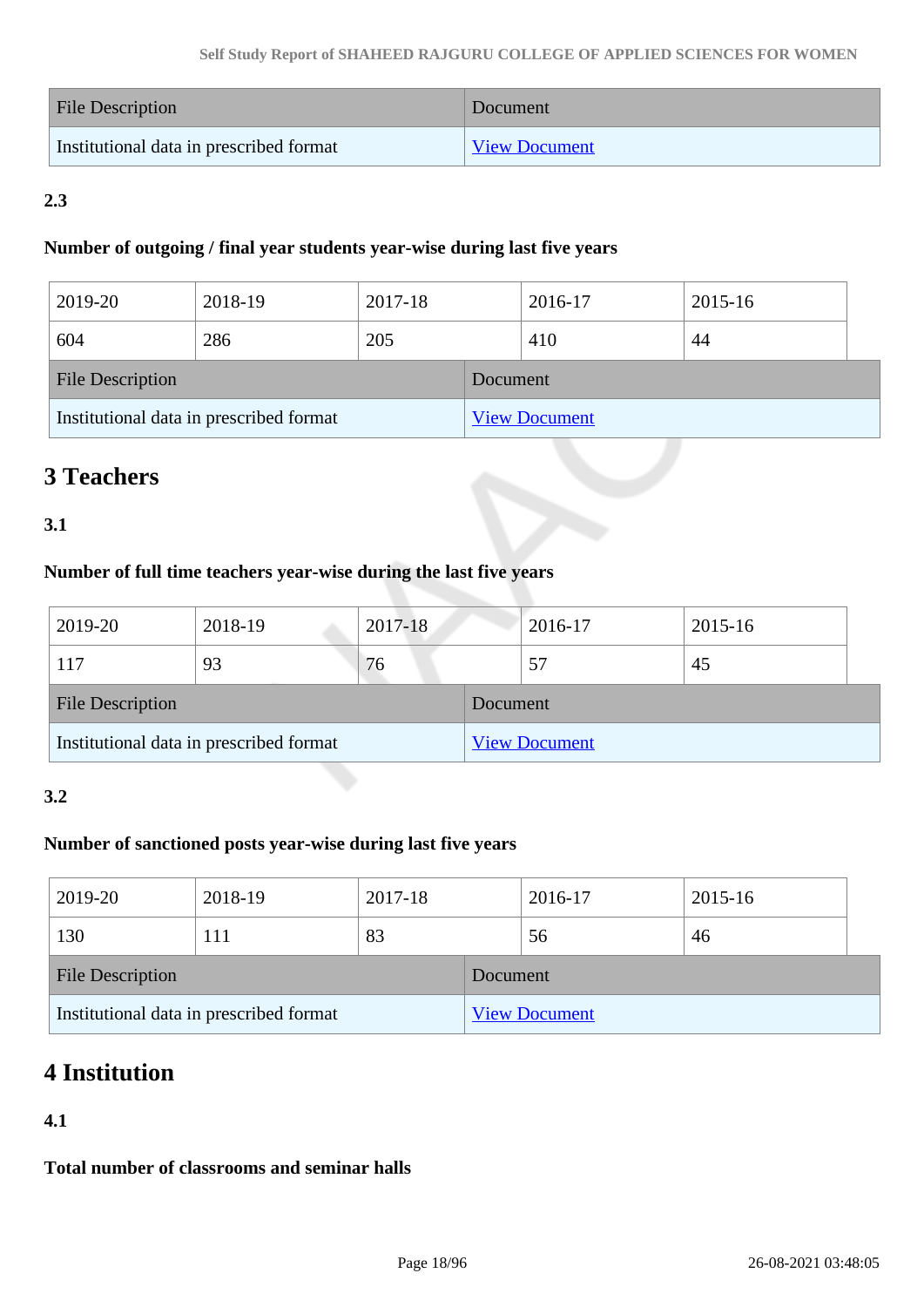### **Response: 22**

### **4.2**

#### **Total Expenditure excluding salary year-wise during last five years ( INR in Lakhs)**

| 2019-20 | 2018-19 | 2017-18                 | 2016-17 | 2015-16 |
|---------|---------|-------------------------|---------|---------|
| 298.71  | 427.16  | <u>າ</u> າາ<br>ا د.عد ک | 260.86  | 281.72  |

### **4.3**

### **Number of Computers**

#### **Response: 794**

#### **4.4**

**Total number of computers in the campus for academic purpose**

# **Response: 716**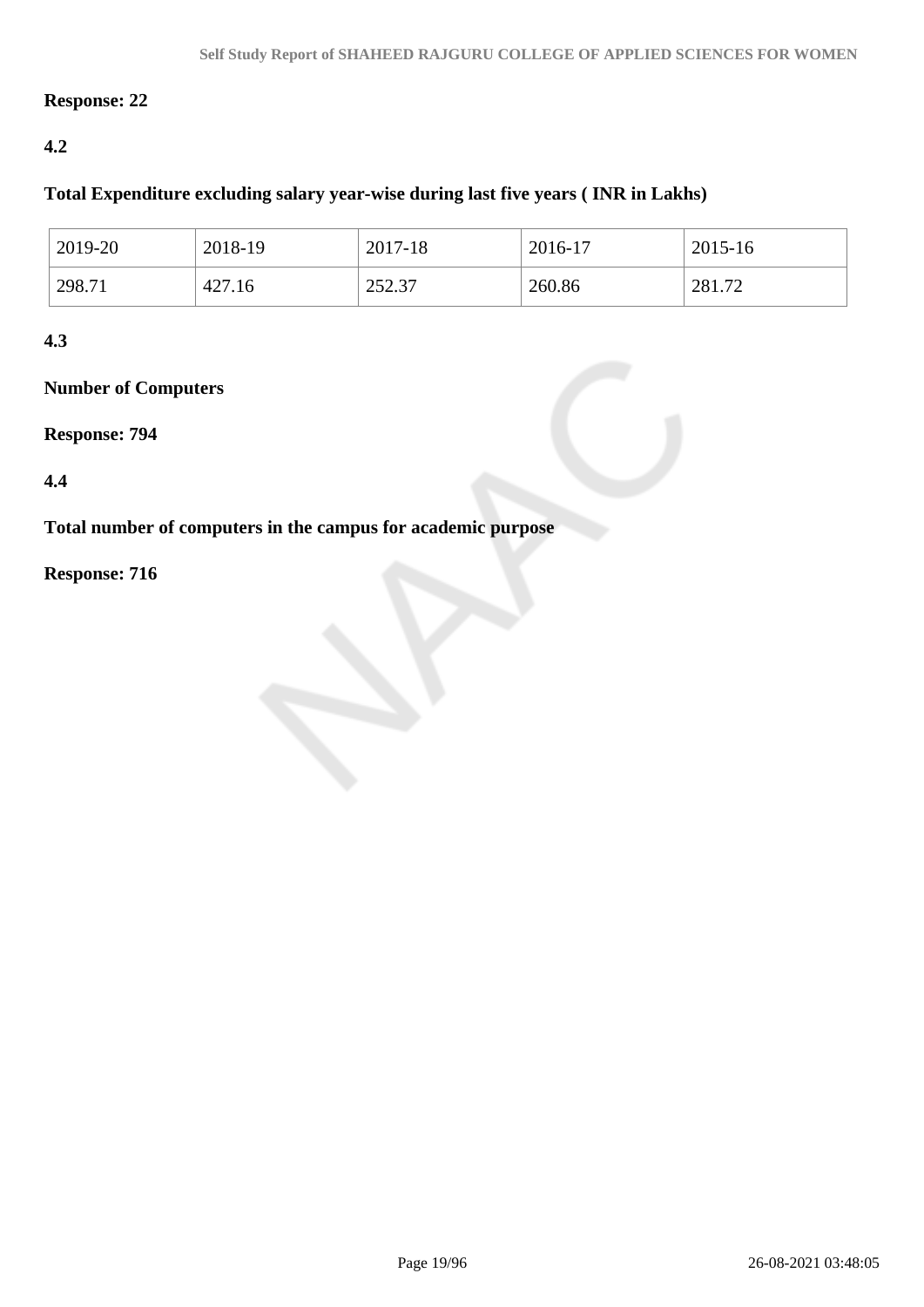# **4. Quality Indicator Framework(QIF)**

# **Criterion 1 - Curricular Aspects**

# **1.1 Curricular Planning and Implementation**

 **1.1.1 The Institution ensures effective curriculum delivery through a well planned and documented process**

#### **Response:**

All the curricular aspects are governed by the ordinances, rules and regulations of University of Delhi. The vision of the college acts as a yardstick to implement the curriculum effectively, striving to satisfy the needs of stakeholders. Faculty, being members of Committee of Courses, have been directly involved in curriculum designing of CBCS and CBCS (LOCF), which has been recently introduced by the University.

#### **Action Plan**

- Academic Development Committee and Timetable Committee, constituent committees of staff council, plans and regulates the implementation process. ADC, with teacher-in-charges of all departments, finalizes the workload of the faculty as per the prescribed curriculum. Generic Elective courses are finalized before the commencement of respective semester.
- Skill Enhancement and Discipline Specific Elective Courses offered to the students are finalised before the beginning of respective semester. Students are guided for the same as per their career orientation.
- Timetable Committee defines viable slots for Generic Elective and Ability Enhancement Compulsory Courses in the timetable. Time table of all the programmes are uploaded on college website before the commencement of each semester.
- All learning activities are planned around the learning objectives for students to attain the desired learning outcomes.
- The Staff Council plans the activity calendar to coordinate academic, co-curricular and extracurricular activities for each academic year.

#### **Value Addition**

- Each department dealinates a schedule for technical seminars, workshops, industrial visits etc. at the begining of the academic year.
- An interaction with industry and research organizations, regular alumni meet, seminars and lectures from eminent speakers adds value to the curriculum.
- Students are encouraged to takeup training and internship programs in other research institutions and industries. This initiative compliments the curriculum by inculcating research aptitude and provides hands on experience to the students.

#### **Continuous Evaluation**

- The Monitoring Committee has a well defined and documented procedure for continuous evaluation.
- Internal assessment, an integral part of curriculum, is undertaken transparently as per the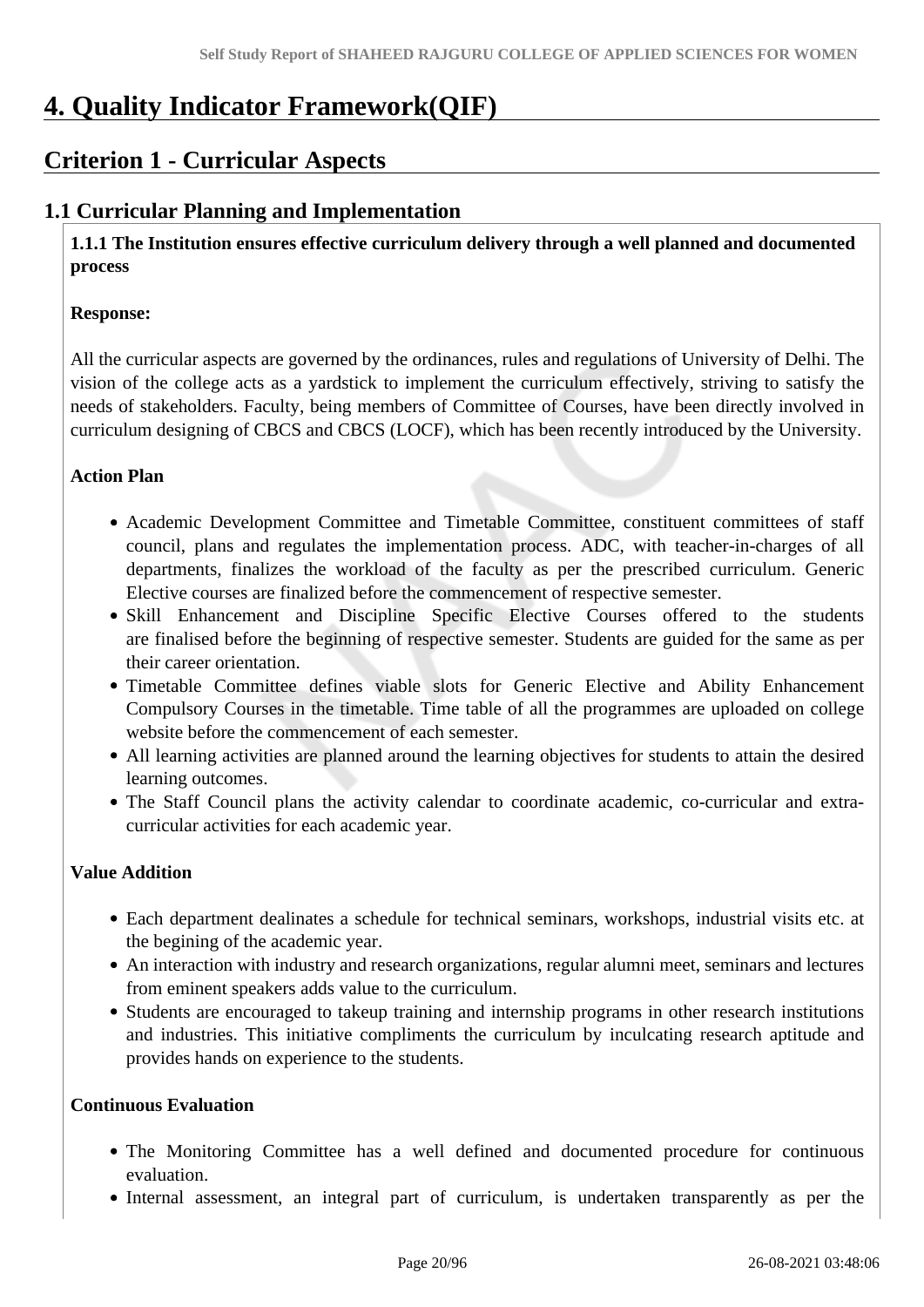guidelines. Students are assessed through assignments, projects, class tests, group discussions, presentations etc.

For practical sessions, students are evaluated on the basis of their performance and understanding.

#### **Infrastructural Support**

- The procedures for enhanement and maintenance of departments, sports and library equipments are well defined and documented.
- Fully automated, Radio Frequency Identification enabled and well stocked library, which subscribes to a large number of e – Resources through UGC-Infonet, DULIS e-Journal and NLIST of Inflibnet facilitate regular teaching and provide resource material to the students for their internship and research projects.

#### **Monitoring**

- Academic Supervisory Committee, takes feedback regarding the pedagogical skills of the faculty, which ensures effective transaction of the theoretical and practical aspects of the curriculum, in a well structured and planned manner.
- Regular feedback is taken from the students for curricular aspects, college infrastructure, administration matters etc.

| <b>File Description</b>         | <b>Document</b>      |
|---------------------------------|----------------------|
| Link for Additional information | <b>View Document</b> |

#### **1.1.2 The institution adheres to the academic calendar including for the conduct of CIE**

#### **Response:**

- Academic calendar as notified by the University of Delhi is followed strictly. Teaching plan is made such that each unit of the given course is completed successfully in the allocated time, taking semester break and other holidays into account.
- Continuous internal assessment is an integral component of CBCS with 25% weightage in theory and 50% weightage in practical. This is in confirmity with university guidelines and strictly followed for all the programmes in the college.
- The theory component comprises of tests, presentations, quiz, written assignments, prototype product making, projects etc. Multiple tests are conducted throughout the semester, covering the entire syllabus. Finally, the score is averaged out or best marks are considered for internal assessment. Continuous internal evaluation in practical class comprises of marks obtained from mock viva, product preparation (wherever applicable), record / practical files etc. Further, the regularity and sincerity of students while performing experiments is given due weightage.
- Class tests are announced well in advance. After evaluation, they are returned to the students and are discussed in class. Assignments and projects are allocated individually or in groups and evaluated. Their outcome/result are discussed with students.
- Question papers of previous years are discussed and are given as part of assignments and tests for practice.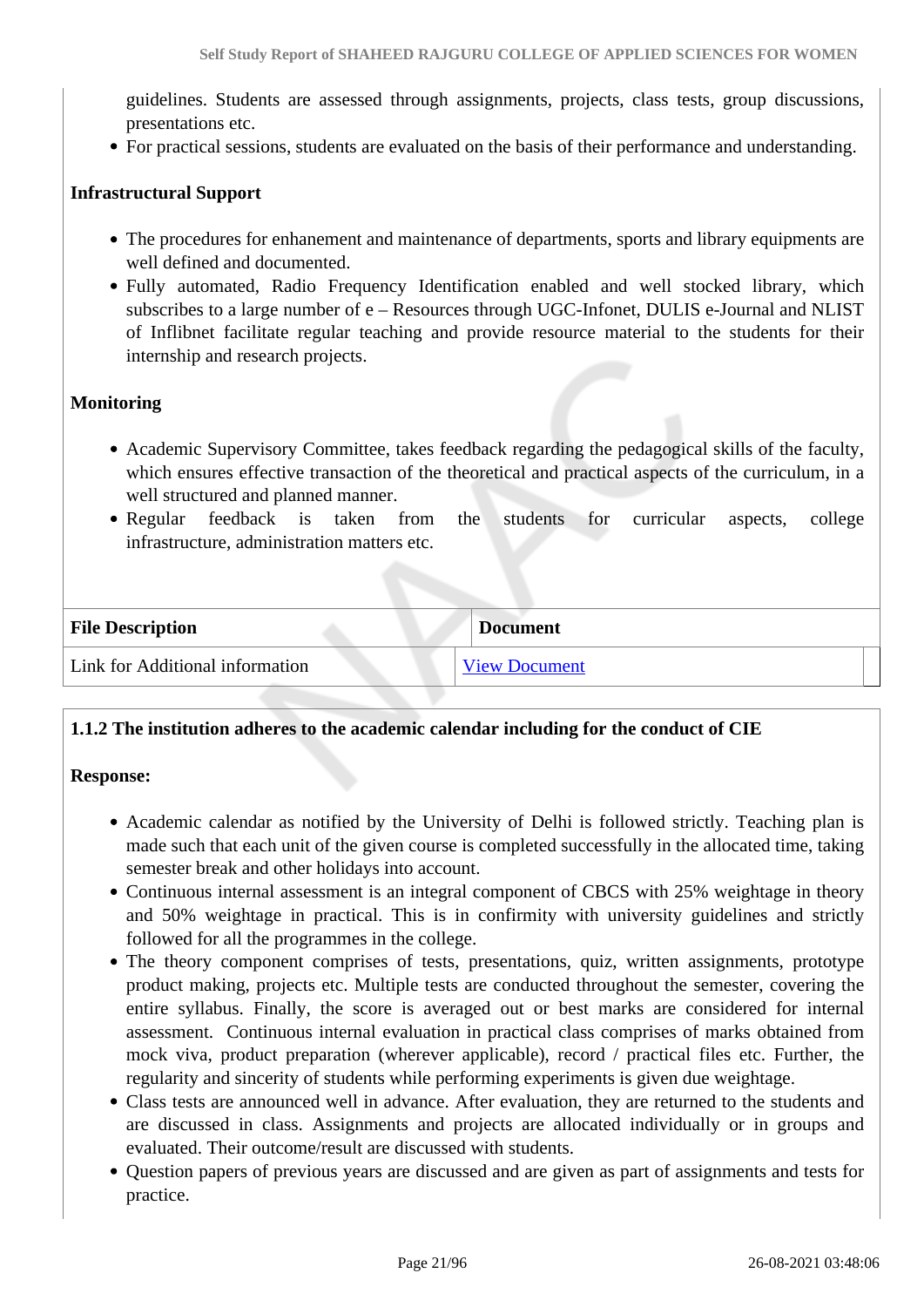- At the end of each semester, internal assessment of theory classes is compiled and cumulative assessment is displayed for the students. It is then submitted in the college office as per the schedule.
- Finally, the Moderation Committee compiles, rectifies and verifies the internal assessment marks of students of all the programmes. It is then uploaded on the portal assigned by the University of Delhi towards the end of each semester within the given time frame.
- Practical internal assessment marks are included in the final practical exam conducted in the college at the end of each semester. Total marks are then uploaded on the portal assigned by the University of Delhi.
- Examinations are held as per schedule and the results are declared by the University of Delhi timely.

| <b>File Description</b>         | <b>Document</b>      |
|---------------------------------|----------------------|
| Link for Additional information | <b>View Document</b> |

 **1.1.3 Teachers of the Institution participate in following activities related to curriculum development and assessment of the affiliating University and/are represented on the following academic bodies during the last five years** 

- **1.Academic council/BoS of Affiliating university**
- **2.Setting of question papers for UG/PG programs**
- **3.Design and Development of Curriculum for Add on/ certificate/ Diploma Courses**
- **4.Assessment /evaluation process of the affiliating University**

**Response:** A. All of the above

| <b>File Description</b>                 | <b>Document</b>      |
|-----------------------------------------|----------------------|
| Institutional data in prescribed format | <b>View Document</b> |
| Any additional information              | <b>View Document</b> |

# **1.2 Academic Flexibility**

 **1.2.1 Percentage of Programmes in which Choice Based Credit System (CBCS)/ elective course system has been implemented** 

**Response:** 100

1.2.1.1 **Number of Programmes in which CBCS/ Elective course system implemented.**

Response: 14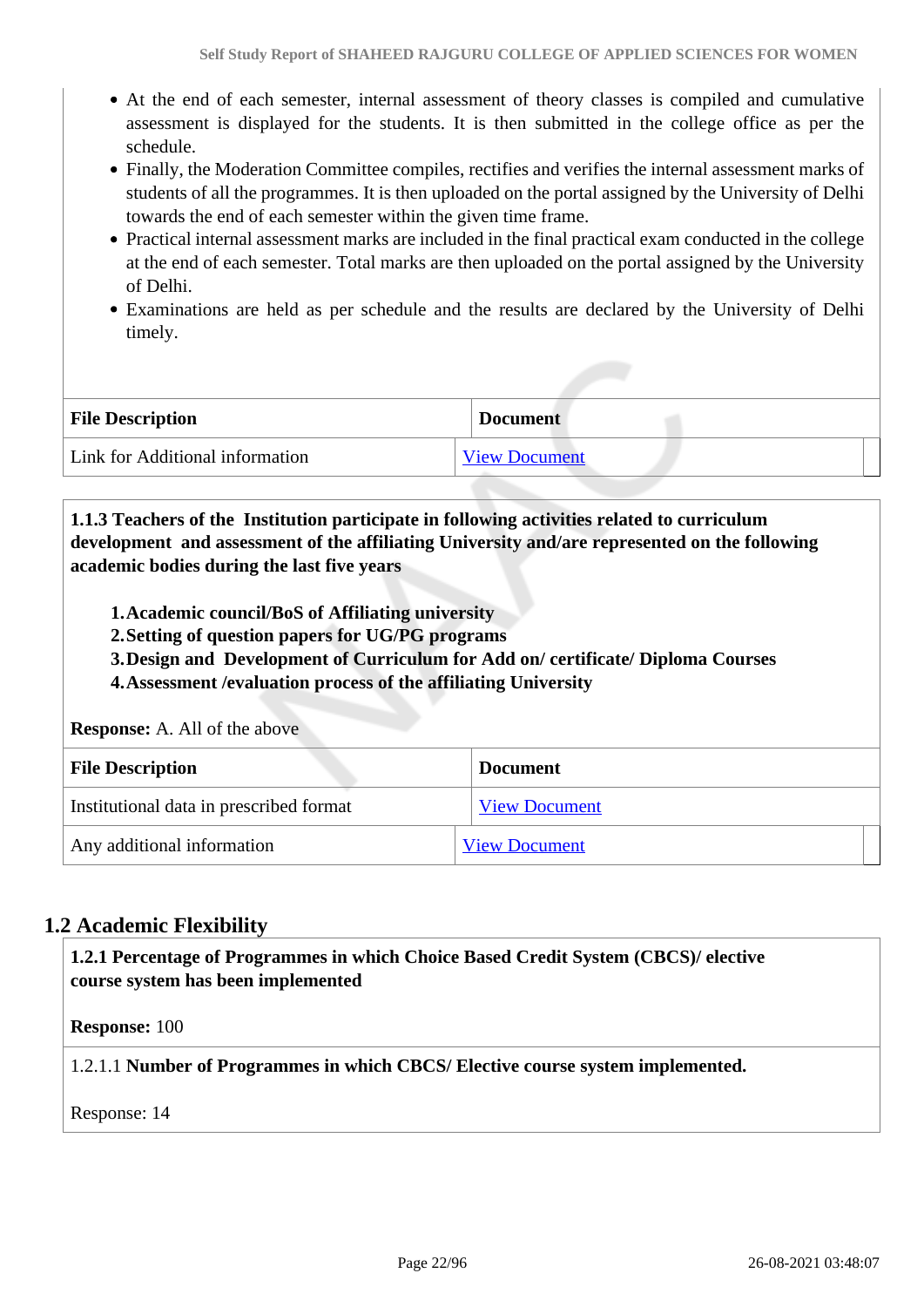| <b>File Description</b>                              | <b>Document</b>      |
|------------------------------------------------------|----------------------|
| Minutes of relevant Academic Council/BOS<br>meetings | <b>View Document</b> |
| Institutional data in prescribed format              | <b>View Document</b> |

### **1.2.2 Number of Add on /Certificate programs offered during the last five years**

#### **Response:** 10

#### 1.2.2.1 **How many Add on /Certificate programs are offered within the last 5 years.**

| <b>File Description</b> |         |         | <b>Document</b> |         |  |
|-------------------------|---------|---------|-----------------|---------|--|
|                         |         |         |                 |         |  |
|                         |         |         | $\theta$        | ∽       |  |
| 2019-20                 | 2018-19 | 2017-18 | 2016-17         | 2015-16 |  |

| <b>File Description</b>                                                    | Document             |
|----------------------------------------------------------------------------|----------------------|
| Institutional data in prescribed format                                    | <b>View Document</b> |
| Brochure or any other document relating to Add on<br>/Certificate programs | <u>View Document</u> |

### **1.2.3 Average percentage of students enrolled in Certificate/ Add-on programs as against the total number of students during the last five years**

**Response:** 3.76

1.2.3.1 **Number of students enrolled in subject related Certificate or Add-on programs year wise during last five years**

| 2019-20                 | 2018-19 | 2017-18 |                 | 2016-17  | 2015-16 |  |
|-------------------------|---------|---------|-----------------|----------|---------|--|
| 112                     | 56      | 25      |                 | $\theta$ | 43      |  |
|                         |         |         |                 |          |         |  |
|                         |         |         |                 |          |         |  |
| <b>File Description</b> |         |         | <b>Document</b> |          |         |  |

# **1.3 Curriculum Enrichment**

**1.3.1 Institution integrates crosscutting issues relevant to Professional Ethics ,Gender, Human**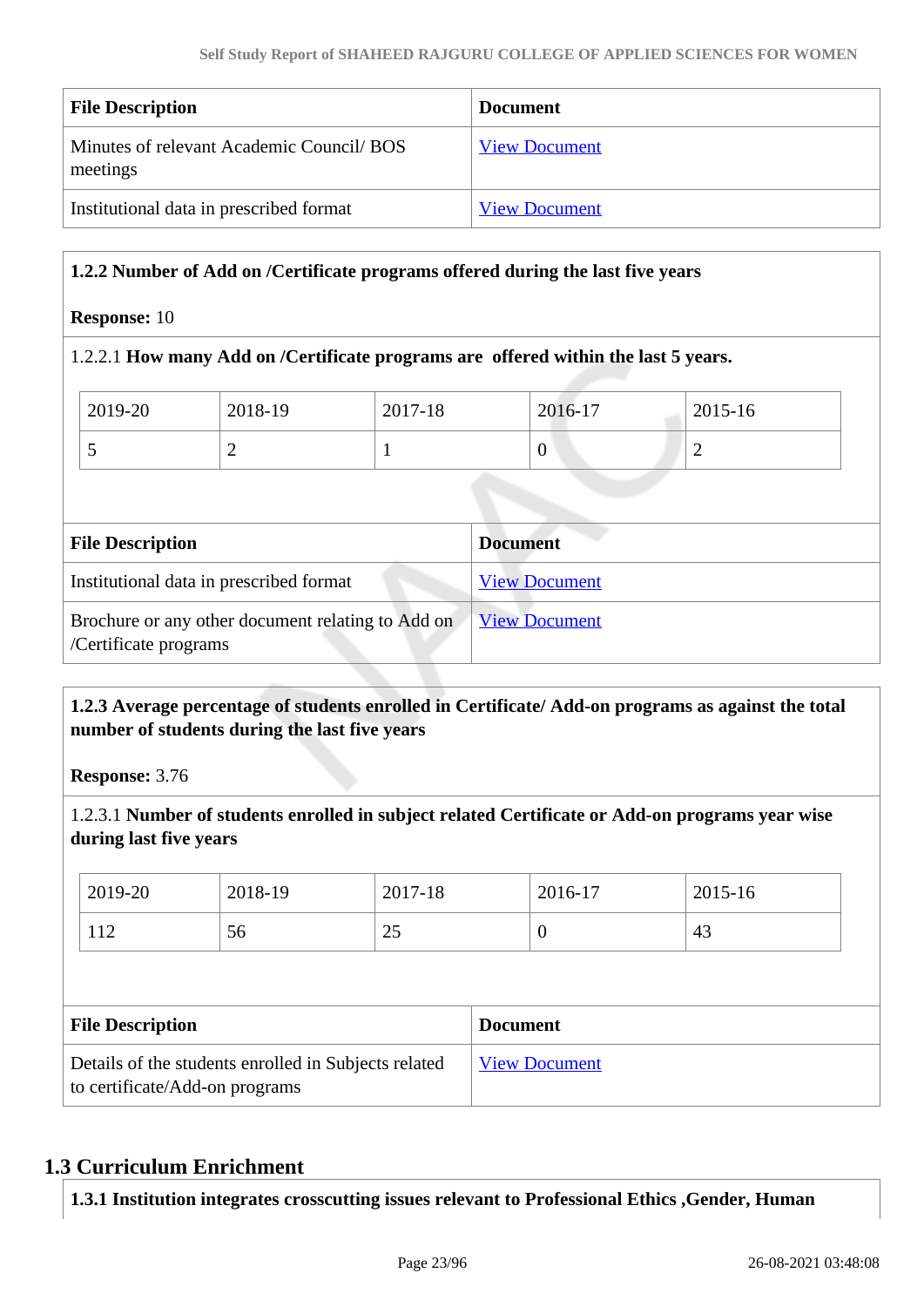#### **Values ,Environment and Sustainability into the Curriculum**

#### **Response:**

College has several courses which integrate various cross cutting issues as part of their curriculum. These courses familiarize students towards socio-cultural issues and encourage them to find plausible solutions for building a better society and environment.

**Gender Equality and Equal Opportunity:** Contemporary India, Women and Empowerment, Marginalities in Indian Writing, Individual and Society are courses which engage with contemporary representations of women femininities, gender-parity and power**,** dealing with how gender norms intersect with other norms, such as those of caste, race, religion and community to create further specific forms of privilege and oppression. They introduce students to the various issues that face society today – caste, class, race, gender violence, and globalization**.** Youth Psychology, a Generic Elective Course inculcates sensitivity to issues related to youth with special emphasis on gender stereotypes and discrimination.

**Environment and Sustainability:** Environmental Studies, a compulsory course for all programmes, aims to sensitize students about various threats to the environment and guiding them for building selfsustainable environment. Other courses related to environment and safety are Bio-safety and Bioethics, Food Safety, Environmental Microbiology, Environmental Psychology and Green Chemistry. These courses deal with effects of contamination in food, water, soil, air etc. and the hazards associated with chemical substances and biomedical waste. Swachh Bharat Abhiyan, tree adoption drive, basic food handling and storage training for housekeeping and canteen staff, Eco-Club programmes, generation of compost, upkeep of herbal garden, recycling of waste paper, collection of e-waste, converting waste from food to value added products etc. connect students to the environment and encourage them to innovate ways for its conservation.

**Human Value:** Psychology of Individual Differences, Applied Social Psychology, Positive Psychology, Psychology of Peace, Psychology of Disability and Counselling Psychology are courses which emphasize upon self-reflection, understanding social problems, gaining knowledge about intervention strategies and create awareness about national, international peace and conflict. Yoga and Stress Management, Obesity Management are Generic Elective Courses which encompass various yogasanas, pranayams and satkarmas advocated for healthy living, health risks associated with obesity and ways to manage it. Human values are translated into action by various activities such as collection and distribution of stationery, books, winter clothes, sanitary pads etc.; orphanage and old age home visits, awareness programmes for slum-dwellers, health awareness seminars on menstrual hygiene, drug abuse and cancer, health check-up camps, blood donation camps and walkathons. Celebration of Independence Day, Republic Day, International Yoga Day, International Youth Day etc. bring home the message of truth, peace, right conduct and non-violence.

**Professional Ethics:** Entrepreneurship Development, Business Ethics and Corporate Governance, IPR for Biologist, Counselling Psychology are the courses which inculcate ethical values, leadership qualities, entrepreneurial mindset and knowhow of intellectual rights.

The college realizes the importance of cross-cutting issues and underlines their importance through various outreach activities, awareness camps, field programme, numerous co-curricular and cultural activities such as street-plays, theatre, declamations etc. which form an integral part of student life. Self-defence camps, legal literacy on sexual harassment, *Sehej*, a programme under Enactus to empower third gender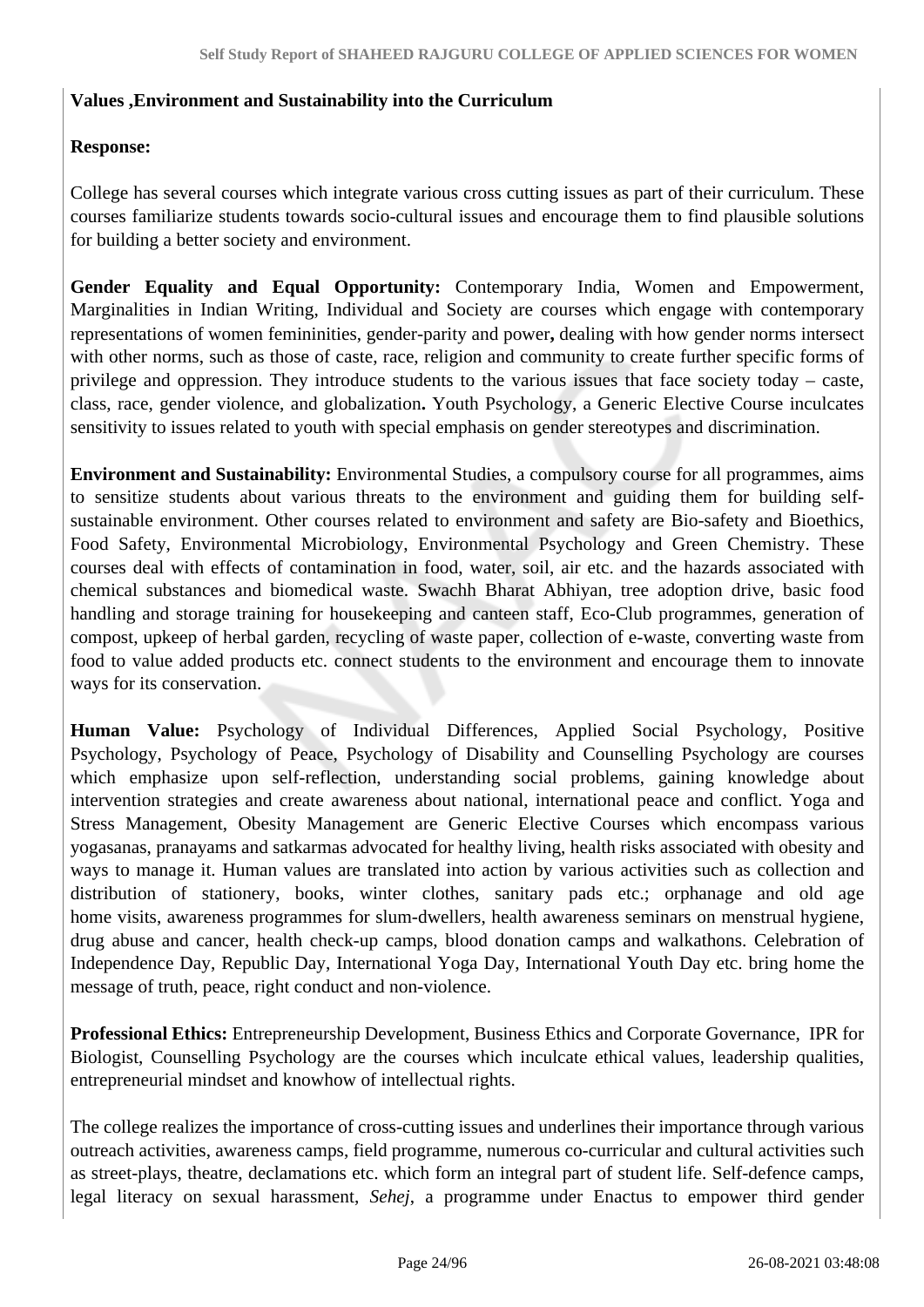#### community sensitize students towards equal opportunity.

| <b>File Description</b>                                                                                                                                              | <b>Document</b>      |
|----------------------------------------------------------------------------------------------------------------------------------------------------------------------|----------------------|
| Upload the list and description of courses which<br>address the Professional Ethics, Gender, Human<br>Values, Environment and Sustainability into the<br>Curriculum. | <b>View Document</b> |

### **1.3.2 Average percentage of courses that include experiential learning through project work/field work/internship during last five years**

**Response:** 101.18

#### 1.3.2.1 **Number of courses that include experiential learning through project work/field work/internship year-wise during last five years**

| 2019-20 | 2018-19 | 2017-18 | 2016-17 | 2015-16 |
|---------|---------|---------|---------|---------|
| 339     | 281     | 192     | 153     | 108     |

| <b>File Description</b>                                                                        | <b>Document</b>      |
|------------------------------------------------------------------------------------------------|----------------------|
| Programme / Curriculum/ Syllabus of the courses                                                | <b>View Document</b> |
| Minutes of the Boards of Studies/Academic<br>Council meetings with approvals for these courses | <b>View Document</b> |
| Institutional data in prescribed format                                                        | <b>View Document</b> |

# **1.3.3 Percentage of students undertaking project work/field work/ internships (Data for the latest completed academic year**

**Response:** 91.11

#### 1.3.3.1 **Number of students undertaking project work/field work / internships**

Response: 1610

| <b>File Description</b>                 | <b>Document</b>      |
|-----------------------------------------|----------------------|
| Institutional data in prescribed format | <b>View Document</b> |
| Any additional information              | <b>View Document</b> |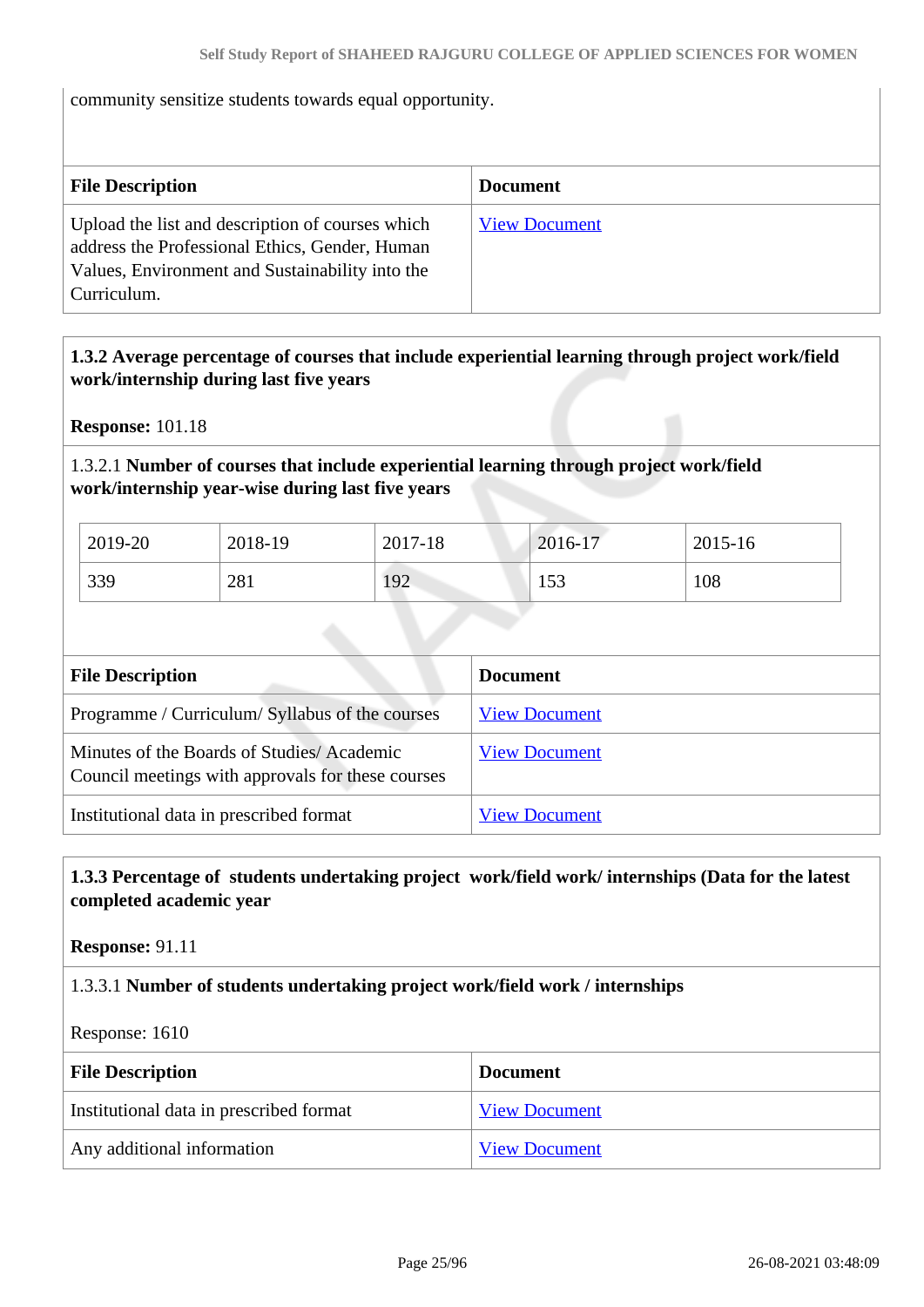# **1.4 Feedback System**

 **1.4.1** *Institution obtains feedback on the syllabus and its transaction at the institution from the following stakeholders 1) Students 2)Teachers 3)Employers 4)Alumni* 

**Response:** B. Any 3 of the above

| <b>File Description</b>             | <b>Document</b>      |
|-------------------------------------|----------------------|
| Any additional information (Upload) | <b>View Document</b> |
| URL for stakeholder feedback report | <b>View Document</b> |

**1.4.2 Feedback process of the Institution may be classified as follows: Options:**

**1.Feedback collected, analysed and action taken and feedback available on website**

- **2.Feedback collected, analysed and action has been taken**
- **3.Feedback collected and analysed**
- **4.Feedback collected**
- **5. Feedback not collected**

**Response:** A. Feedback collected, analysed and action taken and feedback available on website

| <b>File Description</b>           | <b>Document</b>      |
|-----------------------------------|----------------------|
| Upload any additional information | <b>View Document</b> |
| URL for feedback report           | <b>View Document</b> |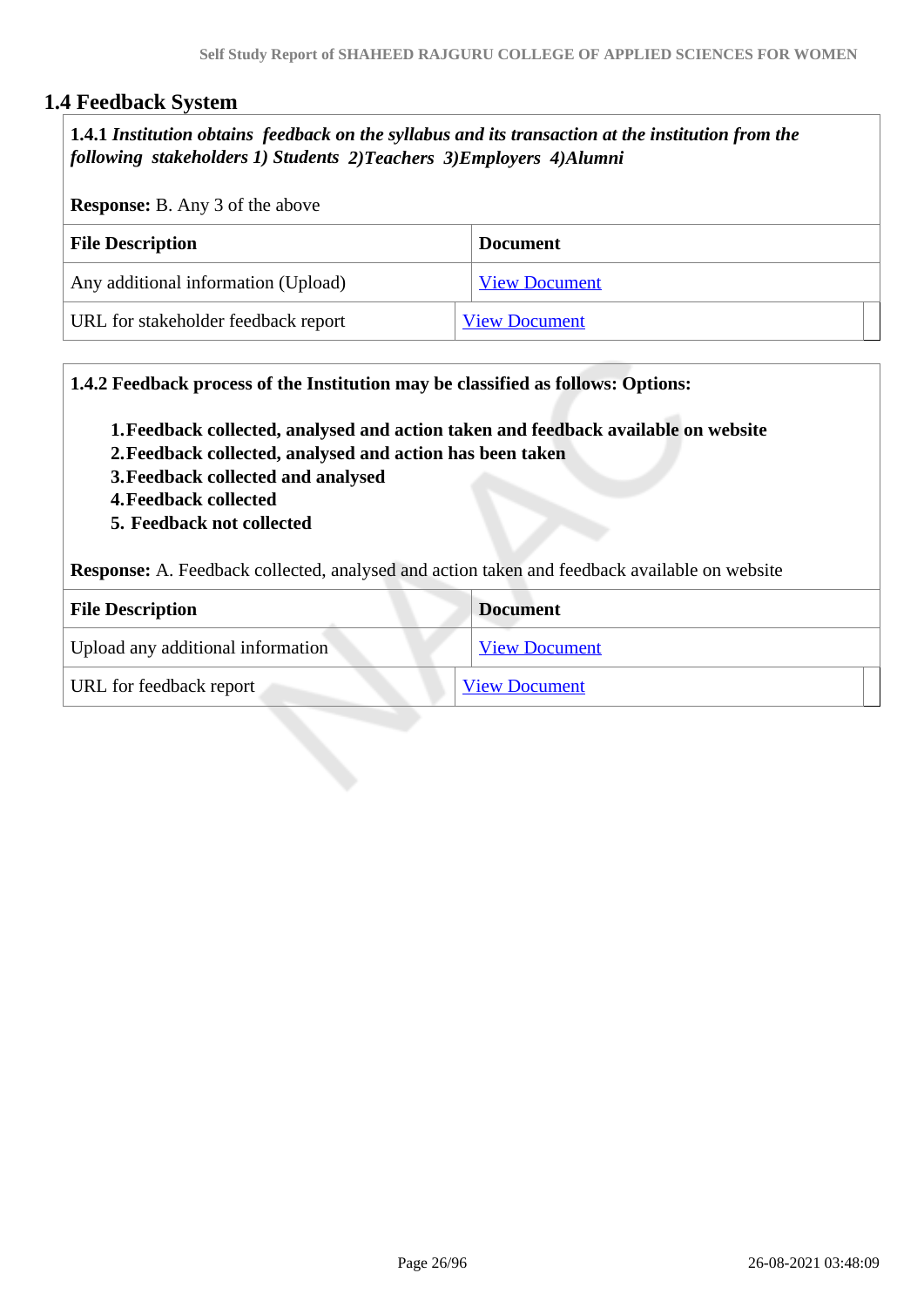# **Criterion 2 - Teaching-learning and Evaluation**

# **2.1 Student Enrollment and Profile**

| Response: 99.64 |                |                                                                      |                |                |
|-----------------|----------------|----------------------------------------------------------------------|----------------|----------------|
|                 |                | 2.1.1.1 Number of students admitted year-wise during last five years |                |                |
| 2019-20         | 2018-19        | 2017-18                                                              | 2016-17        | 2015-16        |
|                 |                |                                                                      |                |                |
| 602             | 546            | 546                                                                  | 296            | 174            |
|                 |                | 2.1.1.2 Number of sanctioned seats year wise during last five years  |                |                |
| 2019-20<br>609  | 2018-19<br>546 | 2017-18<br>546                                                       | 2016-17<br>298 | 2015-16<br>174 |

| THE DESCRIPTION                         | Document             |
|-----------------------------------------|----------------------|
| Institutional data in prescribed format | <b>View Document</b> |
| Any additional information              | <b>View Document</b> |

 **2.1.2 Average percentage of seats filled against reserved categories (SC, ST, OBC, Divyangjan, etc. as per applicable reservation policy ) during the last five years ( exclusive of supernumerary seats)**

**Response:** 84.73

2.1.2.1 **Number of actual students admitted from the reserved categories year wise during last five years**

| 2019-20 | 2018-19 | 2017-18 | 2016-17 | 2015-16 |
|---------|---------|---------|---------|---------|
| 291     | 240     | 240     | 134     | 62      |

| <b>File Description</b>                 | <b>Document</b>      |
|-----------------------------------------|----------------------|
| Institutional data in prescribed format | <b>View Document</b> |
| Any additional information              | <b>View Document</b> |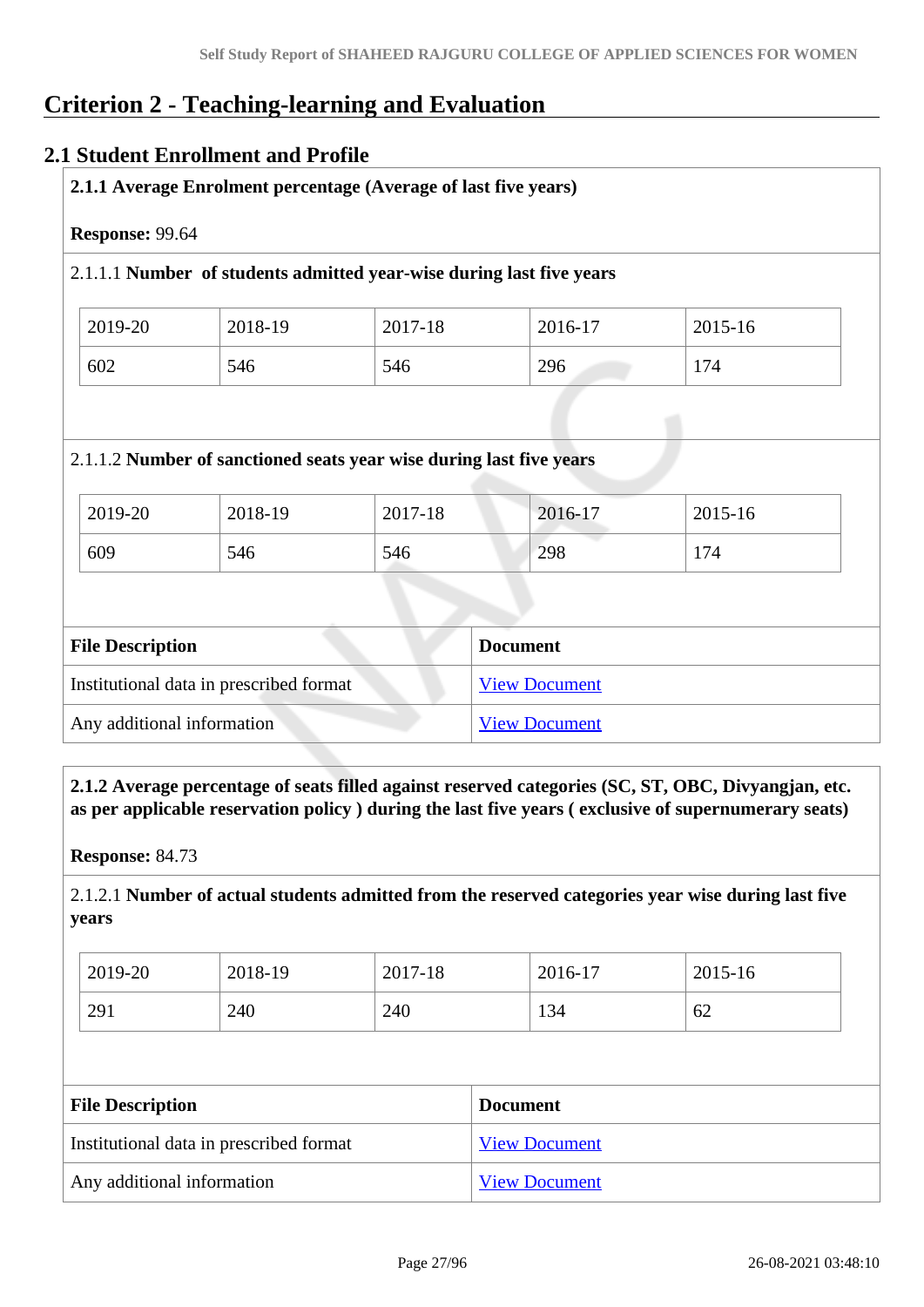# **2.2 Catering to Student Diversity**

#### **2.2.1 The institution assesses the learning levels of the students and organises special Programmes for advanced learners and slow learners**

#### **Response:**

The college believes that each and every student needs to be accorded special attention in relation to her capabilities. The students in our college come from diverse socio-economic background and hence require learning-centric modes of pedagogy. This approach caters to the needs of advanced as well as slow learners. Tutorial classes are conducted in batches of 10 - 12 students with one faculty assigned for each batch, in some programmes. This helps in solving problems related to the subject and provides better counselling to slow learners and better ideas for advance learners.

The faculty recognizes the potential of the advanced learners and tries to polish them through different measures and activities. The advanced learners are deputed to mentor the slow learners and are encouraged to take up challenging tasks as part of their summer internship projects. They are encouraged to be members of professional bodies and take up micro level research projects to inculcate research orientation. They are also encouraged to participate in various technical events/seminars/workshops etc. Such measures instill leadership skills in the students which can enhance their learning levels and bring their potential to the maximum. To aid their academic abilities they are provided with extra classes for clearing competitive examination. They are also motivated to solve more challenging problems in the practical classes. Apart from all this, additional reading materials and e-resources are suggested. They are also counseled for future prospects.

A similar attention is given to slow learners by providing them remedial classes, for which contact hours are announced by each faculty. Slow learners approach them during these hours and faculties monitor their academic performance and interact with them frequently. They are given more assignments and tests to improve their skills so that they can perform better. Advanced learners also help and encourage them to cope up with the challenges they face, better known as Peer Assisted Learning Programme (PLAP). The practical groups are made such that there is a combination of slow and advanced learners. This has a synergetic effect on the whole group. Since students come from different parts of India, hence the faculties indulge in bilingual teaching. Audio visual aids are also suggested for them for a better understanding of intricate concepts.

| <b>File Description</b>               | <b>Document</b>      |
|---------------------------------------|----------------------|
| Paste link for additional Information | <b>View Document</b> |

#### **2.2.2 Student- Full time teacher ratio (Data for the latest completed academic year)**

#### **Response:** 15:1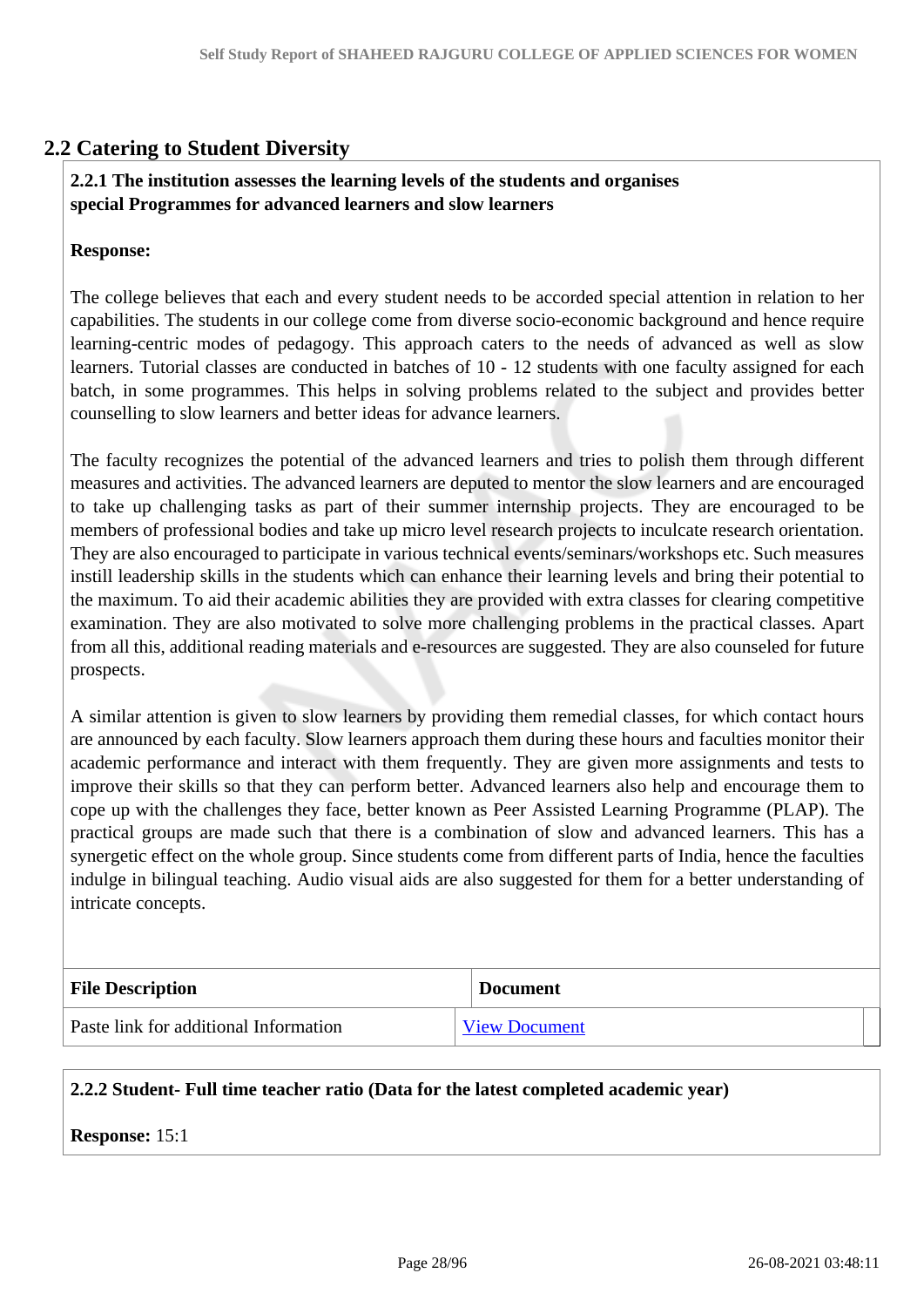| <b>File Description</b>    | <b>Document</b>      |
|----------------------------|----------------------|
| Any additional information | <b>View Document</b> |

# **2.3 Teaching- Learning Process**

 **2.3.1 Student centric methods, such as experiential learning, participative learning and problem solving methodologies are used for enhancing learning experiences**

# **Response:**

The college believes in the philosophy that we can learn by performing, learning, unlearning and relearning. Experiential learning includes providing hands on experience through practical, visits to various industries, research labs, institutes and academic talks by eminent scientists and researchers. They are encouraged to perform lab exercises beyond their curriculum. They are motivated to participate in seminars and workshops. The college believes in supporting theoretical knowledge with hands on practical experience. The projects being carried out in Robotics Lab in the Department of Electronics, Novel Food Products preparation in the Department of Food Technology, Electronic Voting Machine devised in the Department of Instrumentation and several useful apps designed in the Department of Computer Science have earned due recognition in various competitions.

Concepts taught in theory are correlated with real life situations. The students are encouraged to take up projects as summer internships, to work on case studies, role plays, open house discussions and introspections. The faculty act as mentors to the students to share their experiences.

Participative learning includes classroom discussions on personal experiences and appropriate feedback is given to encourage participation of students in class. Activities are performed in teams to inculcate team spirit and cooperation. Discussions about previous lectures are carried out in the class to assess the student's previous knowledge so as to enhance their attention and participation in class. Students are encouraged to give presentations on various topics related to their programmes. Also, class-assignments promoting social awareness are encouraged. Outside the classroom, inter-department and inter-college activities are organized and group discussions on current affairs are encouraged. Talks on topics related to team management are conducted by experts and short quiz after the completion of a particular topic in the class are undertaken.

There is a plethora of problem solving methodologies adopted by the departments to enhance learning experience. Some of which are - revision of the topics that a class finds difficult, arrangement of extra classes, if necessary. Mentor-mentee relationships are encouraged which breaks the barrier between a teacher and a student. Peer teaching improves the self learning abilitiy of the students. Students can approach the faculty during contact hours for their problems. Assignments/tests/previous year question papers are discussed in the class. The students are given an open book test, where students are tested on their comprehension skills. They can find answers through exploration of several options provided by the question. On the IT front, computer assisted conceptual learning is promoted through various softwares and videos. Also, question banks based on university and competitive examinations are provided to the students in e-format.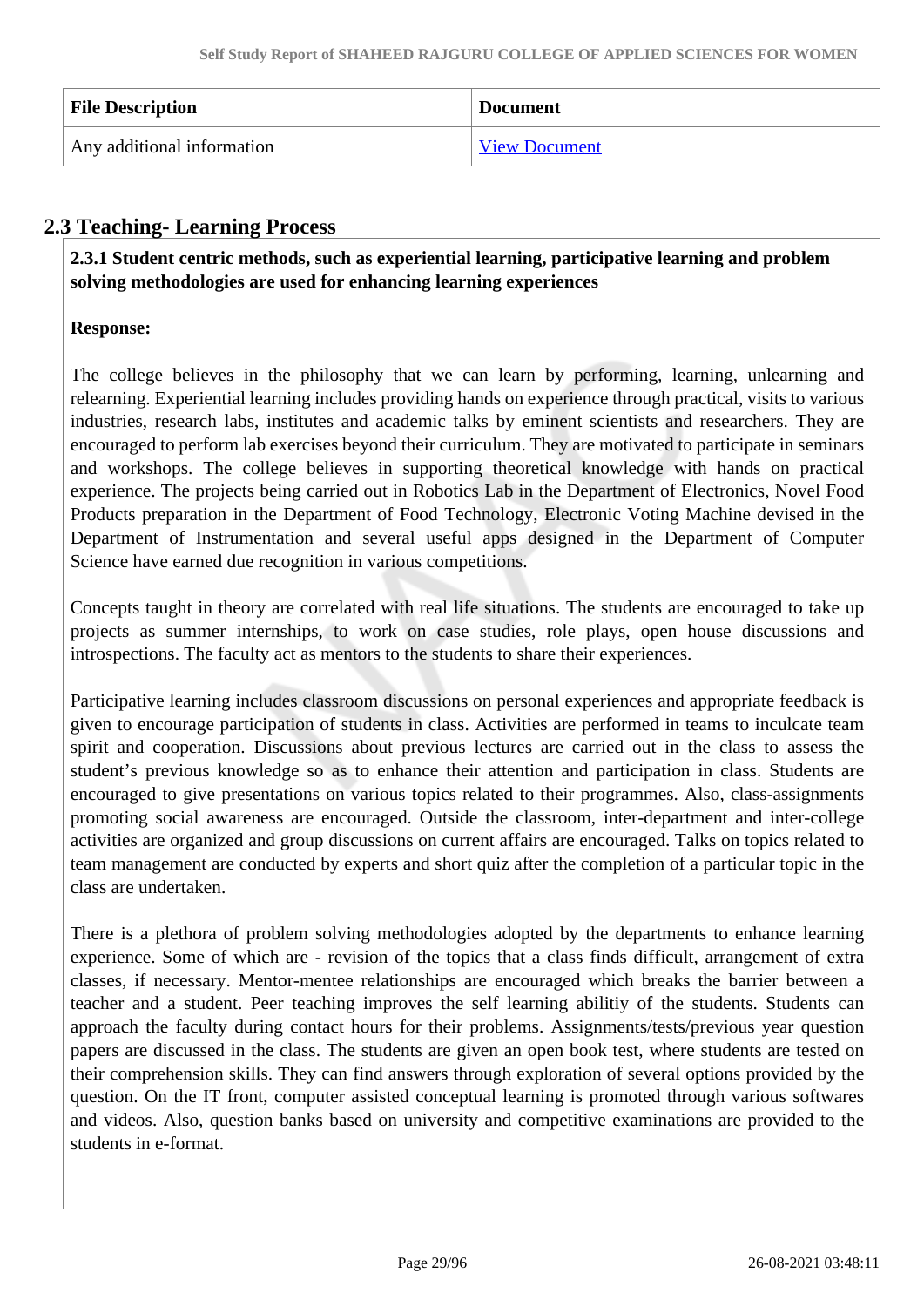| <b>File Description</b>         | <b>Document</b>      |
|---------------------------------|----------------------|
| Link for additional information | <b>View Document</b> |

### **2.3.2 Teachers use ICT enabled tools for effective teaching-learning process.**

#### **Response:**

Information and Communication Technology (ICT) leads to better teaching methods and hence improved student learning and understanding. For faculty ICT based tools compliment, enhance and optimize the delivery of subject content to students.

Faculty at Shaheed Rajguru College of Applied Sciences for Women have always been encouraged and facilitated to use ICT tools blended with the chalk and talk method for an enriching teaching-learning experience. This ICT support in the classrooms, administrative support and rigorously enforced standards helps the faculty work towards providing quality academic and knowledge-based learning to the students. For this, the college campus has been Wi-Fi enabled for many years; the college has many lecture-theatres and the seminar rooms with the latest over-head mounted projectors. Control switches are available on the podium which makes these devices operate effortlessly. The seminar rooms having a seating capacity of more than 100 each, are extensively used for conducting conferences, workshops, seminars, technical talks etc. The college has a RFID enabled and ICT connected library with subscription to the best scientific journals and other research databases. The laboratories are also equipped with the latest ICT-enabled devices like desktops, wifi routers, headsets and speakers to enhance the teaching experience. Using these facilities, faculty are also able to demonstrate virtual experiments to students in the form of animations and videos where conducting them in labs is not feasible. This way, internet connectivity allows the faculty to bring the real world a bit closer to the classroom in an effective manner.

ICT backed learning activities also revolve around class-room teaching in various forms such as assignments, class-tests, project reports and presentations conducted by faculty and then submitted by students in electronic form. Faculty members also use projectors for presentations and simulations for better content delivery. There are many ways in which teaching-learning ICT resources have been deployed and made accessible for use by faculty and students to make them independent learners. Students are also encouraged to use computers, projectors for in-class presentations. ICT has thus helped for an efficient and better understanding of subject areas of respective disciplines. Some students and faculty also utilize social media for interactions.

The Covid-19 pandemic has pressed the faculty, even more, to move to ICT based teaching and learning. Classes have been conducted online since the end of March'20 using various online meeting tools such as Google Meet, Zoom etc. The faculty arranged for Skype sessions with eminent academicians and subject experts for students. Students have access to some virtual labs. Some of the curricular experiments are carried out with the help of ICT tools. Simulation-based experiments are also carried out in the laboratories using various simulation software's.

The faculty also upgrades themselves regularly, particularly the teaching skills, by conducting or participating in workshops and various faculty development programs on multimedia techniques for classroom teaching and preparing e-learning materials. The workshop on Moodle Learning and Management System was organised from 08.06.2020-12.06.2020 and was attended by a number of faculty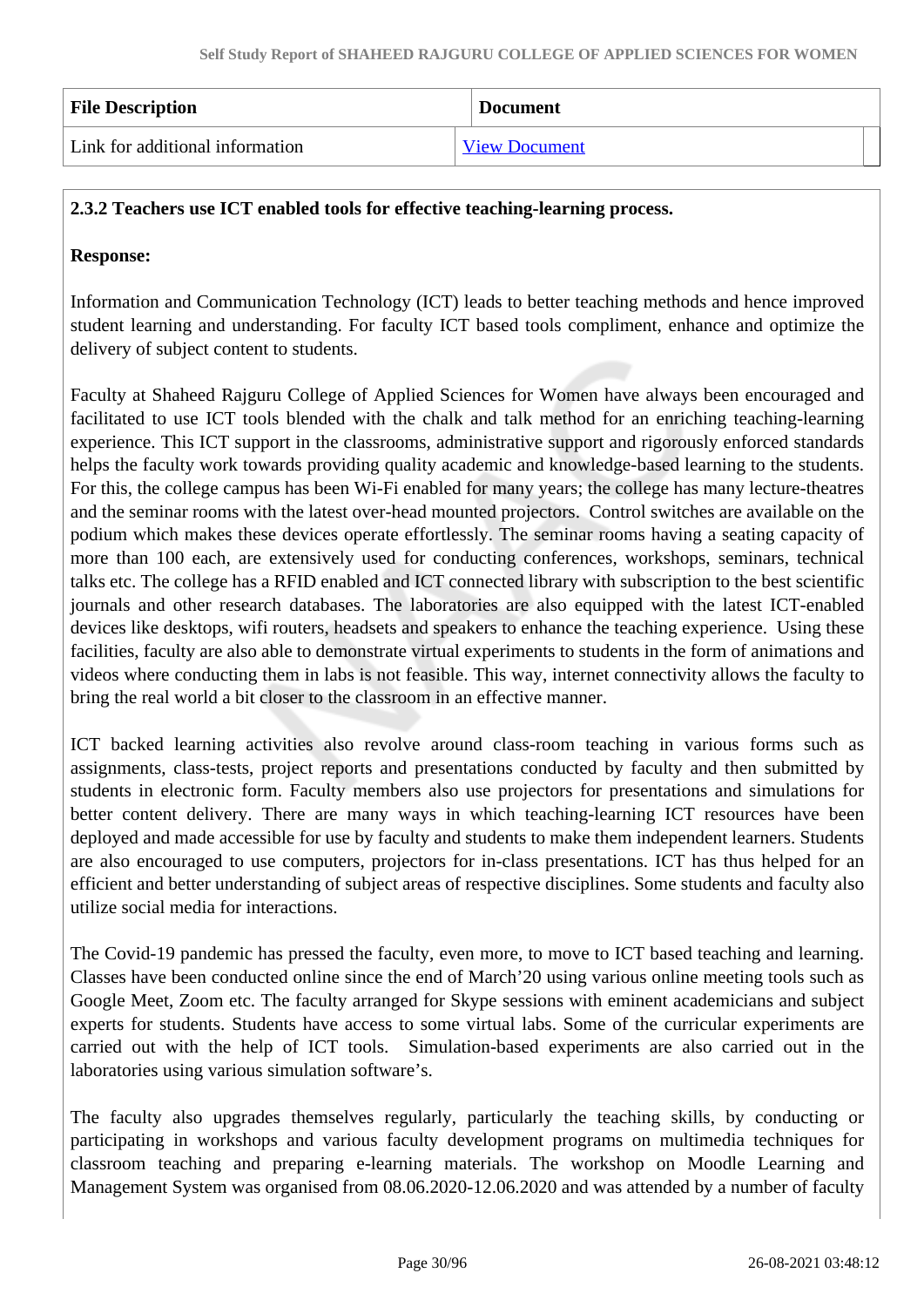from various colleges.

| <b>File Description</b>                                                                                  | <b>Document</b>      |
|----------------------------------------------------------------------------------------------------------|----------------------|
| Upload any additional information                                                                        | <b>View Document</b> |
| Provide link for webpage describing the ICT<br>enabled tools for effective teaching-learning<br>process. | <b>View Document</b> |

 **2.3.3 Ratio of students to mentor for academic and other related issues (Data for the latest completed academic year )**

**Response:** 16:1

#### 2.3.3.1 **Number of mentors**

Response: 110

| <b>File Description</b>                                                          | <b>Document</b>      |
|----------------------------------------------------------------------------------|----------------------|
| Upload year wise, number of students enrolled and<br>full time teachers on roll. | <b>View Document</b> |
| Mentor/mentee ratio                                                              | <b>View Document</b> |
| Circulars pertaining to assigning mentors to mentees                             | <b>View Document</b> |

# **2.4 Teacher Profile and Quality**

| 2.4.1 Average percentage of full time teachers against sanctioned posts during the last five years |                      |  |
|----------------------------------------------------------------------------------------------------|----------------------|--|
| <b>Response: 92.99</b>                                                                             |                      |  |
| <b>File Description</b><br><b>Document</b>                                                         |                      |  |
| List of the faculty members authenticated by the<br>Head of HEI                                    | <b>View Document</b> |  |
| Institutional data in prescribed format                                                            | <b>View Document</b> |  |

# **2.4.2 Average percentage of full time teachers with Ph. D. / D.M. / M.Ch. / D.N.B Superspeciality / D.Sc. / D.Litt. during the last five years (consider only highest degree for count)**

**Response:** 54.95

2.4.2.1 **Number of full time teachers with** *Ph. D. / D.M. / M.Ch. / D.N.B Superspeciality / D.Sc. / D.Litt.* **year wise during the last five years**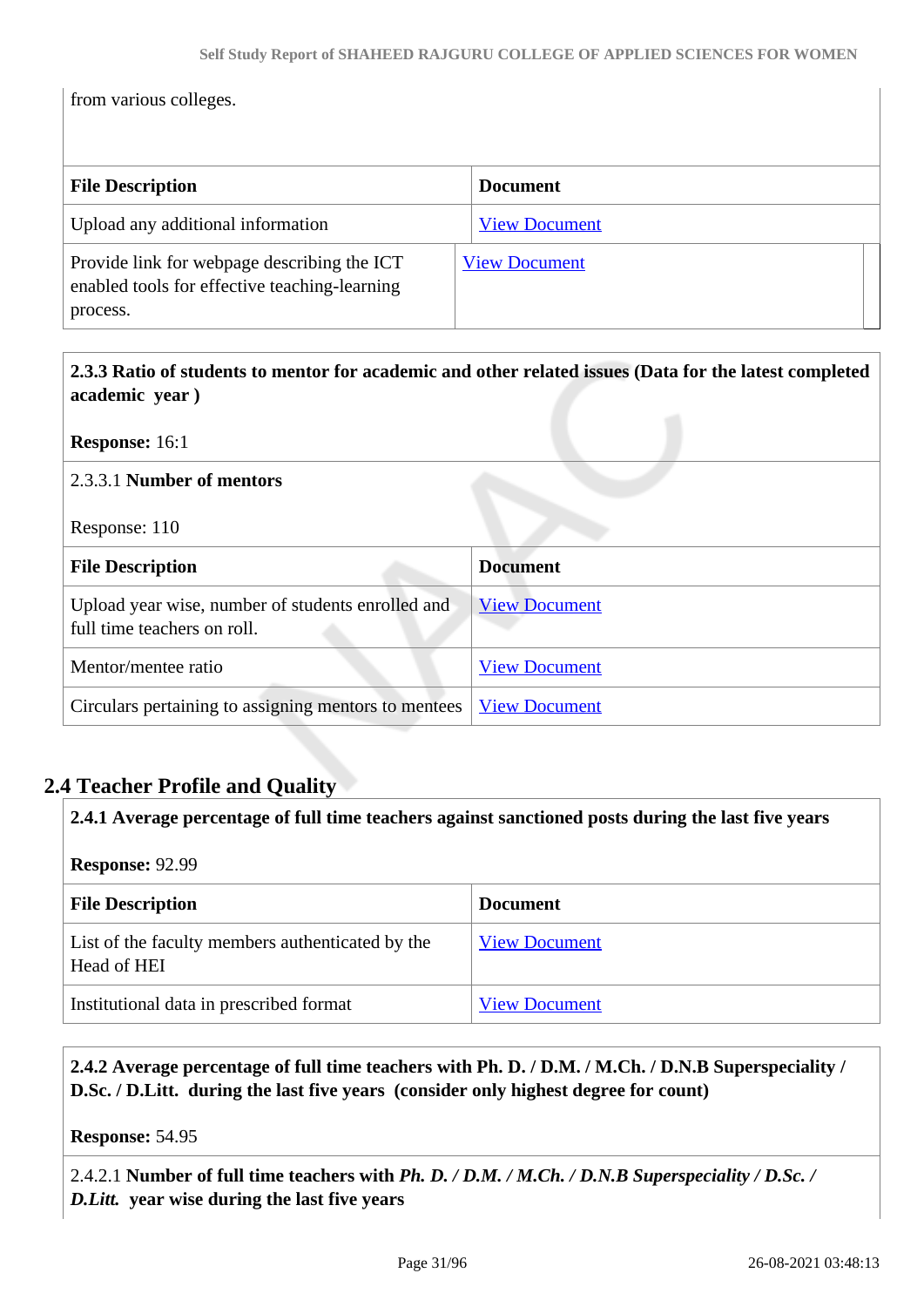| 2019-20                                 | 2018-19 | 2017-18 |                      | 2016-17              | 2015-16 |
|-----------------------------------------|---------|---------|----------------------|----------------------|---------|
| 68                                      | 54      | 43      |                      | 29                   | 23      |
|                                         |         |         |                      |                      |         |
| <b>File Description</b>                 |         |         |                      | <b>Document</b>      |         |
| Institutional data in prescribed format |         |         | <b>View Document</b> |                      |         |
| Any additional information              |         |         |                      | <b>View Document</b> |         |

| 2.4.3 Average teaching experience of full time teachers in the same institution (Data for the latest<br>completed academic year in number of years) |  |  |
|-----------------------------------------------------------------------------------------------------------------------------------------------------|--|--|
| <b>Response:</b> 6.36                                                                                                                               |  |  |
| 2.4.3.1 Total experience of full-time teachers                                                                                                      |  |  |
| Response: 744.3                                                                                                                                     |  |  |
| <b>Document</b><br><b>File Description</b>                                                                                                          |  |  |
| <b>View Document</b><br>Institutional data in prescribed format                                                                                     |  |  |
| Any additional information<br><b>View Document</b>                                                                                                  |  |  |

# **2.5 Evaluation Process and Reforms**

#### **2.5.1 Mechanism of internal assessment is transparent and robust in terms of frequency and mode**

#### **Response:**

The college ensures that both students and their parents are informed about the evaluation process during the Orientation Programme for the first year students. The students are made aware of the evaluation process as soon as they join the college. For the second and third year students, the process is explained again at the beginning of every semester. The distribution of 25 marks to various components is explained to the students by the faculties. A plan on the frequency of assignments and tests is communicated to the students and adhered to. Dates for the tests are also announced well on time.

Evaluations are to encourage and motivate the students to perform and score well in the exams. Feedback on assignments and tests are discussed to help them identify their shortcomings. High achievers are encouraged to help the slow learners with the in assignments.

The final Internal Assessment (IA) sheets are shared with the students and they are made to sign them to ensure that there is no discrepancy. The IA marks are moderated and monitored at two levels. At the department level it is ensured that there is no discrepancy or bias. At the institute level it is ensured that each student has signed her marks. Attendance of the students is uploaded on the college website on

 $\overline{\phantom{a}}$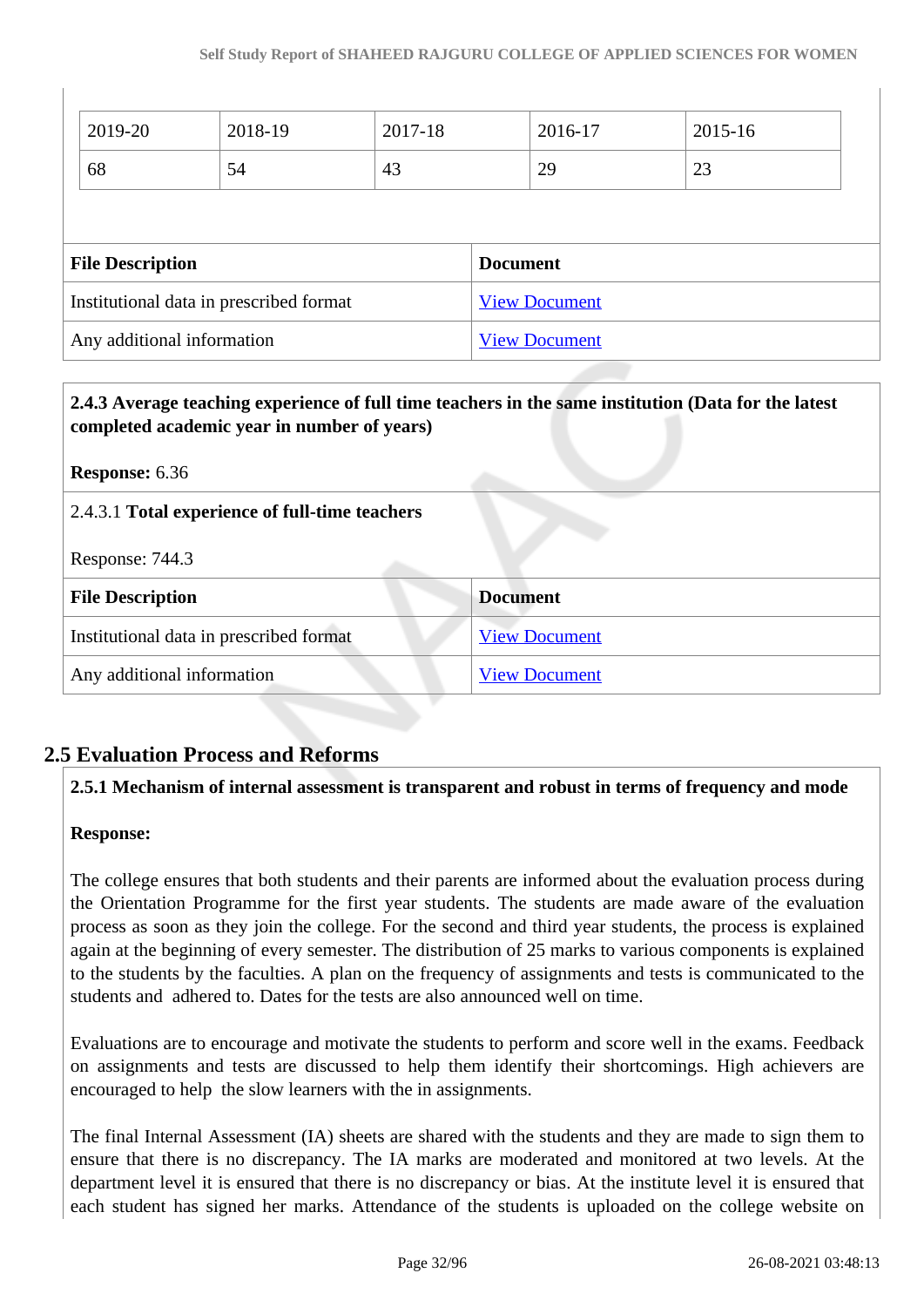monthly basis. This ensures transparency for those courses where marks are allotted for attendance.

For students who participate actively in extracurricular activities, it is ensured that they do not miss out on their class tests. In case, they are not able to appear for a class test on the scheduled date, such students are given another chance at a later date. Relaxation to such students is also given in their deadlines for submitting assignments etc.

In practical classes, day to day performance of the students is assessed for every experiment which includes- regularity, performance, viva and the promptness in submitting the record. In case the projects have been executed by students, the evaluation is done by the project guides.

| <b>File Description</b>         | <b>Document</b>      |
|---------------------------------|----------------------|
| Link for additional information | <b>View Document</b> |

### **2.5.2 Mechanism to deal with internal examination related grievances is transparent, time- bound and efficient**

#### **Response:**

The college follows a mechanism to deal with examination related grievances in a time bound manner. The internal exams are conducted by the college in the form of tests/assignments/quizzes/presentations. The internal assessment marks scored by the students are shared with them by individual faculty members teaching that particular course. Any grievance by a student is first sorted by the concerned faculty. In case a discrepancy still persists, it is then sorted out at department level by the moderation committee of the department. A monitoring committee constituted as prescribed by the University of Delhi scrutinizes the marks before they are uploaded on the portal assigned for this purpose at the end of every semester.

| <b>File Description</b>         | <b>Document</b>      |
|---------------------------------|----------------------|
| Link for additional information | <b>View Document</b> |

# **2.6 Student Performance and Learning Outcomes**

 **2.6.1 Teachers and students are aware of the stated Programme and course outcomes of the Programmes offered by the institution.**

#### **Response:**

The college follows the curriculum as prescribed by the University of Delhi for all the programmes. A weekly lecture plan is stated in the syllabi that help the faculty to plan their classes in advance. For every course outcomes are explicitly stated. This helps the faculty to prepare their lectures with specific objectives. While teaching, faculties specify the learning objective before and the outcomes after completing a specific topic.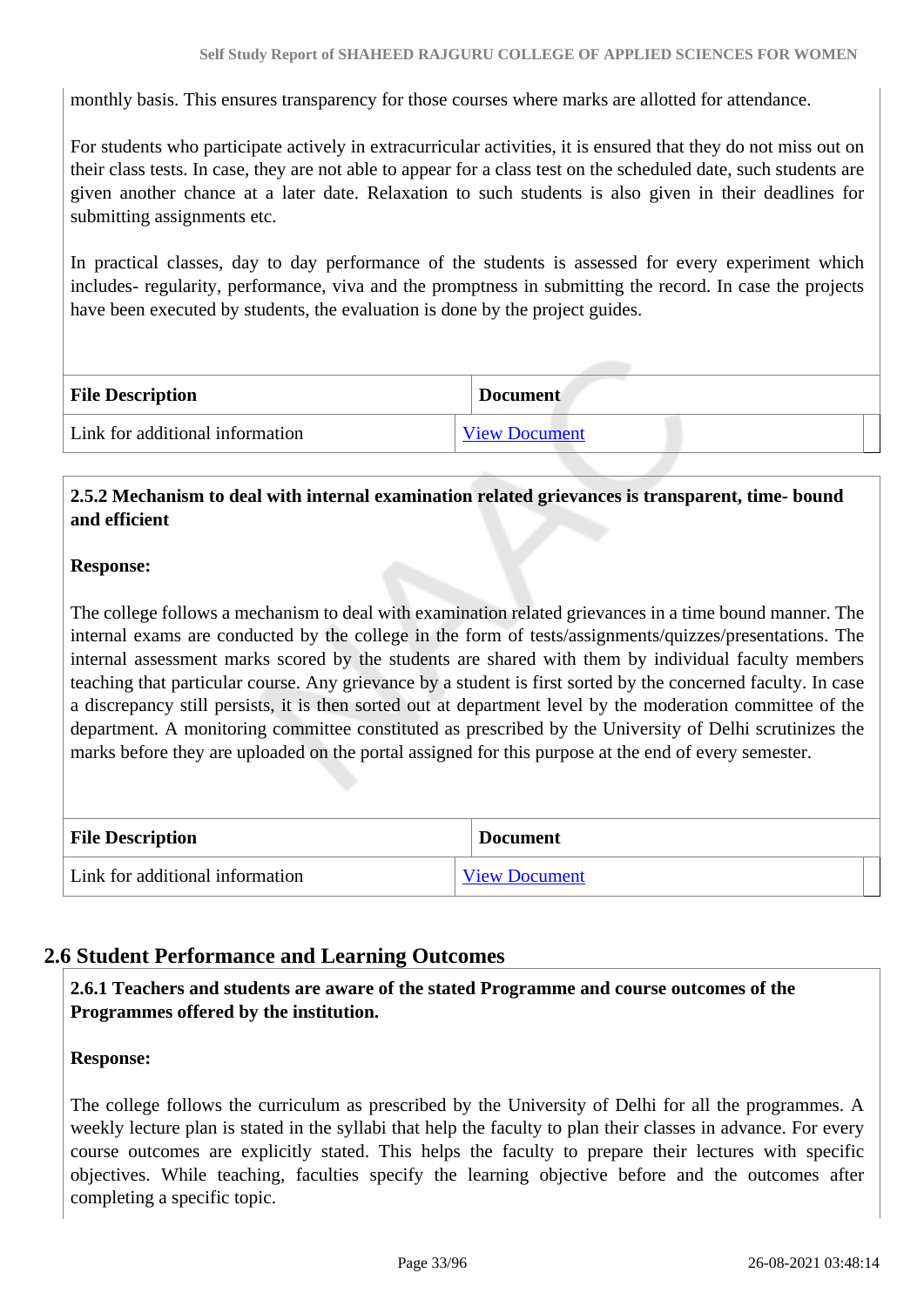First year students are briefed about the programme during the Orientation Program on the first day of the academic year where parents are also invited. On this day a course outline of all the programmes is presented. Data related to placements and students progressing to higher studies, university positions, results and its analysis are also shared. These students are given a tour of the department and the colege to familirize them with the various facilities and infrastructure.

Alumnae are invited to apprise the students about the options and avenues available after completion of their programme. Highly placed alumni are displayed on a wall of fame in the administrative block of the college. A feedback is taken from the alumnae on the relevance of the courses in the industry. Students are then made aware of the gaps and are guided to bridge these gaps.

| <b>File Description</b>               | <b>Document</b>      |
|---------------------------------------|----------------------|
| Paste link for Additional information | <b>View Document</b> |

#### **2.6.2 Attainment of programme outcomes and course outcomes are evaluated by the institution.**

#### **Response:**

Exemplary results and university positions of students are an indicator of the academic achievements of the programmes offered. A well placed alumnae indicates that the programmes taught are relevant and in demand for the industry. Also the alumnae pursuing higher education and research in India and abroad are an asset indicating high academic standards of the college.

Knowledge gained is quantified by means of academic grades and scores. Continuous evaluation is an immediate feedback of the teaching-learning process. Any gap is bridged by repeating or devoting more time to topics or concepts that are not grasped by the students.

Students are encouraged to undertake technical and social internships. These internships in industries or research institutes help them understand the practical applications of the concepts learned in their class.

| <b>File Description</b>               | <b>Document</b>      |
|---------------------------------------|----------------------|
| Paste link for Additional information | <b>View Document</b> |

#### **2.6.3 Average pass percentage of Students during last five years**

#### **Response:** 96.2

2.6.3.1 **Total number of final year students who passed the university examination year-wise during the last five years**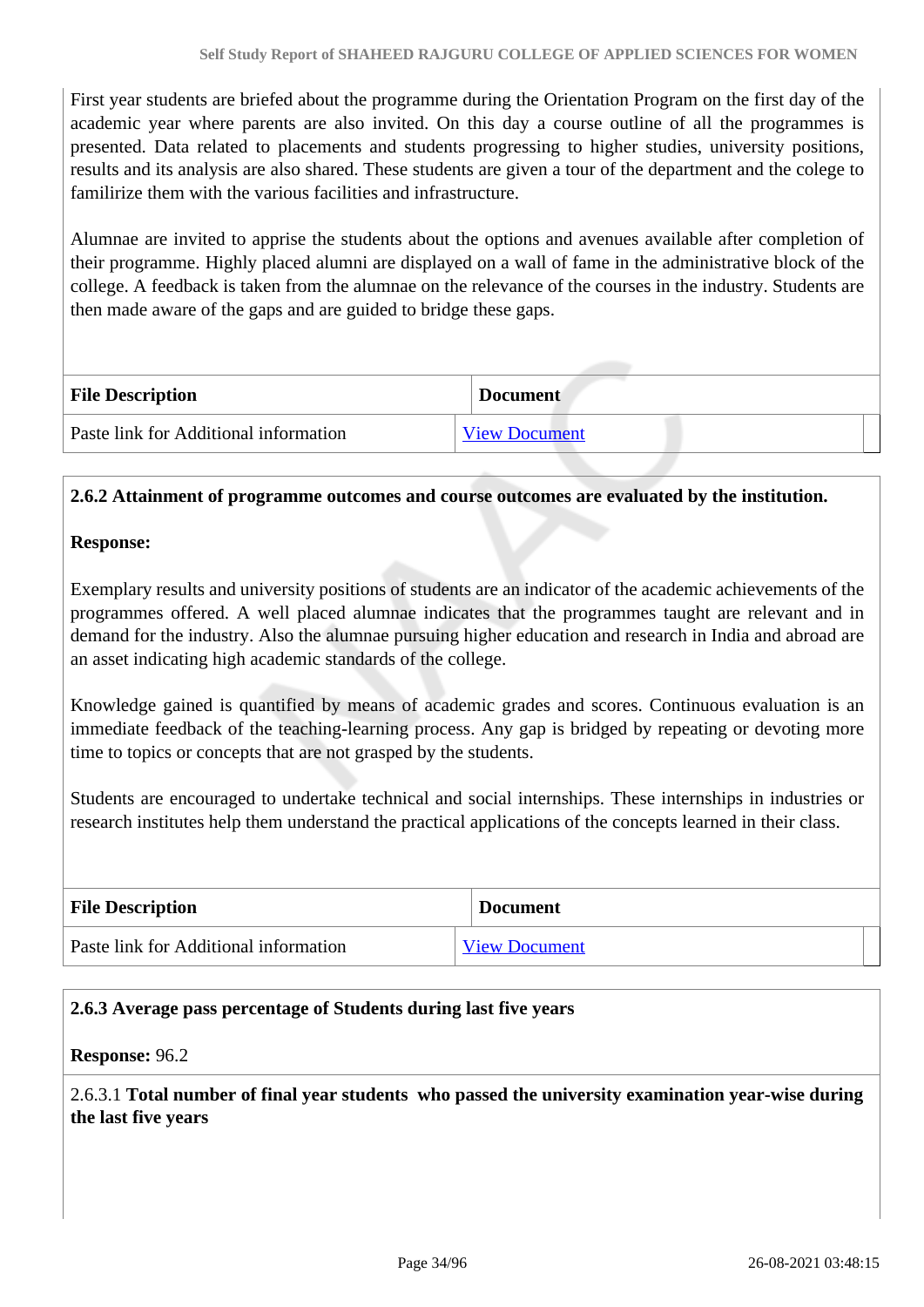| 2019-20                                 | 2018-19 | 2017-18 | 2016-17              | 2015-16                                                                                           |  |
|-----------------------------------------|---------|---------|----------------------|---------------------------------------------------------------------------------------------------|--|
| 582                                     | 270     | 199     | 382                  | 44                                                                                                |  |
|                                         |         |         |                      |                                                                                                   |  |
| during the last five years              |         |         |                      | 2.6.3.2 Total number of final year students who appeared for the university examination year-wise |  |
| 2019-20                                 | 2018-19 | 2017-18 | 2016-17              | 2015-16                                                                                           |  |
| 604                                     | 286     | 205     | 410                  | 44                                                                                                |  |
|                                         |         |         |                      |                                                                                                   |  |
| <b>File Description</b>                 |         |         | <b>Document</b>      |                                                                                                   |  |
| Upload any additional information       |         |         | <b>View Document</b> |                                                                                                   |  |
| Institutional data in prescribed format |         |         | <b>View Document</b> |                                                                                                   |  |
| Paste link for the annual report        |         |         | <b>View Document</b> |                                                                                                   |  |

# **2.7 Student Satisfaction Survey**

| 2.7.1 Online student satisfaction survey regarding teaching learning process |                      |  |
|------------------------------------------------------------------------------|----------------------|--|
| <b>Response: 3.12</b>                                                        |                      |  |
| <b>File Description</b>                                                      | <b>Document</b>      |  |
| Upload database of all currently enrolled students<br>(Data Template)        | <b>View Document</b> |  |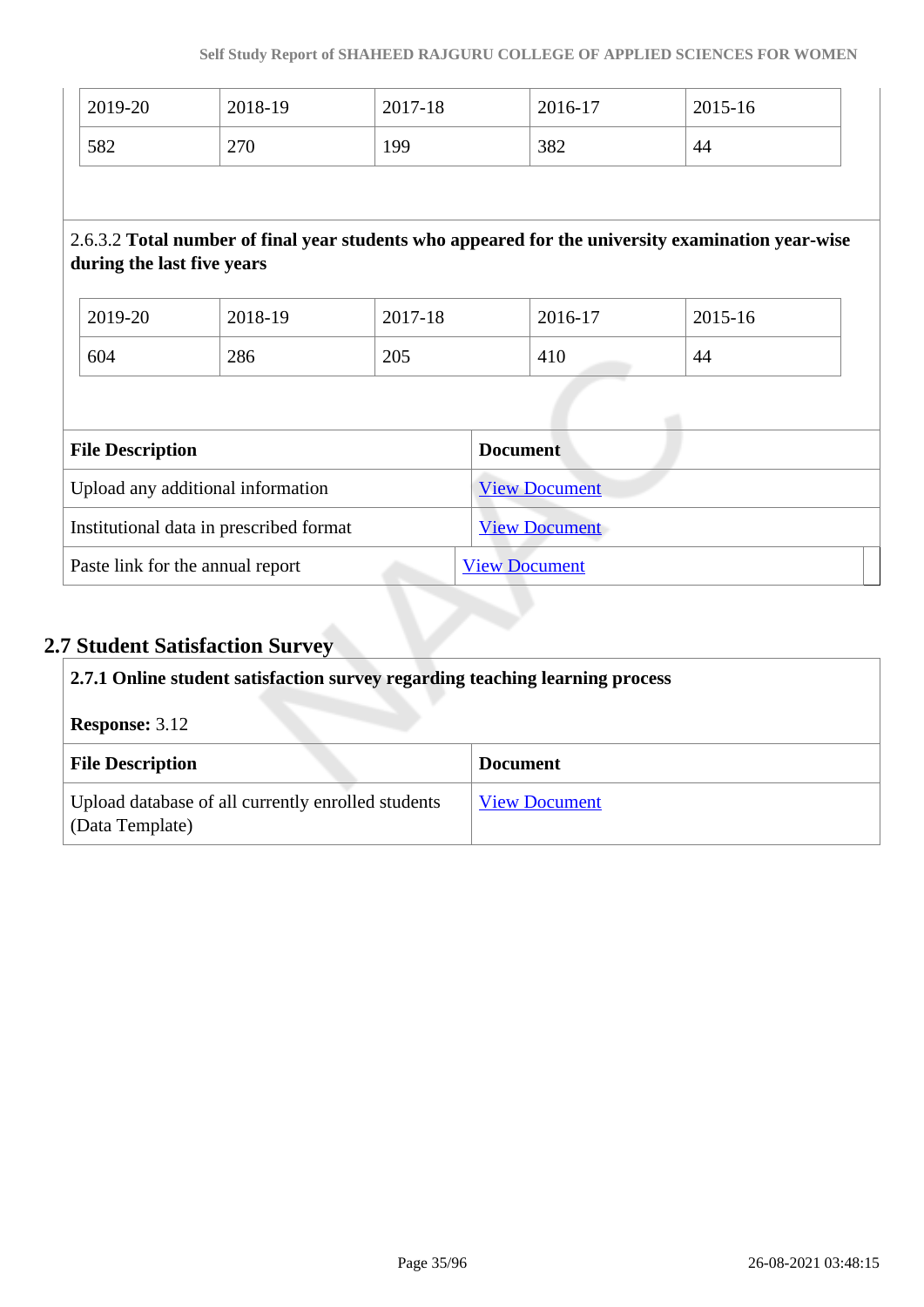# **Criterion 3 - Research, Innovations and Extension**

# **3.1 Resource Mobilization for Research**

 **3.1.1 Grants received from Government and non-governmental agencies for research projects / endowments in the institution during the last five years (INR in Lakhs)** 

**Response:** 131.61

3.1.1.1 **Total Grants from Government and non-governmental agencies for research projects / endowments in the institution during the last five years (INR in Lakhs)**

| 2019-20  | 2018-19       | 2017-18  | 2016-17                            | 2015-16 |
|----------|---------------|----------|------------------------------------|---------|
| 14.72030 | .72030<br>4.7 | 22.16930 | $\cap$<br>$\overline{\phantom{a}}$ | 68      |

| <b>File Description</b>                                                             | <b>Document</b>      |
|-------------------------------------------------------------------------------------|----------------------|
| Institutional data in prescribed format                                             | <b>View Document</b> |
| e-copies of the grant award letters for sponsored<br>research projects / endowments | <b>View Document</b> |

 **3.1.2 Percentage of departments having Research projects funded by government and non government agencies during the last five years**

#### **Response:** 40

3.1.2.1 **Number of departments having Research projects funded by government and nongovernment agencies during the last five years**

| 2019-20 | 2018-19 | 2017-18 | 2016-17 | 2015-16   |
|---------|---------|---------|---------|-----------|
| ∽       | ~       | ັ       | ت       | <b>TT</b> |

#### 3.1.2.2 **Number of departments offering academic programes**

|    | 2019-20 | 2018-19 | 2017-18 | 2016-17 | 2015-16 |
|----|---------|---------|---------|---------|---------|
| 14 |         | 14      | 14      | 8       | ັ       |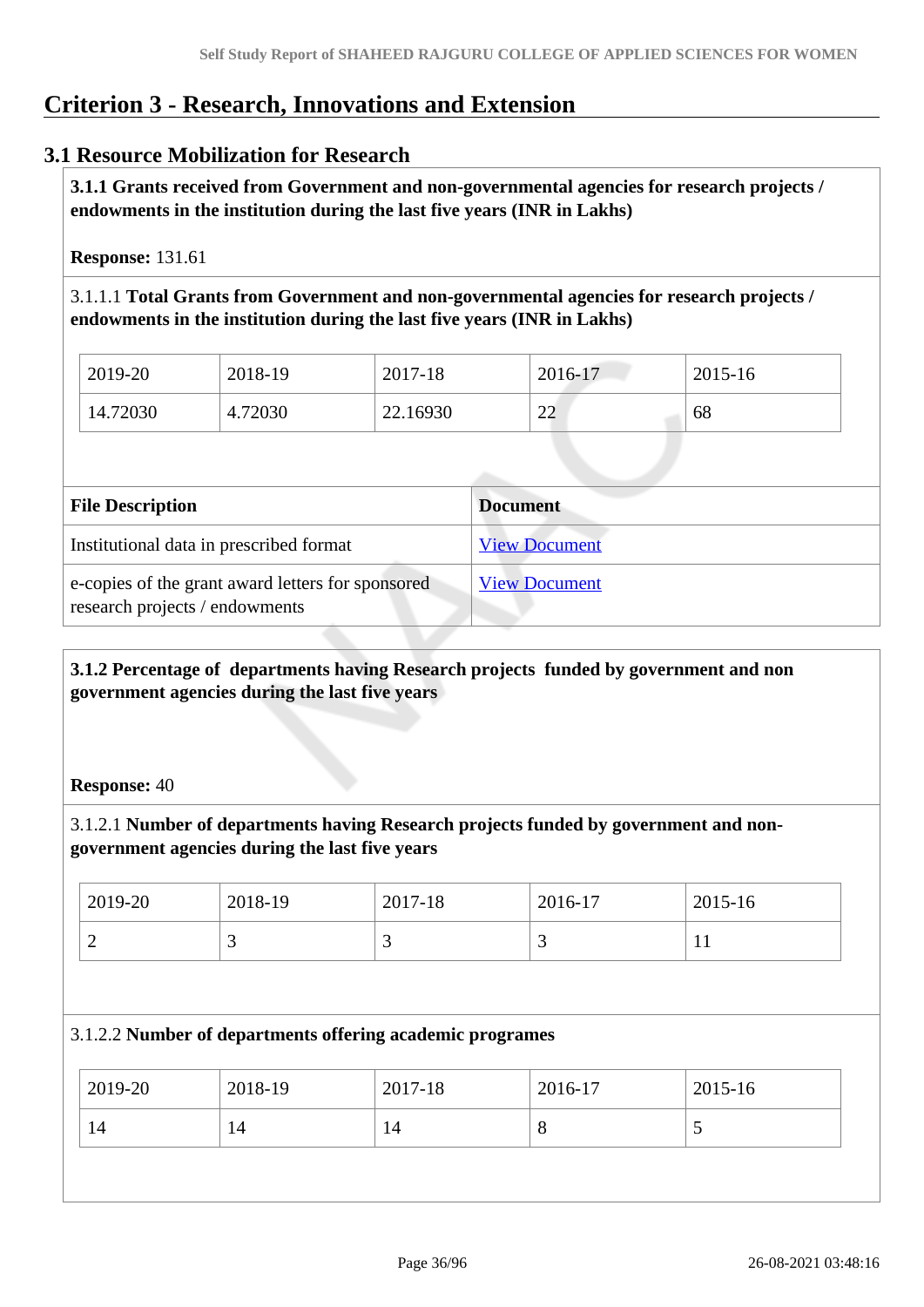| <b>File Description</b>                 | <b>Document</b>      |
|-----------------------------------------|----------------------|
| Supporting document from Funding Agency | <b>View Document</b> |
| Institutional data in prescribed format | <b>View Document</b> |
| Paste link to funding agency website    | <b>View Document</b> |

 **3.1.3 Number of Seminars/conferences/workshops conducted by the institution during the last five years**

### **Response:** 209

3.1.3.1 **Total number of Seminars/conferences/workshops conducted by the institution year-wise during last five years** 

| 2019-20 | 2018-19 | 2017-18 | $2016-17$ | 2015-16 |
|---------|---------|---------|-----------|---------|
| 80      | ◡▴      | 50      | 16        | --      |

| <b>File Description</b>                 | <b>Document</b>      |
|-----------------------------------------|----------------------|
| Report of the event                     | <b>View Document</b> |
| Institutional data in prescribed format | <b>View Document</b> |

### **3.2 Research Publications and Awards**

 **3.2.1 Number of papers published per teacher in the Journals notified on UGC website during the last five years** 

**Response:** 1.19

3.2.1.1 **Number of research papers in the Journals notified on UGC website during the last five years.**

| 2019-20 | 2018-19 | 2017-18                            | 2016-17 | 2015-16 |
|---------|---------|------------------------------------|---------|---------|
| 20      | 26      | $\sim$<br>$\overline{\phantom{a}}$ | . .     | v       |

| <b>File Description</b>                 | Document             |
|-----------------------------------------|----------------------|
| Institutional data in prescribed format | <b>View Document</b> |
| Any additional information              | <b>View Document</b> |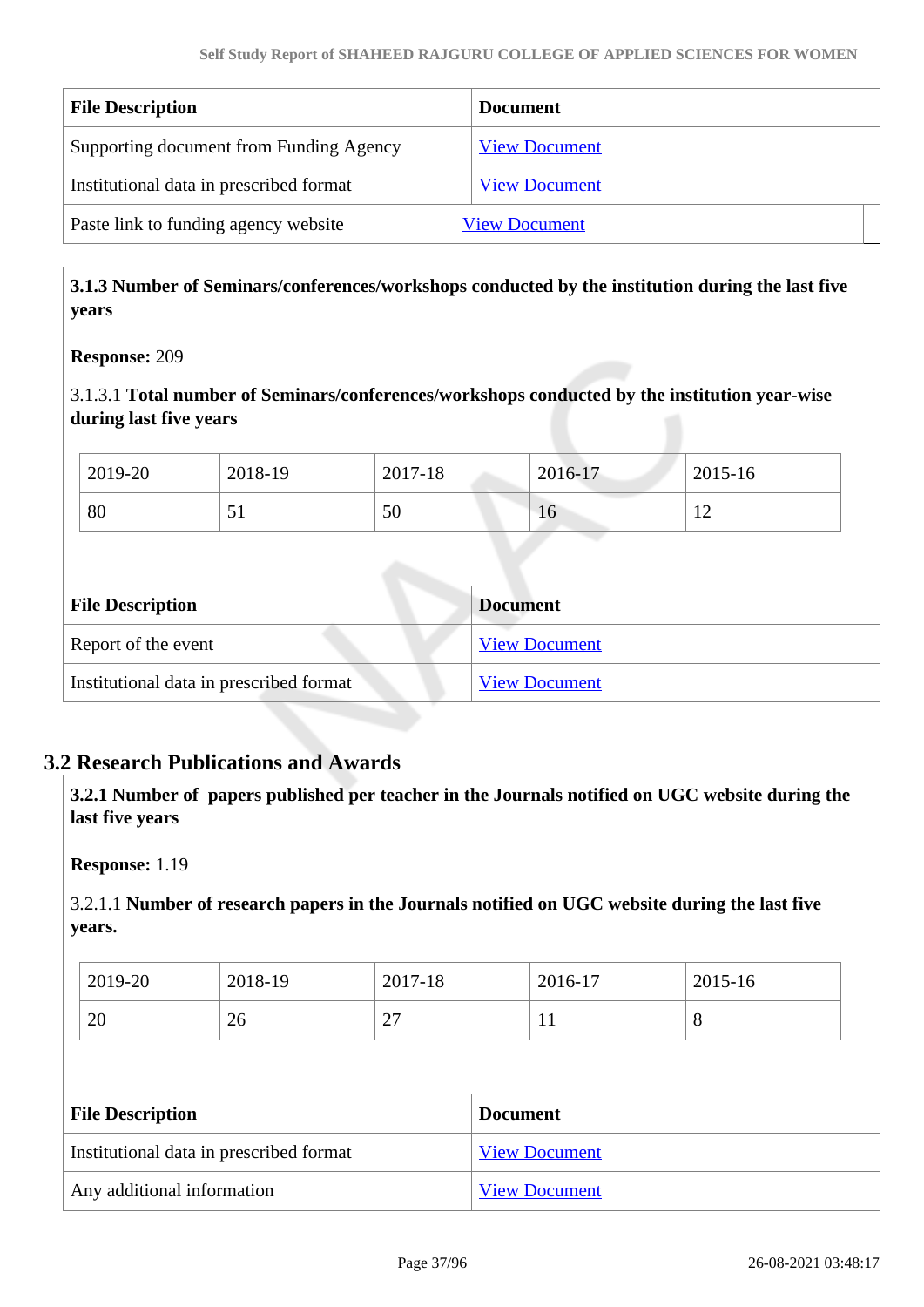**3.2.2 Number of books and chapters in edited volumes/books published and papers published in national/ international conference proceedings per teacher during last five years**

### **Response:** 1.29

### 3.2.2.1 **Total number of books and chapters in edited volumes/books published and papers in national/ international conference proceedings year-wise during last five years**

| 2019-20 | 2018-19 | 2017-18 | 2016-17      | 2015-16 |
|---------|---------|---------|--------------|---------|
| $\cap$  | $\cap$  |         | -            | $\sim$  |
| ل ک     | ∠∠      |         | $\mathbf{I}$ | ے د     |

| <b>File Description</b>                 | <b>Document</b>      |
|-----------------------------------------|----------------------|
| Institutional data in prescribed format | <b>View Document</b> |
| Any additional information              | <b>View Document</b> |

### **3.3 Extension Activities**

 **3.3.1 Extension activities are carried out in the neighborhood community, sensitizing students to social issues, for their holistic development, and impact thereof during the last five years.**

#### **Response:**

The college holds the vision of providing opportunity of extension activities to students in nearby villages & other communites with the aim of sensitizing them to various social issues and for their holistic development.

- The college organized a workshop entitled "Wonders of Science" for about 50 students of East Delhi School for two days in May 2017 under DBT Star College Scheme. The faculty framed NCERT activities and experiments in physical, chemical and biological sciences.
- Numerous other social initiatives were undertaken by the students while working under the government schemes in the neighbourhood areas. The initiatives ranged from creating a dialogue on the streets about Swachhta Abhiyan, voting in general elections to awareness programmes on physical and mental health, organizing medical camps, literacy drive. Students also conducted household and village surveys under UBA to identify the challenges faced by the people living in rural areas. The purpose of these activities is to enhance soft skills that can boost the emotional and social quotient in addition to serve the society towards the well being of their living standards. The process to reduce single use plastic is also been initiated.
- Department of Computer Science in conjunction with Galaxy Master Classes & Manav Ujjval Samaj Samiti has successfully completed 5 batches of certified Computer Literacy Program (CLP) with the aim to help underprivileged women making them self-reliant & confident in using ICT technologies.
- Department of Mathematics is running a project named UTTHAN along with NGO "Sankalp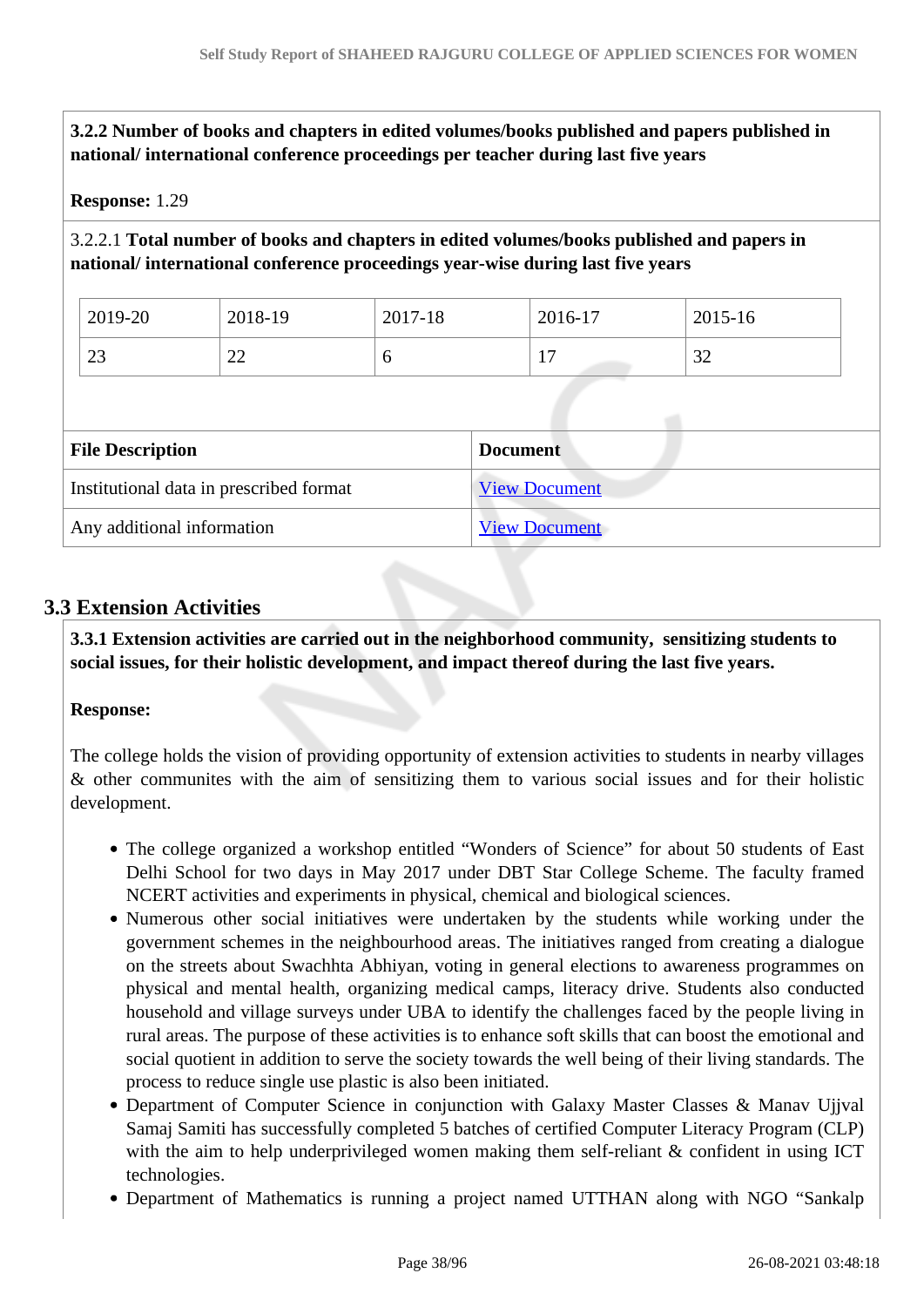Hamara" for the underprivileged section of society especially in improving their mathematical ability.

- College has the Eco club "Pravridhi" which aims to create awareness & sensitize the college community towards a healthy environment.
- The Department of Physics has made a linkage with Hindusthan e-waste Management Ltd. (NGO SU-VIKAS) for recycling of e-Waste. College has procured a composting unit having a shredder. Green waste from the college is converted to manure & used for in house plants and trees. The college also has a linkage with JAAGRUTI Waste Paper Recycling Services for recycling of waste paper.
- ENACTUS is an initiative of the students to identify, target and resolve the problems in the real world with creative & entrepreneurial solutions. ENACTUS has taken up project "Pehchaan and Poshan" which deals with the upliftment and empowerment of third gender and provide them with economic self-dependency.
	- **Skill Development Program :** Under this program the identified group were trained for meditation and yoga followed by language training, personality development, food preservation and stitching techniques.
	- **Employment Opportunities:** The college helps in securing an employment opportunity for them.
	- **Organic Farming (Self Employment):** College trains them sufficient enough to grow & sell organic vegetables.

| <b>File Description</b>               | <b>Document</b>      |
|---------------------------------------|----------------------|
| Upload any additional information     | <b>View Document</b> |
| Paste link for additional information | <b>View Document</b> |

 **3.3.2 Number of awards and recognitions received for extension activities from government/ government recognised bodies during the last five years**

**Response:** 13

3.3.2.1 **Total number of awards and recognition received for extension activities from Government/ Government recognised bodies year-wise during the last five years.**

| $2019-20$ | 2018-19 | 2017-18 | 2016-17 | 2015-16 |
|-----------|---------|---------|---------|---------|
|           | ັ       |         | -       |         |

| <b>File Description</b>                 | <b>Document</b>      |
|-----------------------------------------|----------------------|
| Institutional data in prescribed format | <b>View Document</b> |
| e-copy of the award letters             | <b>View Document</b> |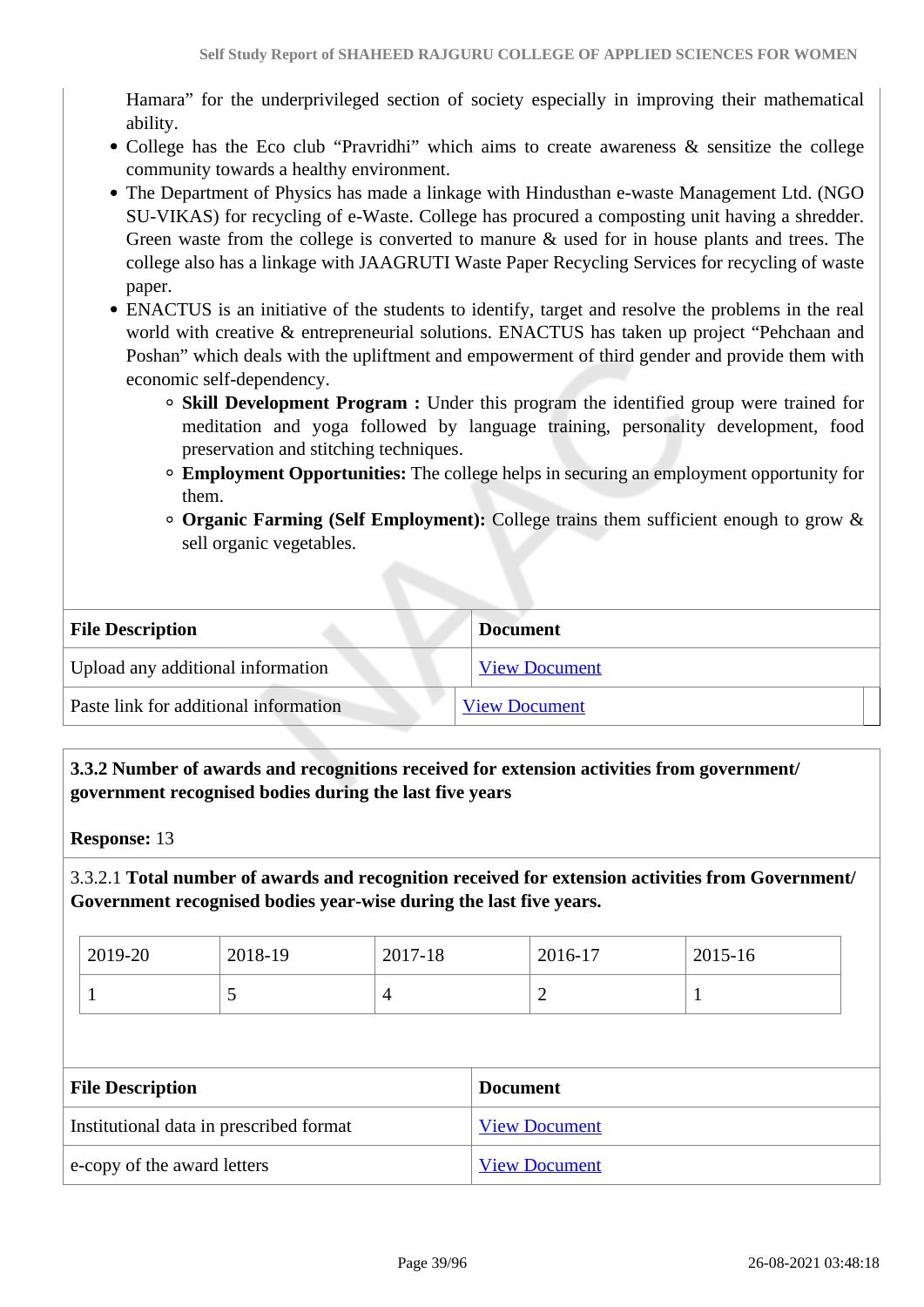**3.3.3 Number of extension and outreach programs conducted by the institution through NSS/NCC/Red cross/YRC etc., during the last five years ( including Government initiated programs such as Swachh Bharat, Aids Awareness, Gender Issue, etc. and those organised in collaboration with industry, community and NGOs)**

### **Response:** 32

3.3.3.1 **Number of extension and outreach Programs conducted in collaboration with industry, community and Non- Government Organizations through NSS/ NCC/ Red Cross/ YRC etc., yearwise during the last five years**

| 2019-20        | 2018-19 | 2017-18 | 2016-17 | 2015-16 |
|----------------|---------|---------|---------|---------|
| 1 <sub>2</sub> | ◡       |         | ັ       | ັ       |

| <b>File Description</b>                 | <b>Document</b>      |
|-----------------------------------------|----------------------|
| Reports of the event organized          | <b>View Document</b> |
| Institutional data in prescribed format | <b>View Document</b> |

 **3.3.4 Average percentage of students participating in extension activities at 3.3.3. above during last five years**

**Response:** 5.12

3.3.4.1 **Total number of Students participating in extension activities conducted in collaboration with industry, community and Non- Government Organizations through NSS/ NCC/ Red Cross/ YRC etc., year-wise during last five years**

| 2019-20                 | 2018-19 | 2017-18 |                 | 2016-17              | 2015-16 |  |
|-------------------------|---------|---------|-----------------|----------------------|---------|--|
| 52                      | 60      | 54      |                 | 54                   | 52      |  |
|                         |         |         |                 |                      |         |  |
|                         |         |         |                 |                      |         |  |
| <b>File Description</b> |         |         | <b>Document</b> |                      |         |  |
| Report of the event     |         |         |                 | <b>View Document</b> |         |  |

### **3.4 Collaboration**

 **3.4.1 The Institution has several collaborations/linkages for Faculty exchange, Student exchange, Internship, Field trip, On-job training, research etc during the last five years**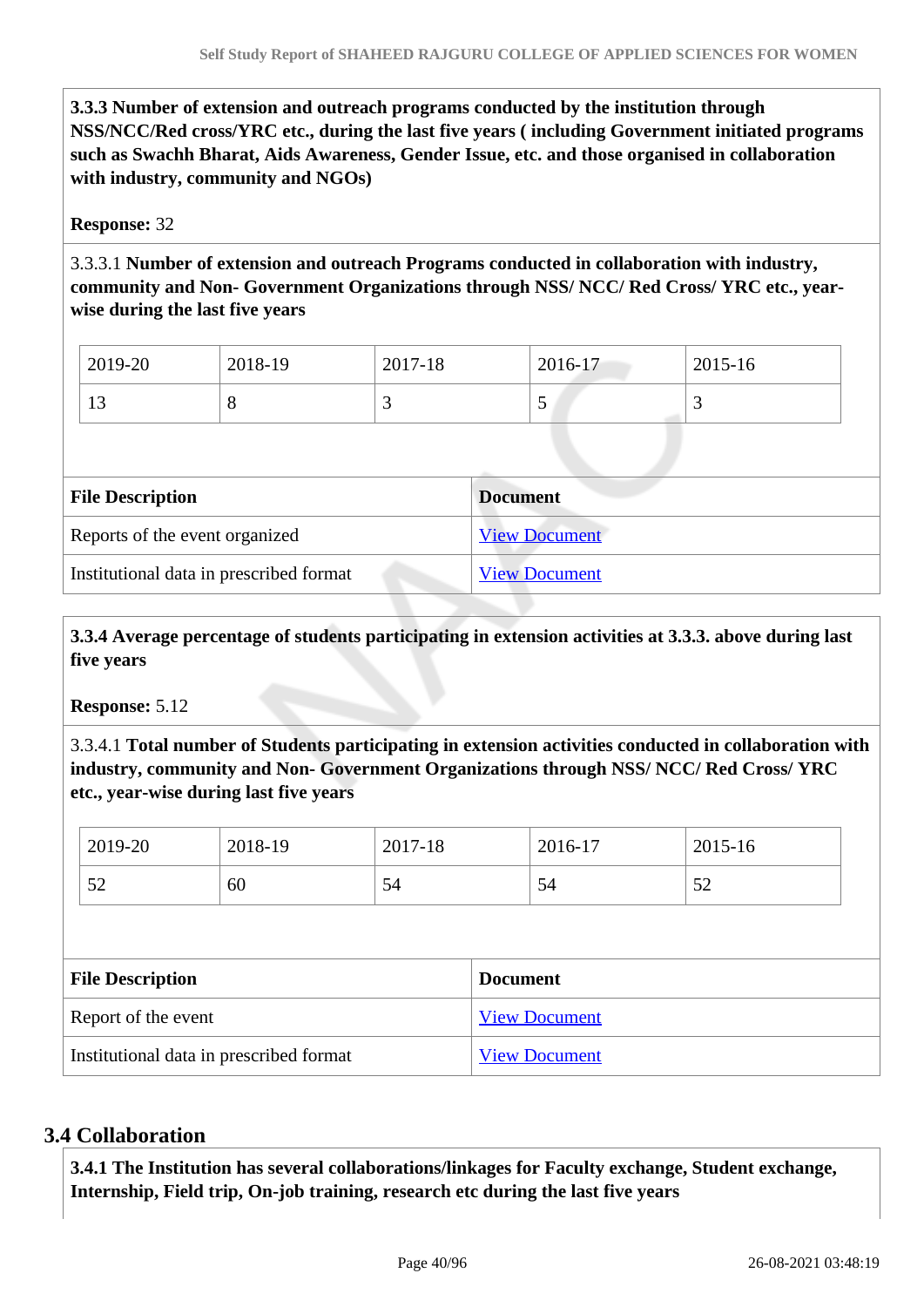### **Response:** 619

### 3.4.1.1 **Number of linkages for faculty exchange, student exchange, internship, field trip, on-job training, research etc year-wise during the last five years**

| 2019-20                 | 2018-19                                 | 2017-18 |                 | 2016-17              | 2015-16 |
|-------------------------|-----------------------------------------|---------|-----------------|----------------------|---------|
| 261                     | 170                                     | 79      |                 | 37                   | 72      |
|                         |                                         |         |                 |                      |         |
|                         |                                         |         |                 |                      |         |
| <b>File Description</b> |                                         |         | <b>Document</b> |                      |         |
|                         | Institutional data in prescribed format |         |                 | <b>View Document</b> |         |

### **3.4.2 Number of functional MoUs with national and international institutions, universities, industries, corporate houses etc. during the last five years**

#### **Response:** 7

3.4.2.1 **Number of functional MoUs with Institutions of national, international importance, other universities, industries, corporate houses etc. year-wise during the last five years**

| 2019-20 | 2018-19 | 2017-18 | 2016-17 | 2015-16 |  |
|---------|---------|---------|---------|---------|--|
|         | ν       |         |         |         |  |

| <b>File Description</b>                                               | <b>Document</b>      |
|-----------------------------------------------------------------------|----------------------|
| Institutional data in prescribed format (Data<br>template)            | <b>View Document</b> |
| e-Copies of the MoUs with institution./ industry/<br>corporate houses | <b>View Document</b> |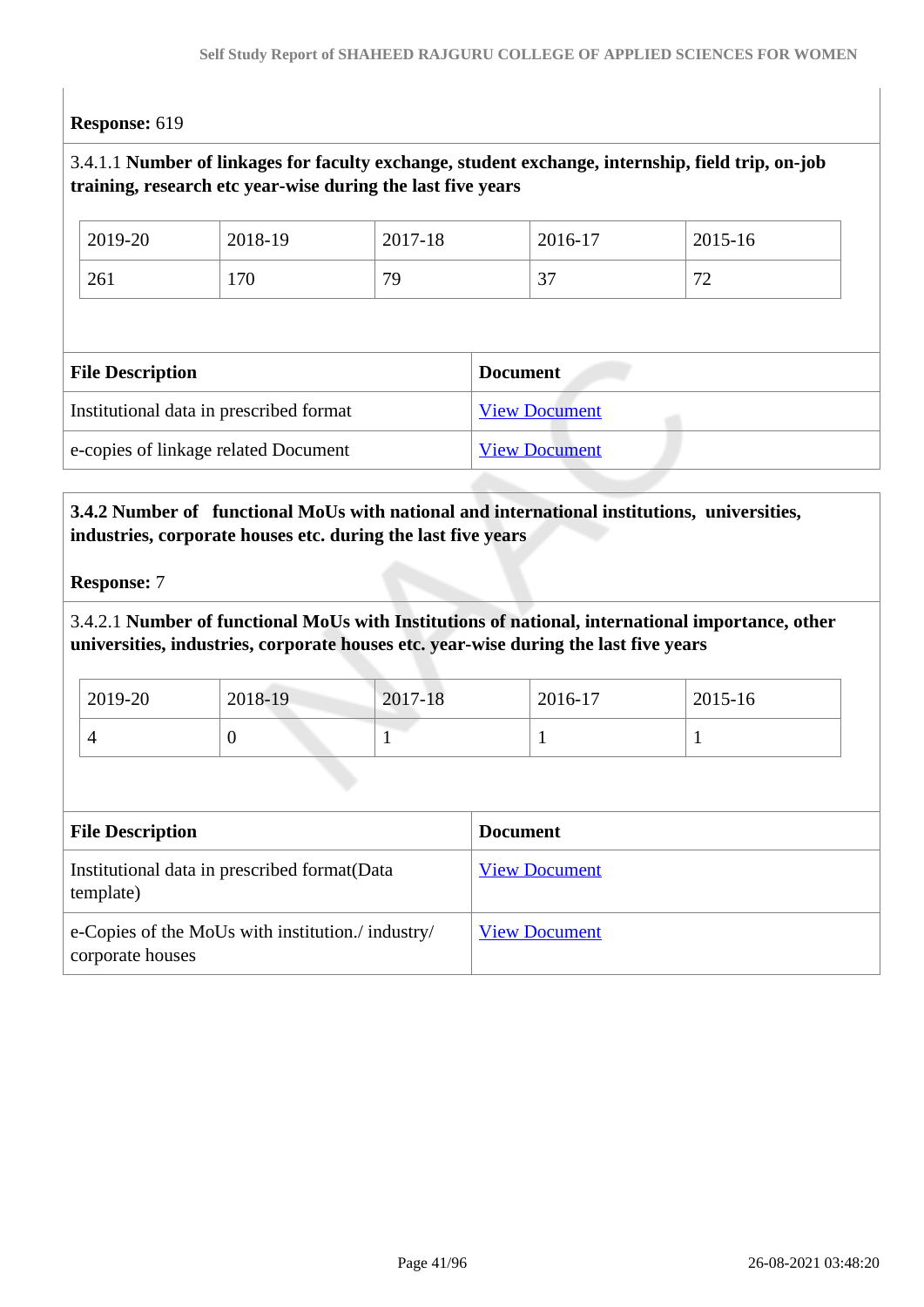# **Criterion 4 - Infrastructure and Learning Resources**

### **4.1 Physical Facilities**

 **4.1.1 The Institution has adequate infrastructure and physical facilities for teaching- learning. viz., classrooms, laboratories, computing equipment etc.** 

### **Response:**

Shaheed Rajguru College of Applied Sciences for Women is spread over 9.5 acres with a modern construction and infrastructure. It is situated in Vasundhara Enclave, Delhi, adjacent to DDA Chilla Sports Complex. It is well connected via public transport like Delhi Metro (Mayur Vihar Extension and New Ashok Nagar stations) and DTC buses. It's an important institute of higher education for women students from all over the country.

The college has two main blocks namely the administrative block and the academic block. The administrative block has offices and facilities as indicated in the chart. The academic block houses ICT enabled Seminar Rooms and Lecture Theatres, all departments, their laboratories and other facilities.



### **Learning Spaces**

- Classrooms/ Lecture Theatres (total 19) are equipped with appropriate, comfortable furniture, good ventilation and adequate light. Most of the classrooms are equipped with LCD projectors and Wi-Fi.
- Seminar Rooms (total 3) are air conditioned with seating capacity of about 100 audience and are equipped with Wi-Fi and projector facility. They are used for conducting various seminars, workshops, student activities and for holding classes for large groups of students.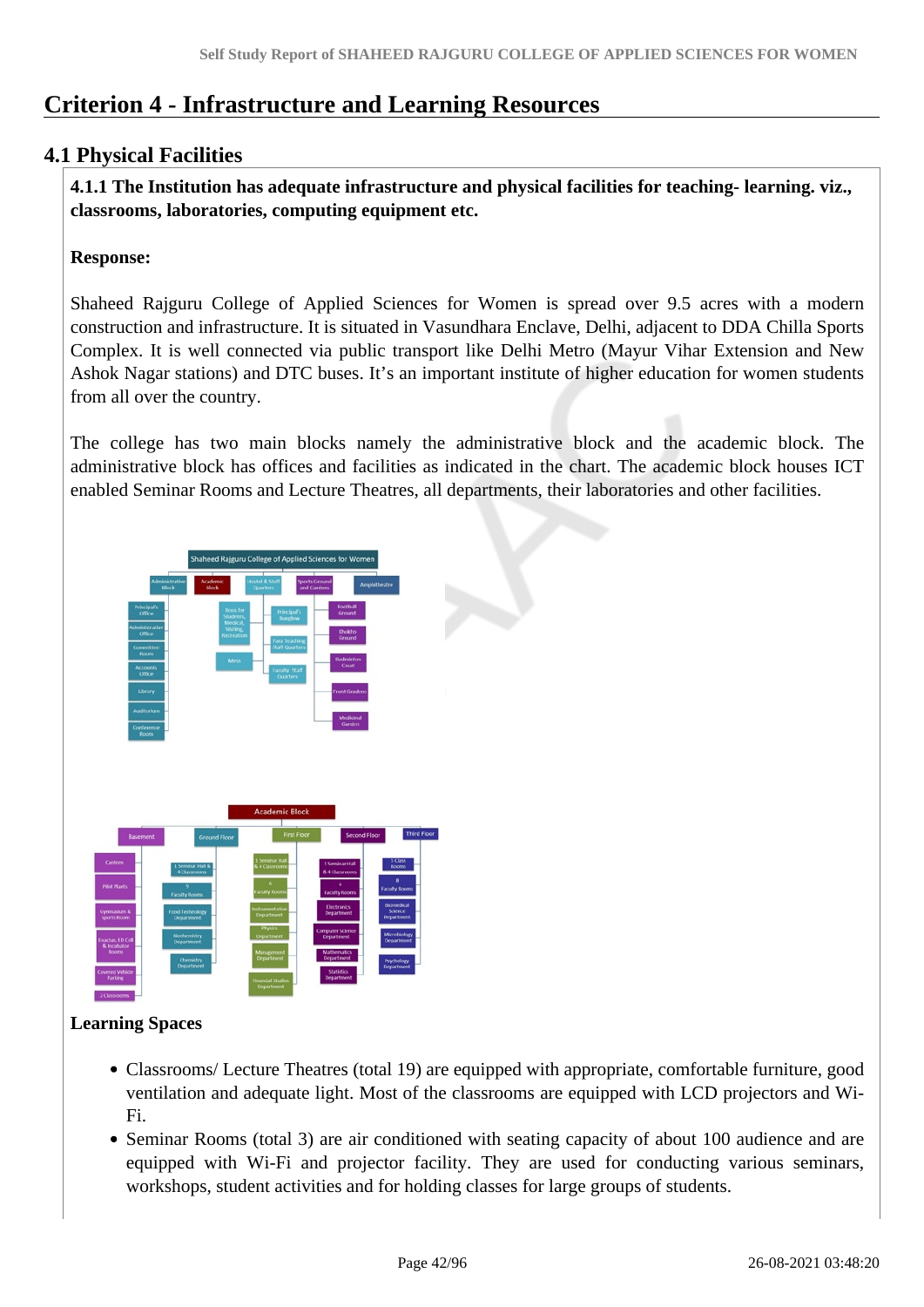Faculty Rooms are Wi-Fi enabled and are provided with appropriate furniture and storage facilities. These spaces enable effective student-teacher interaction on one-to-one basis.

**Laboratories and Pilot Plants** - The academic programmes of the college are greatly enriched by handson practical and research projects conducted in well equipped, state of art laboratories spread across various departments. PCR, UV visible Spectrophotometer, dual wavelength spectrophotometer, gas - liquid chromatograph, blood cell counter, compound microscope, viscometer, microprocessor based centrifuge, incubator, digital microscope, digital storage oscilloscope, spirometer, embedded trainers, function generators, optical bench and optical fiber communication system are some of the equipments present in various laboratories. The Pilot Plant houses the processing equipments and machinery of the Food Technology Department.

Library - The library is situated in the administrative block of the college building and is spread over three floors. Our's is the first RFID enabled library amongst the other colleges in the University of Delhi. It is well equipped with latest ICT enabled facilities and is fully automated. It has comfortable reading room, internet enabled work stations with 87 computers, books for all programmes along with literature, encyclopaedias, dictionaries, handbook, standard CD/DVD etc.

| <b>File Description</b>               | <b>Document</b>      |
|---------------------------------------|----------------------|
| Paste link for additional information | <b>View Document</b> |

 **4.1.2 The Institution has adequate facilities for cultural activities, sports, games (indoor, outdoor), gymnasium, yoga centre etc.** 

### **Response:**

The college, spread on 9.5 acres of land, has less than half of its built-up area. It has

- Students practice areas for music, dance, theatre etc.
- Gymnasium
- Auditorium: The college has a multi-purpose centrally air-conditioned auditorium with a seating capacity of about 500 students.
- Amphitheatre
- Rooms for Student Council, NSS and Enactus etc
- Medical Room
- Infrastructure for especially abled with ramps and elevators etc.
- STP Plant, Generator Room
- Gardens and Lawns: The college garden with its velvet lawns, medicinal/herbal garden, assorted plants, flowers and trees provideclean air and healthy environment.
- Covered car parking in the lower ground floor.
- Canteen
- Hostel
- Principal's Bungalow and Staff quarters
- College Photostat and stationery outlet: It provides a convenient, affordable and reliable facility for photocopy of books, handouts, assignments etc. It also provides small stationery items and facility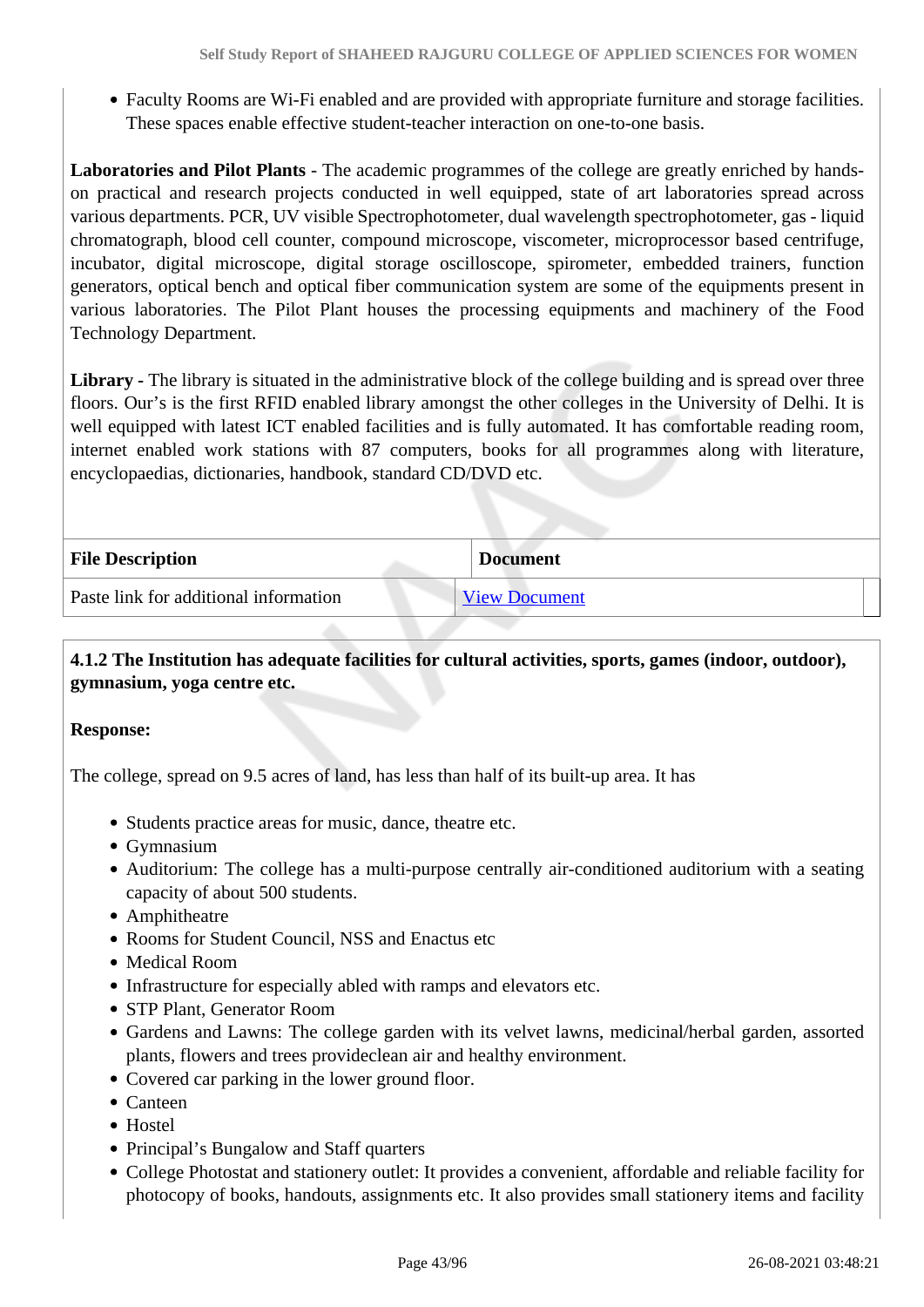for spiral binding of project reports etc.

The large playground provides adequate space for cultural, sports and other activities. The college has a multi-purpose centrally air-conditioned auditorium with a seating capacity of about 500 audience. A spacious stage, projector, state-of-art light and sound arrangements makes it the perfect venue for hosting conferences, seminars and cultural events. The other architectural delight of the college is its amphitheatre. The amphitheatre with a seating capacity of 1000 audience and the college grounds are used for holding inter and intra college events like technical and cultural festivals, concerts etc.

To encourage students towards cultural activities the college has various cultural societies (Music, Dance, Fashion, Street Play, Literary, Fine Arts, Mental Health, Finance, SPIC Macay), student clubs (Robotics, Movie, Environmental, Ek Bharat Sreshtha Bharat) etc. consisting of student groups. The student clubs and societies are well equipped and have adequate facilities. Shuffleshots, the photography society has two DSLR cameras, Mukhauta, the dramatics society has Harmonium, Congo, Bongo, Drum, Xylo, Shakers, Dafli, Dholak and other equipments for practice and for participating in various inter-college festivals in and around Delhi. The Cultural Secretary is responsible for overall coordination of all the societies, clubs and groups. Each society has its own faculty convener and student office bearers, for smooth and successful conduction of events throughout the year. Professional trainers are also invited to polish the skills of students for various activities. Students actively participate in various events and bring laurels to the college.

The college has sports facilities for outdoor and indoor games volleyball, kho kho, badminton, table tennis, chess etc. along with athletic events, yoga, aerobics classes and march past. There is a well-equipped gymnasium with treadmills, cross trainer, vibro machines etc. and sports room with adequate facilities to house and store the sports utilities properly.

The college has teams for different sports. Students participate in various inter-college, Delhi state, National and Inter-university competitions for table tennis, athletics, volleyball, badminton, chess, kho kho, yoga etc. The players are provided t-shirts, lowers and track suits for practice.The college organizes daily yoga sessions for staff and students as well as a sports competitive festival "SPARDHAA" every year.

| <b>File Description</b>               | <b>Document</b>      |
|---------------------------------------|----------------------|
| Paste link for additional information | <b>View Document</b> |

 **4.1.3 Percentage of classrooms and seminar halls with ICT- enabled facilities such as smart class, LMS, etc.** *(Data for the latest completed academic year)*

**Response:** 100

### 4.1.3.1 **Number of classrooms and seminar halls with ICT facilities**

Response: 22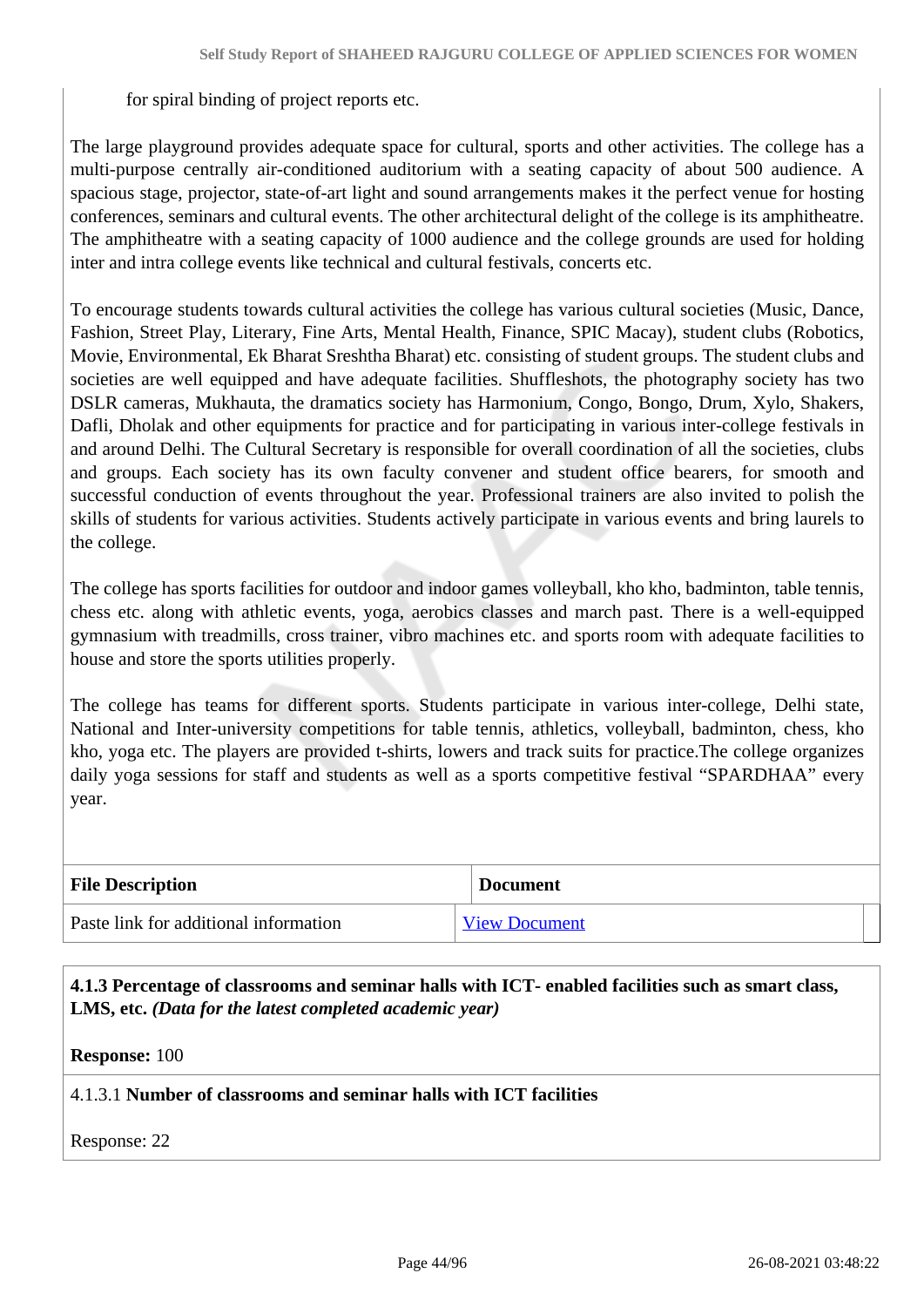| <b>File Description</b>                                    | <b>Document</b>      |
|------------------------------------------------------------|----------------------|
| Institutional data in prescribed format (Data<br>template) | <b>View Document</b> |
| Paste link for additional information                      | <b>View Document</b> |

### **4.1.4 Average percentage of expenditure, excluding salary for infrastructure augmentation during last five years(INR in Lakhs)**

**Response:** 17.39

4.1.4.1 **Expenditure for infrastructure augmentation, excluding salary year-wise during last five years (INR in lakhs)**

| 2019-20                 | 2018-19                               | 2017-18 | 2016-17              | 2015-16 |  |
|-------------------------|---------------------------------------|---------|----------------------|---------|--|
| 24.36                   | 126.50                                | 15.67   | 28.61                | 90.19   |  |
|                         |                                       |         |                      |         |  |
| <b>File Description</b> |                                       |         | <b>Document</b>      |         |  |
|                         |                                       |         |                      |         |  |
|                         | Upload audited utilization statements |         | <b>View Document</b> |         |  |

### **4.2 Library as a Learning Resource**

### **4.2.1 Library is automated using Integrated Library Management System (ILMS)**

### **Response:**

The college library is a three floored dedicated building in the administrative block. Radio Frequency Identification (RFID) System is used for library housekeeping operation. This system moves beyond security to become a tracking system that combines security with more efficient tracking of books throughout the library, including easier and faster charge and discharge, inventorying, material handling and automated book drop kiosk which are being used for easier return of books. The RFID system includes self-circulation desk, staff work station, security gate, book drop box, RFID reader, RFID sticker for books, RFID enabled member card, SMS and e-mail services in each book transaction.

The college library has more than 20,500 printed books and approximately, 1,35,000 e-books, 11 printed journals, many scientific encyclopedia and periodicals covering all aspect of fundamental science, such as Electronics, Instrumentation, Food Technology, Computers Sciences, Psychology, Management, Microbiology, Biomedical Sciences, Biology, Biochemistry, Chemistry, Physics etc.

In the process of digitization, the library has digital study materials on its institutional repositories like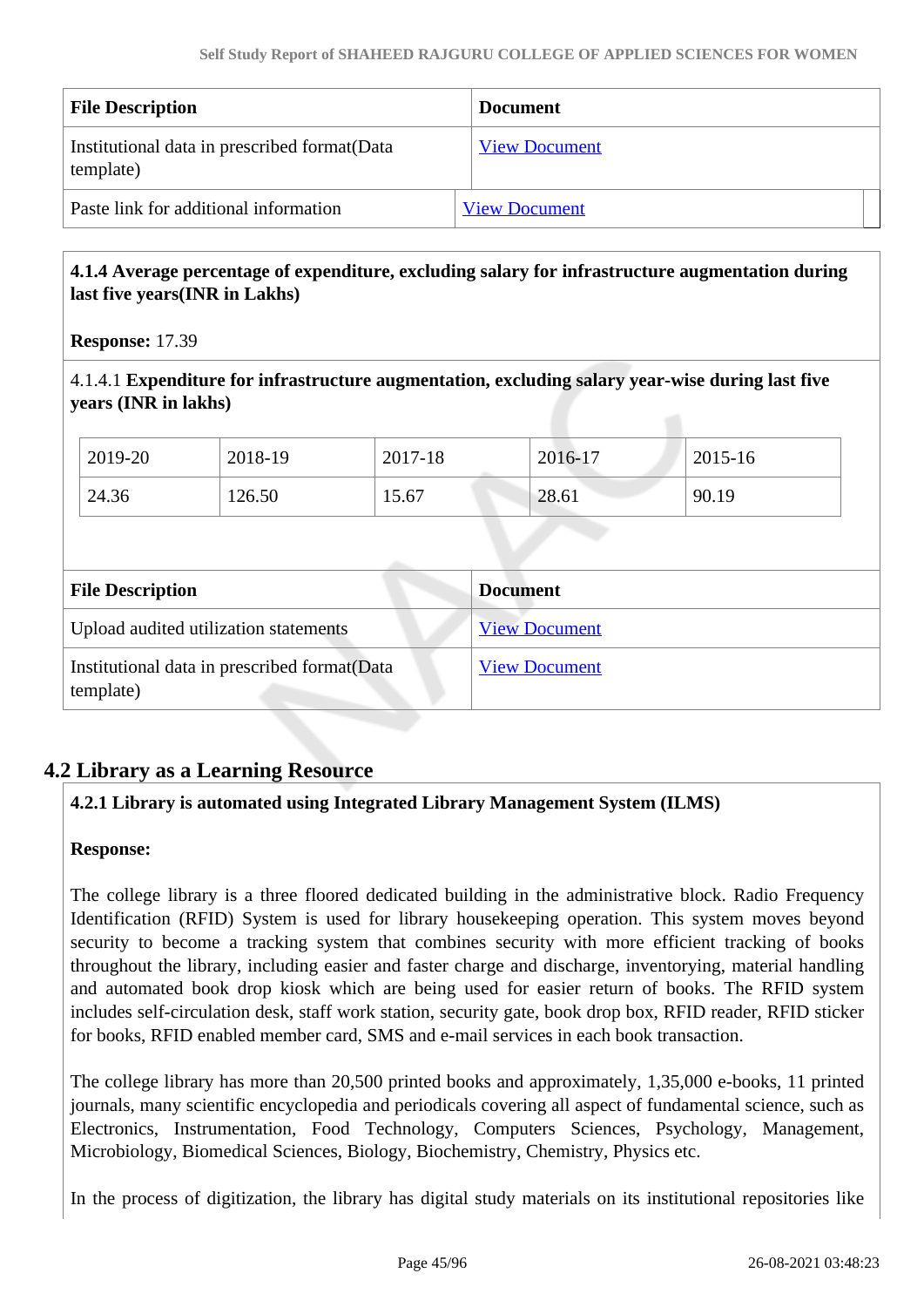question paper, syllabus, project reports (New Product Development done by the 3rd year student's of B.Sc. (H) Food Technology) etc.

| <b>File Description</b>               | <b>Document</b>      |
|---------------------------------------|----------------------|
| Paste link for Additional Information | <b>View Document</b> |

# **4.2.2 The institution has subscription for the following e-resources 1.e-journals 2.e-ShodhSindhu 3.Shodhganga Membership 4.e-books 5.Databases 6.Remote access to e-resources Response:** A. Any 4 or more of the above **File Description Document** Upload any additional information [View Document](https://assessmentonline.naac.gov.in/storage/app/hei/SSR/104839/4.2.2_1613111534_5490.pdf) Institutional data in prescribed format(Data template) [View Document](https://assessmentonline.naac.gov.in/storage/app/hei/SSR/104839/4.2.2_1614571276_5490.xlsx)

### **4.2.3 Average annual expenditure for purchase of books/e-books and subscription to journals/ejournals during the last five years (INR in Lakhs)**

**Response:** 12.67

4.2.3.1 **Annual expenditure of purchase of books/e-books and subscription to journals/e- journals year wise during last five years (INR in Lakhs)**

| 2019-20 | 2018-19 | 2017-18 | 2016-17 | 2015-16 |
|---------|---------|---------|---------|---------|
| 9.88    | 10.03   | 0.43    | 42.49   | 0.52    |

| <b>File Description</b>                                    | <b>Document</b>      |
|------------------------------------------------------------|----------------------|
| Institutional data in prescribed format (Data<br>template) | <b>View Document</b> |
| Audited statements of accounts                             | <b>View Document</b> |

### **4.2.4 Percentage per day usage of library by teachers and students ( foot falls and login data for**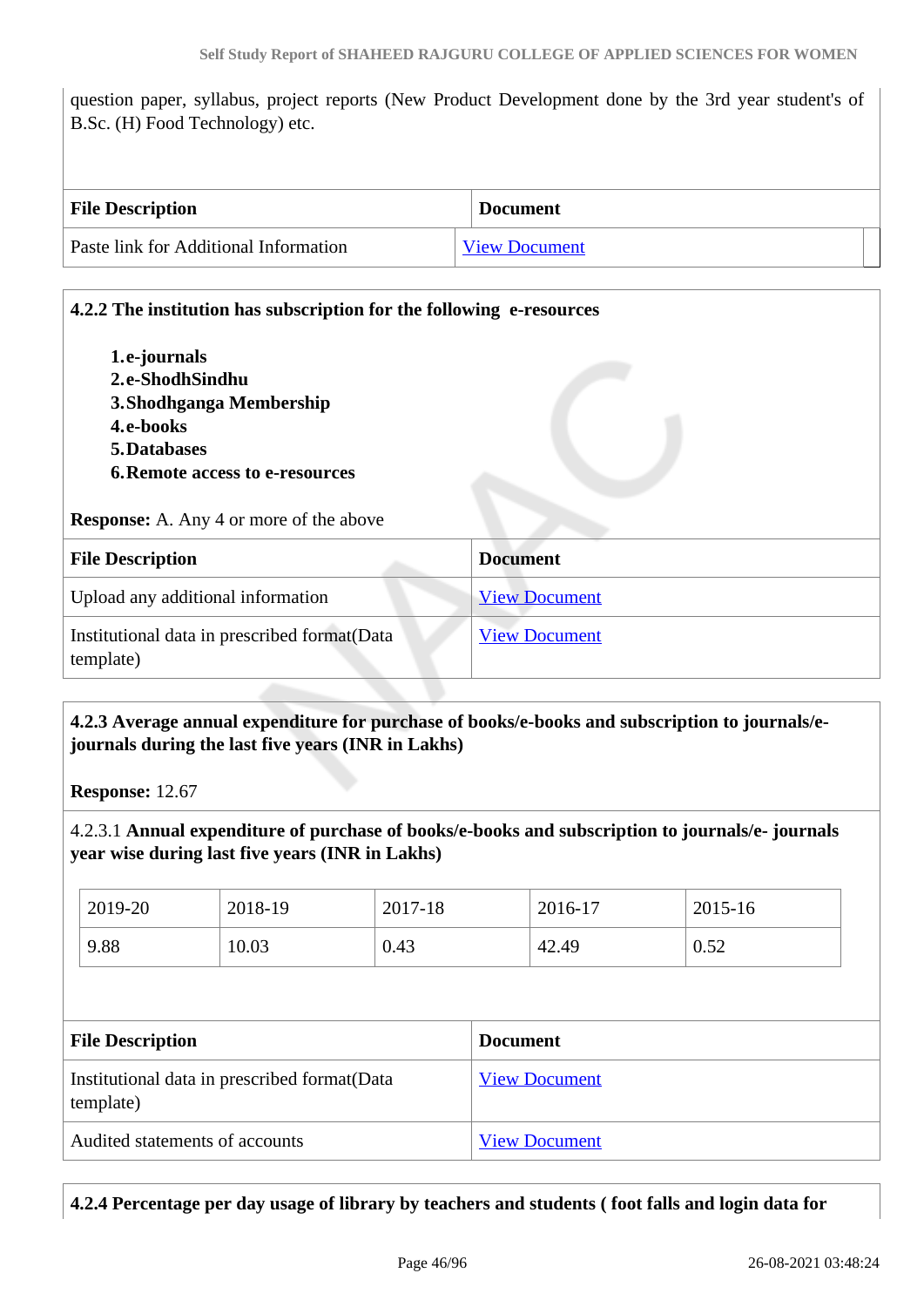### **online access) during the last completed academic year**

### **Response:** 13.8

### 4.2.4.1 **Number of teachers and students using library per day over last one year**

Response: 260

| <b>File Description</b>                           | <b>Document</b>      |
|---------------------------------------------------|----------------------|
| Details of library usage by teachers and students | <b>View Document</b> |

### **4.3 IT Infrastructure**

### **4.3.1 Institution frequently updates its IT facilities including Wi-Fi**

#### **Response:**

The institute has significant ICT facilities on campus with both wired and wifi internet facility of 100MBPS MPLS-VPN for staff and students.

There are total 5 server's working in the college premises namely –

- 2 University of Delhi Server's
- 1 Accounts Server
- 1 Administrative Server
- 1 Library Server

We have reserved the IP Address, so that the servers can work using the sub – server path for

- Administrative Server
- Accounts Server
- Library Server

With the help of the basic server, all the departments, laboratories, administrative and accounts office along with library (with total no. 504 desktops and 290 laptops) are connected.

The college library subscribes to a large number of e-resources through UGC-Infonet, DULIS e-journal and NLIST of Inflibnet. It includes 11 online databases on Reference & Citation Sources, 7 online databases on Bibliographic Sources, 2 online databases on Citation Analysis Resources, 5 online databases on Financial and Statistical Sources, single database on Doctoral Thesis and 77 online databases on Full Text Sources. This includes around 1,35,000 e-journals available at present in the library with three wiFi elibraries consisting of 87 computers i.e., e-Library-1, e-Library-2 and e-Library-3 along with three LCD projectors. Besides this the library has three LED Television and two DVD players with two standard ear phones. One TV is used for offline tutorial for e-learning, e-resources accessibility and plagiarism, other two TVs and DVD are used for language learning and cultural documentary. The library also has three laptops which are loaded with braille software and is fully wi-fi enabled. The college authorities have provided specific login id and password to faculty and students for accessing e – resources.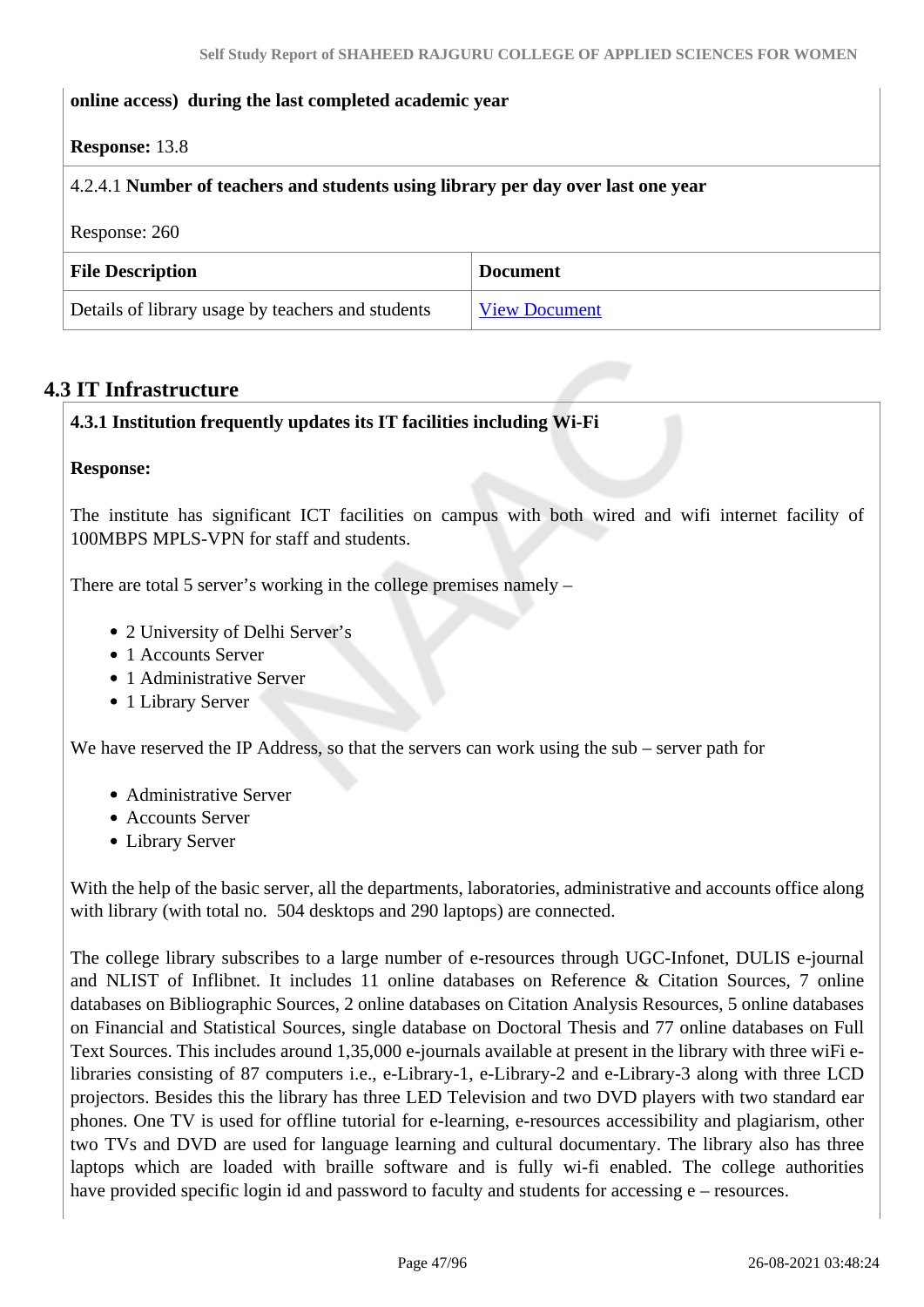The college website is maintained and updated regularly by the website committee.

### **4.3.2 Student - Computer ratio (Data for the latest completed academic year)**

# **Response:** 2:1 **File Description Document** Student – computer ratio [View Document](https://assessmentonline.naac.gov.in/storage/app/hei/SSR/104839/4.3.2_1613034041_5490.pdf)

| 4.3.3 Bandwidth of internet connection in the Institution                   |                      |
|-----------------------------------------------------------------------------|----------------------|
| <b>Response:</b> A. ?50 MBPS                                                |                      |
| <b>File Description</b>                                                     | <b>Document</b>      |
| Details of available bandwidth of internet<br>connection in the Institution | <b>View Document</b> |

### **4.4 Maintenance of Campus Infrastructure**

 **4.4.1 Average percentage of expenditure incurred on maintenance of infrastructure (physical and academic support facilities) excluding salary component during the last five years(INR in Lakhs)**

**Response:** 84.98

4.4.1.1 **Expenditure incurred on maintenance of infrastructure (physical facilities and academic support facilities) excluding salary component year-wise during the last five years (INR in lakhs)**

| 2019-20 | 2018-19 | 2017-18 | 2016-17 | 2015-16 |
|---------|---------|---------|---------|---------|
| 191.52  | 232.24  | 236.70  | 300.65  | 274.34  |

| <b>File Description</b>                                    | <b>Document</b>      |
|------------------------------------------------------------|----------------------|
| Institutional data in prescribed format (Data<br>template) | <b>View Document</b> |
| Audited statements of accounts                             | <b>View Document</b> |

 **4.4.2 There are established systems and procedures for maintaining and utilizing physical, academic and support facilities - laboratory, library, sports complex, computers, classrooms etc.**

**Response:**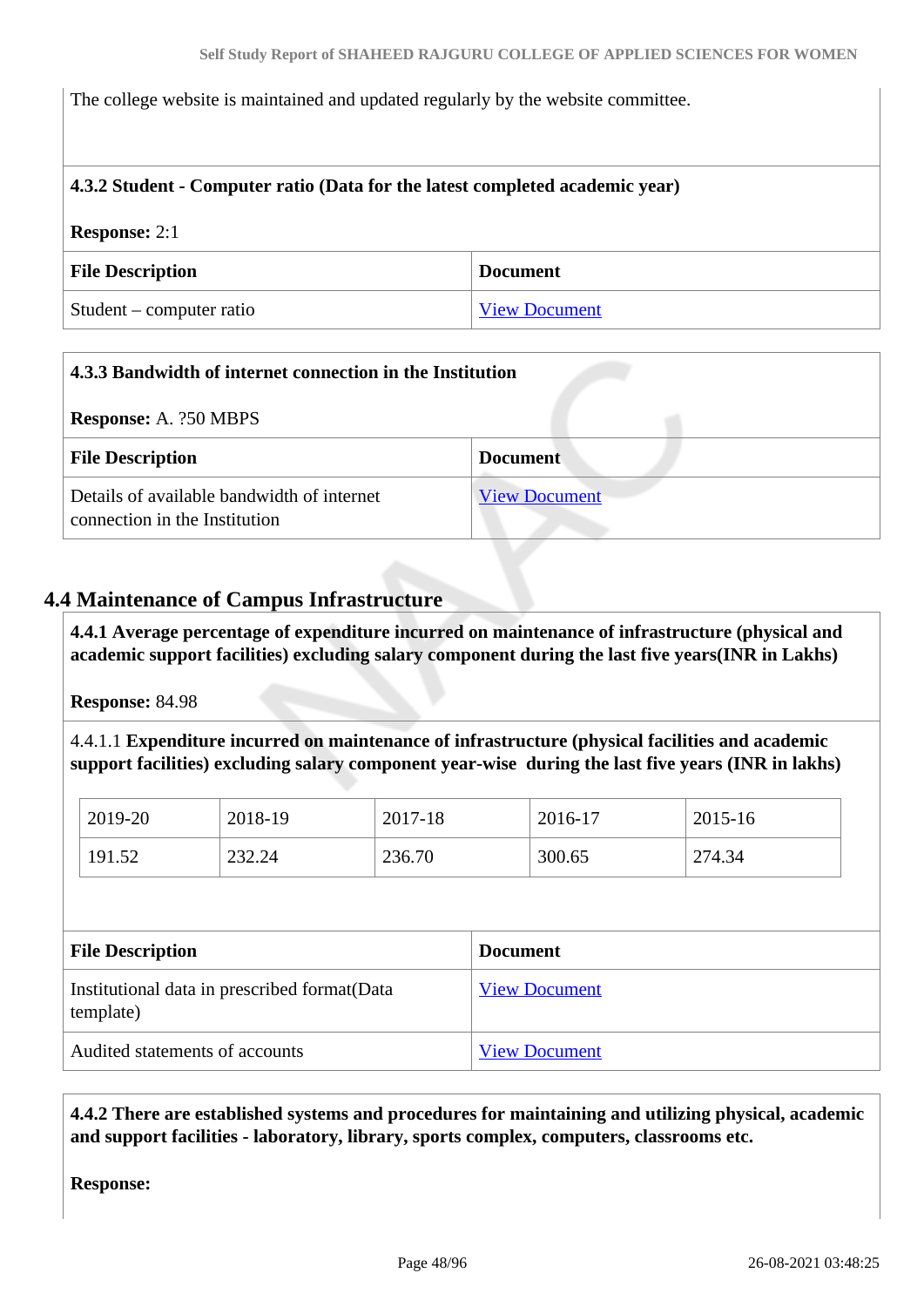### **Maintenance and utilization of the infrastructure facilities -**

The college ensures regular maintenance, upkeep and up gradation of the infrastructure facilities with the help of various committees.

- College Development Committee
- Academic Supervisory Committee
- Academic Development Committee
- Purchase Committee
- Time Table Committee
- Stock Checking Committe
- Sports Committee
- Website Maintenance Committee
- Garden Committee
- Food & Canteen Committee
- Hostel Committee

The college and hostel buildings (electrical, civil, horticulture and firefighting systems) are maintained by Public Works Department (PWD), Government of NCT of Delhi.

A full time Care Taker, Senior Technical Assistant, Technical Assistant, Laboratory Assistants, Laboratory Attendants, as well as outsourced agencies take care of the regular and routine maintenance like cleanliness, hygiene, sanitation, security, store management, laboratory equipments, computers etc. Annual Maintenance Contracts (AMCs) are awarded to external agencies, for the maintenance of computers, lab and sports equipments, LAN servers and other ICT peripherals.

All the purchases are made in accordance to the General Financial Rules (GFR) through GeM portal and e – procurement. Purchase Committee of the college looks after the proper utilization of funds allocated to each department for procurement of recurring and non-recurring items. The Stock Checking Committee audits the laboratories, library and office annually and the obsolete and outdated material is auctioned off to dispose the scrap with the established procedures.

The college Library Committee constitutes of the librarian and teacher in charge of all the departments. This committee extends advice and suggests new ideas from time to time to upgrade the library so as to meet the requirements of the students. The purpose of the library committee is to act as a channel of communication between the college library and its users. It shall assist in developing operational procedures, suggest various measures for improvement and development of the library resources and formulate both personnel and fiscal policies. It shall strive to inculcate the enriching habit of reading books in a technologically enabled and intellectual atmosphere. Other important roles and responsibilities include, purchase of library study material, e-resources, reading devices, provision and upkeep of reading room, reference section access, provide facility of reprography & internet connectivity, maintenance of book bank and linkages to other libraries.

Rationale and optimal utilization of space and time is taken care by the Timetable Committee. Classrooms are allotted, in accordance with the seating capacity and the number of students. The committee made periodical recommendations, for remodeling, expansion or reuse of the existing space. Annual activity calendar is made in the staff council meeting, to maintain a delicate balance between academic, cocurricular and extracurricular activities. Laboratories and classrooms are cleaned regularly and all the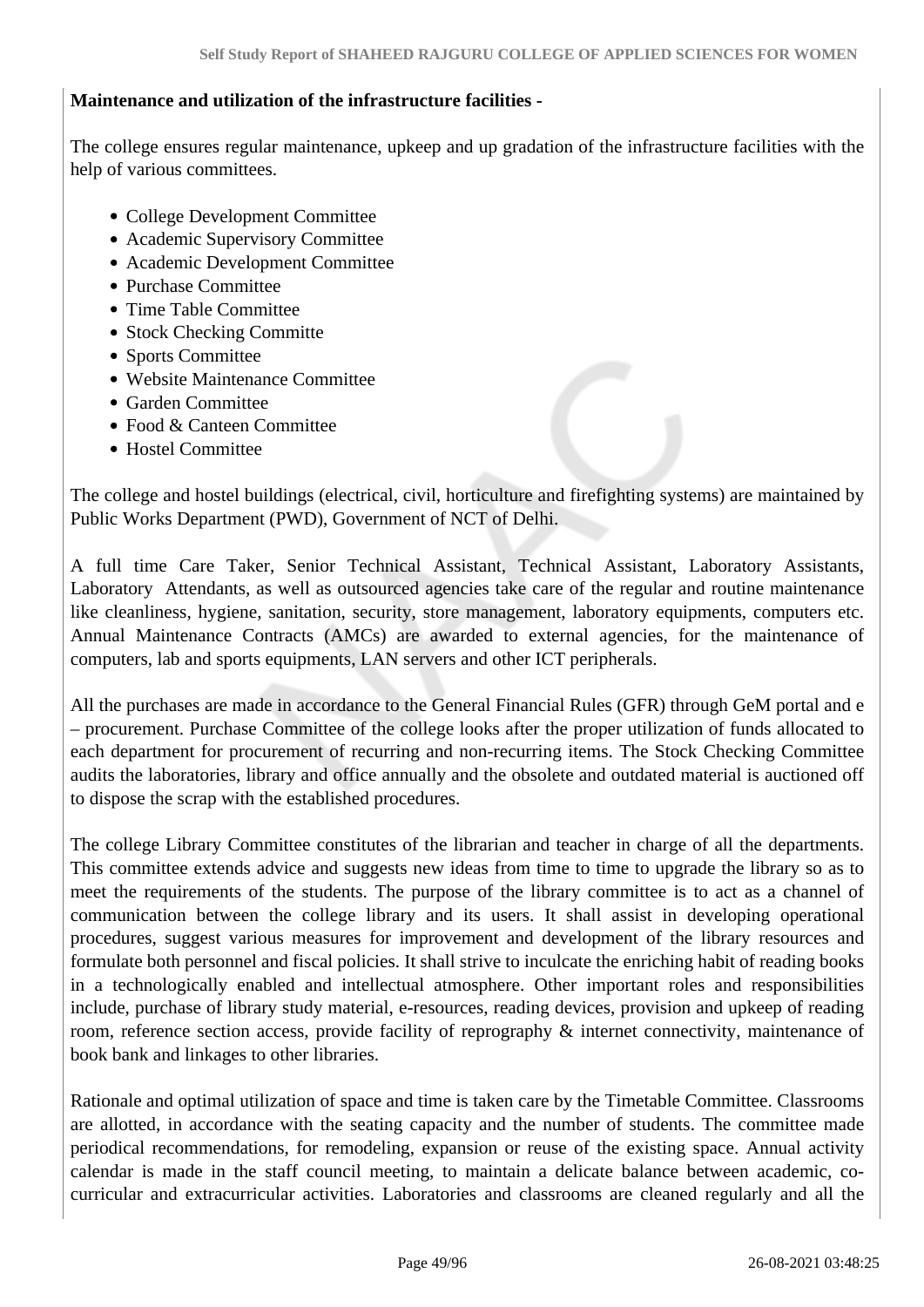necessary teaching aids such as markers, duster etc. are refilled on regular basis. Students are also encouraged to use classrooms in a diligent manner and are advised to keep lights, fans, projectors etc. in off mode when not in use.

The college Sports Committee looks after the purchases, maintenance and management of sports facilities including sporting kits, fitness center/gymnasium, sports grounds etc. Services from Chilla Sports Complex are also availed for the students from time to time.

IT infrastructure maintenance frequencies are real time, daily, weekly, monthly or quarterly as needed. Softwares required for academics such as Oracle, Mathematica, Multisim, Lab View, Antivirus and Window Defenders etc. are timely installed and updated to ensure system's stability and security. The college website maintenance committee reviews the website regularly for updating and enhancement of website design and its content.

Garden Committee coordinates with horticulture department (PWD) in maintaining the college gardens and playground. The college also maintains its medicinal plants, lush green lawns and fruit laden trees using organic farming and compost pits. The college generates its own vermi composting from the waste within the college campus.

Food & Canteen Committee monitors the quality of food being served in the canteen and the hostel mess. It also supervises the cleanliness and hygiene, counsels the students and examines the quality of procured food items for the canteen and the hostel mess.

Hostel Committee is responsible for maintaining the facilities in the hostel premises.

| <b>File Description</b>               | <b>Document</b>      |
|---------------------------------------|----------------------|
| Paste link for additional information | <b>View Document</b> |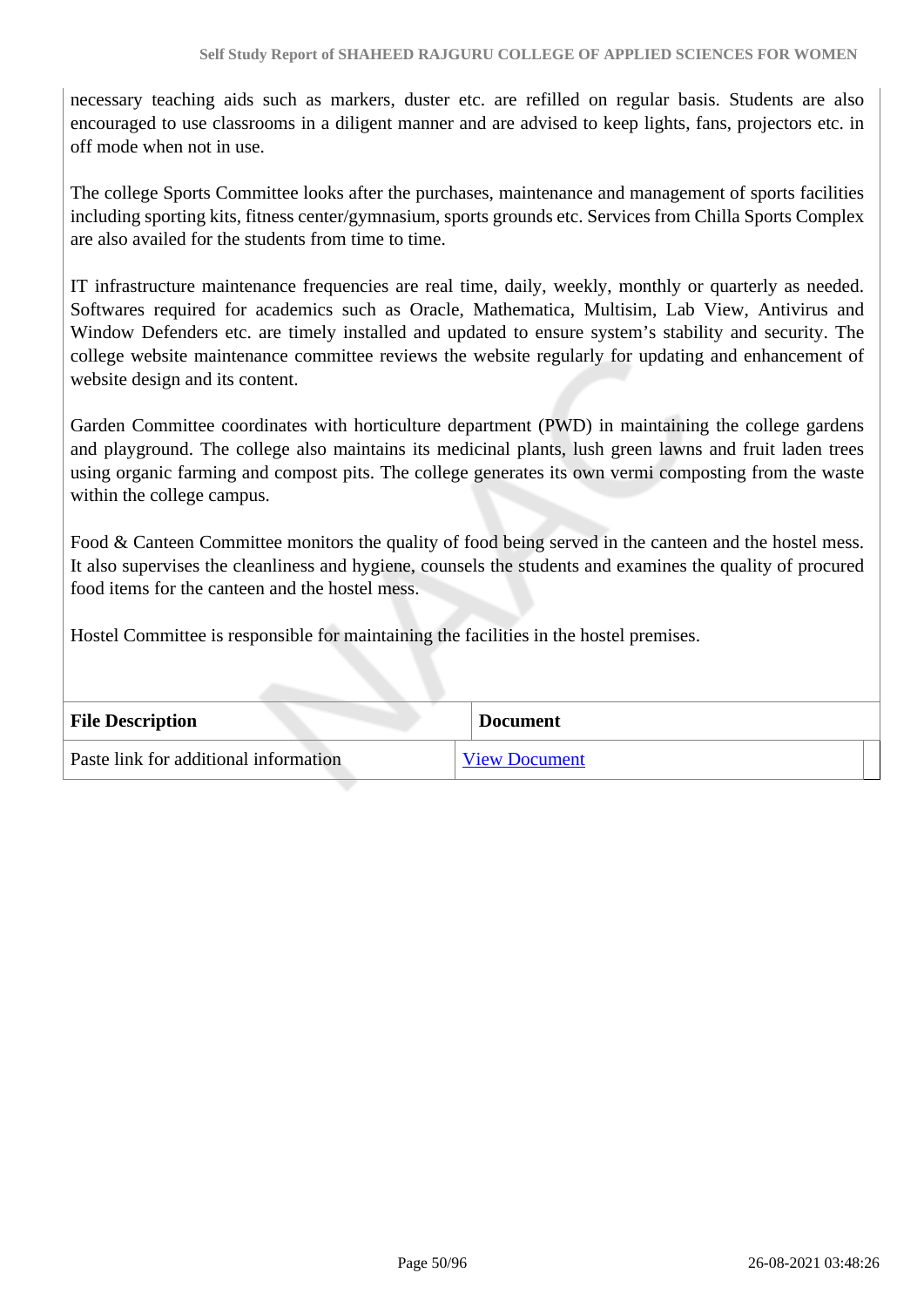# **Criterion 5 - Student Support and Progression**

### **5.1 Student Support**

 **5.1.1 Average percentage of students benefited by scholarships and freeships provided by the Government during last five years** 

**Response:** 14.95

5.1.1.1 **Number of students benefited by scholarships and freeships provided by the Government year-wise during last five years**

| 2019-20 | 2018-19 | 2017-18 | 2016-17 | 2015-16 |
|---------|---------|---------|---------|---------|
| 298     | 260     | 193     | 12      | 69      |

| <b>Document</b>      |
|----------------------|
| <b>View Document</b> |
| <b>View Document</b> |
| <b>View Document</b> |
|                      |

 **5.1.2 Average percentage of students benefitted by scholarships, freeships etc. provided by the institution / non- government agencies during the last five years**

**Response:** 12.11

5.1.2.1 **Total number of students benefited by scholarships, freeships, etc provided by the institution / non- government agencies year-wise during last five years**

| 2019-20                           | 2018-19                                 | 2017-18 |                 | 2016-17              | 2015-16 |  |
|-----------------------------------|-----------------------------------------|---------|-----------------|----------------------|---------|--|
| 243                               | 236                                     | 150     |                 | 97                   | 43      |  |
|                                   |                                         |         |                 |                      |         |  |
| <b>File Description</b>           |                                         |         | <b>Document</b> |                      |         |  |
| Upload any additional information |                                         |         |                 | <b>View Document</b> |         |  |
|                                   | Institutional data in prescribed format |         |                 | <b>View Document</b> |         |  |

 **5.1.3 Capacity building and skills enhancement initiatives taken by the institution include the following**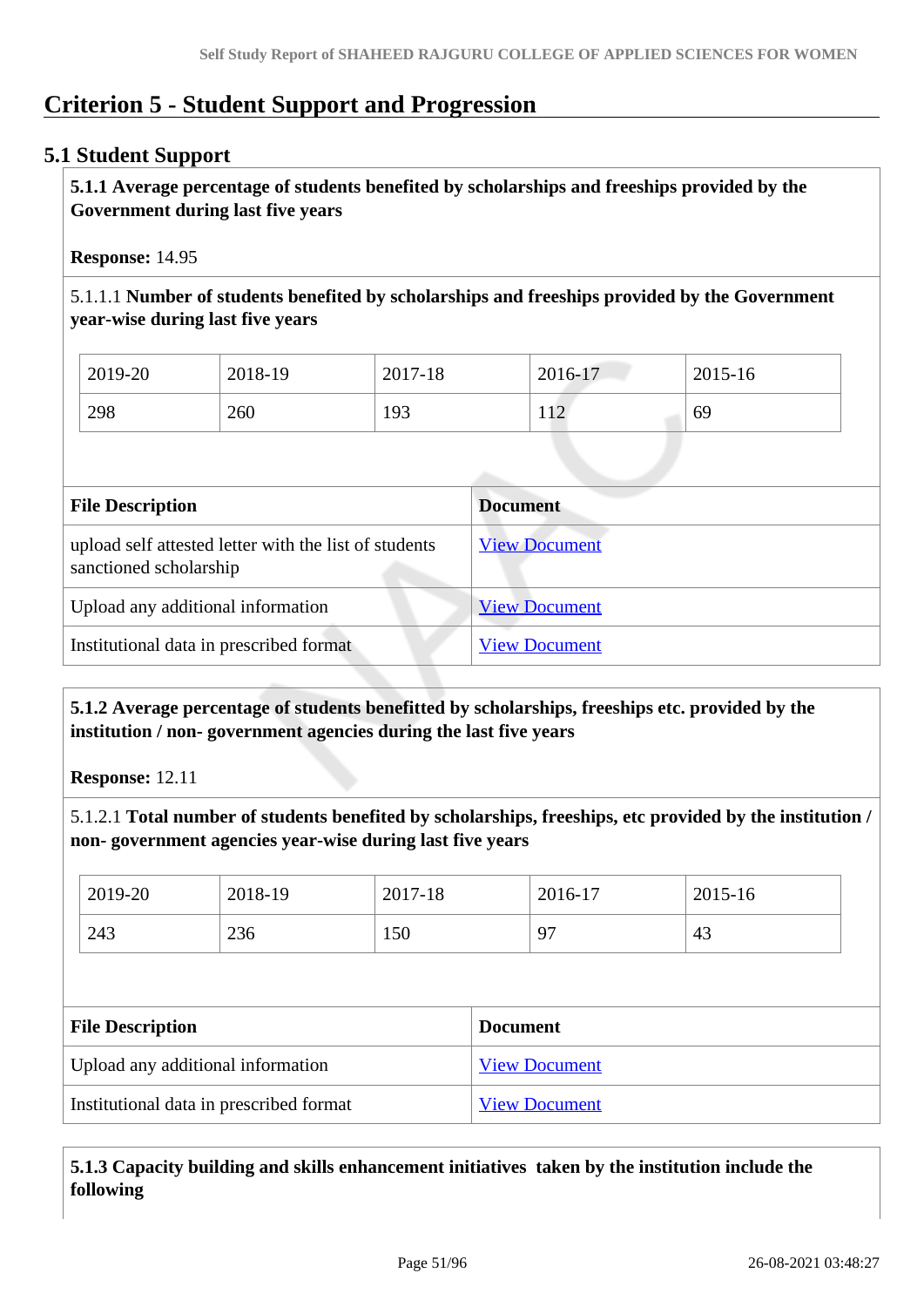#### **1.Soft skills**

**2.Language and communication skills** 

- **3.Life skills (Yoga, physical fitness, health and hygiene)**
- **4.ICT/computing skills**

#### **Response:** B. 3 of the above

| <b>File Description</b>                 | <b>Document</b>      |
|-----------------------------------------|----------------------|
| Institutional data in prescribed format | <b>View Document</b> |
| Any additional information              | <b>View Document</b> |
| Link to Institutional website           | <b>View Document</b> |

### **5.1.4 Average percentage of students benefitted by guidance for competitive examinations and career counselling offered by the Institution during the last five years**

**Response:** 7.18

5.1.4.1 **Number of students benefitted by guidance for competitive examinations and career counselling offered by the institution year wise during last five years**

| 2019-20 | 2018-19 | 2017-18 | 2016-17 | 2015-16       |
|---------|---------|---------|---------|---------------|
| 327     | 46      | 50      | 4:      | $\sim$<br>ے ر |

| <b>File Description</b>                 | <b>Document</b>      |
|-----------------------------------------|----------------------|
| Institutional data in prescribed format | <b>View Document</b> |
| Any additional information              | <b>View Document</b> |

 **5.1.5 The Institution has a transparent mechanism for timely redressal of student grievances including sexual harassment and ragging cases**

**1.Implementation of guidelines of statutory/regulatory bodies**

**2.Organisation wide awareness and undertakings on policies with zero tolerance**

**3.Mechanisms for submission of online/offline students' grievances**

**4.Timely redressal of the grievances through appropriate committees**

**Response:** A. All of the above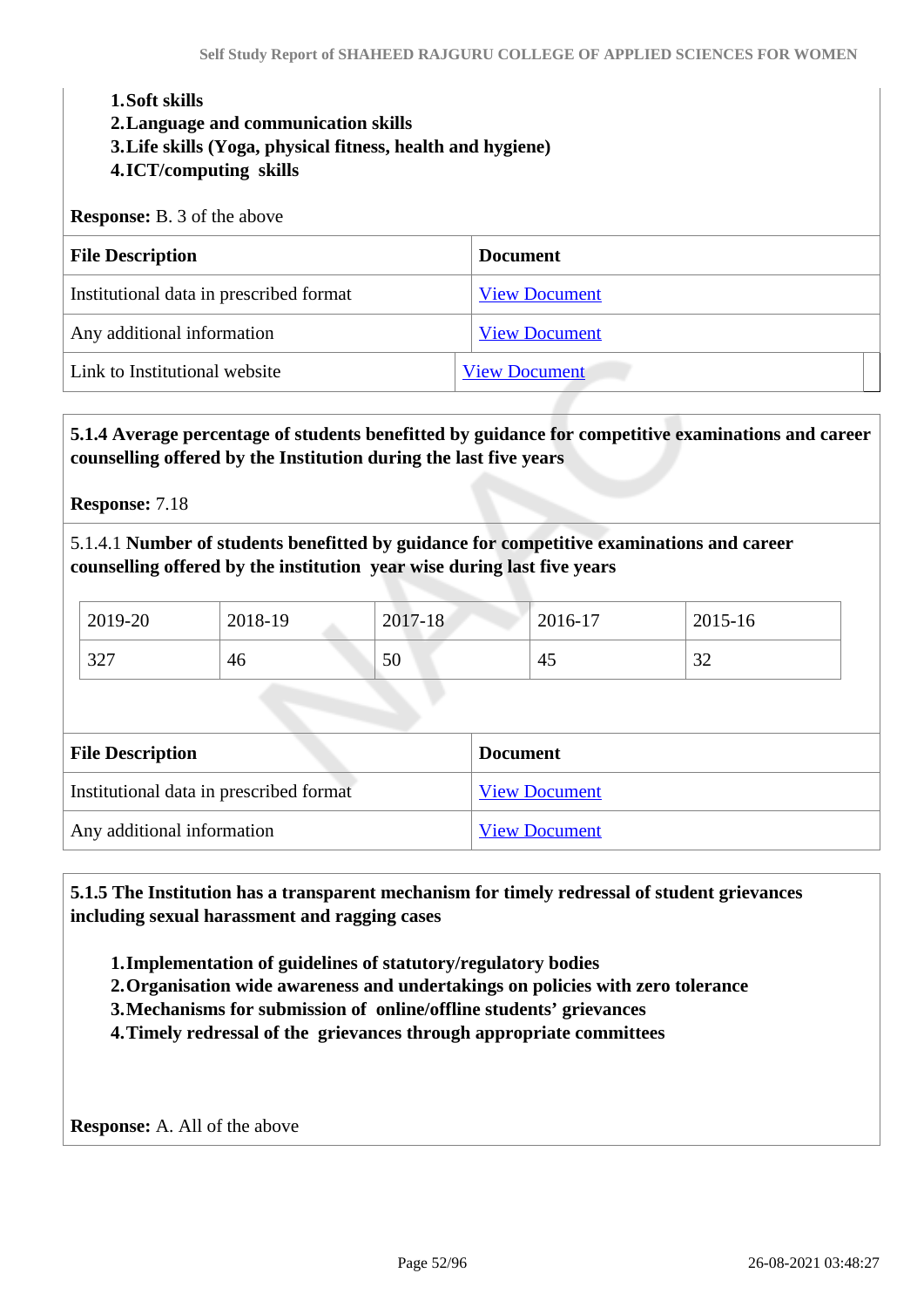| <b>File Description</b>                                                                                                            | <b>Document</b>      |
|------------------------------------------------------------------------------------------------------------------------------------|----------------------|
| Minutes of the meetings of student redressal<br>committee, prevention of sexual harassment<br>committee and Anti Ragging committee | <b>View Document</b> |

### **5.2 Student Progression**

| <b>Response: 7.71</b>                 |                                         |         |                                                                                    |                |
|---------------------------------------|-----------------------------------------|---------|------------------------------------------------------------------------------------|----------------|
|                                       |                                         |         | 5.2.1.1 Number of outgoing students placed year - wise during the last five years. |                |
| 2019-20                               | 2018-19                                 | 2017-18 | 2016-17                                                                            | $2015 - 16$    |
| 89                                    | 13                                      | 34      | 11                                                                                 | $\overline{0}$ |
|                                       |                                         |         |                                                                                    |                |
| <b>File Description</b>               |                                         |         | <b>Document</b>                                                                    |                |
| Self attested list of students placed |                                         |         | <b>View Document</b>                                                               |                |
|                                       |                                         |         |                                                                                    |                |
|                                       | Institutional data in prescribed format |         | <b>View Document</b>                                                               |                |

### **5.2.2 Average percentage of students progressing to higher education during the last five years**

**Response:** 63.58

### 5.2.2.1 **Number of outgoing student progressing to higher education.**

Response: 384

| <b>File Description</b>                   | <b>Document</b>      |
|-------------------------------------------|----------------------|
| Upload supporting data for student/alumni | <b>View Document</b> |
| Institutional data in prescribed format   | <b>View Document</b> |

 **5.2.3 Average percentage of students qualifying in state/national/ international level examinations during the last five years (eg: JAM/CLAT/GATE/ GMAT/CAT/GRE/ TOEFL/ Civil Services/State government examinations)**

**Response:** 16.04

5.2.3.1 **Number of students qualifying in state/ national/ international level examinations (eg: JAM/CLAT/NET/ SLET/ GATE/ GMAT/CAT/GRE/ TOEFL/ Civil Services/ State government examinations) year wise during last five years**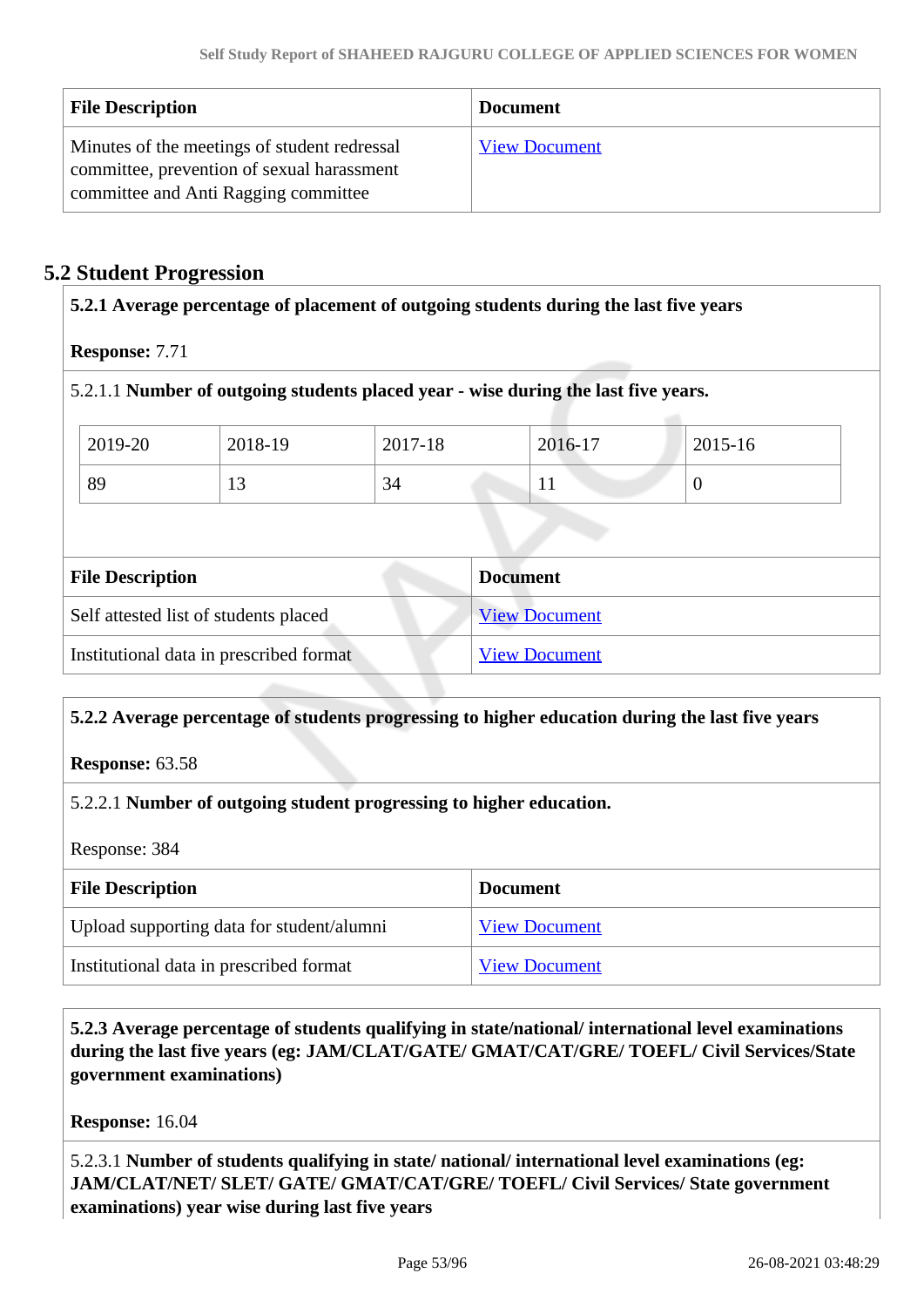| 2019-20                                 | 2018-19                                                   | 2017-18              | 2016-17                                                                                      | 2015-16                                                                          |
|-----------------------------------------|-----------------------------------------------------------|----------------------|----------------------------------------------------------------------------------------------|----------------------------------------------------------------------------------|
| 28                                      | 16                                                        | 6                    | 23                                                                                           | 3                                                                                |
|                                         |                                                           |                      | 5.2.3.2 Number of students appearing in state/national/international level examinations (eg: | JAM/CLAT/NET/ SLET/ GATE/ GMAT/CAT, GRE/ TOFEL/ Civil Services/ State government |
| 2019-20                                 | examinations) year-wise during last five years<br>2018-19 | 2017-18              | 2016-17                                                                                      | 2015-16                                                                          |
| 210                                     | 120                                                       | 75                   | 90                                                                                           | 15                                                                               |
|                                         |                                                           |                      |                                                                                              |                                                                                  |
| <b>File Description</b>                 |                                                           |                      | <b>Document</b>                                                                              |                                                                                  |
| Upload supporting data for the same     |                                                           |                      | <b>View Document</b>                                                                         |                                                                                  |
| Institutional data in prescribed format |                                                           | <b>View Document</b> |                                                                                              |                                                                                  |

### **5.3 Student Participation and Activities**

 **5.3.1 Number of awards/medals won by students for outstanding performance in sports/cultural activities at inter-university/state/national / international level (award for a team event should be counted as one) during the last five years.**

### **Response:** 0

5.3.1.1 **Number of awards/medals for outstanding performance in sports/cultural activities at university/state/national / international level (award for a team event should be counted as one) yearwise during the last five years.**

|                                            | 2019-20 | 2018-19              | 2017-18              |  | 2016-17 | 2015-16 |
|--------------------------------------------|---------|----------------------|----------------------|--|---------|---------|
|                                            | 00      | 00                   | 00                   |  | 00      | 00      |
|                                            |         |                      |                      |  |         |         |
| <b>File Description</b>                    |         |                      | <b>Document</b>      |  |         |         |
| Institutional data in prescribed format    |         | <b>View Document</b> |                      |  |         |         |
| e-copies of award letters and certificates |         |                      | <b>View Document</b> |  |         |         |

**5.3.2 Institution facilitates students' representation and engagement in various administrative, co-**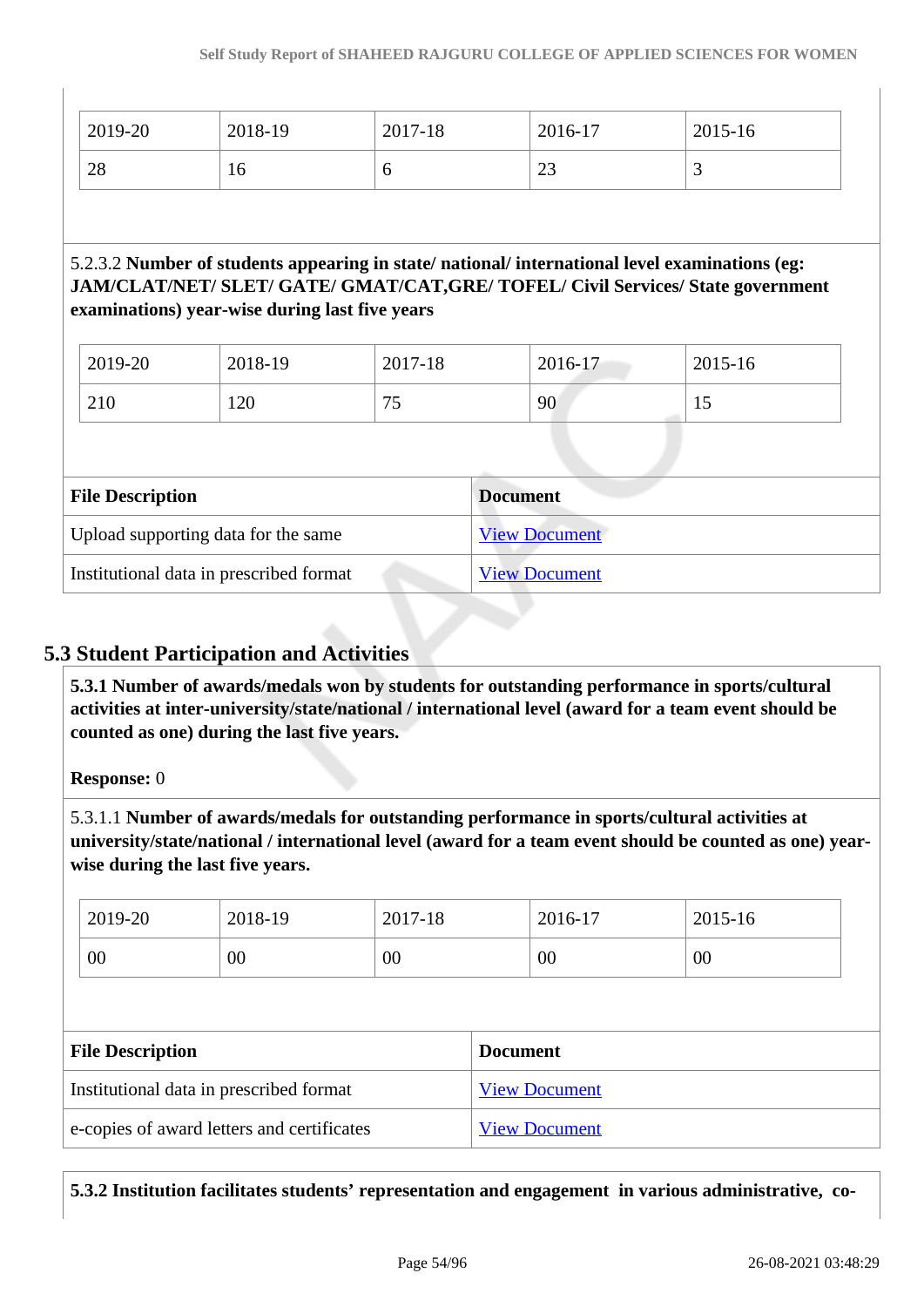### **curricular and extracurricular activities (student council/ students representation on various bodies as per established processes and norms )**

### **Response:**

The student representatives contribute towards community welfare and are actively involved in certain academic and administrative activities such as Anti-Ragging, Entrepreneurial Development Cell, Computer Literacy Program, Digital Empowerment for Women, Eco Club, North East Cell etc. It is also responsible for providing a variety of services to the students and raising their issues and complaints, if any. It often plays a significant role in raising funds through sponsorships for college activities, social events, community projects, helping people in need etc.

The Student Council, an elected body of students, is the voice of the students. It represents students' ideas, interests and concerns with the college administration. The purpose of the student council is to facilitate students with plethora of opportunities to develop leadership, creativity and important life skills by organizing and carrying out various activities like college festivals, student development programme, college trips, workshops etc. These initiatives pave a way for the growth of inherent knowledge and skills in the students along with experiencing new learnings. The student council represents the college in various inter-college events on several local and national issues.

Each department has student representation in the feedback committee. Students representatives of each year along with two faculty members discuss and look for enhancing the teaching learning process. Each department also has an elected department council which is active in organising technical sessions and technical competitions via their departmental fest.

The students play an exclusive role in admissions, placements, proctorial issues, Discipline Resource Committee, College Complaint Committee and Gender Sensitization Committee etc.

Throughout the academic year, student council organizes various events, that are fairly popular amongst the students of the other colleges under University of Delhi and other universities across Delhi-NCR. Diwali Mela celebration and annual college cultural fest-KARVAAN, a two-day event of cut throat competitions, haute cuisines, fun-filled events, flagship fashion show- MISS KARVAAN etc. These events act as stress buster and help to strengthen bonds among the students as whole.

There are many other societies like Mukhauta (Drama Society), Philyra (Music Society), Inklings (Literary Society), Glamfire (Fashion Society), Elvira etc. which have their own council/representatives. These societies enrich the students with new horizons for them to explore, further augmenting the cultural and institutional values of the college. These societies also provide a platform for participation of students in intra-college and inter-college events. Students actively participate in inter-college, national and international competitions and have brought accolades in the past few years. Besides cultural activities, students are also working for welfare of the society under NSS, Enactus, Unnat Bharat Abhiyaan etc. Such activities not only help to aid the needy, bridge social gap and empower the underprivileged, but also make students of the college the great shapers of nation's future. Through the overall united representation and engagements, students empower each other and create a suitable environment for learning and growth.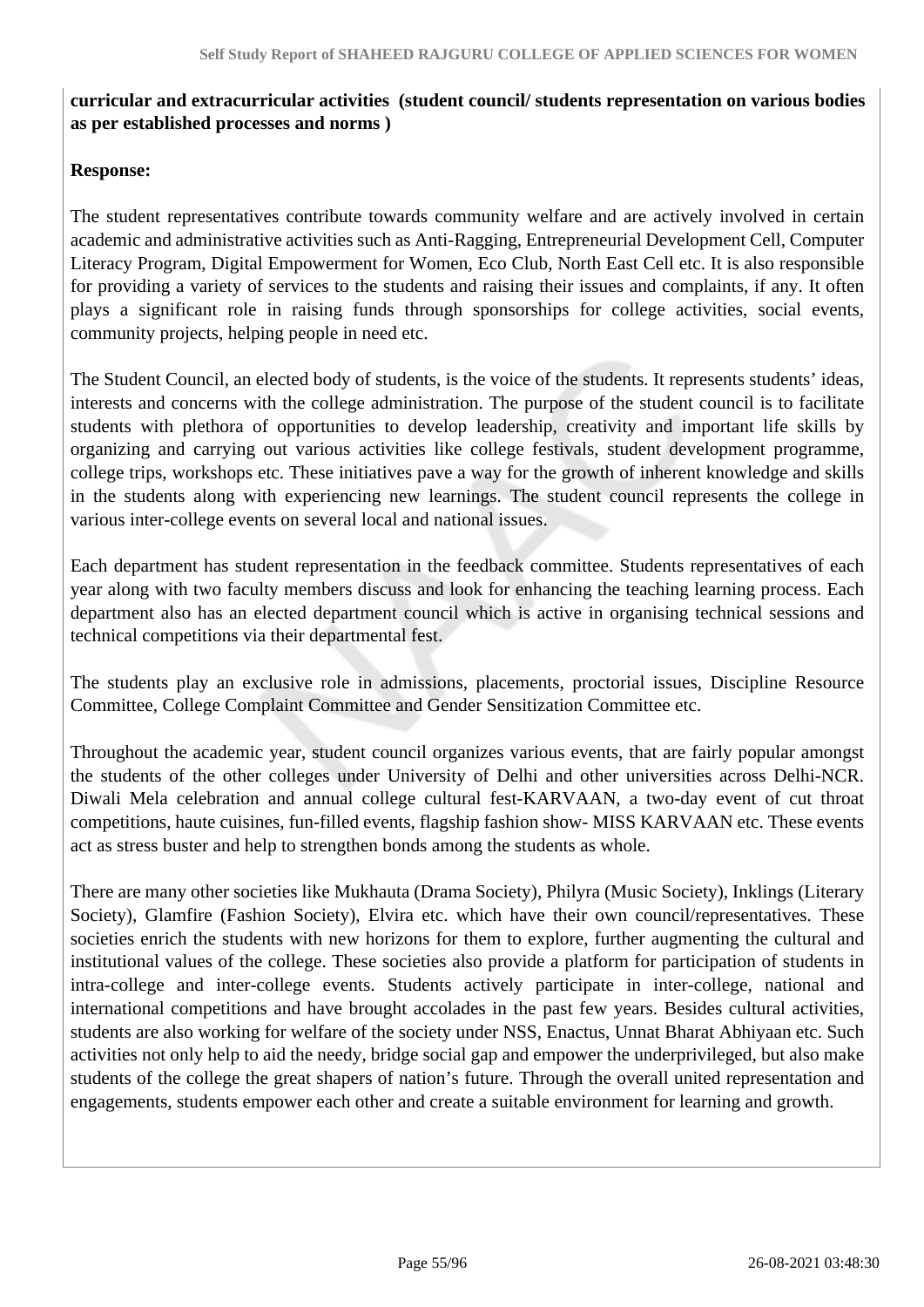| <b>File Description</b>               | <b>Document</b>      |
|---------------------------------------|----------------------|
| Paste link for additional information | <b>View Document</b> |

### **5.3.3 Average number of sports and cultural events/competitions in which students of the Institution participated during last five years (organised by the institution/other institutions)**

### **Response:** 14.8

5.3.3.1 **Number of sports and cultural events/competitions in which students of the Institution participated year-wise during last five years**

| $\frac{1}{2019}$ -20           | 2018-19 | 2017-18 | 2016-17              | $2015 - 16$ |
|--------------------------------|---------|---------|----------------------|-------------|
| $\overline{\phantom{0}}$<br>л. | ⊥୰      | 18      | 1 <sub>2</sub><br>13 |             |

| <b>File Description</b>                 | <b>Document</b>      |
|-----------------------------------------|----------------------|
| Upload any additional information       | <b>View Document</b> |
| Institutional data in prescribed format | <b>View Document</b> |

### **5.4 Alumni Engagement**

 **5.4.1 There is a registered Alumni Association that contributes significantly to the development of the institution through financial and/or other support services**

### **Response:**

We have a very dynamic alumni cell, although it's not a registered alumni association but it continuously endeavors to strengthen the relations of the alumni of this institute and their alma mater. Main objective of the alumni cell is to act as a connect between the college and alumni. They have been responsible for keeping complete track of alumni with their relevant information and keep them updated about various achievements of the college. The alumni cell office bearers' are an elected body. Alumni play an active role in voluntary programmes such as mentoring students in their areas of expertise, alumni lecture series like "Vyakhyan and Shrinkhala" and alumni meets on regular basis. During alumni - student interactions the alumni spare their valuable time to visit college and highlight the current and important trends in the market and guide the students on the career opportunities in different fields. They share their personal and industry experiences with students. Alumni visit campus at regular intervals to steer the current students in planning and organizing events, for various students' clubs. Alumni motivate the students to follow a dedicated path to excel in their professional life. They also extend their support for campus placements and summer training especially in departments like Food Technology and Instrumentation. The alumni fund is used for alumni related activities like the alumni meet "Blend 2017" held on 12th February 2017.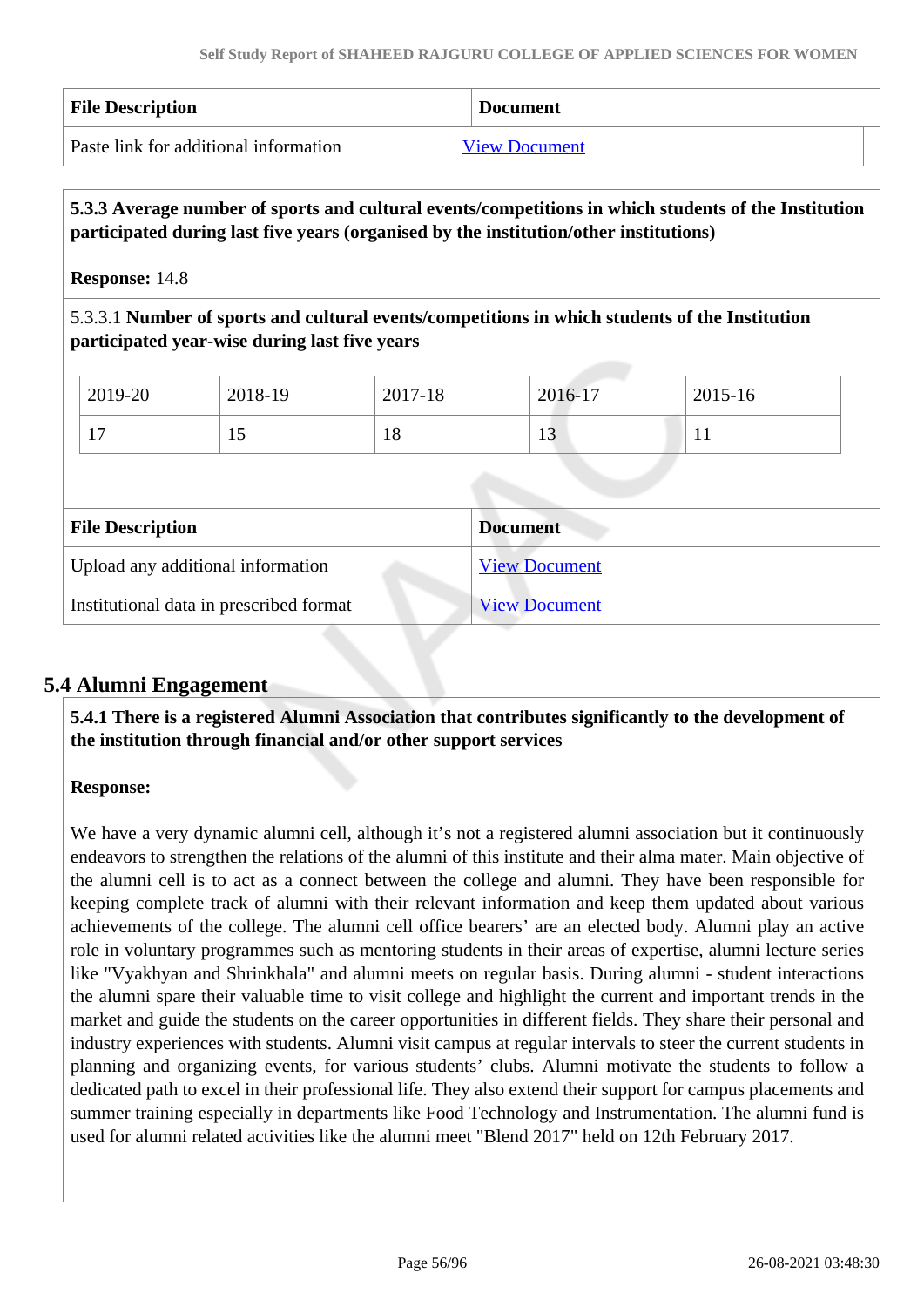| <b>File Description</b>               | <b>Document</b>      |
|---------------------------------------|----------------------|
| Paste link for additional information | <b>View Document</b> |

| 5.4.2 Alumni contribution during the last five years (INR in lakhs) |                 |  |
|---------------------------------------------------------------------|-----------------|--|
| <b>Response: D. 1 Lakhs - 3 Lakhs</b>                               |                 |  |
| <b>File Description</b>                                             | <b>Document</b> |  |
| Upload any additional information<br><b>View Document</b>           |                 |  |

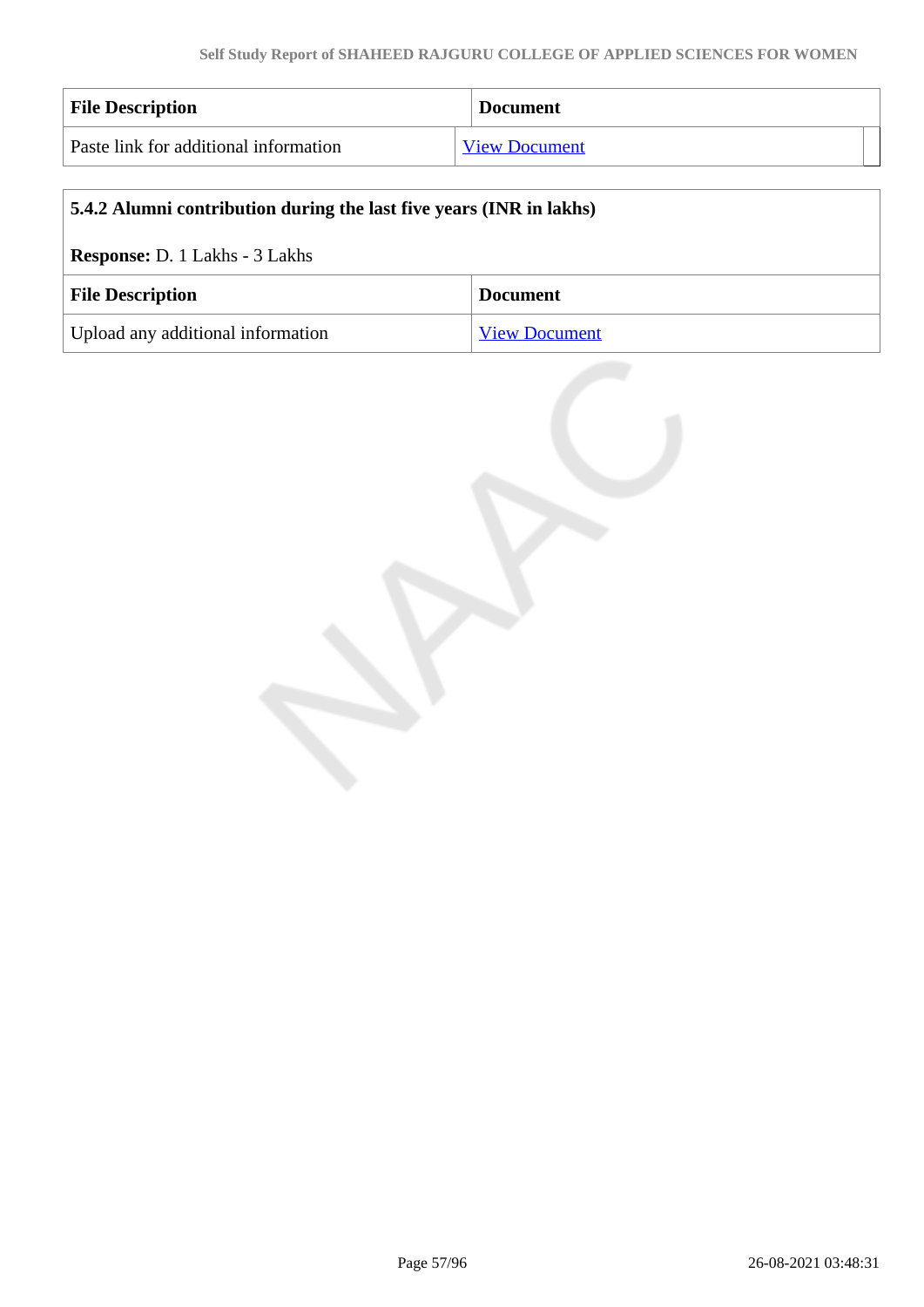## **Criterion 6 - Governance, Leadership and Management**

### **6.1 Institutional Vision and Leadership**

 **6.1.1 The governance of the institution is reflective of and in tune with the vision and mission of the institution**

#### **Response:**

The Vision and Mission statements defines the institution's distinctive characteristics in terms of addressing the needs of students and society it seeks to serve. The leadership of the college sets the direction for IQAC to work towards achieving the aspirational and ideal state that the college envisions. The execution of various policies is supervised by the governing body, which includes members from teaching and non-teaching staff, as well. To ensure best practices in governance and management, the IQAC plays an active and significant role, whereby all activities are organised under its aegis.

The Staff Council, consisting of the principal and the teaching staff, implements various policies after appropriate discussions in the meetings organised at regular intervals. All the view points and suggestions made by the participating members are taken into consideration before arriving at a solution.

An effective participation from all the stakeholders plays a pivotal role in fulfilling the mission of the college, i.e. to achieve its vision. The college works effectively towards becoming one of the nations leading institute by enabling an all-inclusive environment and impart academic, linguistic and a career-oriented education to ensure skillful and suitable employment opportunities.

Incessant efforts are made to maximize the benefits of its vast resources for the present and prepare the students for the future. The college strives to build and nurture a new generation of professionals by providing them education with a holistic perspective. To achieve this, plethora of courses apart from existing ones, have been introduced in the last five years. The various applied sciences, management and arts courses offer a great deal of exposure to the students. With it, there is significant increase in the research activities of the students and projects taken up by them. To further nurture this development, the number of conferences, workshops and seminars are regularly organised by the departments. At the same time, training programs are organised for the non-teaching staff as well.

The students get an exposure to various cultural, environmental and social causes via several programs and events organised frequently by the college. The role and participation of faculty in these endeavors make the aim of the college highly achievable. The governance of the institution is reflective of and in tune with the Vision and Mission of the institution through frequent evaluation, comprehensive interaction with the faculty and a feedback process.

Hence, the college develops constitutional values, rooted in Indian ethos that contributes directly to transforming India, i.e. Bharat, sustainably into an equitable and vibrant knowledge society, as enumerated in the NEP 2020. All of it, places the institution at the forefront of academic, entrepreneurial, job-oriented and societal excellence.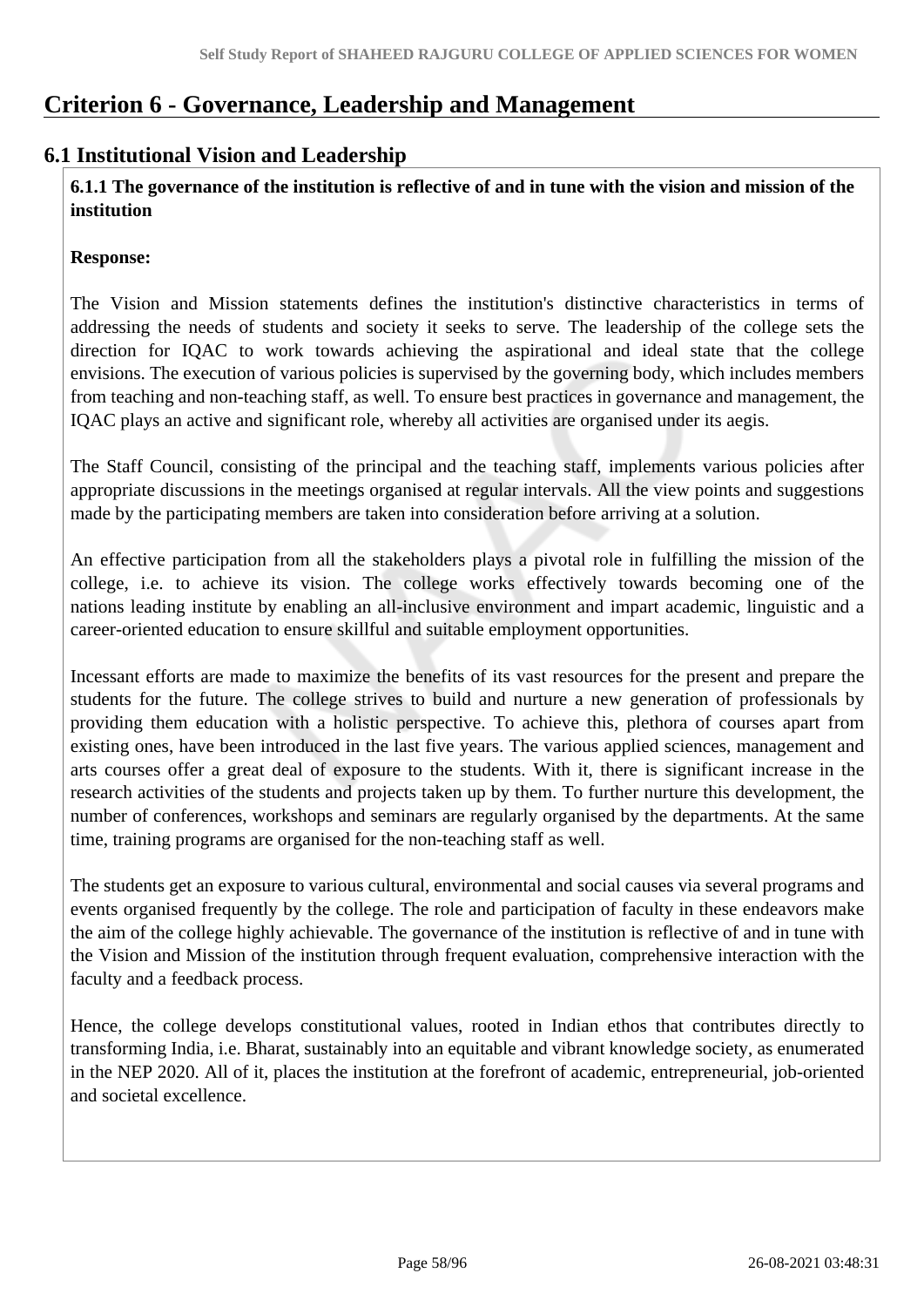| <b>File Description</b>               | <b>Document</b>      |
|---------------------------------------|----------------------|
| Paste link for additional information | <b>View Document</b> |

### **6.1.2 The effective leadership is visible in various institutional practices such as decentralization and participative management**

### **Response:**

### **Effective leadership is visible thrugh well defined systems and organisational structure**

The institution believes in practicing decentralization and participation of all stakeholders-students, faculty and the non-teaching staff in management. It has various statutory bodies for development of policies, guidelines, their implementation and continuous improvement. The college has a Governing Body, which constitutes of the Principal, few faculty and non-teaching staff as its members apart from the university and government representatives. All major matters regarding academics, finance and administration of the college are discussed and collectively decided by the Governing Body.

Further, various committees are identified for specific purposes. Each of the committees has clear guidelines and task identified via the Internal Quality Assurance Committee (IQAC). The committees' members are identified in the staff council. Some of the major committees are

- Academic Development Committee
- Admission Committee
- Cultural Committee
- Timetable Committee
- Proctorial Board
- Examination Committee
- Grievance Committee
- Sports Committee
- Research and Faculty Development Committee
- Entrepreneurship Development Cell
- Women Development Cell
- Placement Cell
- Alumni Cell

The committees conduct regular meetings to discuss, debate and decide on specific operational and strategic matters. Most of the staff is involved in administrative, curricular and extra-curricular activities. Each department has the authority to plan and organize academic activities and events.

A case study of admission process is taken here - Admission Committee of the college constitutes of the teacher-in-charges of all departments along with admission conveners and principal. The committee collectively identifies the intricacies of the admissions for various undergraduate programmes being run by the college under different disciplines, plans the strategies and implements them. The entire procedure is discussed threadbare and related decisions are taken collectively. The entire process is displayed in the form of flow chart in the administration block of the college. The involvement of students and nonteaching staff enhances the efficiency of the entire process. Students and the non-teaching staff, quite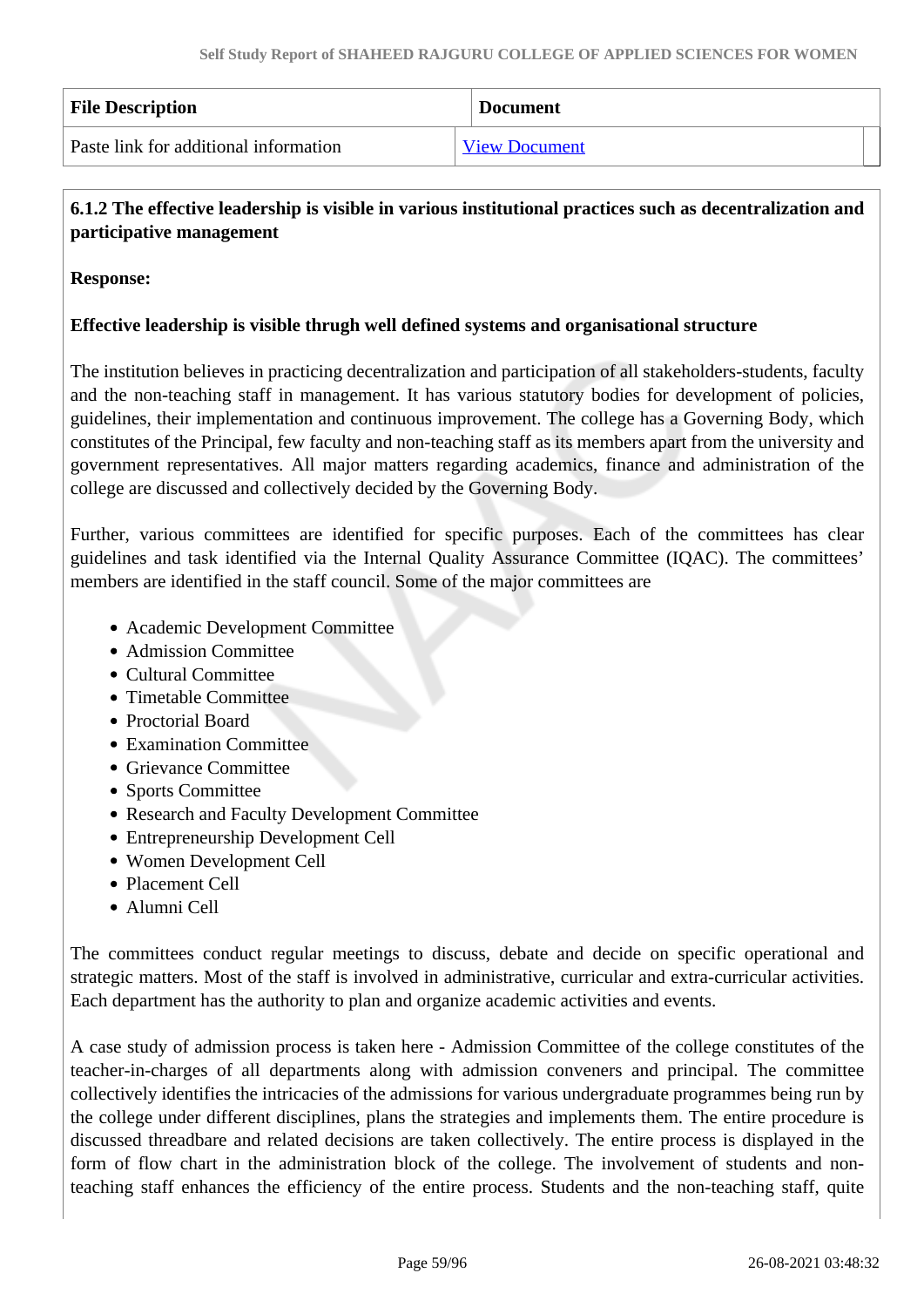efficiently, run the helpdesk. The students guide the fresher's through the entire process, thus welcoming them to the institute.

| <b>File Description</b>               | <b>Document</b>      |
|---------------------------------------|----------------------|
| Paste link for additional information | <b>View Document</b> |

### **6.2 Strategy Development and Deployment**

### **6.2.1 The institutional Strategic / Perspective plan is effectively deployed**

### **Response:**

The college functions well within the ambit of a perspective/strategic plan. Apart from promotion of research culture and greater involvement in extension activities, the college has extended its infrastructure to include several other new programmes. To cater to the needs and expand the scope of future career options for the students, the college has introduced following programmes in the last four years–

- B.Sc. (H) Physics
- B.Sc. (H) Chemistry
- B.Sc. (H) Mathematics
- B.Sc. (H) Biochemistry
- B.Sc. (H). Microbiology
- B.Sc. (H) Statistics
- B.B.A. (Finance and Investment Analysis)
- $\bullet$  B.M.S.
- B.A. (H) Psychology

This has lead to increase in student strength and consecutively the number of faculties has also increased manifold in the college. Along with it there has been a proliferation of different co-curricular and departmental societies to complement the newly added programmes. There has been greater involvement in extension activities in the college as well. Accordingly, there is an earmarked space for various activities and laboratories for the departments.

Research studies has also gained a significant momentum in the institution as more focused research is being fostered now. The addition of new programmes has also resulted in increased number of research students. The internships in industries and the interaction with research institutes has also increased significantly.

The increase in student strength has led to expansion in indoor and outdoor sports facilities. A full time faculty has been appointed to provide professional encouragement. The success of the sports festival SPARDHAA, with a large participation from outside and within college, sends the signal that the college lays stress on all round development of its students. A full time psychologist has been appointed for counselling the students. The mentor-mentee relation is strong and provides professional and emotional support to the students. The endeavors of the student bodies have been successful in the form of availability of special DTC bus service after college hours from the college premises.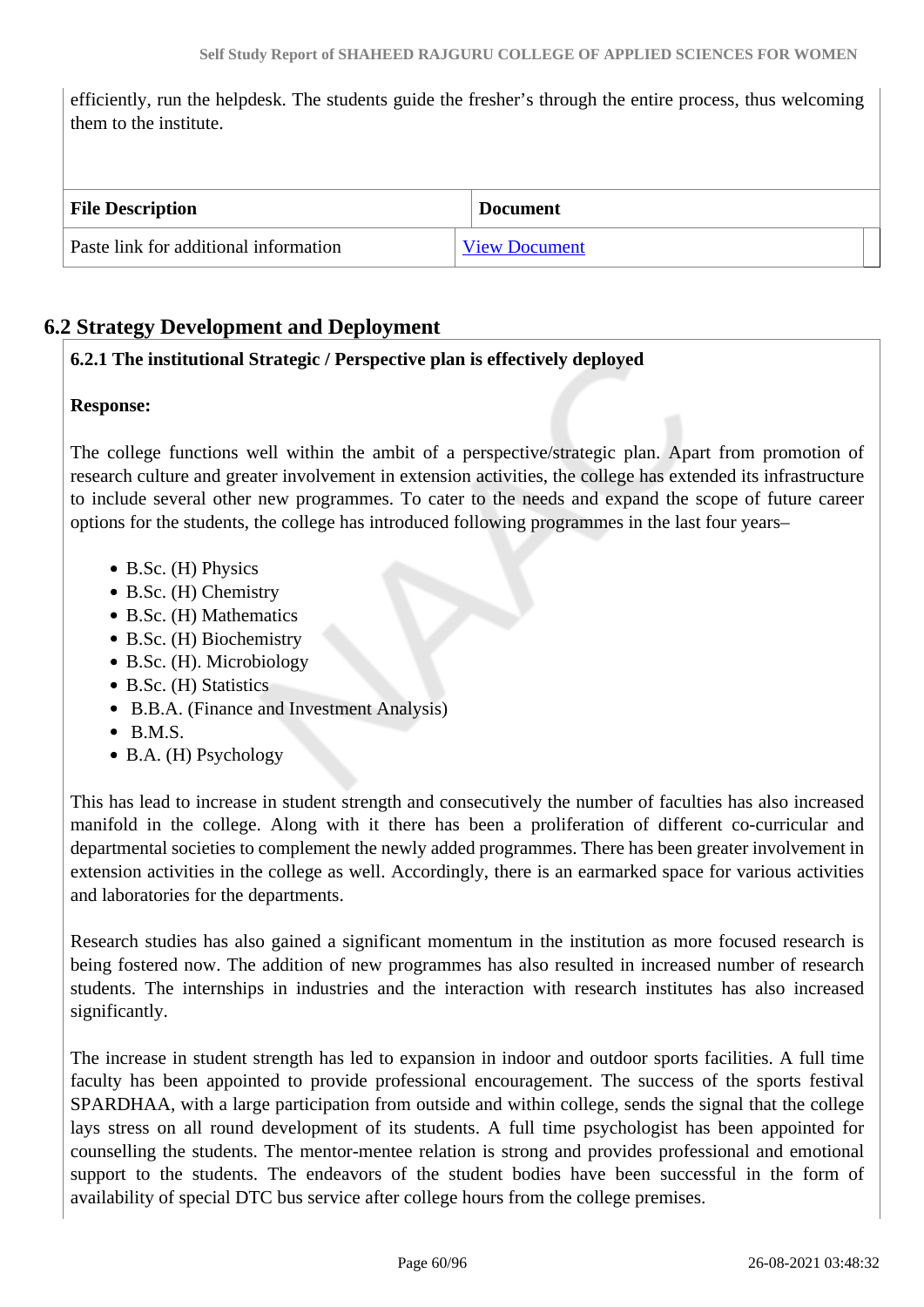| <b>File Description</b>               | <b>Document</b>      |
|---------------------------------------|----------------------|
| Paste link for additional information | <b>View Document</b> |

 **6.2.2 The functioning of the institutional bodies is effective and efficient as visible from policies, administrative setup, appointment and service rules, procedures, etc.**

### **Response:**

The institute has effective and efficient management system, clearly defined policies and transparent mechanism in place. The Governing Body, IQAC, Staff Council and the Student Council together work efficiently to maintain a healthy, fervent and vibrant campus.

The Governing Body supervises college administration. The Governing Body besides internal members has eminent personalities from a wide array of fields such as academics, bureaucracy and politics. The powers and duties of the Governing Body and other authorities are as per statute 30 and ordinances XVIII of the University of Delhi. It takes decisions regarding institution suspension or abolition of teaching and non-teaching posts. The service rules, recruitment policies and promotional policies are as per the directives of University of Delhi.

The Principal is the chief executive and academic officer of the college. She holds the key to the administration, organization of teaching and extra-curricular activities in the college.

The role of the IQAC is to streamline, enhance and give direction to quality initiatives and maintain proper records. External members as part of IQAC provide prospective and strategic planning.

The Staff Council takes strategic decisions via its committees in matters of admissions, sports, extracurricular activities, preparation of college time table, allocation of extra-curricular work to faculty, laying guidelines for purchase of library books and laboratory equipments etc. All the decisions are subject to the provisions of the act, statutes and ordinances of the University of Delhi.

The duly elected Student Council which represents the student community brings color and vibrancy to the institute. The social initiatives, extra curricular activities, environment initiatives and sports activities are actively persued by student centric societies, clubs and cell with due guidance from faculty.

There is a strong grievance redressal system in place. Commitees like SC/ST Cell, Grievance Redressal Committee, Internal Compliant Committee, Anti-ragging Committee, OBC Cell are constituted for specific issues. Individual greviences are also addressed by these commitees. The college Principal and the Chairperson of the Governing Body of the college are accessible to all the stakeholders.

| <b>File Description</b>                       | <b>Document</b>      |
|-----------------------------------------------|----------------------|
| Link to Organogram of the Institution webpage | <b>View Document</b> |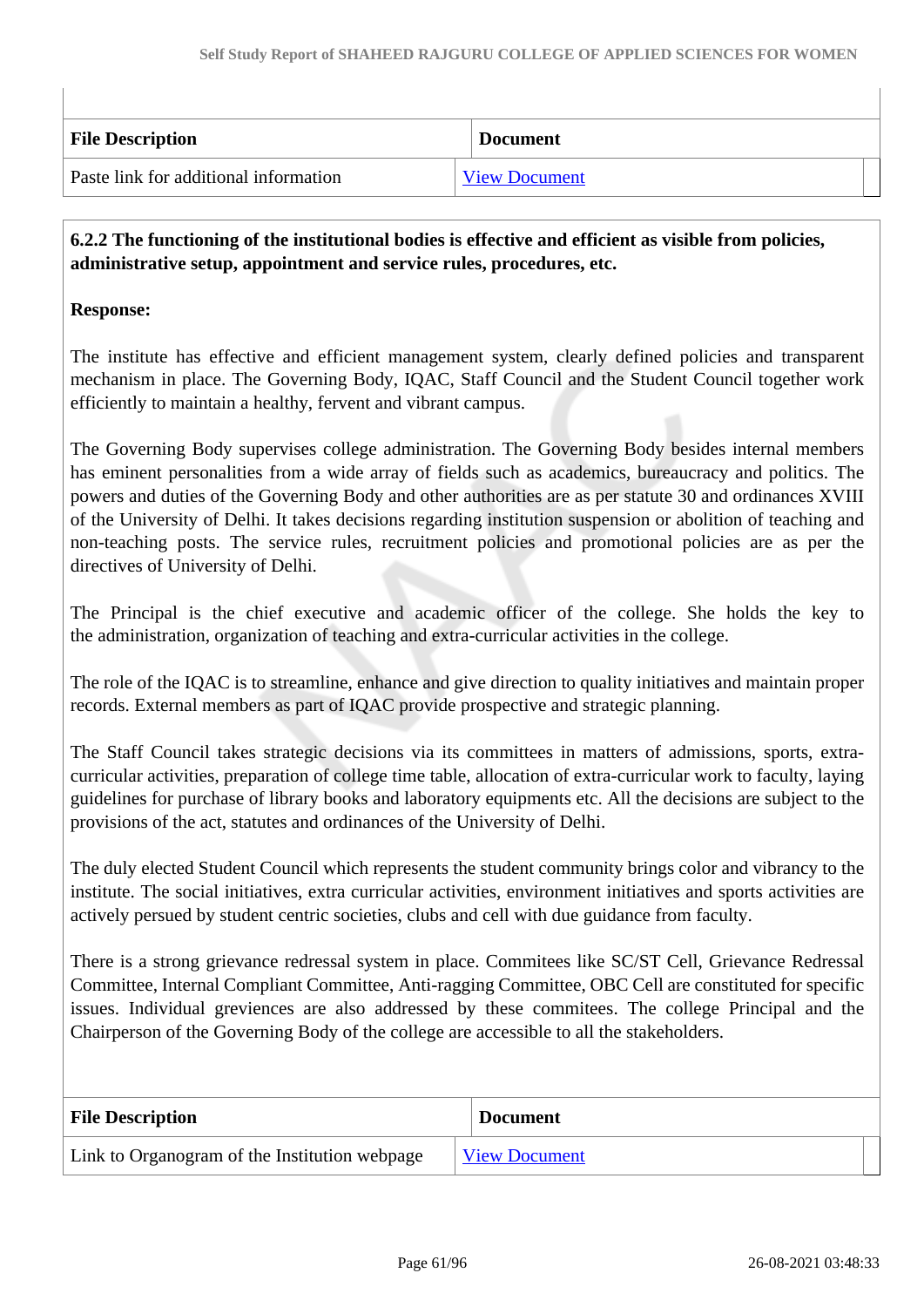### **6.2.3 Implementation of e-governance in areas of operation**

- **1.Administration**
- **2.Finance and Accounts**
- **3.Student Admission and Support**
- **4.Examination**

#### **Response:** A. All of the above

| <b>File Description</b>                                   | <b>Document</b>      |
|-----------------------------------------------------------|----------------------|
| Screen shots of user interfaces                           | <b>View Document</b> |
| Institutional data in prescribed format(Data<br>template) | <b>View Document</b> |

### **6.3 Faculty Empowerment Strategies**

#### **6.3.1 The institution has effective welfare measures for teaching and non-teaching staff**

#### **Response:**

As per the norms of University of Delhi, there are various welfare measures and facilities provided to the teaching and non-teaching staff at the college.

#### **Welfare Measures -**

- No fees is to be charged for students admitted under Ward Quota as a welfare measure.
- There is a provision for allotment of staff quarters for teaching and non-teaching staff of the college.The staff quarters are situated well within the college premises for the beneficiaries.
- A well-structured and well-functional gymnasium, with a trainer in place, is provided in the college for faculty, students and non-teaching staff.
- Fee reimbursement for children of all employees is also provided by the institution to a certain limit. These benefits are decided by and worked upon as per the prevailing norms of the University of Delhi.
- Medical reimbursement can be availed by the staff according to the set provisions.
- Leave Travel Concession (LTC) can be availed by the employees as per the rules of Government of India.
- Travelling Allowance is provided to all for their hometown visit and attending conferences/FDPs.
- Family Pension is also availed by the employees.
- Advances and facilities, as approved and conveyed by the University of Delhi, ia availed by the employees.

 **6.3.2 Average percentage of teachers provided with financial support to attend conferences / workshops and towards membership fee of professional bodies during the last five years.**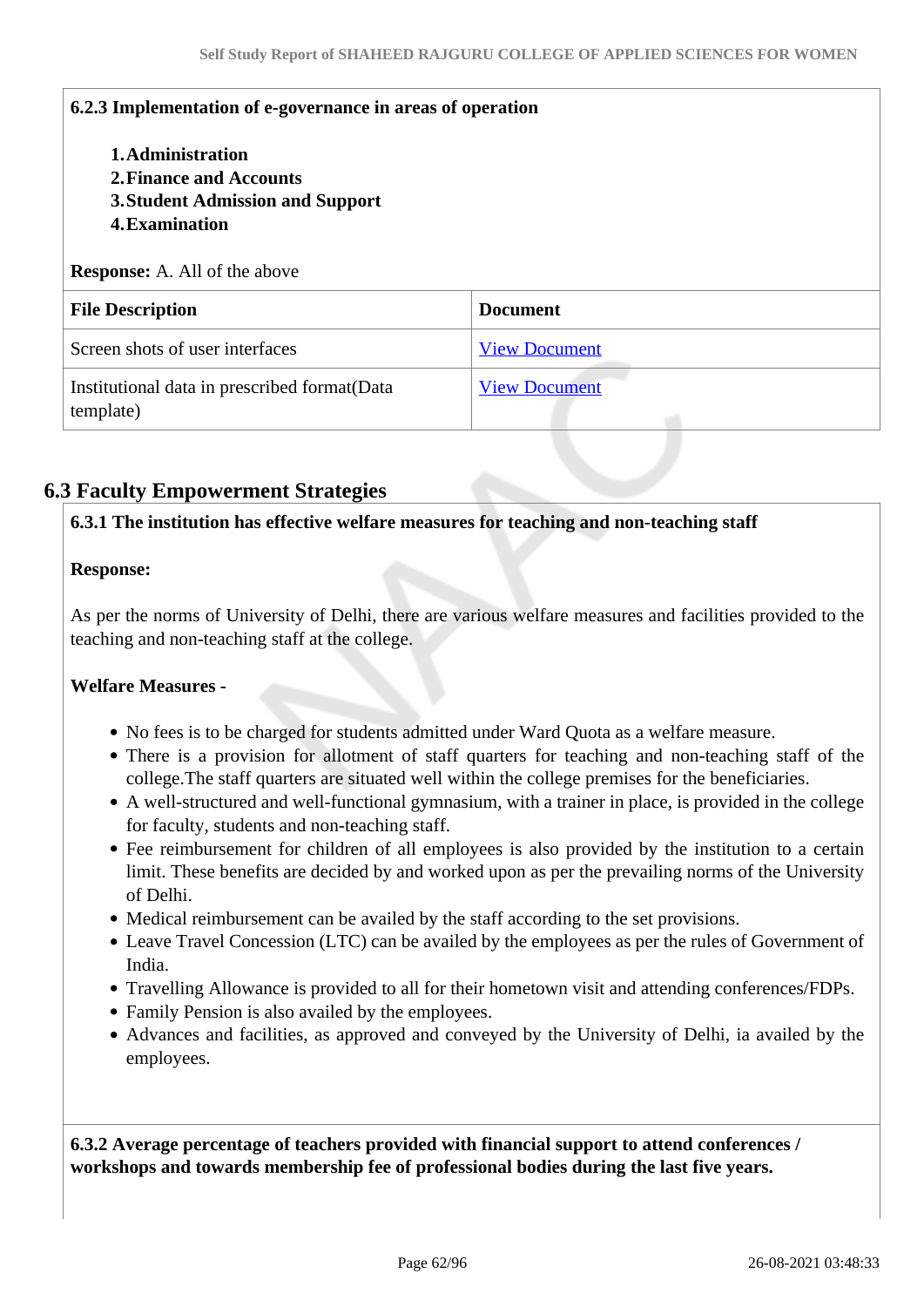#### **Response:** 4.48

### 6.3.2.1 **Number of teachers provided with financial support to attend conferences/workshops and towards membership fee of professional bodies year wise during the last five years**

| 2019-20                           | 2018-19        | 2017-18        |                 | 2016-17              | 2015-16 |
|-----------------------------------|----------------|----------------|-----------------|----------------------|---------|
|                                   | $\overline{4}$ | $\overline{2}$ |                 | 2                    | 5       |
|                                   |                |                |                 |                      |         |
|                                   |                |                |                 |                      |         |
| <b>File Description</b>           |                |                | <b>Document</b> |                      |         |
| Upload any additional information |                |                |                 | <b>View Document</b> |         |

### **6.3.3 Average number of professional development /administrative training programs organized by the institution for teaching and non teaching staff during the last five years**

#### **Response:** 2.6

6.3.3.1 **Total number of professional development /administrative training Programmes organized by the institution for teaching and non teaching staff year-wise during the last five years**

| 2019-20 | 2018-19                  | 2017-18 | 2016-17                  | 2015-16 |
|---------|--------------------------|---------|--------------------------|---------|
|         | $\overline{\phantom{0}}$ | ັ       | $\overline{\phantom{0}}$ | ν       |

| <b>File Description</b>                                    | <b>Document</b>      |
|------------------------------------------------------------|----------------------|
| Upload any additional information                          | <b>View Document</b> |
| Institutional data in prescribed format (Data<br>template) | <b>View Document</b> |

 **6.3.4 Average percentage of teachers undergoing online/ face-to-face Faculty Development Programmes (FDP)during the last five years (Professional Development Programmes, Orientation / Induction Programmes, Refresher Course, Short Term Course ).**

#### **Response:** 12.14

6.3.4.1 **Total number of teachers attending professional development Programmes viz., Orientation / Induction Programme, Refresher Course, Short Term Course year-wise during the last five years**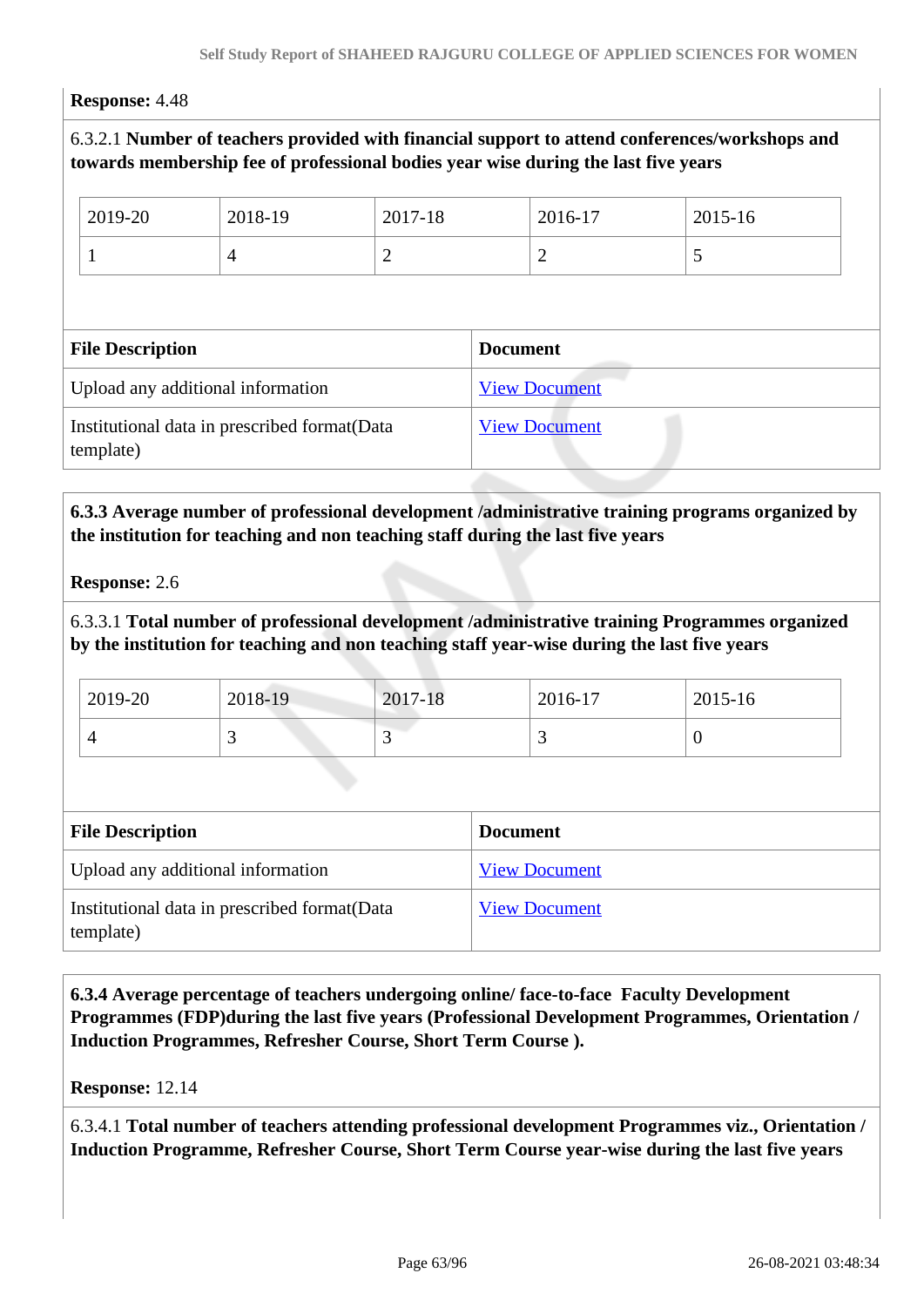| 2019-20                 | 2018-19                           | 2017-18        |                 | 2016-17              | 2015-16 |  |
|-------------------------|-----------------------------------|----------------|-----------------|----------------------|---------|--|
| 35                      | $\overline{2}$                    | $\overline{4}$ |                 | 7                    | 5       |  |
|                         |                                   |                |                 |                      |         |  |
|                         |                                   |                |                 |                      |         |  |
|                         |                                   |                | <b>Document</b> |                      |         |  |
| <b>File Description</b> | Upload any additional information |                |                 | <b>View Document</b> |         |  |

### **6.3.5 Institutions Performance Appraisal System for teaching and non-teaching staff**

#### **Response:**

Performance Appraisal System for both teaching and non-teaching staff is done as per norms set up by the competent authorities under the rules of University of Delhi.

In case of teaching staff, the norms set up by the University Grants Commission and adopted by the University of Delhi are adhered to. The teaching staff fills an annual self-appraisal report which contains general information, programmes taught, lab and other teaching activities, involvement in student and research related activities, publication of papers, undertaking projects, development of e-content, research guidance, patents, special lectures etc. It is incumbent upon the teaching staff to fill the Annual Performance Reports and proforma for Performance Based Appraisal System for promotion and career advancement. On the basis of these proforma, Screening-cum-Evaluation Committee/Selection Committee set up by University of Delhi as per University Grants Commission Regulations scrutinizes the information provided and give recommendations for promotion/career advancement. The faculty is promoted on the basis of the said recommendations.

In case of non-teaching staff, the norms adopted and approved by the University of Delhi are adhered to. An annual performance appraisal proforma is provided to staff and Reporting Officer fills points on the basis of assessment of work output, assessment of personal attributes and assessment of functional competency. General remarks about health, integrity, overall qualities including area of strengths and lesser strength, extraordinary achievements, significant failure are also given. Based on above report, Reviewing Officer gives his observations. Points given in report are graded as Outstanding, Very Good, Good etc. and used for career progression schemes including promotion by Departmental Promotion Committee etc. On the basis of recommendations, non-teaching staff is given promotion/career advancement as per prevalent recruitment rules.

| <b>File Description</b>           | <b>Document</b> |
|-----------------------------------|-----------------|
| Upload any additional information | View Document   |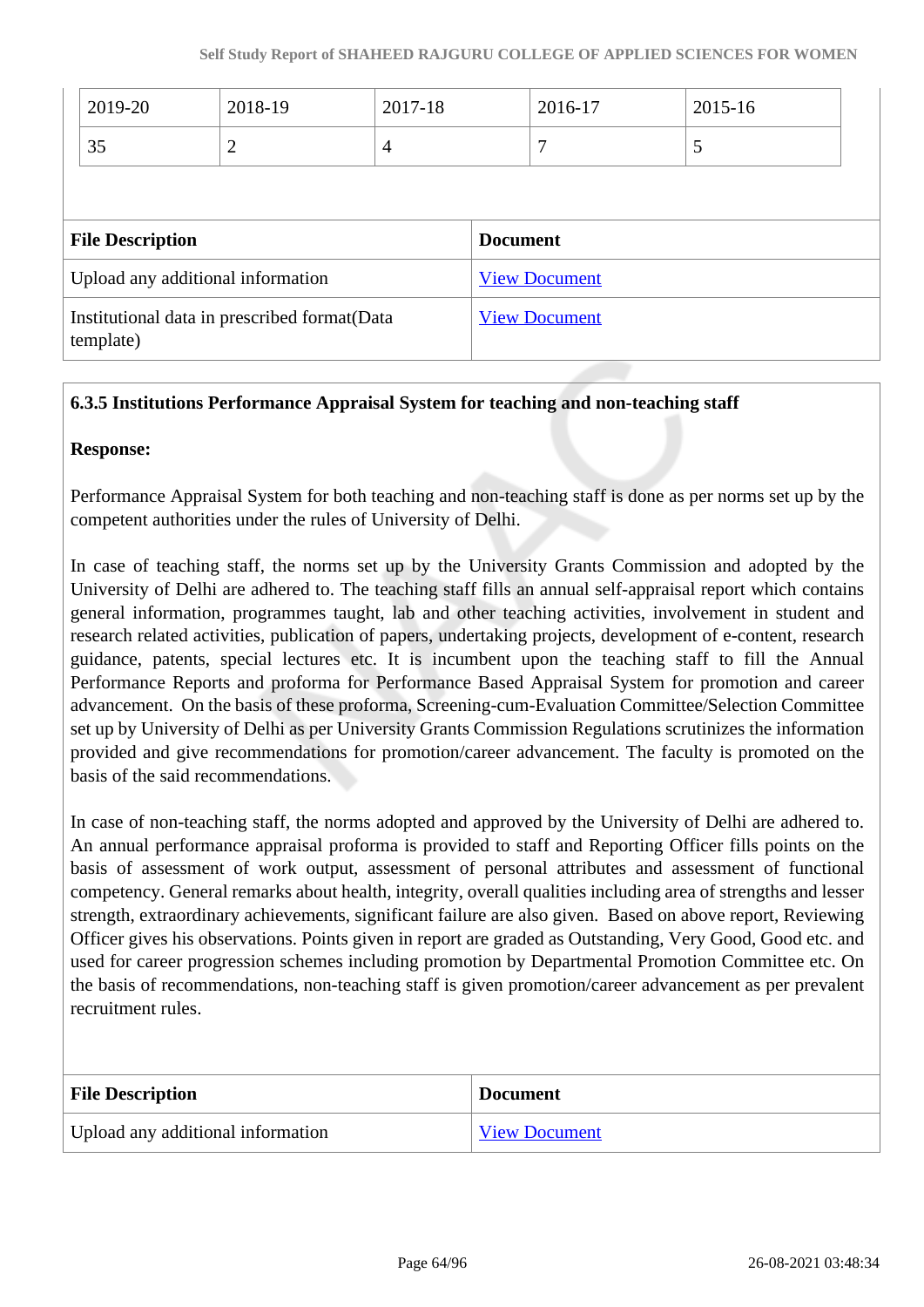### **6.4 Financial Management and Resource Mobilization**

### **6.4.1 Institution conducts internal and external financial audits regularly**

#### **Response:**

The college strives to achieve efficient and judicious use of available financial resources so that it can achieve its full capacity and resources can be mobilized in the most effective manner. This leaves no scope for misspending or misuse of valuable resources. To achieve this, the college conducts auditing by appointing auditors called external auditor, annually also known as Statutory Auditor or Chartered Accountant (CA), involved in stock checking of financial resources. The internal auditor is the Examiner of Local Fund Accounts (ELFA), Govt. of NCT of Delhi. Audit is also conducted by the C&AG.

The CA and the ELFA conducts auditing and inspecting exercises every year. The C&AG conducts audit of all the years, every five years or so, in one-go or as per available resources for all years. The latest CA and ELFA audit has been up-to date till 2019-20. The C&AG audit has been done till 2015-16 and audit for the last couple of years was started by C&AG team during the month of March 2020 but was discontinued after two days due to Covid-19. The same would be resumed shortly and audit shall be completed soon.

After a thorough audit process, the audit objections have been negligible. To resolve any doubts, there is a dispute settlement mechanism through which the resolution is achieved. Objections, if any, have to be placed before the Governing Body and remedial measures, if possible, are taken accordingly and are sent as replies to the respective auditing bodies.

Employees of the college voluntarily contribute for students in need of financial assistance. The fund goes into a separate account earmarked for this cause. This fund is utilized to pay their mess fees and also for some other welfare measures such as fee concessions.

| <b>File Description</b>           | <b>Document</b>      |
|-----------------------------------|----------------------|
| Upload any additional information | <b>View Document</b> |

 **6.4.2 Funds / Grants received from non-government bodies, individuals, philanthropers during the last five years (not covered in Criterion III)**

**Response:** 15.48

6.4.2.1 **Total Grants received from non-government bodies, individuals, Philanthropers year-wise during the last five years (INR in Lakhs)**

| 5.986<br>1.78<br>0.07<br>5.65492<br>.9914 |  |
|-------------------------------------------|--|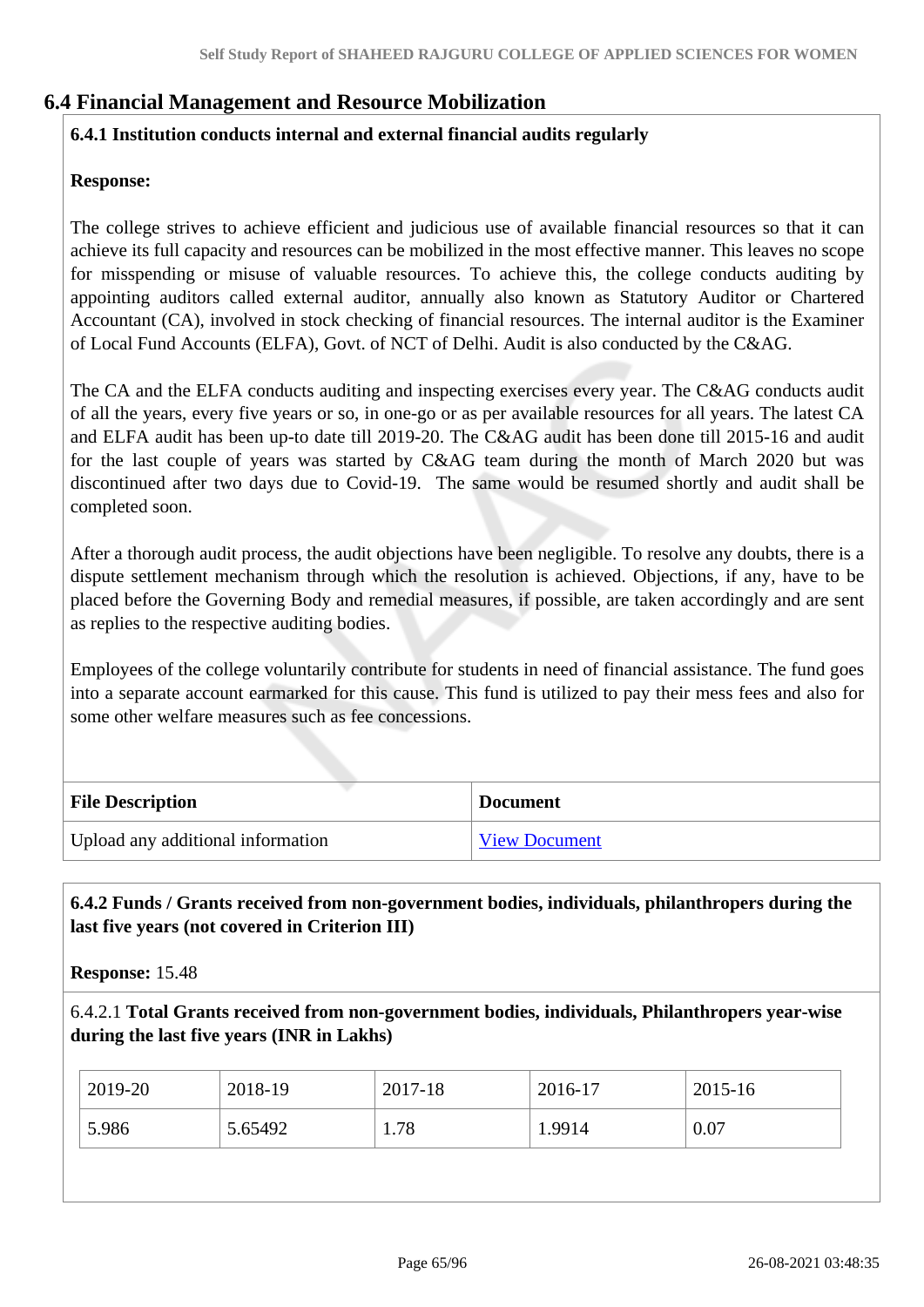| <b>File Description</b>                                    | <b>Document</b>      |
|------------------------------------------------------------|----------------------|
| Institutional data in prescribed format (Data<br>template) | <b>View Document</b> |
| Annual statements of accounts                              | <b>View Document</b> |

### **6.4.3 Institutional strategies for mobilisation of funds and the optimal utilisation of resources**

### **Response:**

Shaheed Rajguru College of Applied Sciences for Women (SRCASW) is a college under University of Delhi and is funded by Government of NCT of Delhi. The college gets 100% grant in-aid from the Government of NCT of Delhi. The grants are given under three broad heads.

- Salary
- Other Recurring Expenses
- Capital Expenses

These grants are released on the basis of the budget prepared by the administration, scrutinized by the Governing Body, and sent to the government for consideration.

The building of the college, hostel and garden are maintained by the Public Works Department (PWD). The Government of NCT directly transfers money to the PWD for this purpose. Therefore, these are not reflected in the books of accounts of the college.

The college has always strived for quality education. Apart from the grant in-aid, the college also collects fees from the students on annual basis. It forms a minor percentage of the total expenditure of the college. The fees have been kept at a minimum so as to encourage even the economically weaker sections to become a part of this academic institute. This is having a positive impact on the students from difficult financial background. Since the college grants are given on shortfall basis, there is no scope for creating corpus.

The ministry of HRD provides grant for various projects. The funded projects by the government agencies are coveted as they facilitate building infrastructure for research.

The faculties of the college attend seminars and conferences to update themselves in their respective fields. For this purpose, the faculty themselves apply for the grant and the college receives funds from the UGC, especially if the seminar or conference is abroad.

The college encourages the students to participate and organize various extra-curricular activities. At times, the funds provided by the college are not sufficient for such activities. The students are encouraged to forge industry/ company ties via sponsorship to cover this deficiency.

The college is a center for IGNOU and School of Open Learning (SOL). The college receives funds for being a center for IGNOU.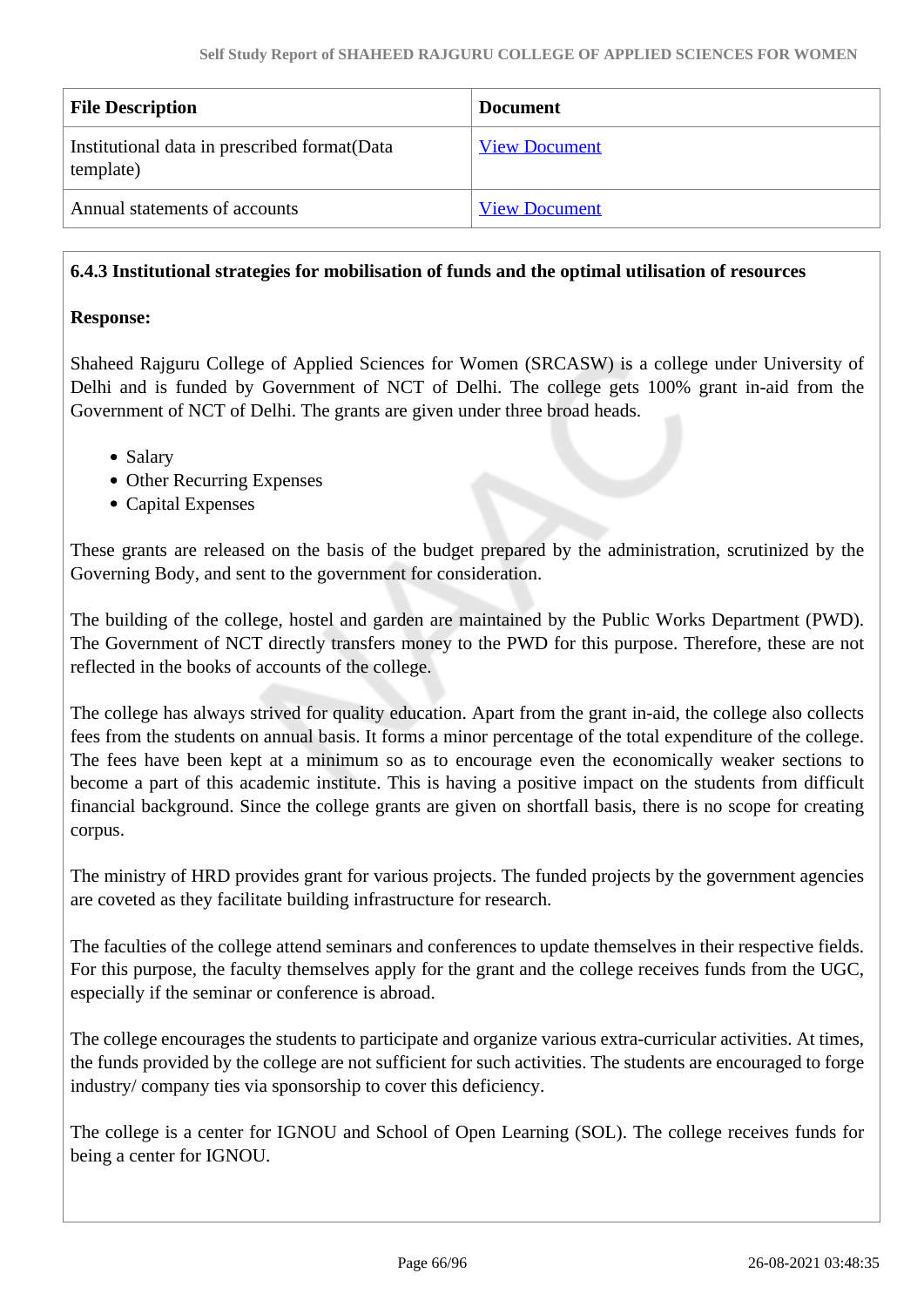### **6.5 Internal Quality Assurance System**

 **6.5.1 Internal Quality Assurance Cell (IQAC) has contributed significantly for institutionalizing the quality assurance strategies and processes**

**Response:** 

#### **Academic:**

- The Internal Quality Assurance Committee has been actively identifying, initiating and continuously working on promoting and improving the different aspects to the teaching-learning process. The undergraduate programmes have increased from 5 to 14 in the last four years. The college is presently running 14 undergraduate programmes for Sciences, Humanities and Management. The student strength has correspondingly increased many folds.
- The college has been participating in NIRF ranking, and has been placed in the top 100 in the college category. It has secured positions 67, 31and 51 in the college ranking category in the previous 3 years respectively. The college participates in All India Survey on Higher Education (AISHE). The college also participates in the AIIRA ranking. A comprehensive Academic, Energy and Environment Audit of the college has been internally conducted. This then serves as pointers for quality improvement.
- The IQAC has regularly and timely filled the AQAR. Feedback is one of the significant factors for overall development of the institution, it has designed an elaborate system to collect and analyze the feedback from all participants of the institute.
- Collaborations and linkages with industries and institutes were established. Faculty exchange program under Erasmus Project No. 2017 – 1- CZ01 – K107 – 034877 along with Silesian University, Faculty of Philosophy and Science in Opava, Czech Republic was concluded successfully.
- The college website is being up-graded regularly and various forms for the staff and students have been up-loaded on the college website for easy accessibility.
- Streamlining of internships, annual technical fests of all departments, cultural fest, industrial visits, research activities, competitive activities and various other events of the college. Workshops and seminars on various topics, both technical and personality development, with guest speakers from prominent institutes and organizations have been organized on a regular basis.

#### **Infrastructural:**

- The college resides in the 9.5 acre sprawling campus, possesses state-of-art laboratories, modern classrooms, spacious auditorium, automated library and modern infrastructure. The lush green environment of the college is a testimony of eco-awareness amongst faculty and students. Under the ageies of IQAC this has been achieved by the tree plantation drive, as well as tree adaptation by the staff and students. The college has rainwater harvesting unit, STP plant for water recycling, solar panels for cost-effective heating, VRF system for air-conditioning, and compost generating plant. In addition, several energy saving projects are being pursued.
- Green Initiatives, Academic Audit, Environment and Energy Audit, Activity Calendar are some of the best practices adopted.
- Special attention is provided towards sports to encourage female students to participate in sports activities. Sports facility of the college has been enhanced drastically. The college gymnasium has now many new types of equipment including exercise machines like Treadmill, Cross Trainer,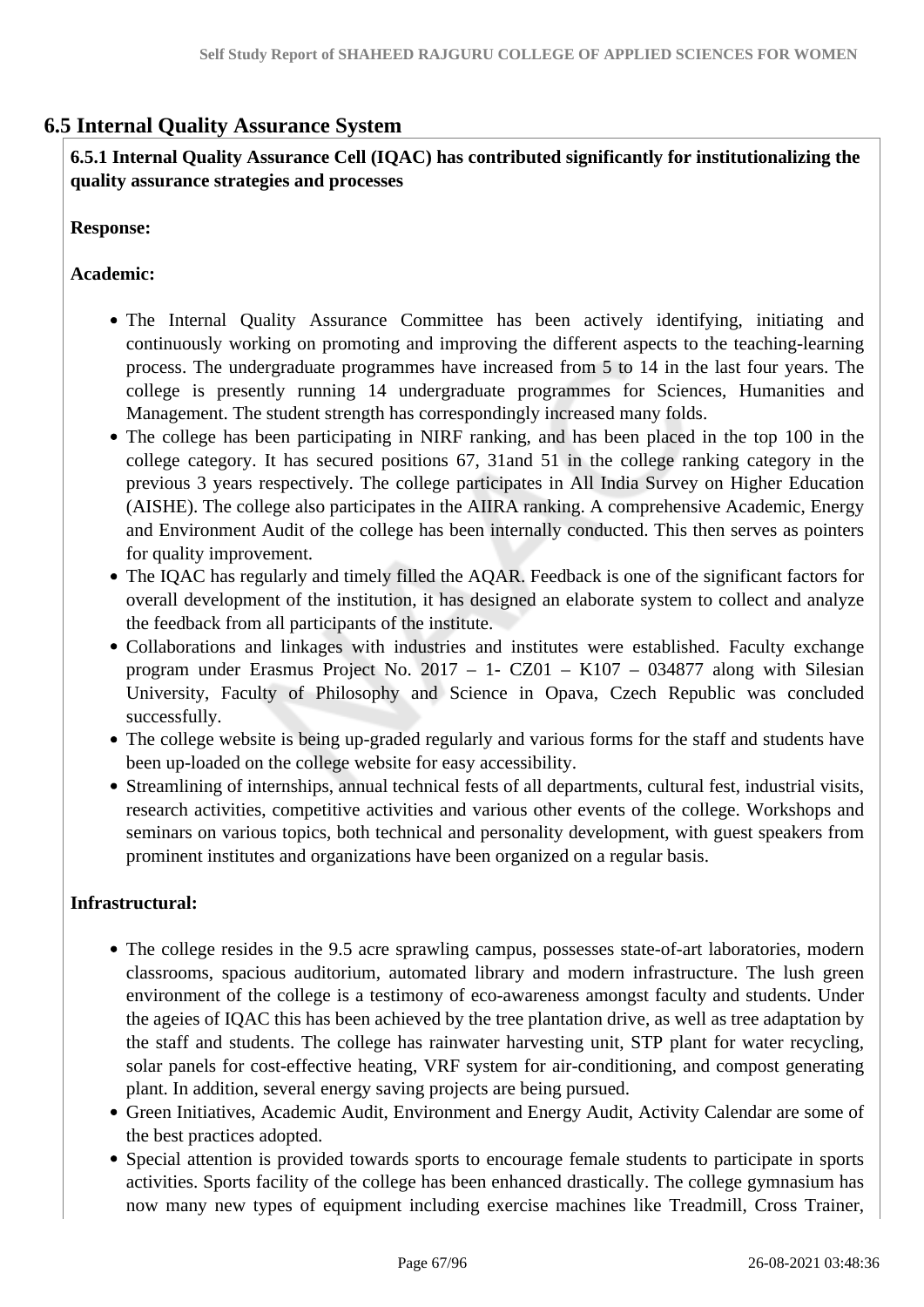Vibro Machine etc. Coaches are being appointed to train students for specific games like Yoga, KhoKho, Volleyball, Badminton, Chess etc. The college sports teams are doing well and winning many National Level/ State Level and Inter college competitions.

| <b>File Description</b>               | <b>Document</b>      |
|---------------------------------------|----------------------|
| Paste link for additional information | <b>View Document</b> |

 **6.5.2 The institution reviews its teaching learning process, structures & methodologies of operations and learning outcomes at periodic intervals through IQAC set up as per norms and recorded the incremental improvement in various activities ( For first cycle - Incremental improvements made for the preceding five years with regard to quality For second and subsequent cycles - Incremental improvements made for the preceding five years with regard to quality and post accreditation quality initiatives )** 

### **Response:**

The college firmly believes in review processes and reforms in its functioning to facilitate improved teaching-learning. The IQAC of the college has implemented traditional as well as new age reforms and review mechanisms have been put in place to ensure quality teaching and learning. Some of them are:

- The strong infrastructure has enabled the expansion in student strength approximately from 700 to 1700. This has consequently lead to increase in faculty strength from 45 to over 100 and non teaching staff from approximately 50 to 100.
- An efficient system for identifying and addressing grievances is in place. The IQAC has always insisted on feedback as a means to not only measure but also ensure effective teaching-learning in the college. Student feedback on infrastructure, administration and faculty members is taken. The analysis for the same has proper mechanism and is in place. A Departmental Feedback Committee has also been formed in this respect by the various departments of the college to identify problems related to availability of books, teaching etc. The IQAC has also placed a suggestion box in the college premises so as to invite suggestions from all the stakeholders.
- Apart from this to support students in examination related area, there is a provision for remedial classes. Result analysis is done at the end of each semester and inter-college result comparison is done using SGPA/CGPA. Frequent evaluation and interaction is one of the core areas through which the college ensures effective teaching and learning. This takes the form of Internal Assessments (IA), assignments, classroom response, frequent tests and teacher-student interaction throughout the year. The traditional method of curriculum-based monitoring also helps the students. Each department keeps track of student performance and attendance.
- Student industry interaction via seminars and conferences, alumni meets etc has increased. Industry internships though not part of curriculum are encouraged. Faculty and student exchange programmes are also a part of it.
- The college believes that students need to be engaged outside the traditional modes as well. In this direction the IQAC under its aegis assists in regular Conferences/ Workshops/ Seminars/ Webinars/ Talks/ Alumni interactions/ Educational trips, etc. Hands-on expertise and knowledge transfer is assured for students by exposing them to latest technology, industrial trips, in-house projects at reputed organizations. To prepare students for research in their respective fields the college also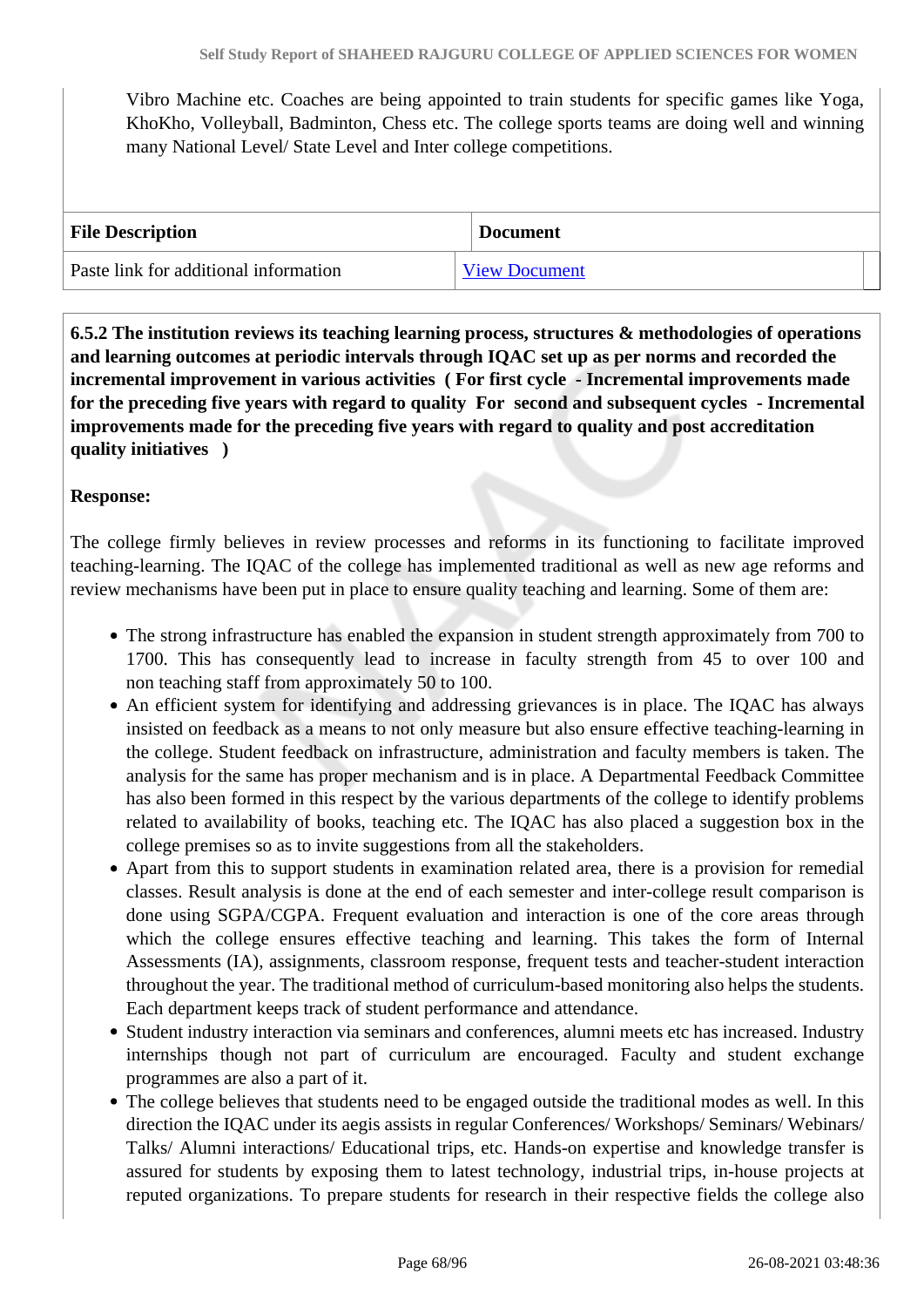provides training of tools required for research as per the curriculum. Short term courses for career counselling and counselling sessions are also provided.

IQAC has encoraged various short term courses like German and Urdu language which has benefitted the students.

#### **6.5.3 Quality assurance initiatives of the institution include:**

- **1.Regular meeting of Internal Quality Assurance Cell (IQAC); Feedback collected, analysed and used for improvements**
- **2.Collaborative quality intitiatives with other institution(s)**
- **3.Participation in NIRF**
- **4.any other quality audit recognized by state, national or international agencies (ISO Certification, NBA)**

**Response:** A. All of the above

| <b>File Description</b>                                     | <b>Document</b>      |
|-------------------------------------------------------------|----------------------|
| Upload e-copies of the accreditations and<br>certifications | <b>View Document</b> |
| Upload any additional information                           | <b>View Document</b> |
| Institutional data in prescribed format (Data<br>template)  | <b>View Document</b> |
| Paste web link of Annual reports of Institution             | <b>View Document</b> |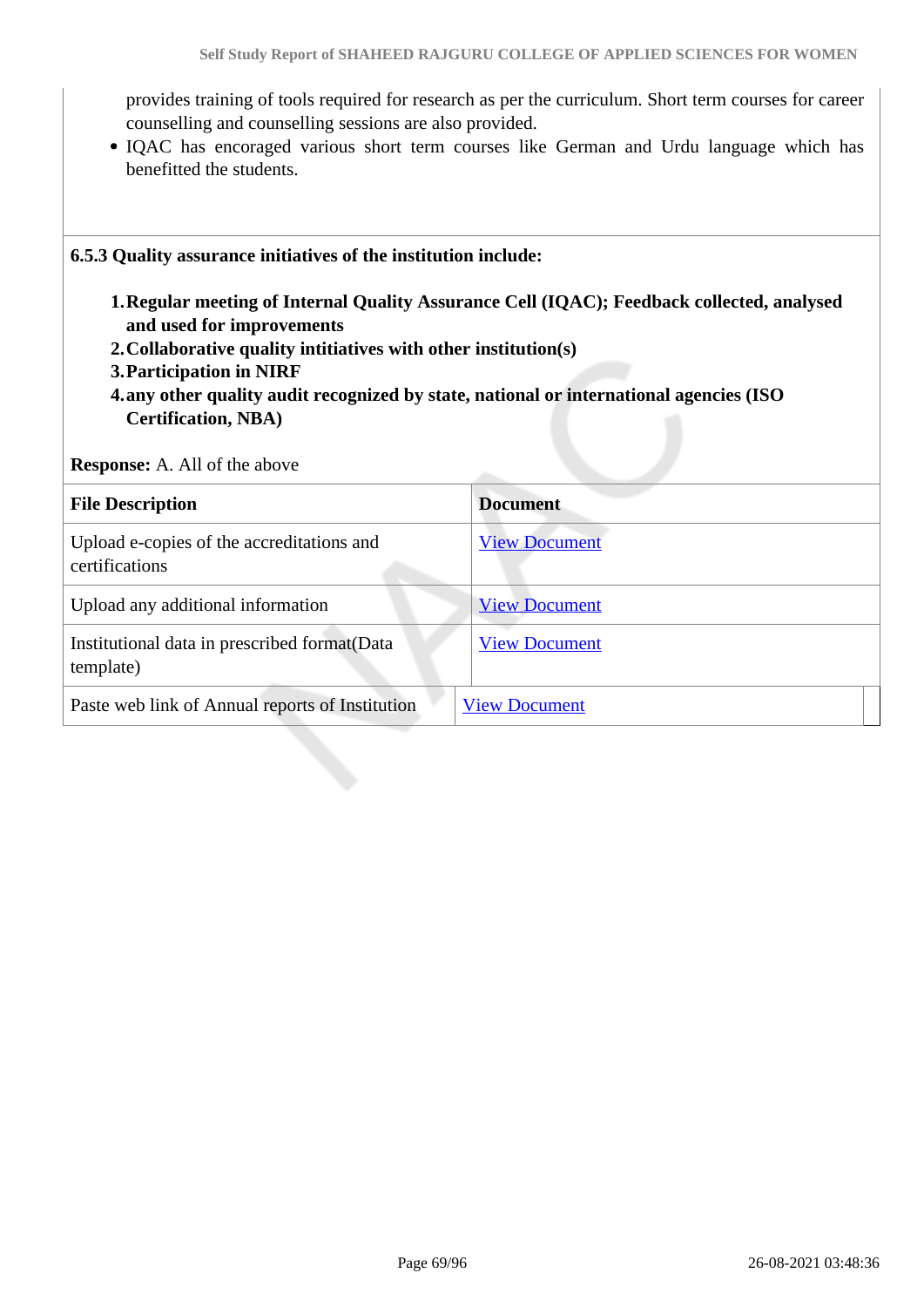# **Criterion 7 - Institutional Values and Best Practices**

### **7.1 Institutional Values and Social Responsibilities**

 **7.1.1 Measures initiated by the Institution for the promotion of gender equity during the last five years.**

**Response:** 

### **Safety and Security**

The college has a very active Women Development Cell (WDC) – "Anubhuti" which regularly organizes various programs on prevelent gender bias, awareness on gender equity, women's safety and security etc. Students are apprised of legal rights of women to prepare them to face crime or violence at home or workplace. NSS and WDC have conducted several self-defense workshops to train the girls with necessary skills. In addition, movies are screened and competitions are held on women related issues. Women helpline numbers are displayed in all prominent areas of the college. Proctorial Board, WDC and NSS work together to ensure safety of students and staff. A DTC bus facility has been started exclusively for girls and staff of the college which plies on route number 33 between college and Bhajanpura to ensure students are not subjected to inappropriate behavior while travelling. CCTV cameras have been installed in the college premises for security and saftey. Food Committeee looks into health and hygiene matters of the college canteen and hostel mess. There is zero tolerance to ragging on campus. Anti-ragging Committee and senior students ensure that no newly enrolled student is subjected to ragging. Female guards are stationed at strategic locations in the college premises. UGC guidelines and ordinances of University of Delhi are strictly followed.

### **Counselling**

Young students at the college receives training for life skills. This involves stress management and mental health issues which are discussed with eminent psychologists. The college organized an interactive seminar on managing stress and mental health on 27th September 2016 in collaboration with ACTOZEN. The issues addressed included body positivity, stress, and mental health. The students were made aware of the mobile app named Zena that helps in counselling students. The college also organized stress management workshop with Women's Initiative for Liberation Growth and Action (WILGA) held on 14th March 2016. Eminent clinical psychologist from PGIMER, RML hospital, yoga and meditation experts were among the panelists. In the workshop the students were apprised of biological and clinical manifestation of stress followed by management and behavioral issues of stress. Recognizing the value of mental health and the need for counselling of students. The college has appointed a full-time counselor Dr. Astha Jain to address anxiety and mental stress related issues of students, faculty and non-teaching staff. Psychology Department of the college in its endeavor in maintaining good mental health has established students' society "Ehsaas" that regularly addresses mental health issues by organizing seminars, workshops etc.

### **Additional Facility**

There are several common areas in the campus which includes a large area adjoining the canteen. In addition, college has a large amphitheater and two student society rooms. The hostel has a wellequipped recreation room and a visitor's room. It provides a safe and secure campus without any ragging. The hostel has a warden and a junior duty assistant who are available to solve problems of hostellers and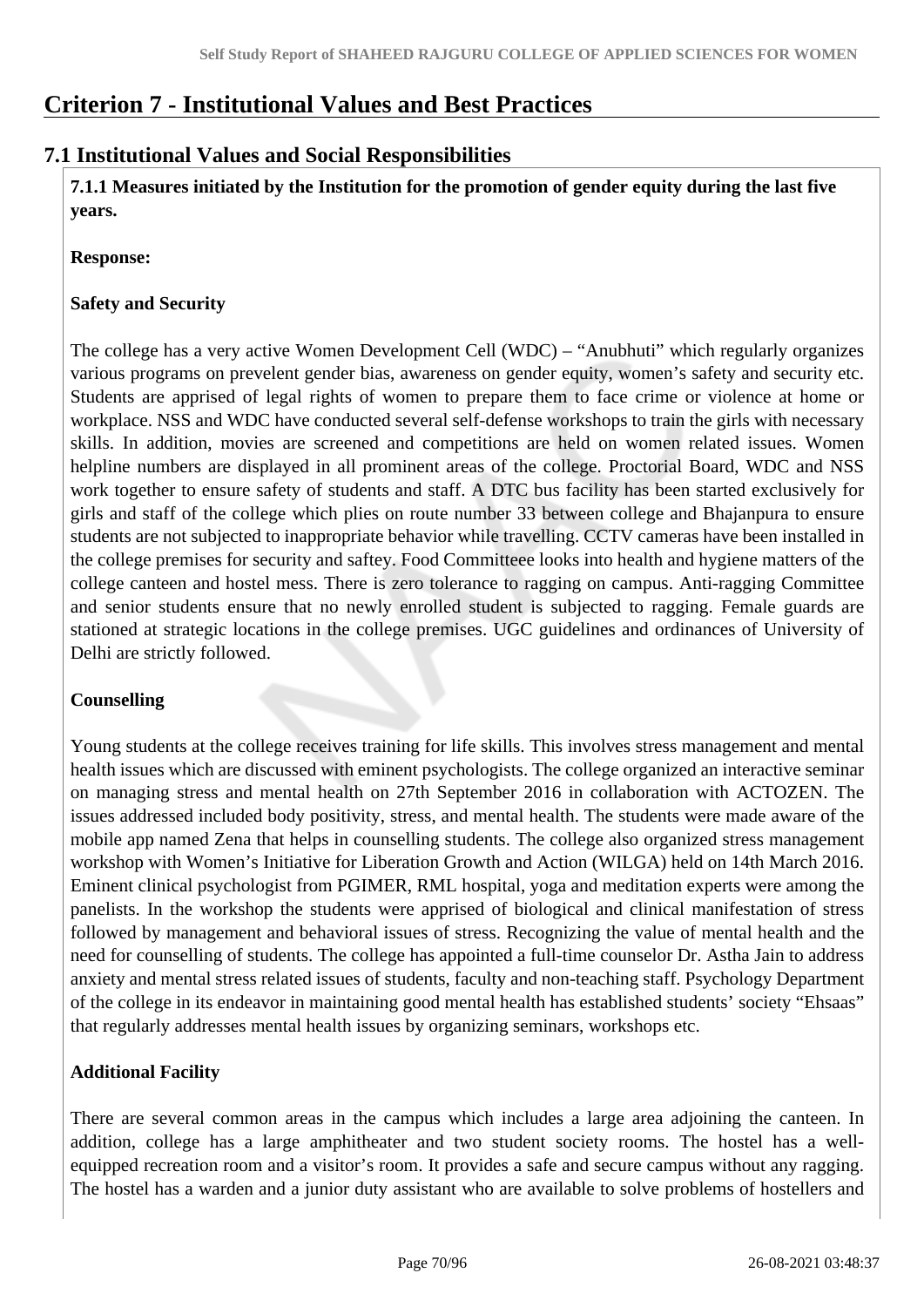| help in carrying out smooth functioning of the hostel activities.                                                                                                                          |                      |
|--------------------------------------------------------------------------------------------------------------------------------------------------------------------------------------------|----------------------|
| <b>File Description</b>                                                                                                                                                                    | <b>Document</b>      |
| Specific facilities provided for women in terms<br>of: a. Safety and security b. Counselling c.<br>Common Rooms d. Day care center for young<br>children e. Any other relevant information | <b>View Document</b> |
| Annual gender sensitization action plan                                                                                                                                                    | <b>View Document</b> |

 **7.1.2 The Institution has facilities for alternate sources of energy and energy conservation measures** 

**1.Solar energy 2.Biogas plant 3.Wheeling to the Grid 4.Sensor-based energy conservation 5.Use of LED bulbs/ power efficient equipment** 

**Response:** C. 2 of the above

| <b>File Description</b>        | <b>Document</b>      |
|--------------------------------|----------------------|
| Geotagged Photographs          | <b>View Document</b> |
| Any other relevant information | <b>View Document</b> |

 **7.1.3 Describe the facilities in the Institution for the management of the following types of degradable and non-degradable waste (within 500 words)**

- **Solid waste management**
- **Liquid waste management**
- **Biomedical waste management**
- **E-waste management**
- **Waste recycling system**
- **Hazardous chemicals and radioactive waste management**

#### **Response:**

For sustainable development of the college all the waste generated in the campus is properly segregated and disposed. Solid and semi-solid organic waste from garden, canteen and hostel mess is fed into the composting unit in college premises to produce manure. Vermi-composting pits are also maintained in the campus. Paper waste is utilized by the students for craft work, paper mache and rest is systematically recycled. The college has signed an MOU with JAGRUTI Waste Paper Recycling Services for recycling of waste paper.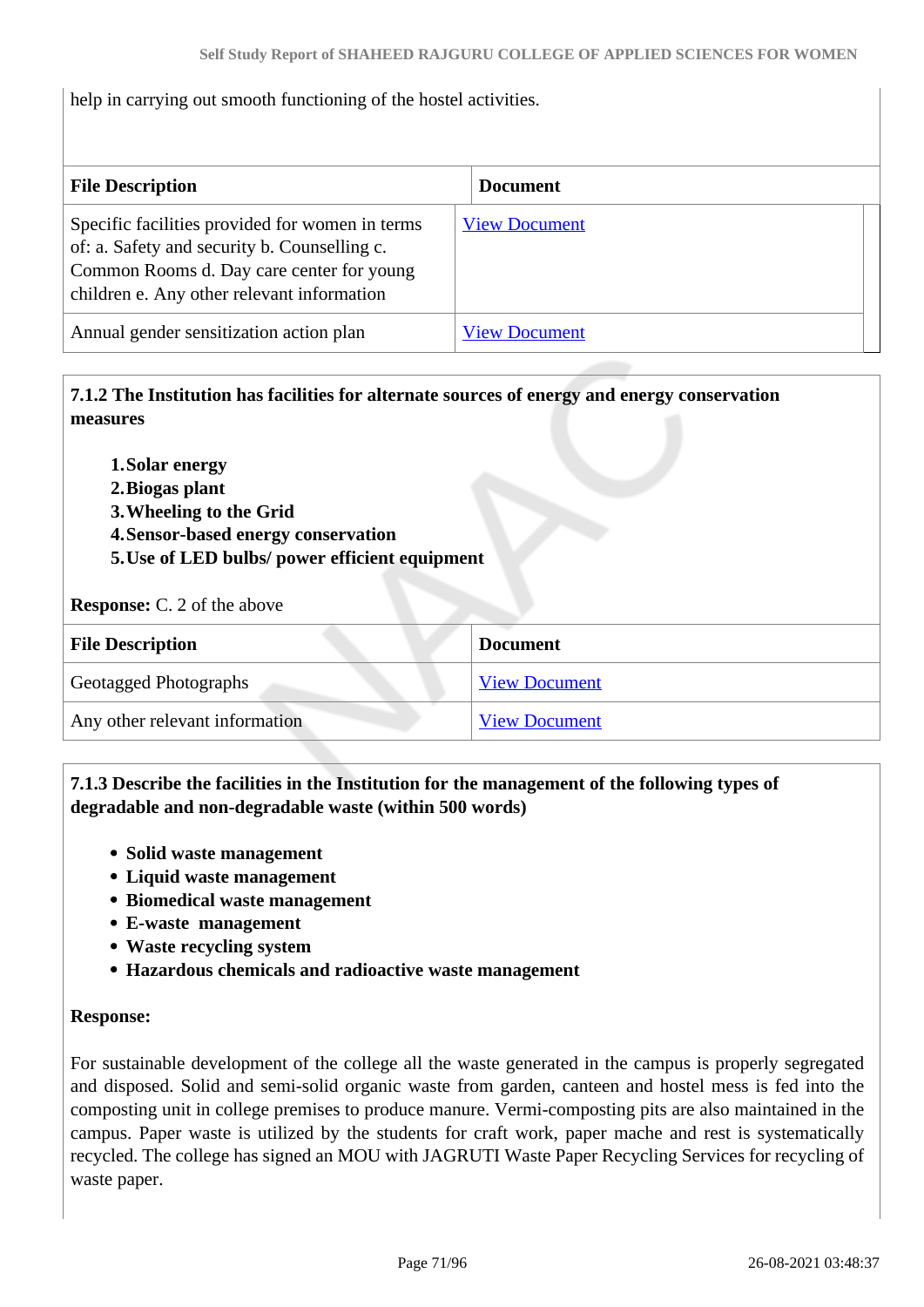Liquid waste is managed by sewage treatment plant that has been installed in the college at the backyard of the main ground which collects waste water from administrative, academic and hostel blocks and is recycled to usable water. This is then mainly used for playground aeration, watering plants and flushing toilets.

Biomedical waste is properly autoclaved and then added to plastic bags, fastened with rubber bands and disposed in the separate dustbins.

E-waste in the campus is jointly collected by students of Department of Physics and Department of Electronics which is then disposed by dispatching to vendors and companies that deal with e-products. Department of Physics has started a unique drive to properly manage and dispose e-waste and is called "erase your e-waste". E-waste Society of the Physics Department collected 43 Kg of e-waste and handed it over to Greeniva Recycler Pvt. Ltd. for crushing it in an environment friendly manner.

Hazardous chemicals in all science departments are handled with extreme care under the supervision of technical assistants and faculty. Radioactivity is not used for carrying out any experiment at the undergraduate level. College follows strict protocols and guidelines issued by the government from time to time.

The college organised a one-week National Para-Teaching Staff Skill Enhancement Workshop (PTSSEW 2017) from 15th -21st December 2017; jointly sponsored by UGC, IEEE Delhi chapter and DBT Star College Scheme. Technical hands-on sessions on Chemical Inventory Management, Safety in Lab and Repair and Maintenance of Analytical Instruments were organised by eminent academicians and industry persons. This enhanced the waste disposal skills of the laboratory staff. It was attended by forty-three participants from various parts of India.

| <b>File Description</b>                                                                | <b>Document</b>      |
|----------------------------------------------------------------------------------------|----------------------|
| Geotagged photographs of the facilities                                                | <b>View Document</b> |
| Relevant documents like agreements/MoUs with<br>Government and other approved agencies | <b>View Document</b> |
| Any other relevant information                                                         | <b>View Document</b> |

#### **7.1.4 Water conservation facilities available in the Institution:**

- **1.Rain water harvesting**
- **2.Borewell /Open well recharge**
- **3.Construction of tanks and bunds**
- **4.Waste water recycling**
- **5.Maintenance of water bodies and distribution system in the campus**

**Response:** B. 3 of the above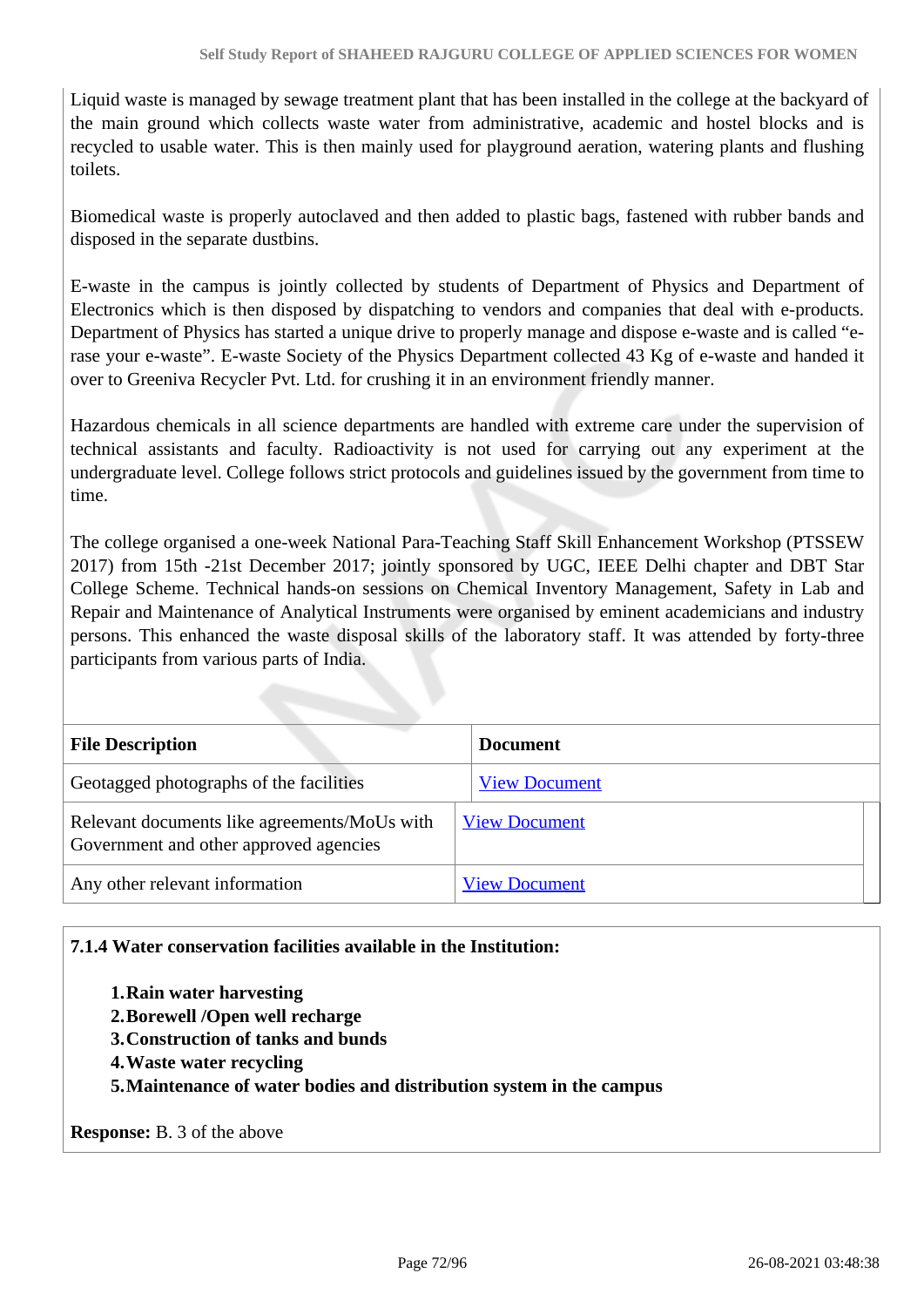| <b>File Description</b>                          | <b>Document</b>      |
|--------------------------------------------------|----------------------|
| Geotagged photographs / videos of the facilities | <b>View Document</b> |
| Any other relevant information                   | <b>View Document</b> |

#### **7.1.5 Green campus initiatives include:**

- **1.Restricted entry of automobiles**
- **2.Use of Bicycles/ Battery powered vehicles**
- **3.Pedestrian Friendly pathways**
- **4.Ban on use of Plastic**
- **5.landscaping with trees and plants**

**Response:** Any 4 or All of the above

| <b>File Description</b>                     | <b>Document</b>      |
|---------------------------------------------|----------------------|
| Geotagged photos / videos of the facilities | <b>View Document</b> |
| Any other relevant documents                | <b>View Document</b> |

 **7.1.6 Quality audits on environment and energy regularly undertaken by the Institution and any awards received for such green campus initiatives:**

- **1.Green audit**
- **2.Energy audit**
- **3.Environment audit**
- **4.Clean and green campus recognitions / awards**
- **5.Beyond the campus environmental promotion activities**

**Response:** C. 2 of the above

| <b>File Description</b>                                                      | <b>Document</b>      |
|------------------------------------------------------------------------------|----------------------|
| Reports on environment and energy audits<br>submitted by the auditing agency | <b>View Document</b> |
| Any other relevant information                                               | <b>View Document</b> |

#### **7.1.7 The Institution has disabled-friendly, barrier free environment**

- **1.Built environment with ramps/lifts for easy access to classrooms.**
- **2.Disabled-friendly washrooms**
- **3.Signage including tactile path, lights, display boards and signposts**
- **4.Assistive technology and facilities for persons with disabilities ( Divyangjan) accessible website, screen-reading software, mechanized equipment**
- **5.Provision for enquiry and information : Human assistance, reader, scribe, soft copies of**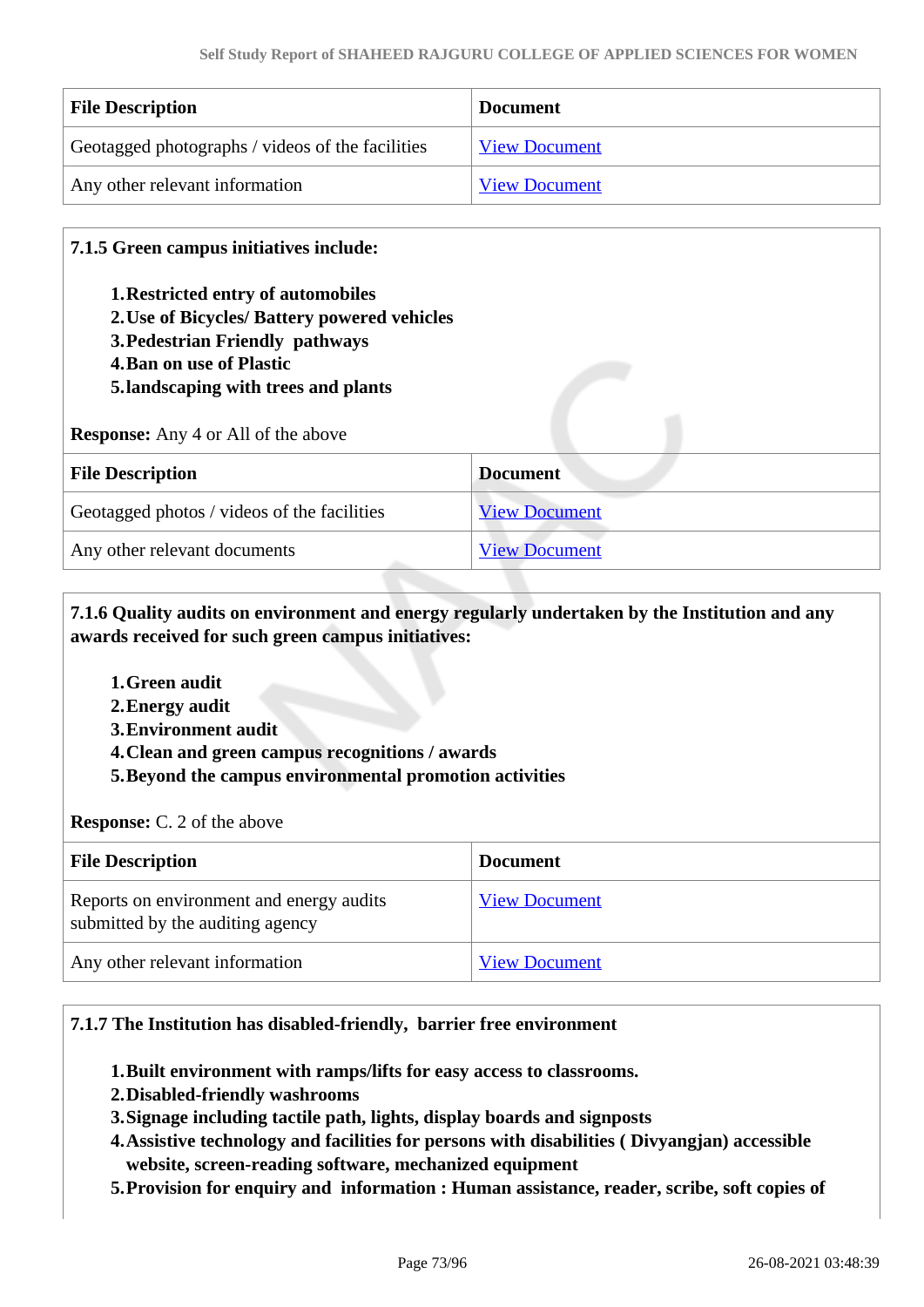#### **reading material, screen reading**

**Response:** E. None of the above

| <b>File Description</b>                          | <b>Document</b>      |
|--------------------------------------------------|----------------------|
| Geotagged photographs / videos of the facilities | <b>View Document</b> |
| Any other relevant information                   | <b>View Document</b> |

 **7.1.8 Describe the Institutional efforts/initiatives in providing an inclusive environment i.e., tolerance and harmony towards cultural, regional, linguistic, communal socioeconomic and other diversities (within 500 words).**

#### **Response:**

Various programs and visits have been conducted by the college for students which focus on not only in enhancing their professional capacity but also to bring socio-economic and cultural variety to the forefront. They inculcate scientific temperament and sensitize towards development and innovation in various fields relating them to the needs of the society. Heritage walks are organized to historical places educating them about India's rich cultural traditions with scientific perspective. Entrepreneurship programs are executed which aim to develop their innovative skills. Talks by eminent judges and lawyers educate students and staff about the constitutional provisions and values. College believes in respecting students from all religions and celebrates festivals like Diwali, Christmas, New Year etc. with equal vigor and enthusiasm. Students of all religious faiths are treated equally and religious virtues are respected in an unbiased fashion. SPIC MACAY society invites distinguished celebrities from all religious faiths to perform, promote and popularize Indian culture in field of dance, music and theatre in the college. Students irrespective of their religious background unitedly participate in Swachh Bharat Abhiyan, cleanliness drive, blood donation camps etc. Urdu academy conducts classes on campus for students desirous of developing proficiency in the language. In addition, international languages such as French and German classes are also conducted in college. The college has Ek Bharat Shrestha Bharat (EBSB) club actively working for inculcating unity in diversity. Under this initiative EBSB club of SRCASW has conducted several activities to promote culture, traditions, language, folk dance, music and cuisines of North Eastern part of India.

ENACTUS believes in equal rights and opportunities, therefore choose to make this world amiable for the LGBTQIA+ community and underprivileged women by initiating *"Project Pehchaan"*. This project has imparted vocational skills to its beneficiaries and launched two marketing brands namely *"Sehej"* for barley oat cookies and *"Kashida"* for apparels and jewellary.

The college has been selected as the participating institution under Unnat Bharat Abhiyan through a challenge mode application. The students along with the faculty have been working hard to fulfil the goals set before them like positive transformational change by adopting rural communities. Students of our college have adopted slums in neighboring villages like Kondli, Dallupura and Kalyanpuri. They collect and distribute basic commodity items and carry out cleanliness drives in these areas. The students are also conducting classes and educating underprivileged women and children of these villages. There is a minimal use of one time plastics within the campus and the students are also sensitizing people in the slums and motivating them to boycott the use of plastics.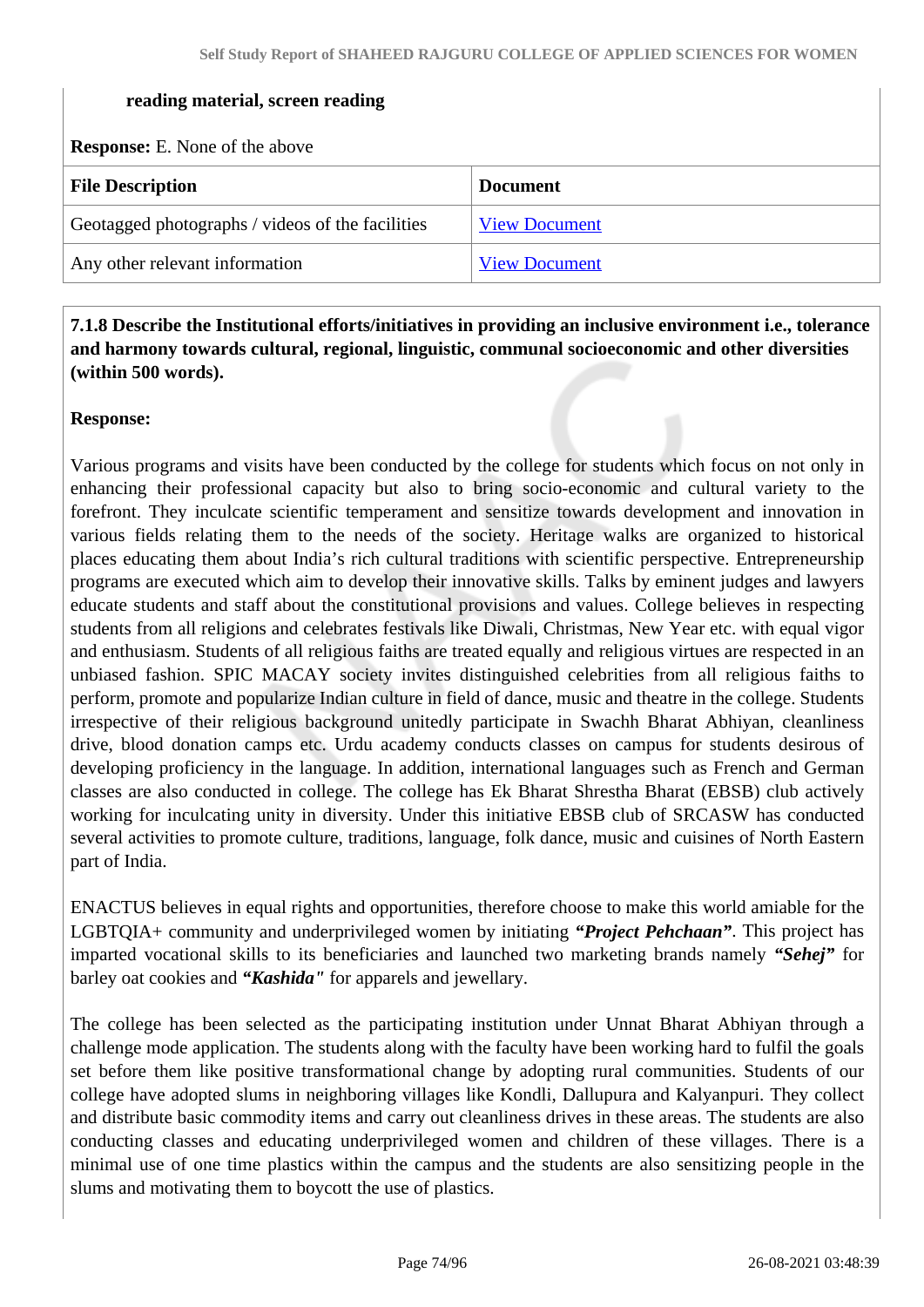The North-East cell of the college aims to promote the spirit of fraternity and unity in diversity as a step towards national integration by amalgamating lessor known cultures and traditions of north eastern states into the mainstream. Students and faculty of Sikkim visited our college in April 2017 under the scheme Ek Bharat Shrestha Bharat students exchange programme. Students from different states and cultural background take admission in the college to enrich it.

| <b>File Description</b>                                                                                                                | <b>Document</b>      |
|----------------------------------------------------------------------------------------------------------------------------------------|----------------------|
| Any other relevant information.                                                                                                        | <b>View Document</b> |
| Supporting documents on the information<br>provided (as reflected in the administrative and<br>academic activities of the Institution) | <b>View Document</b> |

#### **7.1.9 Sensitization of students and employees of the Institution to the constitutional obligations: values, rights, duties and responsibilities of citizens (within 500 words).**

#### **Response:**

The college lays significant stress on responsibilities, duties and rights as enshrined in the constitution. A vigilance week was celebrated from 29th October to 3rd November 2018 where all stake holders were sensitized and motivated to weed out corruption from our country. Ekta Diwas, birthday of Sardar Vallabhbhai Patel is celebrated as Unity Day on 31st of October every year and several competitions on national integration are organized like article writing, rangoli making etc. Vigilance awareness, anticorruption pledge is conducted every year on 31st October. 75th anniversary of Quit India Movement, also known as August Kranti Andolan, was celebrated on 9th August 2017. On this day talks were organized, students and staff took pledge to free the country from problems like communalism, casteism, corruption and create a "New India" by 2022.

The college conducts computer literacy program for under-privileged children. This program was started in October 2015 by Department of Computer Science in association with Galaxy Master Classes and Manav Ujjval Samaj Samiti. Utthan program was initiated in association with NGO Sankalp Hamara for encouraging under privileged children to learn mathematics. Student's visits to old age home and orphanage are organized. Leaflets were circulated by Department of Microbiology on highlighting importance of microbes in daily life. Workshop on wonders of science for school children of class 6th to 8th were conducted by the college as a part of the outreach activity under DBT Star College Scheme. These programmes helped in bridging the socio-economic and cultural gap that is prevailing in our country. Vittiya Saksharta Abhiyan workshop, for cashless transaction was conducted on 12th December 2016.

Youth Parliament is a non-profit, non-political, support and learning organization committed to developing uninhibited expression of young people, with the aim of sustaining a platform that enables the youth to be effective and expressive agents of change. Youth Parliament competitions are held each year by Ministry of Youth Affairs and the college participates in these competitions. On 29th January 2019, a debate competition was organized on topics – India sets global narratives on terrorism, India sets global narratives on economic offenders, India sets global narratives on climate change. Khelo India, a gateway for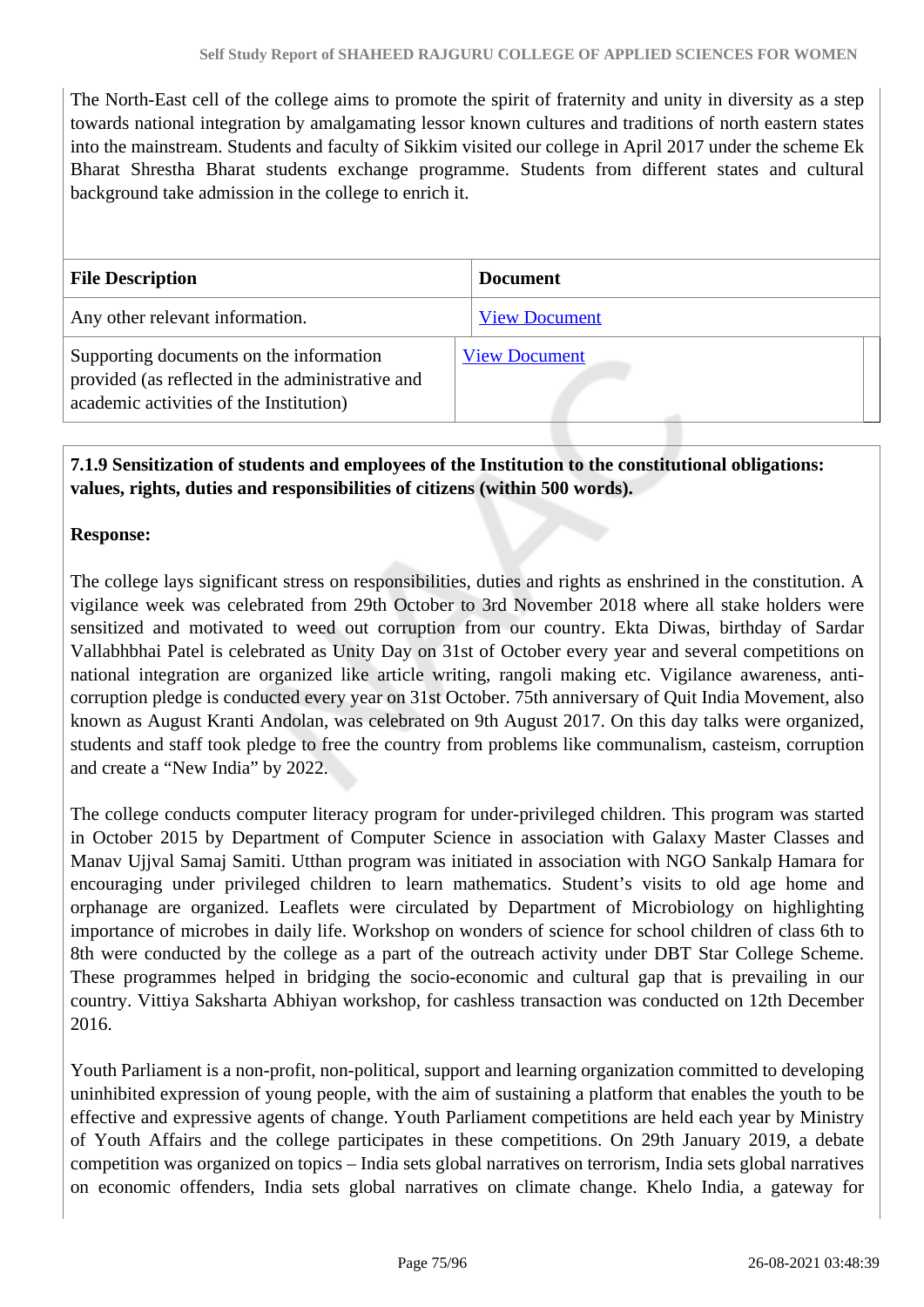budding sports persons to make a mark, 74 students of our college participated in this event. Electoral Literacy Club organized a camp on 6th September 2018 for students to make them understand the election procedure. EVM machines were set up and students were shown how this process works. Ninety Four NSS volunteers took a voter's awareness oath to register and vote wisely in the election. The college also organized an electoral verification programme on 20th September 2019. A seminar on meaning and importance of constitution was organised to celebrate 70th Constitution Day on 26th November 2019. Prime Minister's address to students is web-casted each year in the college auditorium. **"Pariksha Par Charcha"** session is also web-casted where students are encouraged to ask questions and share stress relieving techniques with the Prime Minister of India.

| <b>File Description</b>                                                                                    | <b>Document</b>      |
|------------------------------------------------------------------------------------------------------------|----------------------|
| Any other relevant information                                                                             | <b>View Document</b> |
| Details of activities that inculcate values;<br>necessary to render students in to responsible<br>citizens | <b>View Document</b> |

 **7.1.10 The Institution has a prescribed code of conduct for students, teachers, administrators and other staff and conducts periodic programmes in this regard.** 

- **1.The Code of Conduct is displayed on the website**
- **2.There is a committee to monitor adherence to the Code of Conduct**
- **3.Institution organizes professional ethics programmes for students, teachers, administrators and other staff**
- **4.Annual awareness programmes on Code of Conduct are organized**

#### **Response:** B. 3 of the above

| <b>File Description</b>                                                                                                                                                                        | <b>Document</b>      |
|------------------------------------------------------------------------------------------------------------------------------------------------------------------------------------------------|----------------------|
| Details of the monitoring committee composition<br>and minutes of the committee meeting, number of<br>programmes organized, reports on the various<br>programs etc., in support of the claims. | <b>View Document</b> |
| Code of ethics policy document                                                                                                                                                                 | <b>View Document</b> |
| Any other relevant information                                                                                                                                                                 | <b>View Document</b> |

#### **7.1.11 Institution celebrates / organizes national and international commemorative days, events and festivals (within 500 words).**

#### **Response:**

The college makes consistent efforts to mould the students into responsible citizens. In this direction, the college celebrates national festivals and anniversaries of great Indian personalities with active participation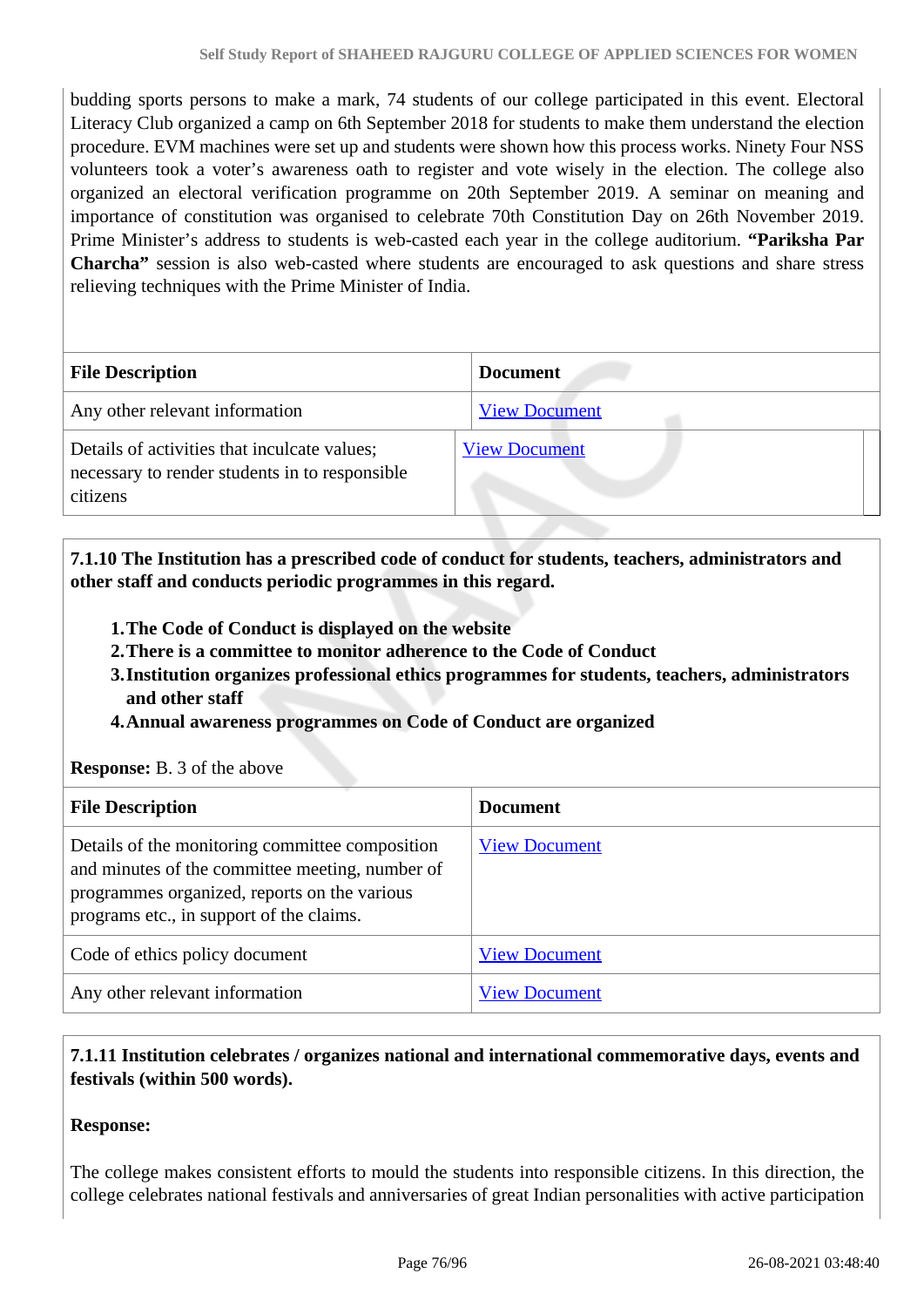of students, faculty and non- teaching staff. Every year college organizes flag hoisting ceremony and cultural programmes on 15th August, the Independence Day. Prominent memorials celebrated by our college include Rajguru Day-the birth anniversary of Shaheed Shivram Hari Rajguru on the 24th August every year. A cultural program highlighting life and contributions of Shaheed Rajguru Ji are organized. Shri Satyasheel Rajguru, the great grandson of Shaheed Shivram Rajguru was the chief guest in 2019. He shared some personal experiences of the great freedom fighter, known only to a few living souls on the Rajguru Day celebration.

On 5th September each year we celebrate Dr. Sarvepalli Radhakrishnan's birthday as teacher's day exhibiting strong values of Guru - Shishya Parampara. Students specially organise cultural events to convey their appreciation to the teacher community. Swami Vivekananda centenary celebrations were conducted in 2017, when saints from Ramakrishna Mission imparted moral values to our students through thought provoking lectures. Students enthusiastically celebrate the festival of Diwali by organizing a Diwali Mela in college premises. Christmas is also celebrated with great enthusiasm. NSS Day is celebrated every year in which various events are organized in the college comprising of the poster making, blood donation camp, eyesight checking camp, followed by the cleanliness drive in and around the college campus along with a street play competition organized by the NSS volunteers. Cleanliness drive under Swachh Bharat Abhiyan has been organized by the college where it has adopted nearby slums to promote cleanliness and hygiene among the inhabitants. International yoga day is celebrated each year on 21st June where faculty, staff and students participate in yoga and meditation. A months workshop is organised as a precursor for celebrating Yoga Day each year. World Environment Day is celebrated by the Eco - Club by organising specific programmes related to the environment. Women Development Cell celebrates Women's Day on 8th March every year.

| <b>File Description</b>                                                               | <b>Document</b>      |
|---------------------------------------------------------------------------------------|----------------------|
| Geotagged photographs of some of the events                                           | <b>View Document</b> |
| Any other relevant information                                                        | <b>View Document</b> |
| Annual report of the celebrations and<br>commemorative events for the last five years | <b>View Document</b> |

### **7.2 Best Practices**

 **7.2.1 Describe two best practices successfully implemented by the Institution as per NAAC format provided in the Manual.**

**Response:** 

**Best Practice 1: Eco-friendly Practices of the college for Inculcating Green and Clean Environment**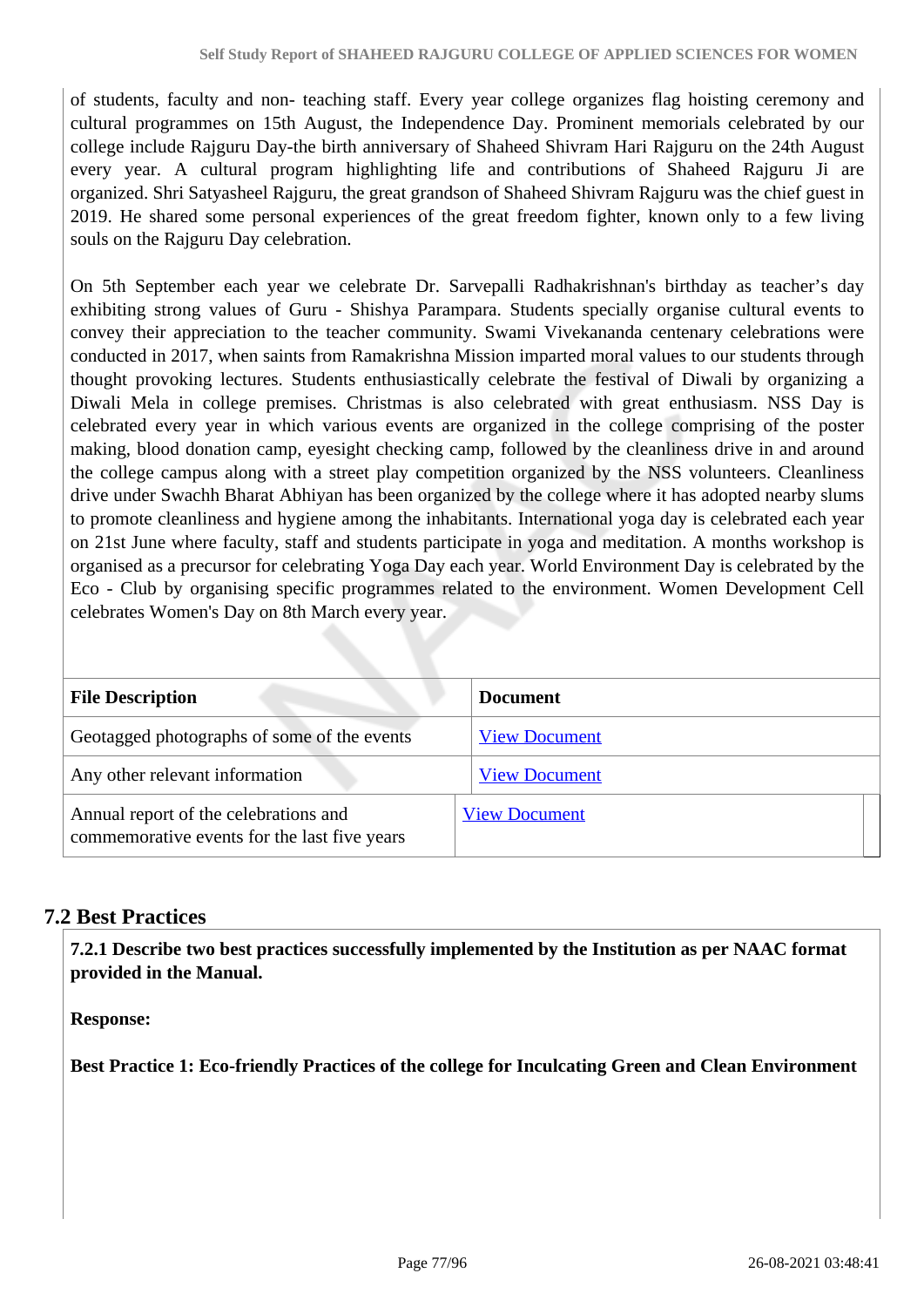#### **Objectives of the Practice**

Environmental awareness ethos by creating an understanding of sustainable living and conservation of resources. Pravridhi the eco-club incorporates these concepts, through mutual collaborations with other environmental societies, organizations, institutions and NGOs.

- It recognizes the significance and the pivotal role of the students and staff in safeguarding future sustainability.
- It empowers students in solving the environmental crisis through participation in different environmental activities and projects.
- It promotes the ethos of the conservation of resources by optimizing their use and minimizing wastage.
- It provides the platform to influence and engage young minds and staff in promoting sound environmental behaviour.

#### **The Context**

PRAVRIDHI- Eco Club of Shaheed Rajguru College of Applied Sciences for Women was established in 2005 by a group of teachers and motivated students. It is a part of the National Green Corps program undertaken by the Ministry of Environment and Forests, Government of India, 2001.

#### **The Practice**

Pravridhi undertakes various activities, like organizing workshops, seminars, inter/intra-college competitions like debates, lectures and talks on various environmental issues, as mentioned below.

**Tree Plantation Drive:** Every year college organizes a 'tree plantation drive' in and around the campus. SRCASW maintains a herbal garden on its premises for creating awareness and educating the importance of herbal plants. It also maintains the indigenous composting pits. The "Plant of The Week" campaign helps in sensitizing the students and staff about the importance of the plant in context.

**Conservation of Resources:** The college focuses on minimizing the wastage of resources like water by preventing its overflow from the tanks. It maintains underground rain water harvesting tanks for collecting rain water that is utilized for irrigating the playground, gardens and for re-charging the ground water table.

**Waste Reduction and Management:** The college discourages the use of plastic bags, plastic items and encourages the right way for waste disposal. It participates in recycling activity like paper-recycle by connecting with NGOs. It barters wastepaper, scraps from the college in exchange for stationery items made from recycled paper like spiral pads, paper pencils etc.

**Awareness Programs and Campaigns**: It includes various activities on environmental issues to educate students about the re-use of waste material, adopting a sustainable lifestyle and for managing resources. For instance, an online awareness campaign was organized on "Prevention of Ozone Hole" during the COVID-19 pandemic to sensitize students and teachers in realizing their role in protecting the ozone layer. An awareness campaign was conducted to disseminate a message for not using synthetic manja/thread for kite flying, on occasions like Makar Sankranti, Independence Day and Pongal. On other occasions like Diwali students were motivated and sensitized for not using crackers and fireworks. They were also discouraged to use horn, mikes, loudspeakers and various audio equipment. This helps in controlling air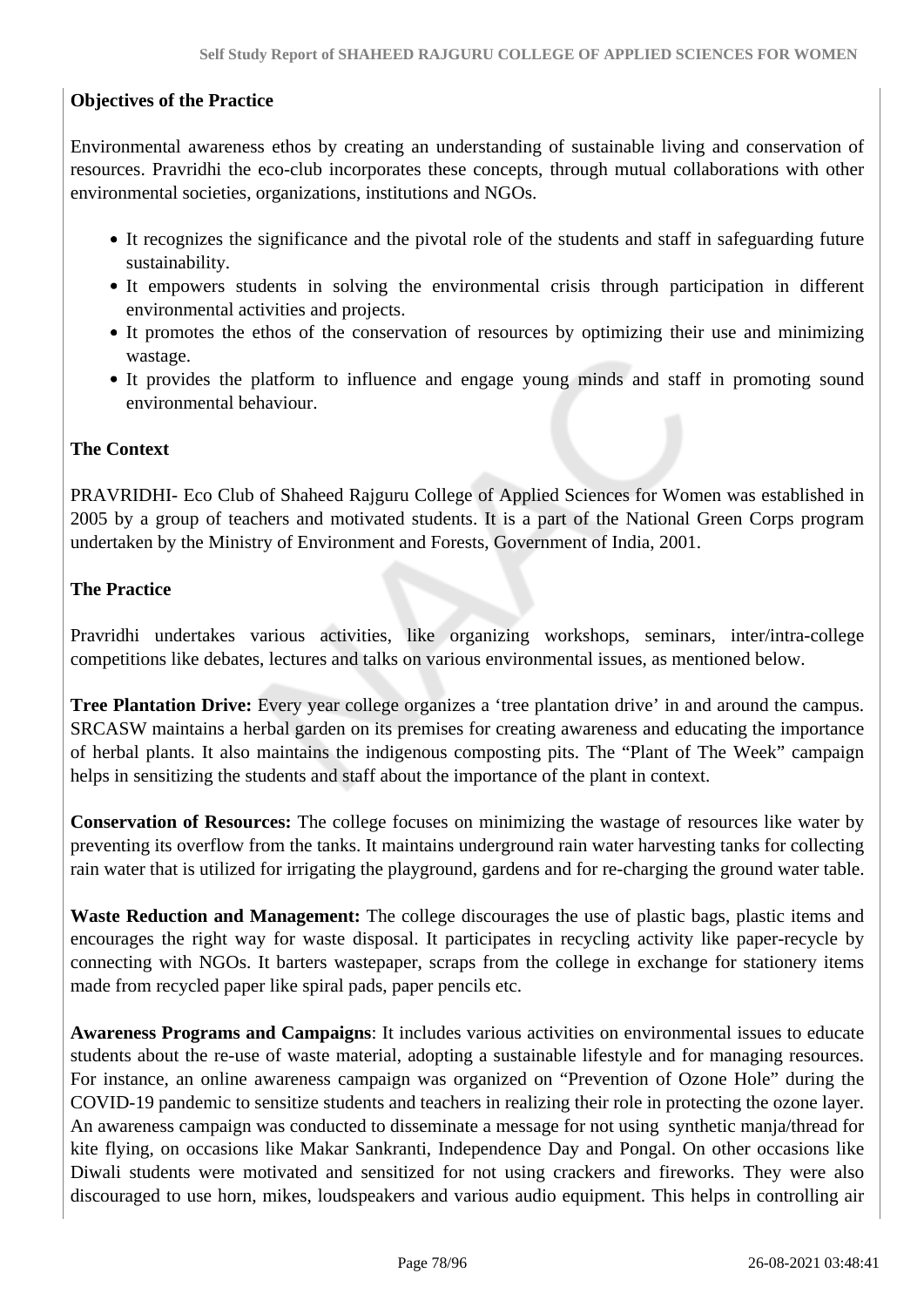and noise pollution. The Eco Club also organises various environmental activities on Eco Day.

**Mutual Collaborations with Different Eco-clubs:** Pravridhi, eco-club encourages collaborations with other eco-clubs, environmental societies and environment organisations of different colleges. This helped in creating environmental awareness in students and public outside the college. Students of the club have conducted campaigns, drives, field activities in collaboration with different NGOs. The college has presently collaborated with the eco-clubs and NSS units of more than 40 colleges across University of Delhi.

#### **Evidence of Success**

The college has a variety of ornamentals plants, fruit trees, several herbal and wild varieties of plants on the campus. More than 50% of the total area of the college is under green cover. Recognizing the planned tree plantation and extensive greenery, the college has been awarded a Green Campus Award on International Women's Day in 2017. The drives and awareness programs on resource management and recycling have limited the use of plastics within the college. For instance, the plastic utensils used in the college canteen, have been completely replaced by steel utensils. Pravridhi, has also helped in increasing the participation of the students and has enhanced their observation in understanding the various environmental issues. On various occasions like World Environment Day and World Tiger Day, talks were delivered by ecologist Vijay Dhasmana (Restoration of Aravalli Biodiversity Park) and wildlife photographer Ms. Latika Nath (the conservation of wildlife and tigers), respectively. This has motivated students and enhanced their understanding on wildlife and bio-diversity.

#### **Problems Encountered and Resources Required**

Due to the heavy academic workload in science courses and time constraint, faculty and students face difficulty in integrating environmental activities within their regular academic schedule.

There is also a need to increase the existing infrastructure and financial support for the up-gradation of the waste water treatment plant. To inculcate the conservation of resources, we need to install more solar panels, rainwater harvesting plants and biogas plants.

#### **Best Practice 2 - Skill Enhancement through collaborative learning.**

#### **Objectives of the Practice**

The college not only imparts subjective and classroom knowledge but also aims at creating an atmosphere conducive for enhancing the skills of the students. It encourages higher-level thinking through innovative and creative learning. The college in its pursuit of holistic development offers various programs by collaborating with organizations like CISCO, IGNOU, Langma School of Languages. Collaborations with reputed research institutions like DBT, THSTI and Chandigarh University, enhance scientific knowledge among students. Innovative ideas and projects are realized by students under the guidance of the Enterprenureship Development Cell. The college offers international and national collaborations through MOUs and agreements.

#### **The Context**

Since its inception, the college has promoted international and national collaborations in various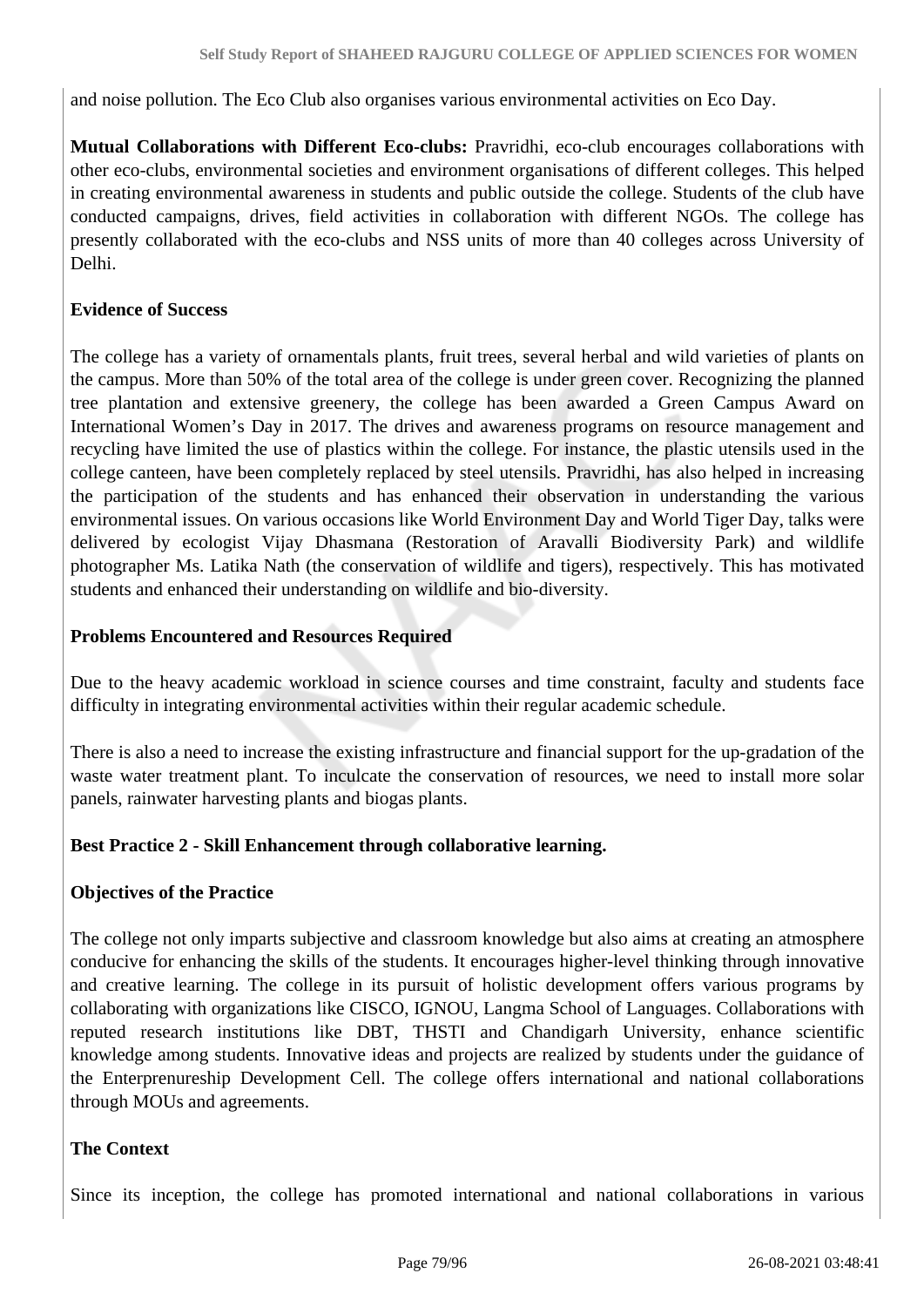disciplines. The college encourages exchange programs with international universities in various disciplines through ERASMUS. National collaborations include Entrepreneurship Development (ED) Cell and MHRD Innovation Cell (MIC), National Innovation and Start-Up Policy (NISP), University Distance Learning and Certificate Programs like IGNOU, Chandigarh University, THSTI, Star DBT and CISCO Academy Learning Program.

#### **The Practice**

**ERASMUS** is an international collaborative program signed between Shaheed Rajguru College of Applied Sciences for Women and the European Union (EU), in the field of academics and sports for the holistic development of youth. The college became part of Erasmus by signing an agreement for two years (2017-2019) with the Silesian University, Faculty of Philosophy and Science in Opava, Czech Republic. The partner institute agreed to cooperate for the exchange of students and staff in the context of ERASMUS + program.

**ED Cell** was established in 2015 to inculcate innovation and entrepreneurship.

**MIC:** Ministry of Education, previously known as Ministry of Human Resource Development, has established the MHRDs Innovation Cell (MIC) to systematically and comprehensively nourish the intellect of innovation among the Higher Education Institutions (HEIs). MIC has come up with the idea of creation of Institution's Innovation Council (IIC) across selected HEIs. The IIC of the college aims at creating an integrated ecosystem for its students and faculty which stimulates an environment of innovation among them.

**NISP**: Ministry of Education in the year 2019 released a guiding framework for Higher Education Institutions (HEIs). The college was the selected HEI to have NISP implemented in 2020.

#### **University Collaborations**

#### **IGNOU Program**

The programs offered in the college are as follows:

- Certificate in Library and Information Sciences.
- Bachelor's in Library and Information Sciences
- Master's in Library and Information Sciences.
- Post Graduate Diploma in Library Automation and Networking.

#### **Chandigarh University**

The college has signed an MOU with Chandigarh University, Gharuan, Mohali for the innovation project "Assessment and Correlation of Air Quality Index of East Delhi region with vital respiratory parameters of college students" for mutual and technological cooperation.

#### **Andhra Pradesh**

The college has signed an MOU with St. Joseph's College for Women (autonomous), Visakhapatnam, Andhra Pradesh for skill development and outcome-based training for three years (May 2019 – May 2022).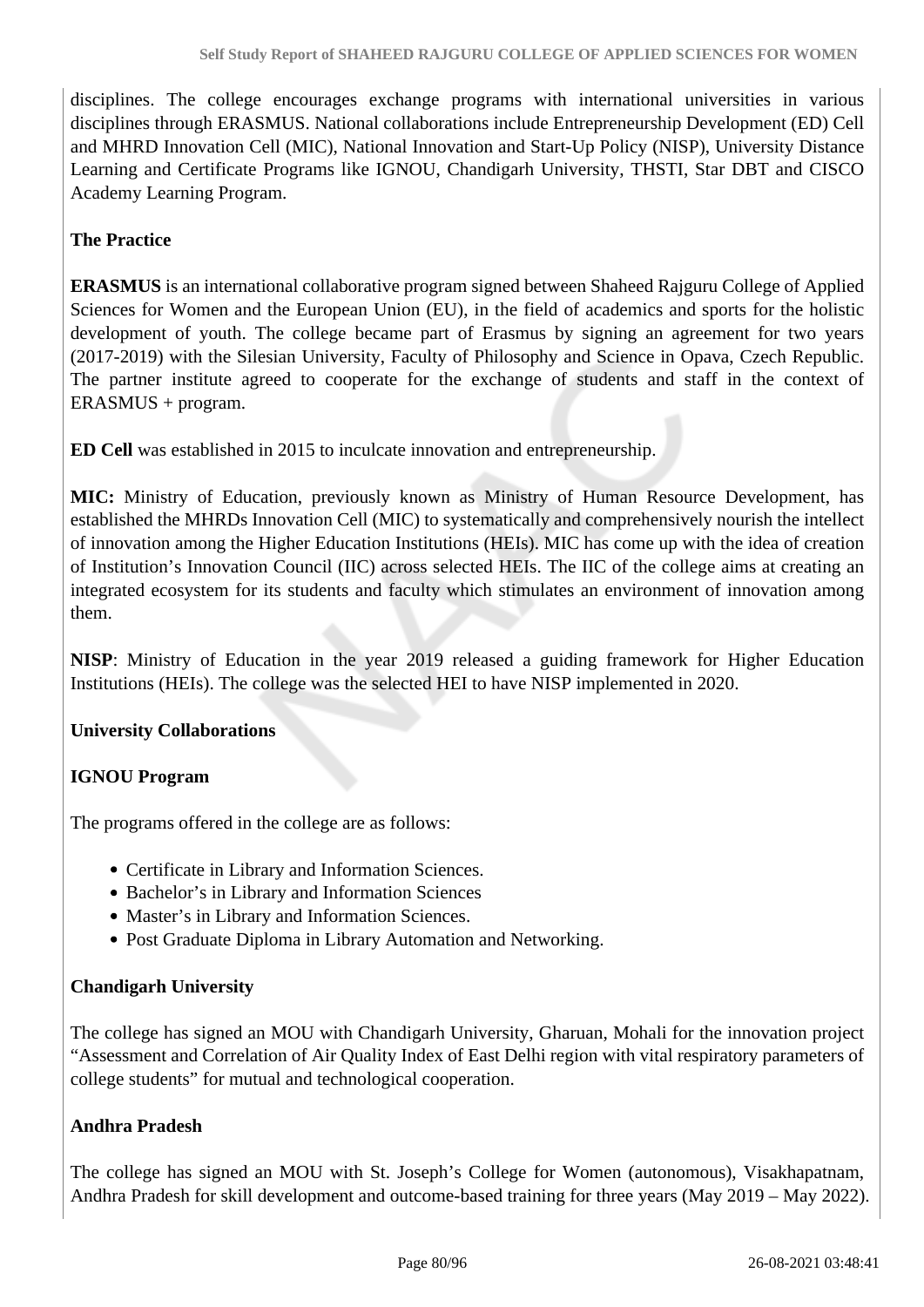#### **THSTI, NCR-Faridabad**

The college has collaborated with the Translational Health Science and Technology Institute (THSTI), NCR-Faridabad from 2017 to 2020. The Science Setu Programme of THSTI aims to contribute to the national goal of encouraging research and igniting bright young minds.

#### **Star DBT**

Three departments namely Instrumentation, Food Technology and Biomedical Science received Star College grant from DBT from 2014-2019.

#### **CISCO Academy Networking Program**

The Cisco Local Academy offers training for the CCNA (Cisco Certified Network Associate) certification. We have a fully functional CISCO laboratory equipped with CISCO routers, switches, simulation softwares and high-speed internet connection.

#### **Language Courses**

Multilinguilism has become more than just important since this helps to make connections with people and provide a better understanding. The college offers two language short term courses.

- German language in collaboration with the Langma School of Languages.
- Urdu language in collaboration with Urdu Academy.

#### **Evidence of Success**

The college takes privilege in successfully completing the activities that reflect its achievements towards imparting collaborative learning.

Our students have been awarded **seven gold** medals in last five academic years. Many students have received placement in different companies and organizations.

The college has been awarded 'Best Performing Academy for Exploratory Courses' in 2017 while conducting an IoT course with CISCO.

A team of 10 students from ED cell participated in the national entrepreneurship competition entitled "E-Summit" organized by IIT Bombay in February 2020. The competition encompassed 700 teams in total from all around the country and the college secured the 5th position while being the only women college to garner a top position.

In 2018-2019, a batch of 24 students completed their certified course in German Language. It continued with a second batch of 24 students from the college. Moreover, the certified course was also extended for the students from other colleges and institutes in both German and Urdu Languages (August 2018 - May 2019).

#### **Problems Encountered and Resources Required**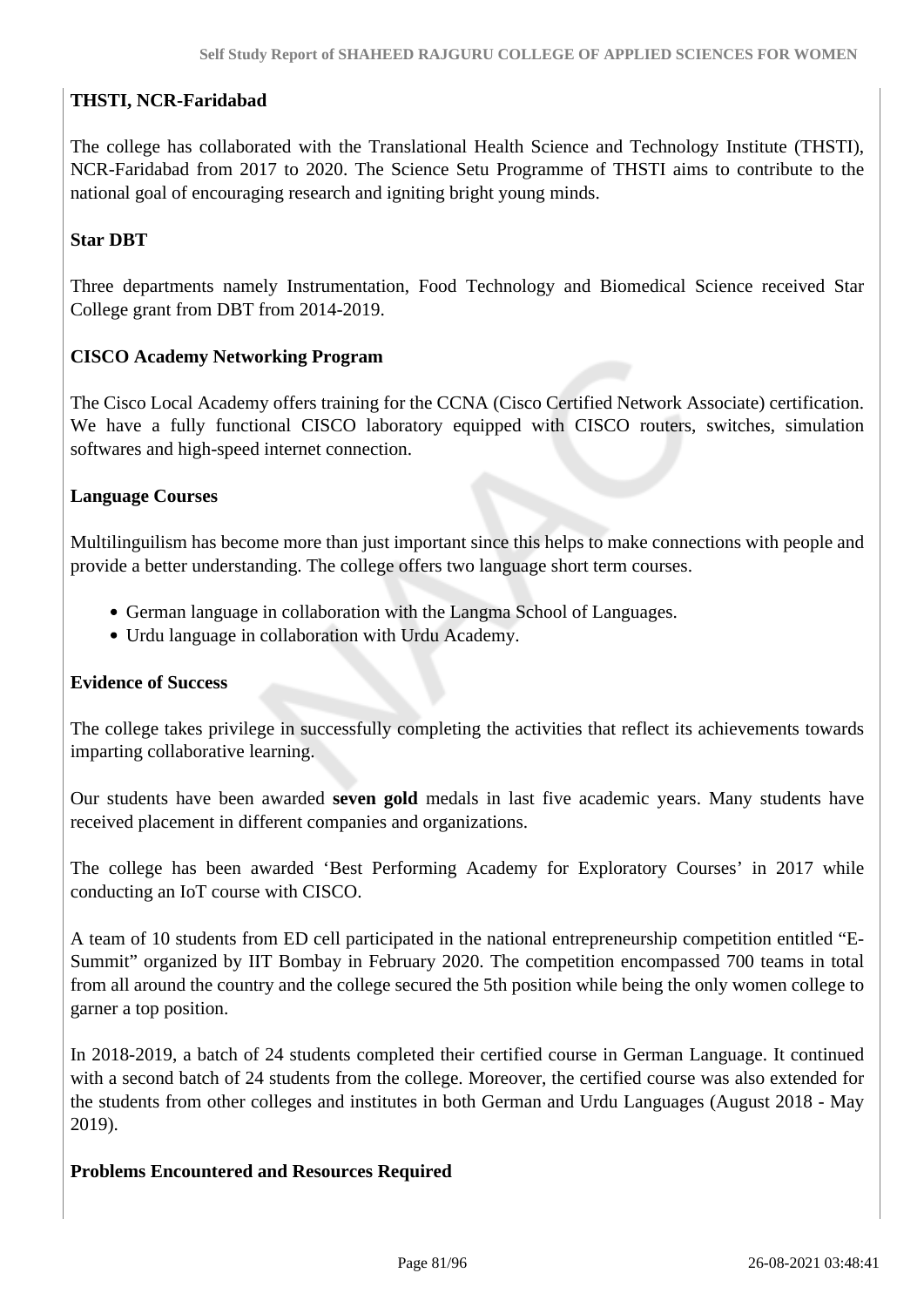- Efficient marketing and networking of the services.
- Scaling up of the pilot project.
- Lengthy and time taking procedures for filing applications for projects and financial support.

| <b>File Description</b>                      | <b>Document</b>      |
|----------------------------------------------|----------------------|
| Best practices in the Institutional web site | <b>View Document</b> |

#### **7.3 Institutional Distinctiveness**

 **7.3.1 Portray the performance of the Institution in one area distinctive to its priority and thrust within 1000 words**

#### **Response:**

"There is no tool of development more effective than the empowerment of Women"

#### **- Kofi Annan**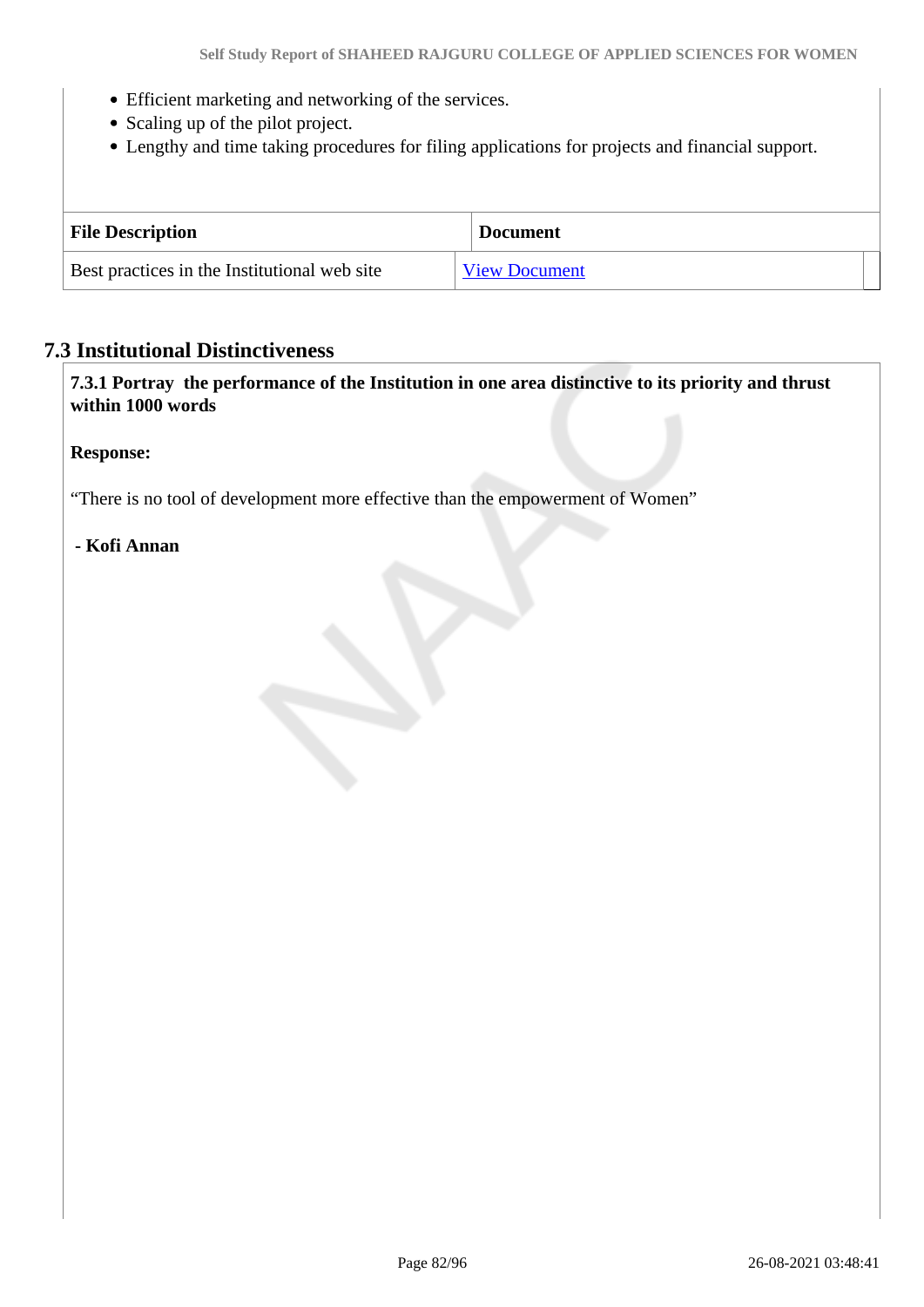

Performance of the Institution - Women Empowerment

The distinctive area to our colleges' priority and thrust is women empowerment.

**Academic Excellence -** Education is the key factor for empowerment, prosperity, development and welfare of the women. The college has demonstrated its academic excellence in its ability to perform, achieve, and/or excel in scholastic activities. SRCASW has National Institutional Ranking Framework (NIRF) ranking 67 (in college category), all over India as provided by MHRD, Govt. of India in the year 2020. **Thirteen** academic university positions have been secured by students of various programmes. To fight against the socially prevalent gender biases, women have to struggle against the age-old system which requires enormous strength. Such a strength comes from education which in turn socially empowers the women.

**Social Empowerment -** Social empowerment is understood as the process of developing a sense of autonomy and self-confidence in oneself towards social issues.

College successfully runs Computer Literacy Program (CLP) in collaboration with Manav Ujjwal Samaaj Samiti, Kondli especially for women of the underprivileged sections of the society. This program helps women to become self-reliant and confident in using the latest technologies in their day-to-day life and also make them suitable for the jobs wherein basic computer literacy is a pre-requisite. CLP volunteers receive "Letter of Appreciation" for the programme every year as a motivation.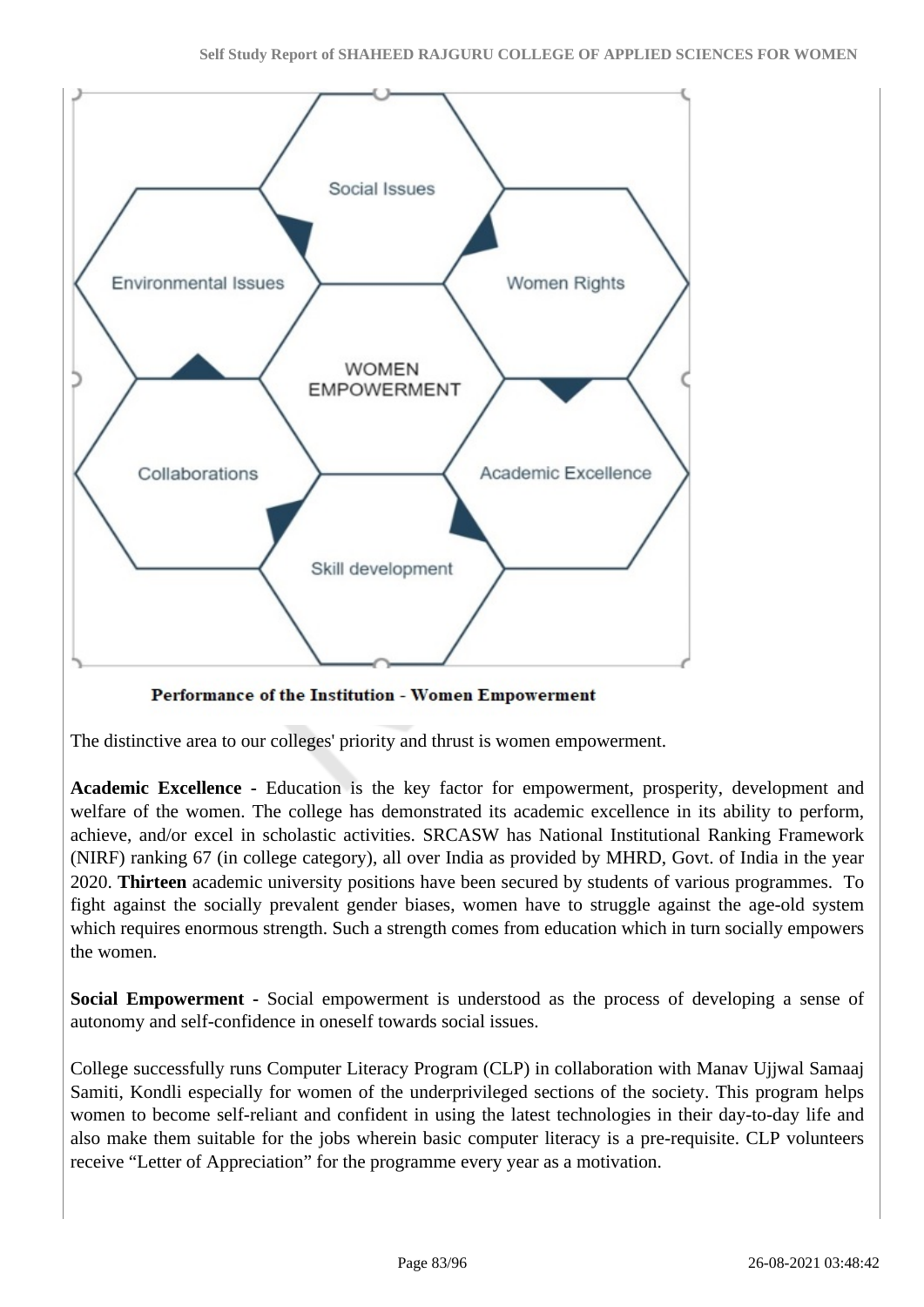Enactus refers to entrepreneurial actions for the transgender community. Enactus believes in equal rights and opportunities and therefore, chooses to make this world amiable for the LGBTQIA+ community and under-privileged women by initiating Project Pehchaan.

Under Project Pehchaan members of the LGBTQIA+ community are made self-sustainable by training and educating them with vocational skills free of cost. They have developed two marketing brands namely "*Sehej"* for *bajra oat cookies* and "*Kashida"* for *apparels and jewellary.* The business model named Sehej was selected in a national level B plan competition in the first round and forwarded to MSME for final approval.

**Skill Development -** The Entrepreneurship Development *(ED)* Cell was established in the college on 9th October 2015. It aims to inculcate, enrich and nurture the entrepreneurial environment in the college. A team of ten students from ED Cell of our college participated in the National Entrepreneurship competition entitled "E-Summit" organized by IIT-Bombay on February 2020 and secured the fifth position. Our college was the only women college in the advanced category to garner a top position.

The college has also been awarded a technology business incubator named as Pravartak in the year 2018 and with the virtue of which the ED-Cell has organized the National Level Business Plan Competition on March 27th, 2019 which involved the participation of students from colleges not only limited to Delhi-NCR but pan-India as well.

Ministry of Education (previously known as Ministry of Human Resource Development has established "MHRD's Innovation Cell (MIC)" to systematically and comprehensively nourish the intellect of innovation among the Higher Education Institutions (HEIs). MIC created the 'Institution's Innovation Council (IIC) across selected Higher Education Institutions (HEIs). Shaheed Rajguru College of Applied Sciences for Women is one of the selected HEIs. The college has established Institution's Innovation Council (IIC) that conducts various innovation and entrepreneurship related activities, workshops and seminars.

**Women Rights -** The college strives hard for empowering women, inculcating a spirit of professionalism along with the essence of service among young girl students. Women Development Cell (WDC) and NSS of the college is dedicated in spreading awareness about women's issues, their rights and empowering the women through its various workshops, seminars and other activities. More than 50 programmes have been organized in the past five years in college by WDC and NSS to promote consciousness among women about their rights.

**Collaborations -** College has National and International collaborations, Department of Biomedical Science has collaborated with Translational Health Science and Technology Institute (THSTI) for 3 years (April 2017 to March 2020) under Science Setu program initiated by Department of Biotechnology, govt. of India for promotion of research aptitude in students.

International collaboration includes Erasmus which is the EU (Europe Union) Programme in the fields of academics and sports for youth for collaborative development during the period 2014-2021. The Erasmus project is a collaboration with the Silesian University, Faculty of Philosophy and Science in Opava, Czech Republic.

SRCASW has also collaborated with St. Joseph's College for Women (Autonomous), Vishakhapatnam, Andhra Pradesh, India for skill development, outcome-based training and research.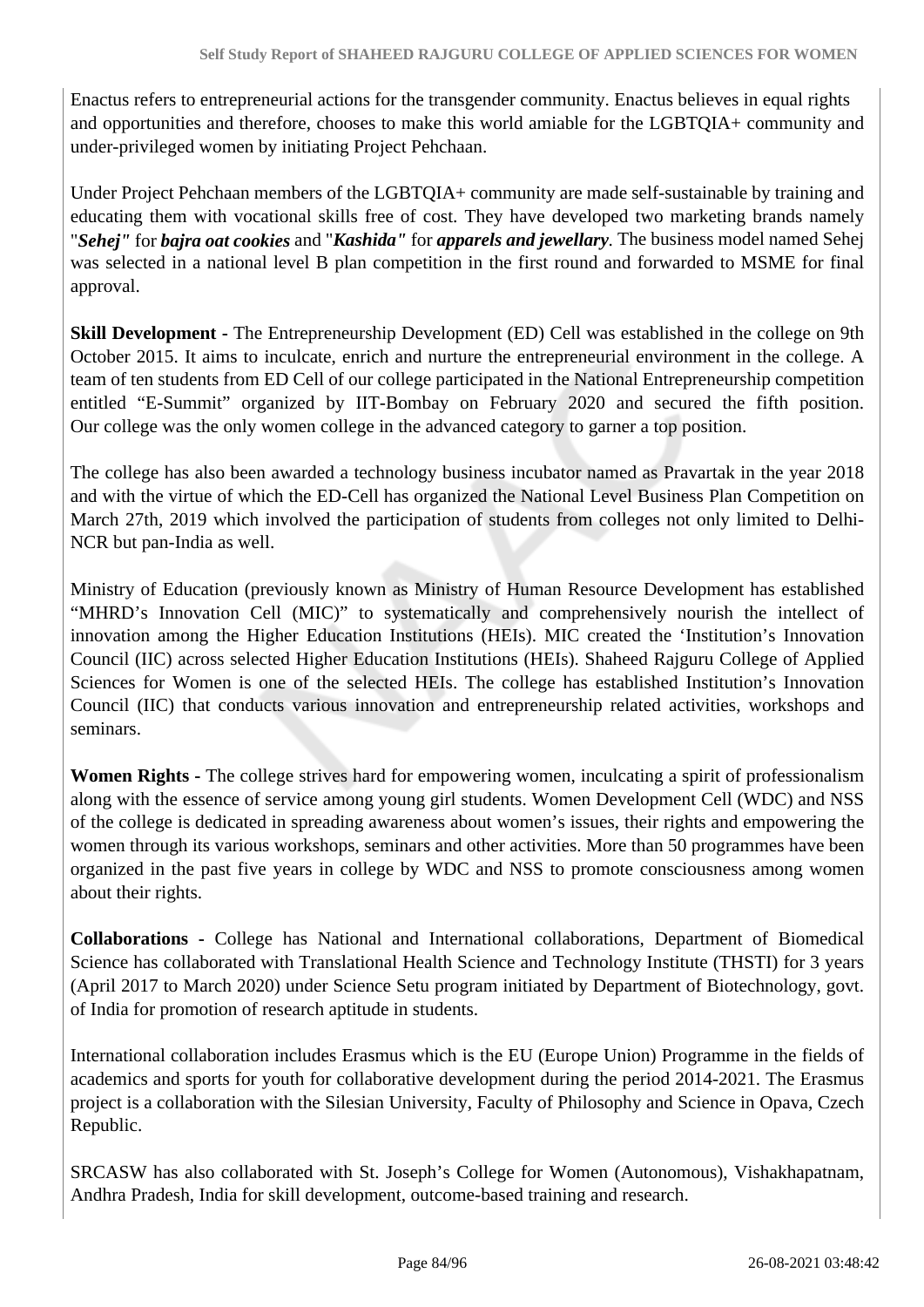**Environmental Issues -** The college is considerate in realizing the pivotal role of the women in bringing awareness about environmental issues. The college values and understands the importance of involving women in protecting the environment, as it would help develop the sense of responsibility needed to maintain a good balance between human beings and natural resources. In its attempt to assess the role of women in conservation and promotion of environment along with suitable strategy, the college has an ecoclub that actively organises activities for the same. The college has a remarkable green cover, herbal garden, composting units, wastewater treatment units that are maintained and managed by the students and staff members of the college. The college is rewarded with a Green Campus Award on International Women's Day in the year 2017. Moreover, as a women's college, it has represented itself by implementing plantation drives, waste management drives, 'say no to the crackers' drive etc. The college regularly organizises talks by eminent environmentalists to inspire and motivate the women.

| <b>File Description</b>                      | <b>Document</b>      |
|----------------------------------------------|----------------------|
| Appropriate web in the Institutional website | <b>View Document</b> |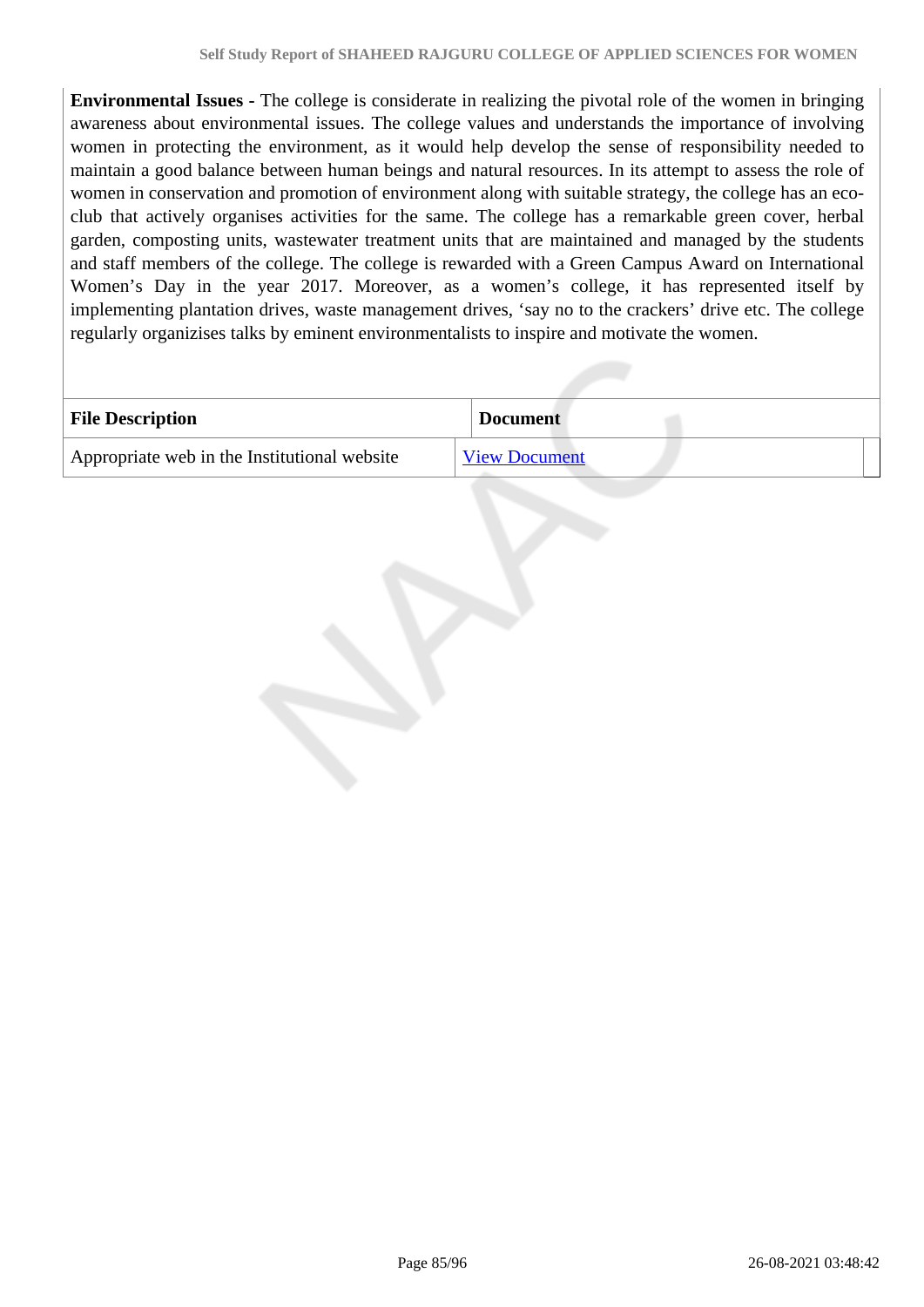# **5. CONCLUSION**

## **Additional Information :**

The IQAC of the college has been continuously assessing and evaluating its grey areas during the 2nd NAAC Accreditation Cycle. During this process it has been able to make significant improvements towards its growth and development.

All aspects relating to the academic recharging and empowerment of the faculty are facilitated by the institution. A significant number of the faculty is involved in research and a few are pursuing Ph.D. Approximately twenty scholars have registered for Ph.D. and M.Phil under the guidance of nine faculty members of the college from various universities. Patents have also been awarded to some faculty members of the college. The college is also providing training and internships to M.Sc. students from different universities. A number of faculty members of the college are actively involved in creation of ICT mediated teaching learning pedagogy and content and development of new and innovative courses and curricula. Dr. Radhika Bakhshi from Department of Biomedical Science has contributed e-content for 3 modules in e-PG Pathshala Biophysics course.

Various new labs viz. Psychology, Mathematics, Chemistry, Research and Bioinformatics Labs were setup during the 2nd NAAC Accreditation Cycle. Keeping in consideration student welfare, locker facility is available for all students. Professional trainers have been associated for various students' cultural societies to polish and give wings to the creative aspects of students.

The college has future plans to go for National Innovation and Start up Policy (NISP) to support the Atam Nirbhar Bharat Abhiyaan initiated by Government of India.

The college runs an IGNOU study centre for library and information sciences program. It is one of the most reputed study centers of the country. Nearly 3,000 students have been trained till date.

The online mode of teaching and learning adopted during ongoing Covid -19 led lockdown facilitated national and international knowledge sharing at a minimal cost. Regular online counselling sessions were organized by our psychologist to take care of psychological well being of students and staff members. Funds were raised by the faculty to provide financial support to students affected during the lock down.

## **Concluding Remarks :**

Shaheed Rajguru College of Applied Sciences for Women, a constiuent college of University of Delhi, provides a vibrant academic ambience. Our mission is fulfilled through implementation of a timely upgraded curriculum to meet the requirements for higher education, research and industry. The institution with its distinct vision, mission and objectives has played an important role in the holistic growth of students. Modern tools and facilities for the classroom, global standard laboratories, adequate self learning resources, timely training for faculty and staff, certification programmes and other measures are means for this purpose. The research initiatives, project based experiential learning, industry-academia collaborations and extension and outreach programmes by the institution have promoted research culture and establishment of good association with the academic community and industries. Various student societies are instrumental in the overall development of its students in terms of exploring their extracurricular talent.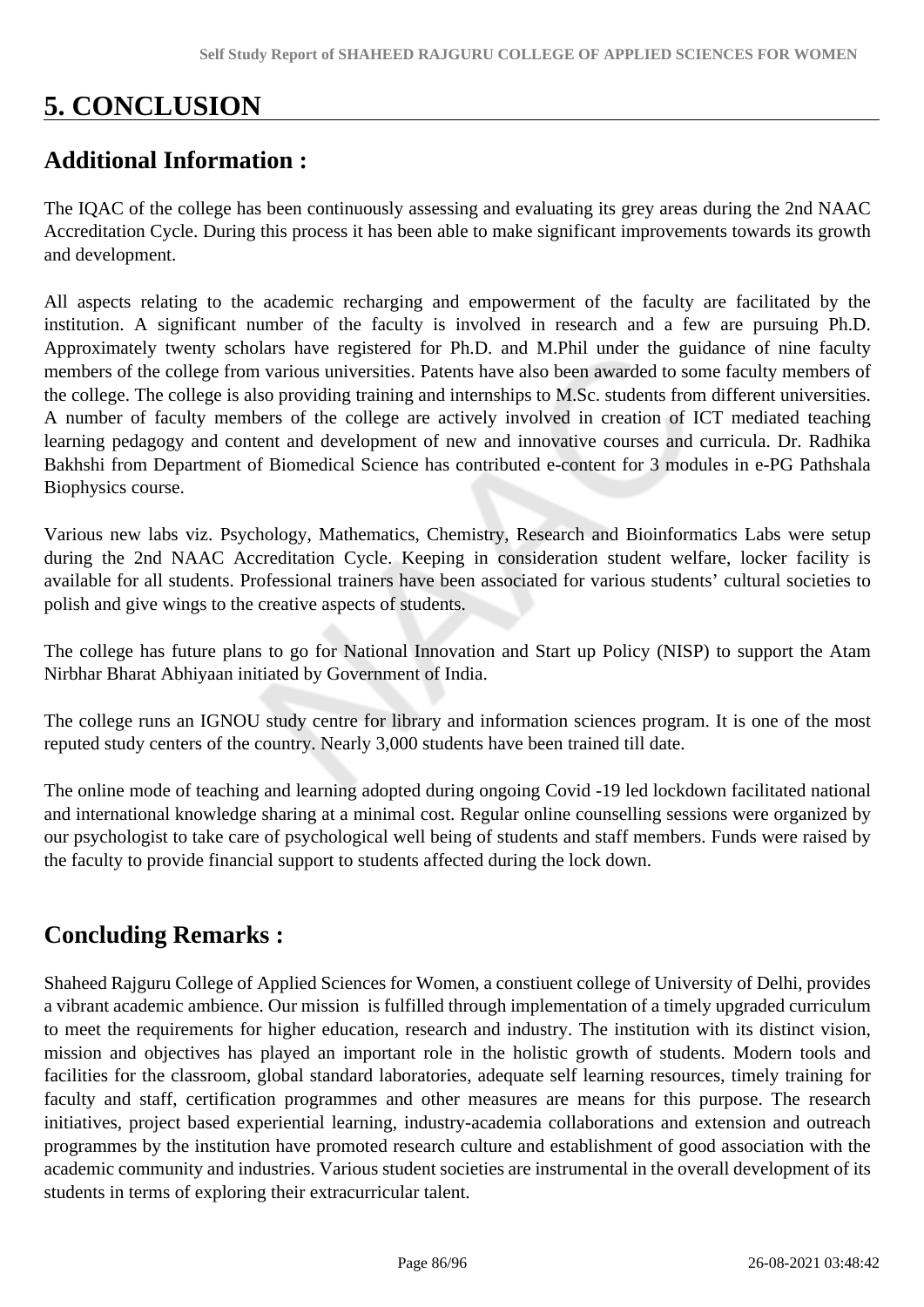On the whole, the college is maintaining a balanced ecosystem of academic excellence, research, innovations and extension and thus is making a niche in the global academic community.

*The journey is never ending. There's always gonna be growth, improvement, adversity; you just gotta take it all in and do what's right, continue to grow, continue to live in the moment.*

#### **-Antonio Brown**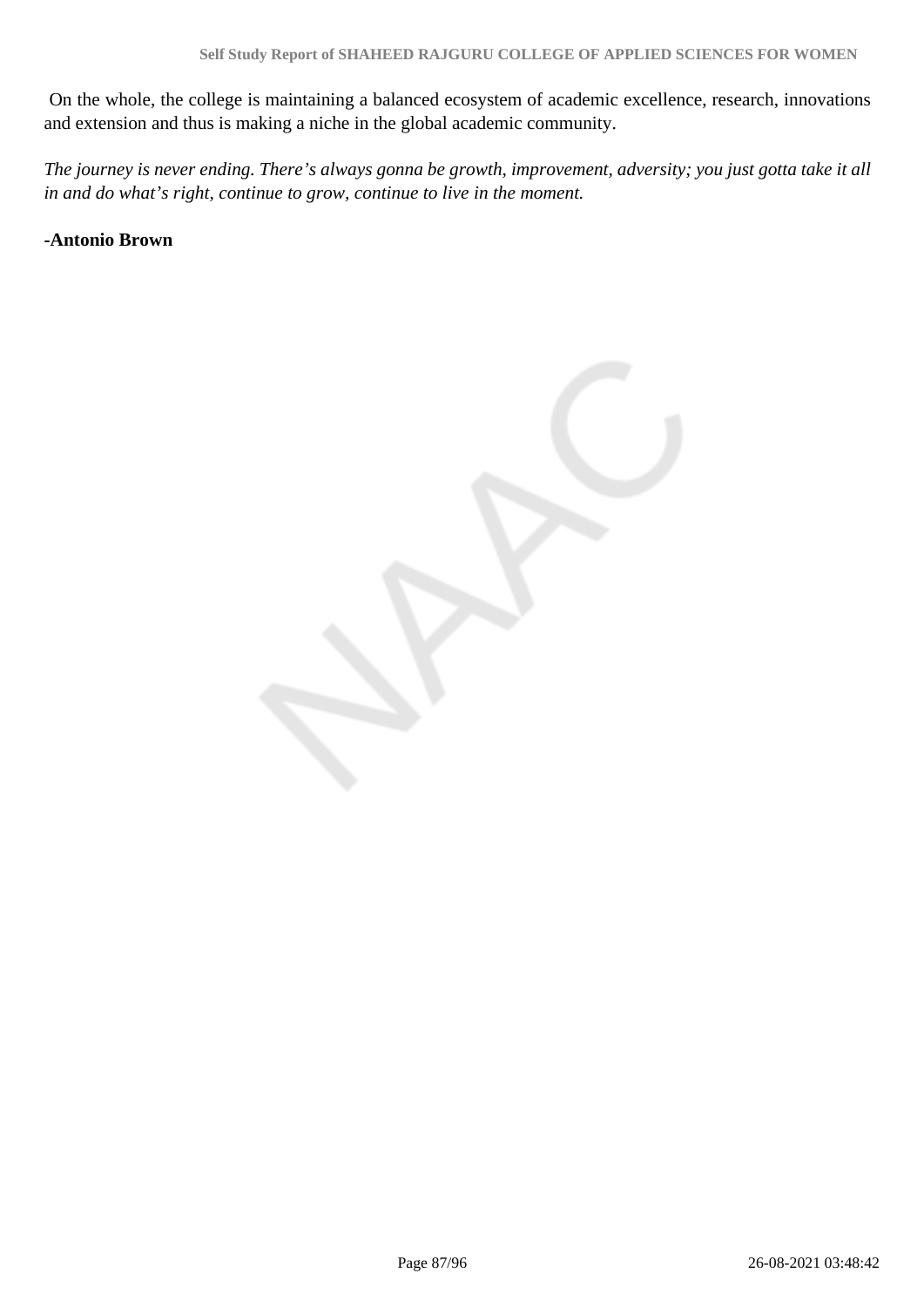# **6.ANNEXURE**

#### **1.Metrics Level Deviations**

|       | Metric ID Sub Questions and Answers before and after DVV Verification                       |                                                  |         |          |                |         |                                                                                             |
|-------|---------------------------------------------------------------------------------------------|--------------------------------------------------|---------|----------|----------------|---------|---------------------------------------------------------------------------------------------|
| 1.2.3 | Average percentage of students enrolled in Certificate/Add-on programs as against the total |                                                  |         |          |                |         |                                                                                             |
|       | number of students during the last five years                                               |                                                  |         |          |                |         |                                                                                             |
|       |                                                                                             |                                                  |         |          |                |         |                                                                                             |
|       | 1.2.3.1. Number of students enrolled in subject related Certificate or Add-on programs year |                                                  |         |          |                |         |                                                                                             |
|       |                                                                                             | wise during last five years                      |         |          |                |         |                                                                                             |
|       |                                                                                             | Answer before DVV Verification:                  |         |          |                |         |                                                                                             |
|       |                                                                                             | 2019-20                                          | 2018-19 | 2017-18  | 2016-17        | 2015-16 |                                                                                             |
|       |                                                                                             | 146                                              | 66      | 25       | $\theta$       | 97      |                                                                                             |
|       |                                                                                             | <b>Answer After DVV Verification:</b>            |         |          |                |         |                                                                                             |
|       |                                                                                             | 2019-20                                          | 2018-19 | 2017-18  | 2016-17        | 2015-16 |                                                                                             |
|       |                                                                                             | 112                                              | 56      | 25       | $\overline{0}$ | 43      |                                                                                             |
|       |                                                                                             |                                                  |         |          |                |         |                                                                                             |
| 1.3.2 |                                                                                             | work/internship during last five years           |         |          |                |         | Average percentage of courses that include experiential learning through project work/field |
|       |                                                                                             |                                                  |         |          |                |         |                                                                                             |
|       |                                                                                             |                                                  |         |          |                |         | 1.3.2.1. Number of courses that include experiential learning through project work/field    |
|       |                                                                                             | work/internship year-wise during last five years |         |          |                |         |                                                                                             |
|       |                                                                                             | Answer before DVV Verification:                  |         |          |                |         |                                                                                             |
|       |                                                                                             | 2019-20                                          | 2018-19 | 2017-18  | 2016-17        | 2015-16 |                                                                                             |
|       |                                                                                             | 344                                              | 286     | 192      | 164            | 108     |                                                                                             |
|       |                                                                                             | Answer After DVV Verification :                  |         |          |                |         |                                                                                             |
|       |                                                                                             | 2019-20                                          | 2018-19 | 2017-18  | 2016-17        | 2015-16 |                                                                                             |
|       |                                                                                             | 339                                              | 281     | 192      | 153            | 108     |                                                                                             |
|       |                                                                                             | Remark : as per extended matrix 1.1              |         |          |                |         |                                                                                             |
|       |                                                                                             |                                                  |         |          |                |         |                                                                                             |
| 3.1.1 |                                                                                             |                                                  |         |          |                |         | Grants received from Government and non-governmental agencies for research projects /       |
|       |                                                                                             |                                                  |         |          |                |         | endowments in the institution during the last five years (INR in Lakhs)                     |
|       |                                                                                             |                                                  |         |          |                |         |                                                                                             |
|       |                                                                                             |                                                  |         |          |                |         | 3.1.1.1. Total Grants from Government and non-governmental agencies for research            |
|       |                                                                                             |                                                  |         |          |                |         | projects / endowments in the institution during the last five years (INR in Lakhs)          |
|       |                                                                                             | Answer before DVV Verification:                  |         |          |                |         |                                                                                             |
|       |                                                                                             | 2019-20                                          | 2018-19 | 2017-18  | 2016-17        | 2015-16 |                                                                                             |
|       |                                                                                             | 14.72030                                         | 4.72030 | 22.16930 | 22             | 90      |                                                                                             |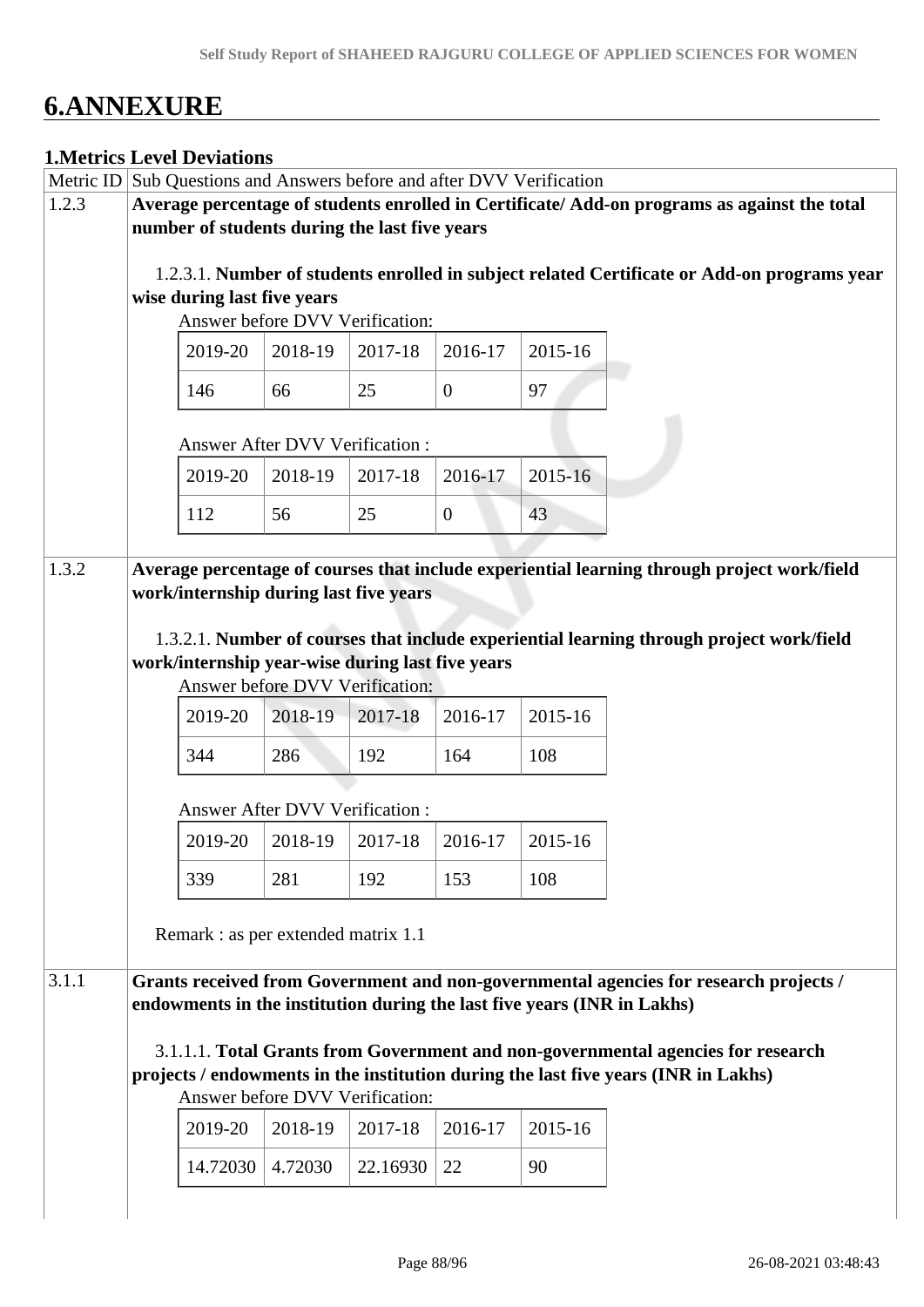|       |                                                                                                                                                                            | <b>Answer After DVV Verification:</b> |                                 |         |         |                                                                                                                                                                                                                                                                       |  |
|-------|----------------------------------------------------------------------------------------------------------------------------------------------------------------------------|---------------------------------------|---------------------------------|---------|---------|-----------------------------------------------------------------------------------------------------------------------------------------------------------------------------------------------------------------------------------------------------------------------|--|
|       | 2019-20                                                                                                                                                                    | 2018-19                               | 2017-18                         | 2016-17 | 2015-16 |                                                                                                                                                                                                                                                                       |  |
|       | 14.72030                                                                                                                                                                   | 4.72030                               | 22.16930                        | 22      | 68      |                                                                                                                                                                                                                                                                       |  |
|       | Remark: As per proof provided by the HEI                                                                                                                                   |                                       |                                 |         |         |                                                                                                                                                                                                                                                                       |  |
| 3.2.1 | last five years                                                                                                                                                            |                                       |                                 |         |         | Number of papers published per teacher in the Journals notified on UGC website during the                                                                                                                                                                             |  |
|       |                                                                                                                                                                            |                                       |                                 |         |         | 3.2.1.1. Number of research papers in the Journals notified on UGC website during the last                                                                                                                                                                            |  |
|       | five years.                                                                                                                                                                |                                       | Answer before DVV Verification: |         |         |                                                                                                                                                                                                                                                                       |  |
|       | 2019-20                                                                                                                                                                    | 2018-19                               | 2017-18                         | 2016-17 | 2015-16 |                                                                                                                                                                                                                                                                       |  |
|       | 39                                                                                                                                                                         | 33                                    | 30                              | 11      | 8       |                                                                                                                                                                                                                                                                       |  |
|       |                                                                                                                                                                            | Answer After DVV Verification:        |                                 |         |         |                                                                                                                                                                                                                                                                       |  |
|       | 2019-20                                                                                                                                                                    | 2018-19                               | 2017-18                         | 2016-17 | 2015-16 |                                                                                                                                                                                                                                                                       |  |
|       | 20                                                                                                                                                                         | 26                                    | 27                              | 11      | 8       |                                                                                                                                                                                                                                                                       |  |
|       | Remark : as per proof provided                                                                                                                                             |                                       |                                 |         |         |                                                                                                                                                                                                                                                                       |  |
| 3.2.2 | Number of books and chapters in edited volumes/books published and papers published in<br>national/international conference proceedings per teacher during last five years |                                       |                                 |         |         |                                                                                                                                                                                                                                                                       |  |
|       |                                                                                                                                                                            |                                       | Answer before DVV Verification: |         |         | 3.2.2.1. Total number of books and chapters in edited volumes/books published and papers<br>in national/international conference proceedings year-wise during last five years                                                                                         |  |
|       | 2019-20                                                                                                                                                                    | 2018-19                               | 2017-18                         | 2016-17 | 2015-16 |                                                                                                                                                                                                                                                                       |  |
|       | 23                                                                                                                                                                         | 22                                    | $\overline{7}$                  | 17      | 32      |                                                                                                                                                                                                                                                                       |  |
|       |                                                                                                                                                                            | Answer After DVV Verification:        |                                 |         |         |                                                                                                                                                                                                                                                                       |  |
|       | 2019-20                                                                                                                                                                    | 2018-19                               | 2017-18                         | 2016-17 | 2015-16 |                                                                                                                                                                                                                                                                       |  |
|       | 23                                                                                                                                                                         | 22                                    | 6                               | 17      | 32      |                                                                                                                                                                                                                                                                       |  |
|       | Remark : as per proof provided                                                                                                                                             |                                       |                                 |         |         |                                                                                                                                                                                                                                                                       |  |
| 3.3.3 | collaboration with industry, community and NGOs)                                                                                                                           |                                       |                                 |         |         | Number of extension and outreach programs conducted by the institution through<br>NSS/NCC/Red cross/YRC etc., during the last five years (including Government initiated<br>programs such as Swachh Bharat, Aids Awareness, Gender Issue, etc. and those organised in |  |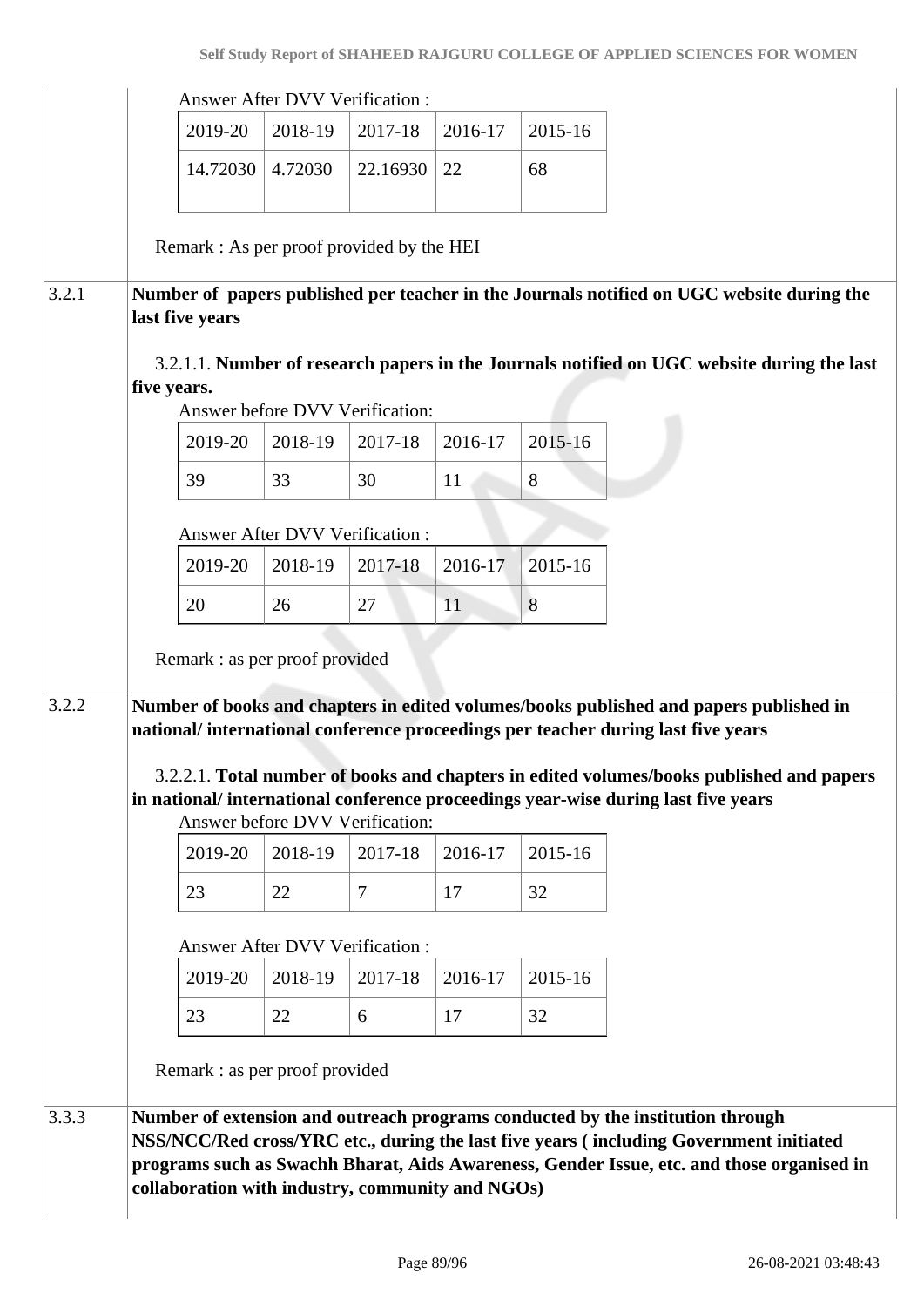| 3.3.3.1. Number of extension and outreach Programs conducted in collaboration with<br>industry, community and Non- Government Organizations through NSS/ NCC/ Red Cross/ |                                       |         |         |         |  |  |
|--------------------------------------------------------------------------------------------------------------------------------------------------------------------------|---------------------------------------|---------|---------|---------|--|--|
| YRC etc., year-wise during the last five years                                                                                                                           |                                       |         |         |         |  |  |
|                                                                                                                                                                          | Answer before DVV Verification:       |         |         |         |  |  |
| 2019-20                                                                                                                                                                  | 2018-19                               | 2017-18 | 2016-17 | 2015-16 |  |  |
| 29                                                                                                                                                                       | 36                                    | 19      | 18      | 10      |  |  |
|                                                                                                                                                                          | <b>Answer After DVV Verification:</b> |         |         |         |  |  |
| 2019-20                                                                                                                                                                  | 2018-19                               | 2017-18 | 2016-17 | 2015-16 |  |  |
| 13                                                                                                                                                                       | 8                                     | 3       | 5       | 3       |  |  |
| Remark: as per data provided by the HEI                                                                                                                                  |                                       |         |         |         |  |  |
|                                                                                                                                                                          |                                       |         |         |         |  |  |
| Average percentage of students participating in extension activities at 3.3.3. above during last<br>five years                                                           |                                       |         |         |         |  |  |
|                                                                                                                                                                          |                                       |         |         |         |  |  |
| 3.3.4.1. Total number of Students participating in extension activities conducted in                                                                                     |                                       |         |         |         |  |  |
| collaboration with industry, community and Non- Government Organizations through NSS/                                                                                    |                                       |         |         |         |  |  |
| NCC/ Red Cross/ YRC etc., year-wise during last five years                                                                                                               |                                       |         |         |         |  |  |
|                                                                                                                                                                          | Answer before DVV Verification:       |         |         |         |  |  |
| 2019-20                                                                                                                                                                  | 2018-19                               | 2017-18 | 2016-17 | 2015-16 |  |  |
| 2061                                                                                                                                                                     | 3306                                  | 1198    | 934     | 423     |  |  |
|                                                                                                                                                                          | Answer After DVV Verification:        |         |         |         |  |  |
| 2019-20                                                                                                                                                                  | 2018-19                               | 2017-18 | 2016-17 | 2015-16 |  |  |
| 52                                                                                                                                                                       | 60                                    | 54      | 54      | 52      |  |  |
| Remark: as per supporting document provided by the HEI                                                                                                                   |                                       |         |         |         |  |  |
|                                                                                                                                                                          |                                       |         |         |         |  |  |
| Average percentage of expenditure, excluding salary for infrastructure augmentation during<br>last five years(INR in Lakhs)                                              |                                       |         |         |         |  |  |
|                                                                                                                                                                          |                                       |         |         |         |  |  |
|                                                                                                                                                                          |                                       |         |         |         |  |  |
| 4.1.4.1. Expenditure for infrastructure augmentation, excluding salary year-wise during last                                                                             |                                       |         |         |         |  |  |
| five years (INR in lakhs)                                                                                                                                                | Answer before DVV Verification:       |         |         |         |  |  |
| 2019-20                                                                                                                                                                  | 2018-19                               | 2017-18 | 2016-17 | 2015-16 |  |  |
| 34.24                                                                                                                                                                    | 136.04                                | 15.66   | 70.23   | 90.19   |  |  |
|                                                                                                                                                                          |                                       |         |         |         |  |  |
|                                                                                                                                                                          | <b>Answer After DVV Verification:</b> |         |         |         |  |  |
| 2019-20                                                                                                                                                                  | 2018-19                               | 2017-18 | 2016-17 | 2015-16 |  |  |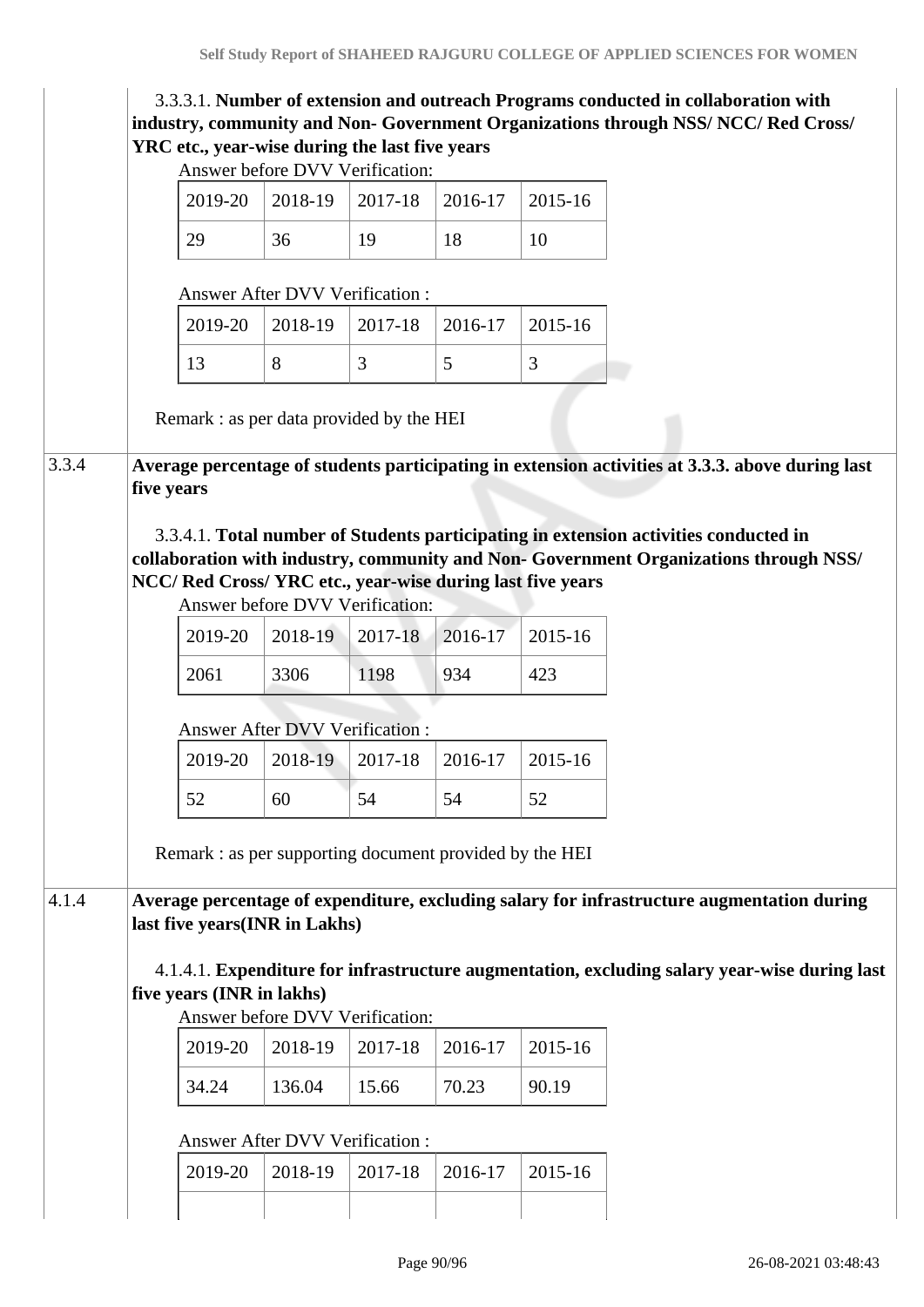|       |           | 24.36                                                                                                                                                                                        | 126.50                                | 15.67                                 | 28.61                                                                                                    | 90.19   |                                                                                                                                                                                                                                                                                                                                                                                   |
|-------|-----------|----------------------------------------------------------------------------------------------------------------------------------------------------------------------------------------------|---------------------------------------|---------------------------------------|----------------------------------------------------------------------------------------------------------|---------|-----------------------------------------------------------------------------------------------------------------------------------------------------------------------------------------------------------------------------------------------------------------------------------------------------------------------------------------------------------------------------------|
|       |           | Remark : as per data provided by HEI                                                                                                                                                         |                                       |                                       |                                                                                                          |         |                                                                                                                                                                                                                                                                                                                                                                                   |
| 4.4.1 | Lakhs)    | (INR in lakhs)                                                                                                                                                                               |                                       | Answer before DVV Verification:       |                                                                                                          |         | Average percentage of expenditure incurred on maintenance of infrastructure (physical and<br>academic support facilities) excluding salary component during the last five years(INR in<br>4.4.1.1. Expenditure incurred on maintenance of infrastructure (physical facilities and<br>academic support facilities) excluding salary component year-wise during the last five years |
|       |           | 2019-20                                                                                                                                                                                      | 2018-19                               | 2017-18                               | 2016-17                                                                                                  | 2015-16 |                                                                                                                                                                                                                                                                                                                                                                                   |
|       |           | 264.47                                                                                                                                                                                       | 291.11                                | 236.72                                | 190.63                                                                                                   | 191.52  |                                                                                                                                                                                                                                                                                                                                                                                   |
|       |           |                                                                                                                                                                                              |                                       | <b>Answer After DVV Verification:</b> |                                                                                                          |         |                                                                                                                                                                                                                                                                                                                                                                                   |
|       |           | 2019-20                                                                                                                                                                                      | 2018-19                               | 2017-18                               | 2016-17                                                                                                  | 2015-16 |                                                                                                                                                                                                                                                                                                                                                                                   |
|       |           | 191.52                                                                                                                                                                                       | 232.24                                | 236.70                                | 300.65                                                                                                   | 274.34  |                                                                                                                                                                                                                                                                                                                                                                                   |
|       |           | Remark: as per data provided by the HEI                                                                                                                                                      |                                       |                                       |                                                                                                          |         |                                                                                                                                                                                                                                                                                                                                                                                   |
| 5.1.3 | following |                                                                                                                                                                                              |                                       |                                       |                                                                                                          |         | Capacity building and skills enhancement initiatives taken by the institution include the                                                                                                                                                                                                                                                                                         |
|       |           | 1. Soft skills<br>2. Language and communication skills<br>3. Life skills (Yoga, physical fitness, health and hygiene)<br>4. ICT/computing skills<br>Remark: as per input provided by the HEI |                                       |                                       | Answer before DVV Verification : A. All of the above<br>Answer After DVV Verification: B. 3 of the above |         |                                                                                                                                                                                                                                                                                                                                                                                   |
| 5.1.4 |           | counselling offered by the Institution during the last five years                                                                                                                            |                                       |                                       |                                                                                                          |         | Average percentage of students benefitted by guidance for competitive examinations and career                                                                                                                                                                                                                                                                                     |
|       |           | counselling offered by the institution year wise during last five years                                                                                                                      |                                       | Answer before DVV Verification:       |                                                                                                          |         | 5.1.4.1. Number of students benefitted by guidance for competitive examinations and career                                                                                                                                                                                                                                                                                        |
|       |           | 2019-20                                                                                                                                                                                      | 2018-19                               | 2017-18                               | 2016-17                                                                                                  | 2015-16 |                                                                                                                                                                                                                                                                                                                                                                                   |
|       |           | 1537                                                                                                                                                                                         | 1174                                  | 1059                                  | 609                                                                                                      | 310     |                                                                                                                                                                                                                                                                                                                                                                                   |
|       |           |                                                                                                                                                                                              | <b>Answer After DVV Verification:</b> |                                       |                                                                                                          |         |                                                                                                                                                                                                                                                                                                                                                                                   |
|       |           |                                                                                                                                                                                              |                                       |                                       |                                                                                                          |         |                                                                                                                                                                                                                                                                                                                                                                                   |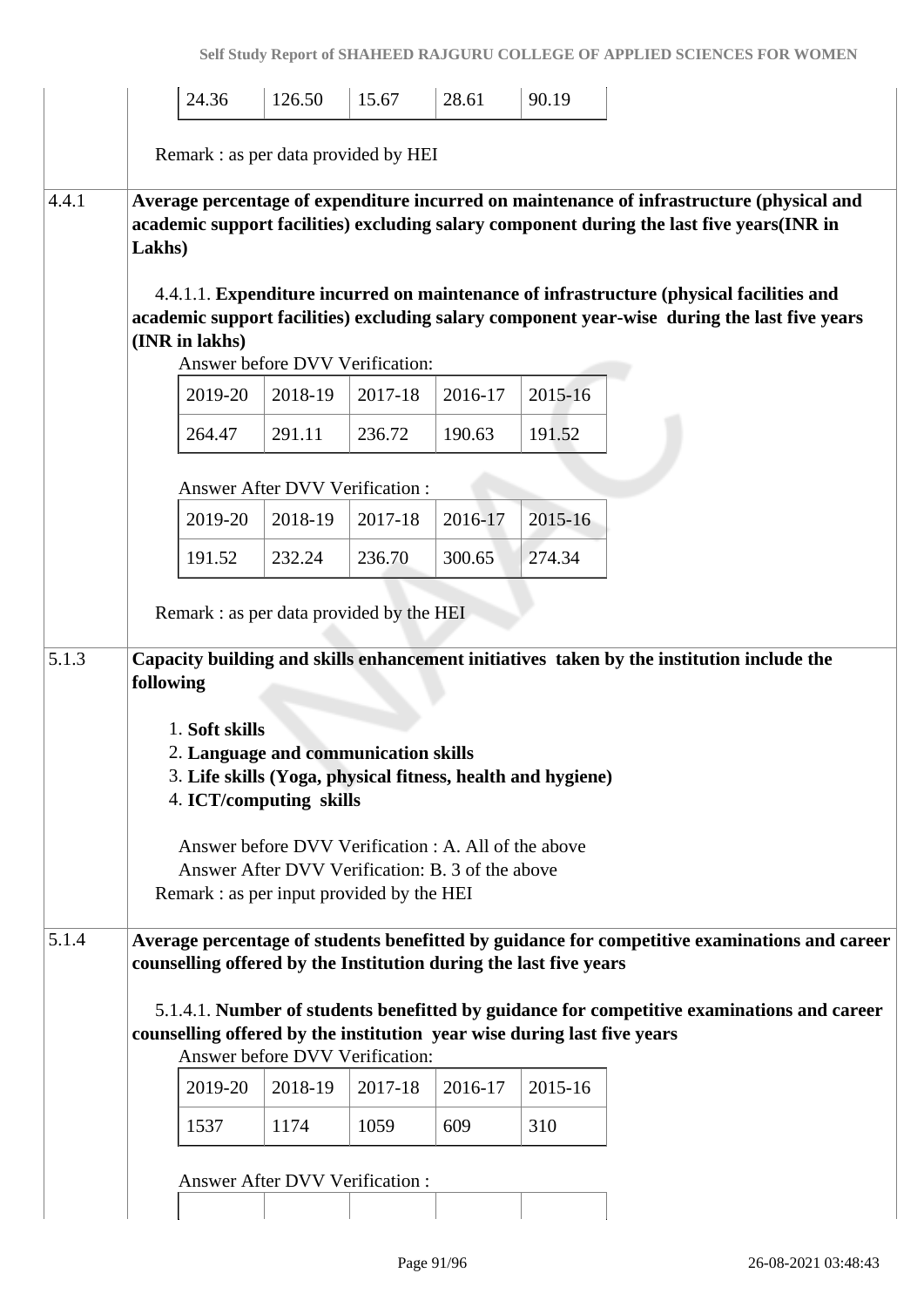|       | 2019-20                                                                                                     | 2018-19                               | 2017-18                                                                    | 2016-17       | 2015-16        |                                                                                                                                                                                                                                                                                                                                                      |
|-------|-------------------------------------------------------------------------------------------------------------|---------------------------------------|----------------------------------------------------------------------------|---------------|----------------|------------------------------------------------------------------------------------------------------------------------------------------------------------------------------------------------------------------------------------------------------------------------------------------------------------------------------------------------------|
|       | 327                                                                                                         | 46                                    | 50                                                                         | 45            | 32             |                                                                                                                                                                                                                                                                                                                                                      |
|       | Remark: as per input provided by the HEI                                                                    |                                       |                                                                            |               |                |                                                                                                                                                                                                                                                                                                                                                      |
| 5.2.1 |                                                                                                             |                                       |                                                                            |               |                | Average percentage of placement of outgoing students during the last five years<br>5.2.1.1. Number of outgoing students placed year - wise during the last five years.                                                                                                                                                                               |
|       | 2019-20                                                                                                     | 2018-19                               | Answer before DVV Verification:<br>2017-18                                 | 2016-17       | 2015-16        |                                                                                                                                                                                                                                                                                                                                                      |
|       | 109                                                                                                         | 13                                    | 38                                                                         | 14            | $\overline{0}$ |                                                                                                                                                                                                                                                                                                                                                      |
|       |                                                                                                             | <b>Answer After DVV Verification:</b> |                                                                            |               |                |                                                                                                                                                                                                                                                                                                                                                      |
|       | 2019-20                                                                                                     | 2018-19                               | 2017-18                                                                    | 2016-17       | 2015-16        |                                                                                                                                                                                                                                                                                                                                                      |
|       | 89                                                                                                          | 13                                    | 34                                                                         | 11            | $\overline{0}$ |                                                                                                                                                                                                                                                                                                                                                      |
|       | Remark: as per input provided by the HEI                                                                    |                                       |                                                                            |               |                |                                                                                                                                                                                                                                                                                                                                                      |
|       | Remark: as per input provided by the HEI                                                                    |                                       | Answer before DVV Verification : 637<br>Answer after DVV Verification: 384 |               |                | 5.2.2.1. Number of outgoing student progressing to higher education.                                                                                                                                                                                                                                                                                 |
| 5.2.3 |                                                                                                             |                                       |                                                                            |               |                |                                                                                                                                                                                                                                                                                                                                                      |
|       | <b>Services/State government examinations)</b><br>government examinations) year wise during last five years |                                       |                                                                            |               |                | Average percentage of students qualifying in state/national/ international level examinations<br>during the last five years (eg: JAM/CLAT/GATE/ GMAT/CAT/GRE/ TOEFL/ Civil<br>5.2.3.1. Number of students qualifying in state/national/international level examinations<br>(eg: JAM/CLAT/NET/ SLET/ GATE/ GMAT/CAT/GRE/ TOEFL/ Civil Services/ State |
|       |                                                                                                             |                                       | Answer before DVV Verification:                                            |               |                |                                                                                                                                                                                                                                                                                                                                                      |
|       | 2019-20<br>32                                                                                               | 2018-19<br>21                         | 2017-18<br>6                                                               | 2016-17<br>34 | 2015-16<br>3   |                                                                                                                                                                                                                                                                                                                                                      |
|       |                                                                                                             |                                       |                                                                            |               |                |                                                                                                                                                                                                                                                                                                                                                      |
|       |                                                                                                             | Answer After DVV Verification:        |                                                                            |               |                |                                                                                                                                                                                                                                                                                                                                                      |
|       | 2019-20<br>28                                                                                               | 2018-19<br>16                         | 2017-18<br>6                                                               | 2016-17<br>23 | 2015-16<br>3   |                                                                                                                                                                                                                                                                                                                                                      |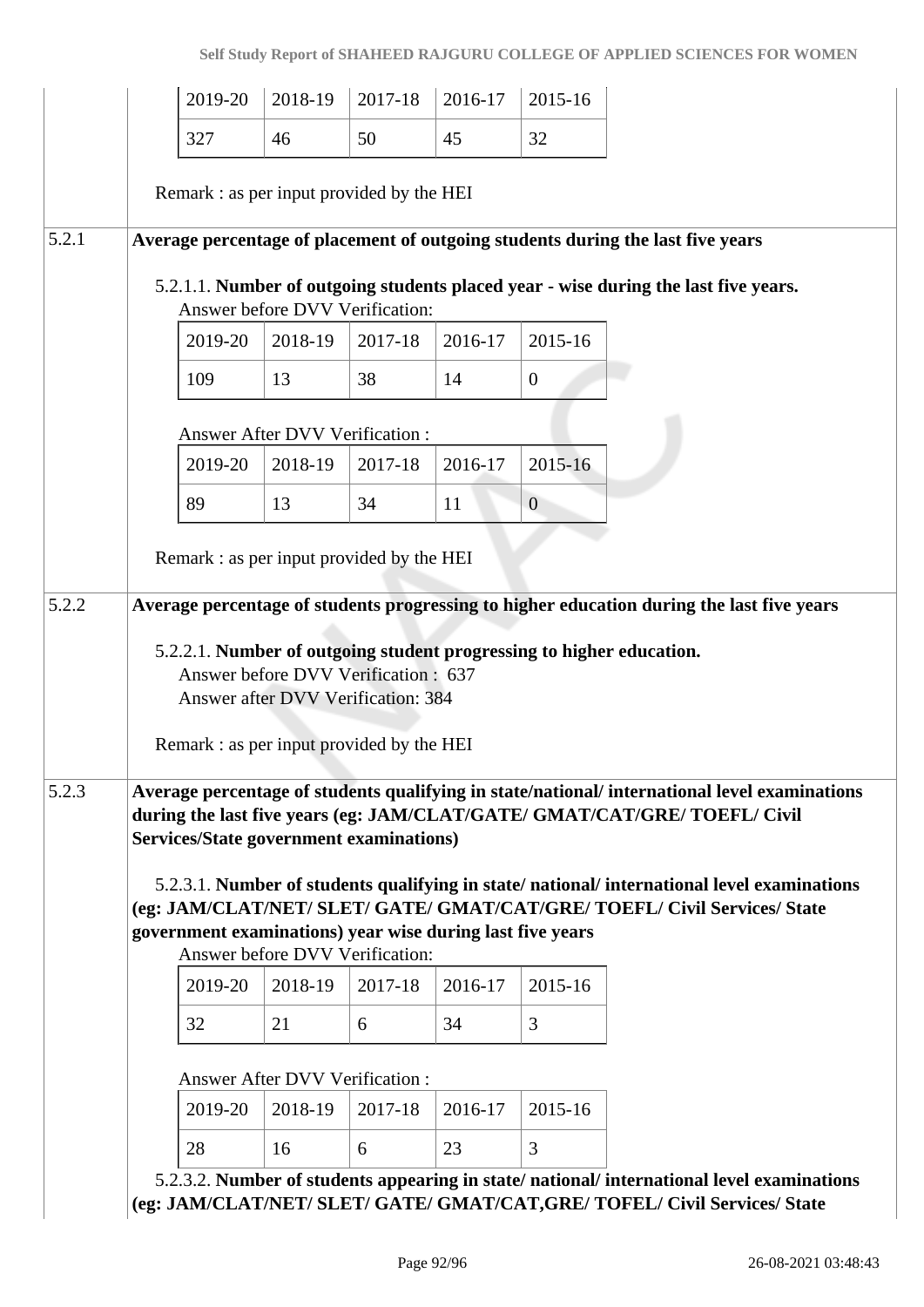|       |                                       | government examinations) year-wise during last five years                                    |         |         |         |  |                                                                                                                                                                                                                                                                                                     |  |  |  |
|-------|---------------------------------------|----------------------------------------------------------------------------------------------|---------|---------|---------|--|-----------------------------------------------------------------------------------------------------------------------------------------------------------------------------------------------------------------------------------------------------------------------------------------------------|--|--|--|
|       | 2019-20                               | Answer before DVV Verification:<br>2018-19                                                   | 2017-18 | 2016-17 | 2015-16 |  |                                                                                                                                                                                                                                                                                                     |  |  |  |
|       | 210                                   | 120                                                                                          | 75      | 90      | 15      |  |                                                                                                                                                                                                                                                                                                     |  |  |  |
|       |                                       | <b>Answer After DVV Verification:</b>                                                        |         |         |         |  |                                                                                                                                                                                                                                                                                                     |  |  |  |
|       | 2019-20                               | 2018-19                                                                                      | 2017-18 | 2016-17 | 2015-16 |  |                                                                                                                                                                                                                                                                                                     |  |  |  |
|       | 210                                   | 120                                                                                          | 75      | 90      | 15      |  |                                                                                                                                                                                                                                                                                                     |  |  |  |
|       |                                       |                                                                                              |         |         |         |  |                                                                                                                                                                                                                                                                                                     |  |  |  |
|       |                                       | Remark : as per data provided by the HEI                                                     |         |         |         |  |                                                                                                                                                                                                                                                                                                     |  |  |  |
|       |                                       | be counted as one) during the last five years.<br>one) year-wise during the last five years. |         |         |         |  | activities at inter-university/state/national / international level (award for a team event should<br>5.3.1.1. Number of awards/medals for outstanding performance in sports/cultural activities<br>at university/state/national / international level (award for a team event should be counted as |  |  |  |
|       |                                       | Answer before DVV Verification:                                                              |         |         |         |  |                                                                                                                                                                                                                                                                                                     |  |  |  |
|       | 2019-20                               | 2018-19                                                                                      | 2017-18 | 2016-17 | 2015-16 |  |                                                                                                                                                                                                                                                                                                     |  |  |  |
|       | 65                                    | 65                                                                                           | 46      | 31      | 17      |  |                                                                                                                                                                                                                                                                                                     |  |  |  |
|       | <b>Answer After DVV Verification:</b> |                                                                                              |         |         |         |  |                                                                                                                                                                                                                                                                                                     |  |  |  |
|       | 2019-20                               | 2018-19                                                                                      | 2017-18 | 2016-17 | 2015-16 |  |                                                                                                                                                                                                                                                                                                     |  |  |  |
|       | $00\,$                                | $00\,$                                                                                       | $00\,$  | $00\,$  | $00\,$  |  |                                                                                                                                                                                                                                                                                                     |  |  |  |
| 5.3.3 |                                       | Institution participated year-wise during last five years<br>Answer before DVV Verification: |         |         |         |  | Average number of sports and cultural events/competitions in which students of the Institution<br>participated during last five years (organised by the institution/other institutions)<br>5.3.3.1. Number of sports and cultural events/competitions in which students of the                      |  |  |  |
|       | 2019-20                               | 2018-19                                                                                      | 2017-18 | 2016-17 | 2015-16 |  |                                                                                                                                                                                                                                                                                                     |  |  |  |
|       | 89                                    | 70                                                                                           | 49      | 34      | 24      |  |                                                                                                                                                                                                                                                                                                     |  |  |  |
|       |                                       | <b>Answer After DVV Verification:</b>                                                        |         |         |         |  |                                                                                                                                                                                                                                                                                                     |  |  |  |
|       | 2019-20                               | 2018-19                                                                                      | 2017-18 | 2016-17 | 2015-16 |  |                                                                                                                                                                                                                                                                                                     |  |  |  |
|       | 17                                    | 15                                                                                           | 18      | 13      | 11      |  |                                                                                                                                                                                                                                                                                                     |  |  |  |
|       |                                       | Remark : a per input provided by the HEI                                                     |         |         |         |  |                                                                                                                                                                                                                                                                                                     |  |  |  |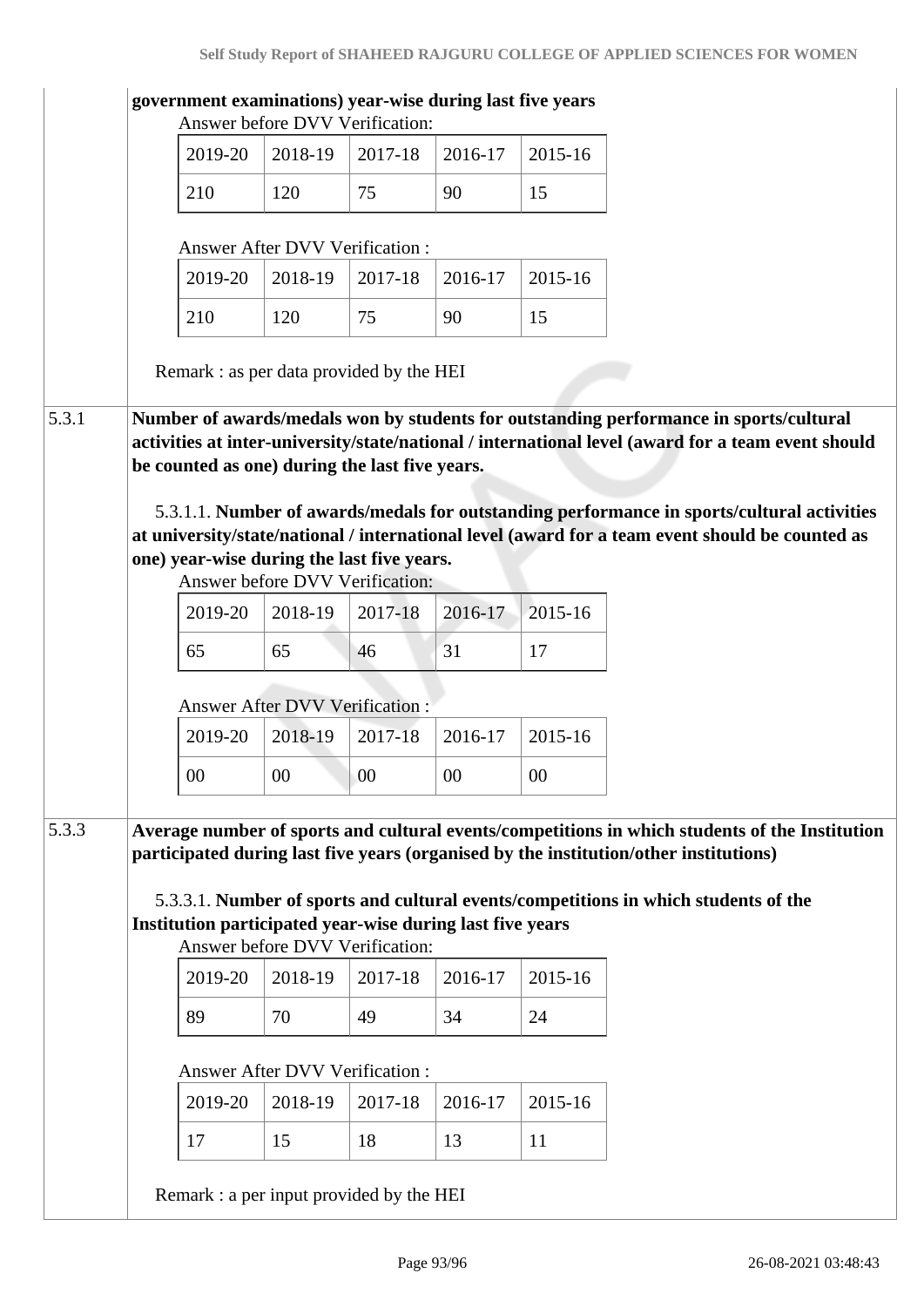| 6.3.2 |       |                                           |                                       |                |                |                | Average percentage of teachers provided with financial support to attend conferences /<br>workshops and towards membership fee of professional bodies during the last five years. |
|-------|-------|-------------------------------------------|---------------------------------------|----------------|----------------|----------------|-----------------------------------------------------------------------------------------------------------------------------------------------------------------------------------|
|       |       |                                           |                                       |                |                |                | 6.3.2.1. Number of teachers provided with financial support to attend<br>conferences/workshops and towards membership fee of professional bodies year wise during                 |
|       |       | the last five years                       | Answer before DVV Verification:       |                |                |                |                                                                                                                                                                                   |
|       |       |                                           |                                       |                |                |                |                                                                                                                                                                                   |
|       |       | 2019-20                                   | 2018-19                               | 2017-18        | 2016-17        | 2015-16        |                                                                                                                                                                                   |
|       |       | $\overline{2}$                            | $\overline{4}$                        | $\mathbf{1}$   | $\overline{2}$ | 9              |                                                                                                                                                                                   |
|       |       |                                           | <b>Answer After DVV Verification:</b> |                |                |                |                                                                                                                                                                                   |
|       |       | 2019-20                                   | 2018-19                               | 2017-18        | 2016-17        | 2015-16        |                                                                                                                                                                                   |
|       |       | $\mathbf{1}$                              | $\overline{4}$                        | $\overline{2}$ | $\overline{2}$ | 5              |                                                                                                                                                                                   |
|       |       | Remark : as per data $&$ proof provided   |                                       |                |                |                |                                                                                                                                                                                   |
| 6.3.3 |       |                                           |                                       |                |                |                | Average number of professional development /administrative training programs organized by<br>the institution for teaching and non teaching staff during the last five years       |
|       |       |                                           |                                       |                |                |                |                                                                                                                                                                                   |
|       |       |                                           |                                       |                |                |                | 6.3.3.1. Total number of professional development /administrative training Programmes                                                                                             |
|       |       |                                           |                                       |                |                |                | organized by the institution for teaching and non teaching staff year-wise during the last five                                                                                   |
|       | years |                                           | Answer before DVV Verification:       |                |                |                |                                                                                                                                                                                   |
|       |       | 2019-20                                   | 2018-19                               | 2017-18        | 2016-17        | 2015-16        |                                                                                                                                                                                   |
|       |       | 7                                         | 5                                     | 5              | 6              | 3              |                                                                                                                                                                                   |
|       |       |                                           |                                       |                |                |                |                                                                                                                                                                                   |
|       |       |                                           | <b>Answer After DVV Verification:</b> |                |                |                |                                                                                                                                                                                   |
|       |       | 2019-20                                   | 2018-19                               | 2017-18        | 2016-17        | 2015-16        |                                                                                                                                                                                   |
|       |       | $\overline{4}$                            | 3                                     | 3              | 3              | $\overline{0}$ |                                                                                                                                                                                   |
|       |       | Remark : as per input provided by the HEI |                                       |                |                |                |                                                                                                                                                                                   |
| 6.3.4 |       |                                           |                                       |                |                |                | Average percentage of teachers undergoing online/face-to-face Faculty Development                                                                                                 |
|       |       |                                           |                                       |                |                |                | Programmes (FDP) during the last five years (Professional Development Programmes,<br>Orientation / Induction Programmes, Refresher Course, Short Term Course).                    |
|       |       |                                           |                                       |                |                |                |                                                                                                                                                                                   |
|       |       |                                           |                                       |                |                |                | 6.3.4.1. Total number of teachers attending professional development Programmes viz.,<br>Orientation / Induction Programme, Refresher Course, Short Term Course year-wise during  |
|       |       | the last five years                       |                                       |                |                |                |                                                                                                                                                                                   |
|       |       |                                           | Answer before DVV Verification:       |                |                |                |                                                                                                                                                                                   |
|       |       | 2019-20                                   | 2018-19                               | 2017-18        | 2016-17        | 2015-16        |                                                                                                                                                                                   |
|       |       | 38                                        | $\overline{4}$                        | 6              | $\tau$         | 5              |                                                                                                                                                                                   |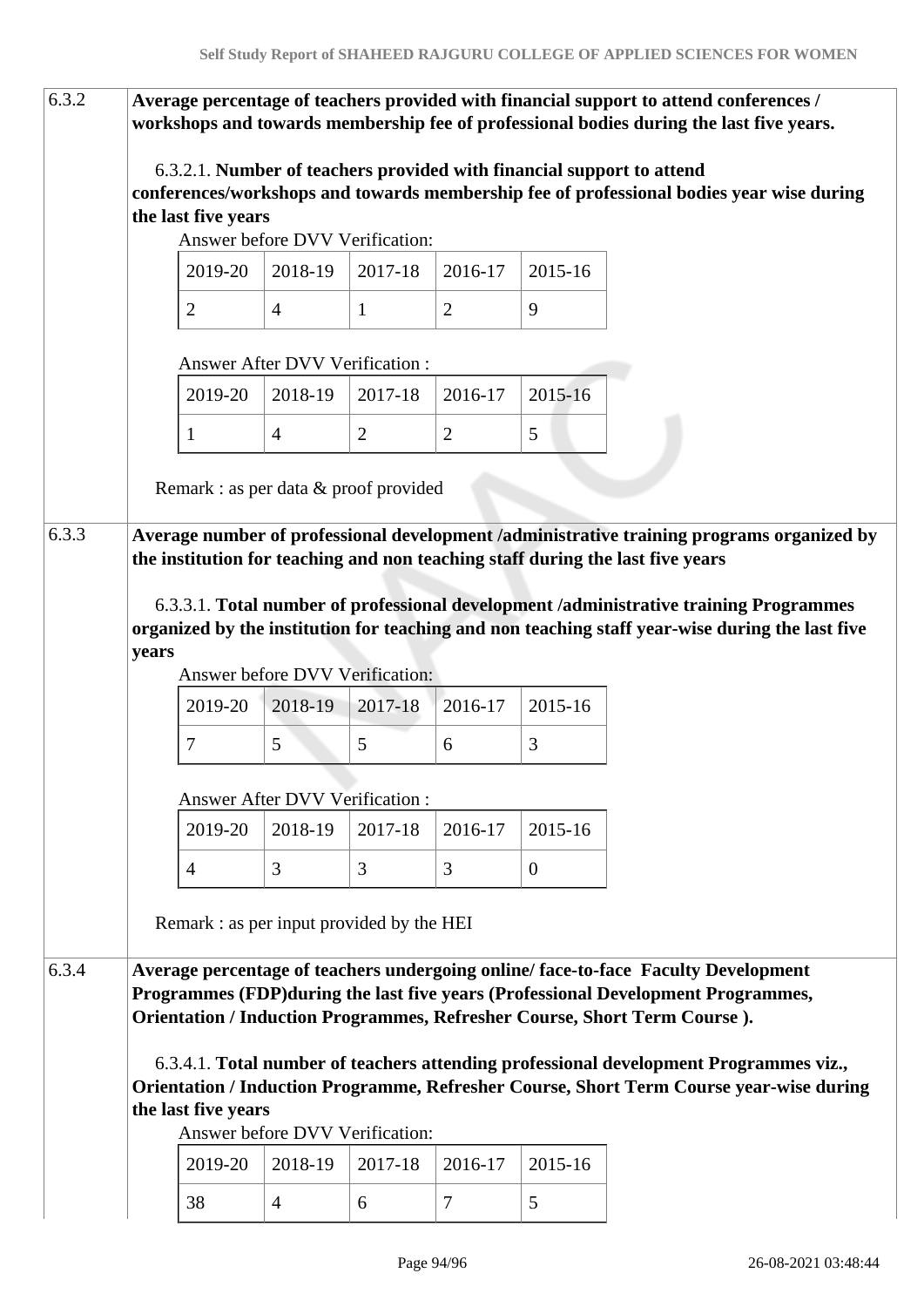|        |                                                                                                                                                        | <b>Answer After DVV Verification:</b>                                                                    |                |                |         |                                                                                                                                                                                                                                                                                                                                                |
|--------|--------------------------------------------------------------------------------------------------------------------------------------------------------|----------------------------------------------------------------------------------------------------------|----------------|----------------|---------|------------------------------------------------------------------------------------------------------------------------------------------------------------------------------------------------------------------------------------------------------------------------------------------------------------------------------------------------|
|        | 2019-20                                                                                                                                                | 2018-19                                                                                                  | 2017-18        | 2016-17        | 2015-16 |                                                                                                                                                                                                                                                                                                                                                |
|        | 35                                                                                                                                                     | $\overline{2}$                                                                                           | $\overline{4}$ | $\overline{7}$ | 5       |                                                                                                                                                                                                                                                                                                                                                |
|        | Remark : as per HEI input                                                                                                                              |                                                                                                          |                |                |         |                                                                                                                                                                                                                                                                                                                                                |
| 7.1.2  | measures                                                                                                                                               |                                                                                                          |                |                |         | The Institution has facilities for alternate sources of energy and energy conservation                                                                                                                                                                                                                                                         |
|        | 1. Solar energy<br>2. Biogas plant<br>3. Wheeling to the Grid<br>4. Sensor-based energy conservation<br>5. Use of LED bulbs/ power efficient equipment |                                                                                                          |                |                |         |                                                                                                                                                                                                                                                                                                                                                |
|        |                                                                                                                                                        | Answer before DVV Verification : B. 3 of the above<br>Answer After DVV Verification: C. 2 of the above   |                |                |         |                                                                                                                                                                                                                                                                                                                                                |
| 7.1.7  | The Institution has disabled-friendly, barrier free environment                                                                                        |                                                                                                          |                |                |         |                                                                                                                                                                                                                                                                                                                                                |
|        | 2. Disabled-friendly washrooms                                                                                                                         | website, screen-reading software, mechanized equipment<br>reading material, screen reading               |                |                |         | 1. Built environment with ramps/lifts for easy access to classrooms.<br>3. Signage including tactile path, lights, display boards and signposts<br>4. Assistive technology and facilities for persons with disabilities (Divyangjan) accessible<br>5. Provision for enquiry and information : Human assistance, reader, scribe, soft copies of |
|        |                                                                                                                                                        | Answer before DVV Verification : A. Any 4 or all of the above                                            |                |                |         |                                                                                                                                                                                                                                                                                                                                                |
| 7.1.10 |                                                                                                                                                        | Answer After DVV Verification: E. None of the above                                                      |                |                |         | The Institution has a prescribed code of conduct for students, teachers, administrators and                                                                                                                                                                                                                                                    |
|        | other staff and conducts periodic programmes in this regard.                                                                                           |                                                                                                          |                |                |         |                                                                                                                                                                                                                                                                                                                                                |
|        | 1. The Code of Conduct is displayed on the website                                                                                                     | administrators and other staff                                                                           |                |                |         | 2. There is a committee to monitor adherence to the Code of Conduct<br>3. Institution organizes professional ethics programmes for students, teachers,<br>4. Annual awareness programmes on Code of Conduct are organized                                                                                                                      |
|        |                                                                                                                                                        | Answer before DVV Verification : A. All of the above<br>Answer After DVV Verification: B. 3 of the above |                |                |         |                                                                                                                                                                                                                                                                                                                                                |

### **2.Extended Profile Deviations**

 $\mathbf{r}$ 

 $\overline{1}$ 

| $ $ ID      | <b>Extended Questions</b>                                                                   |
|-------------|---------------------------------------------------------------------------------------------|
| $\vert 1.1$ | Number of courses offered by the Institution across all programs during the last five years |
|             |                                                                                             |
|             |                                                                                             |